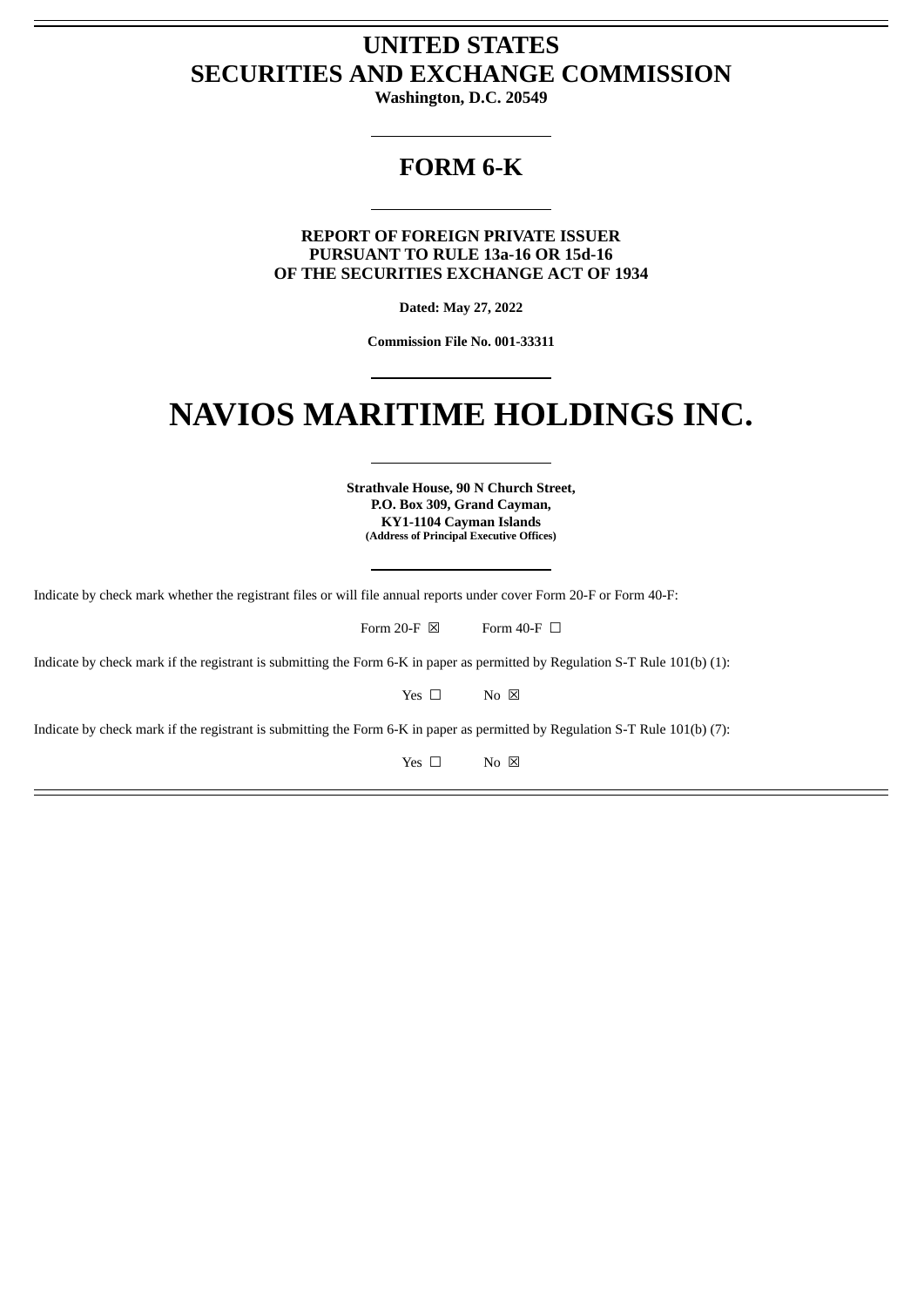The information contained in this Report on Form 6-K (this "Report") is incorporated by reference into the Registration Statements on Form S-8, File No. 333-147186, 333-202141 and 333-222002, and the related prospectuses.

## **Operating and Financial Review and Prospects**

The following is a discussion of the financial condition and results of operations of Navios Maritime Holdings Inc. ("Navios Holdings" or the "Company") for the three month period ended March 31, 2022 and 2021. Navios Holdings' financial statements have been prepared in accordance with Generally Accepted Accounting Principles in the United States of America ("U.S. GAAP"). You should read this section together with the consolidated financial statements and the accompanying notes included in Navios Holdings' Annual Report on Form 20-F for the year ended December 31, 2021 filed with the Securities and Exchange Commission ("SEC") on April 14, 2022 and the unaudited interim condensed consolidated financial statements and the accompanying notes included elsewhere in this Report.

This Report contains forward-looking statements within the meaning of the Private Securities Litigation Reform Act of 1995. All statements herein other than statements of historical fact, including statements regarding business and industry prospects or future results of operations or financial position, should be considered forward-looking. These forward-looking statements are based on Navios Holdings' current expectations and observations. Factors that could cause actual results to differ materially include, but are not limited to risks relating to: our ability to refinance our indebtedness including our 2022 Senior Secured Notes (as defined herein); our future financial condition or results of operations and our future revenues and expenses; the cyclical nature of the international shipping industry; global and regional economic and political conditions including the impact of the COVID-19 pandemic and efforts throughout the world to contain its spread, including effects on global economic activity; demand for seaborne transportation of the products we ship; the ability and willingness of charterers to fulfill their obligations to us; prevailing charter rates and vessel values; shipyards performing scrubber installations, drydocking and repairs; changing vessel crews; our ability to access debt and equity markets; changes in the availability and costs of funding due to conditions in the bank market, capital markets and other factors; potential disruption of shipping routes due to accidents, wars, diseases, pandemics, political events, piracy or acts by terrorists, including the consequences of the war in Ukraine, and further actions or sanctions that may affect our operations; uncertainty relating to global trade, including prices of seaborne commodities and continuing issues related to seaborne volume and ton miles; potential liability and costs due to environmental, safety and other incidents involving our vessels; our continued ability to charter-out and maximize the use of our vessels; expected demand in the dry cargo shipping sector in general and the demand for our Panamax, Capesize, Ultra Handymax and Handysize vessels in particular; the aging of our fleet and resultant increases in operations costs; the loss of any customer or charter or vessel; the financial condition of our customers; increases in costs and expenses, including but not limited to: crew wages, insurance, provisions, port expenses, lube oil, bunkers, repairs, maintenance, and general and administrative expenses; receipt of dividends and distributions from affiliate companies; the Company's ability to maintain compliance with the continued listing standards of the New York Stock Exchange (the "NYSE"); the expected cost of, and our ability to comply with, governmental regulations and maritime self-regulatory organization standards, as well as standard regulations imposed by our charterers; our ability to retain key executive officers; applicable to our business, general domestic and international political conditions; competitive factors in the markets in which we operate; the value of our publicly traded subsidiaries and risks associated with operations outside the United States, and other important factors described from time to time in the reports we file with the Securities and Exchange Commission (the "SEC").

Other factors that could cause our actual results to differ from our current expectations and observations include, but are not limited to, those discussed under Part I, Item 3D — Risk Factors in Navios Holdings' Annual Report on Form 20-F for the year ended December 31, 2021. We caution readers of this Report not to place undue reliance on the forward-looking statements, which reflect our view only as of the date of this document. These statements are not guarantees of future performance and are subject to certain risks, uncertainties and other factors, some of which are beyond our control, are difficult to predict and could cause actual results to differ materially from those expressed or forecasted in the forward-looking statements. We do not undertake any obligation to publicly update or revise any forward-looking statement to reflect changes in assumptions, the occurrence of unanticipated events, changes in future operating results over time, or otherwise.

 $\overline{2}$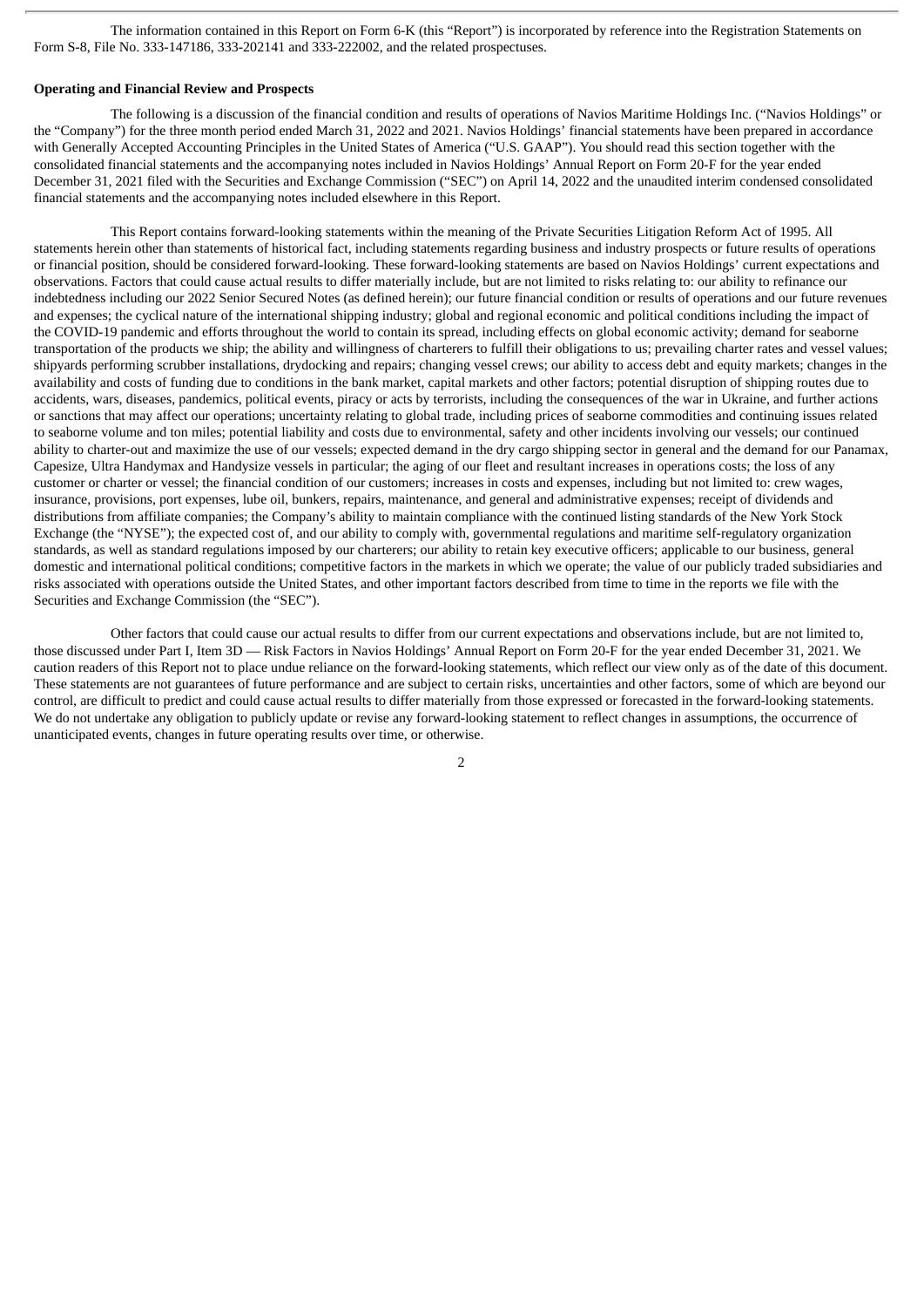#### **Recent Developments**

#### **2022 Senior Secured Notes**

In May 2022, the Company redeemed an aggregate principal amount of \$25.0 million of its 2022 Senior Secured Notes (as defined herein) at a redemption price equal to 100.00% of the aggregate principal amount thereof, plus accrued and unpaid interest to, but excluding, the redemption date of May 17, 2022 (the "Sixth Redemption"). Please see also Note 6 "Borrowings" to the interim condensed consolidated financial statements included elsewhere in this Report.

After the Sixth Redemption, \$105.0 million in aggregate principal amount of the 2022 Senior Secured Notes remain outstanding. The Senior Secured Notes will mature in August 2022.

#### **Overview**

#### **General**

Navios Holdings is a global seaborne shipping and logistics company focused on the transport and transshipment of dry bulk commodities, including iron ore, coal and grain. In August 2019, the Company entered into five-year service agreements with Navios Shipmanagement Inc., a subsidiary of N Shipmanagement Acquisition Corp. (together with its subsidiaries, "NSM" or the "Manager") under which the Manager provides technical and commercial management services. See also "Related Party Transactions".

#### *Navios Logistics*

Navios South American Logistics Inc. ("Navios Logistics"), a consolidated subsidiary of the Company, was incorporated under the laws of the Republic of the Marshall Islands on December 17, 2007. Navios Logistics believes it is one of the largest infrastructure and logistics companies in the Hidrovia region river system, the main navigable river system in the region (the "Hidrovia region"), and on the cabotage trades along the southeastern coast of South America. Navios Logistics serves its customers in the Hidrovia region through its three existing port storage and transfer facilities (the "port terminal business"). The port terminal business comprises its grain port terminal (the "Grain Port Terminal"), which supports agricultural and forest-related exports; its iron-ore port terminal (the "Iron Ore Port Terminal"), which supports mineral-related exports; and its liquid port terminal (the "Liquid Port Terminal"), with tank storage for refined petroleum products. The Grain Port Terminal and the Iron Port Terminal are located in Nueva Palmira, Uruguay, and the Liquid Port Terminal is located in San Antonio, Paraguay. Navios Logistics complements these three port terminals with a diverse fleet of 359 barges and pushboats that operate in its barge business (the "barge business"), and eight vessels, comprising six tankers, one bunker vessel and one river and estuary product tanker, all of which operate in its cabotage business ("the cabotage business"). Navios Logistics provides transportation for dry cargo (cereals, cotton pellets, soybeans, wheat, limestone (clinker), mineral iron, and rolling stones), liquid cargo (hydrocarbons such as crude oil, gas oil, naphtha, fuel oil and vegetable oils) and liquefied cargo (liquefied petroleum gas or "LPG"). As of March 31, 2022, Navios Holdings owned 63.8% of Navios Logistics.

#### *Affiliate Companies (Not Consolidated under Navios Holdings)*

#### *Navios Partners*

Navios Maritime Partners L.P. ("Navios Partners") (NYSE:NMM) is an international owner and operator of dry cargo and tanker vessels and is engaged in the seaborne transportation services of a wide range of liquid and dry cargo commodities. Types of commodities Navios Partners transports include crude oil, refined petroleum, chemicals, iron ore, coal, grain, fertilizer and containers. Navios Partners charters its vessels under short-, medium-, and longer-term charters.

On March 31, 2021, Navios Partners acquired Navios Maritime Containers L.P. ("Navios Containers") in a merger transaction (the "NMCI Merger"). For more information about the NMCI Merger, see Note 14 "Investments in Affiliate Companies and Investments in Available-For-Sale Securities" to the interim condensed consolidated financial statements included elsewhere in this Report.

On October 15, 2021, Navios Maritime Acquisition Corporation ("Navios Acquisition") and Navios Partners consummated a merger transaction (the "NNA Merger"). For more information about the NNA Merger, see Note 14 "Investments in Affiliate Companies and Investments in Available-For-Sale Securities" to the interim condensed consolidated financial statements included elsewhere in this Report.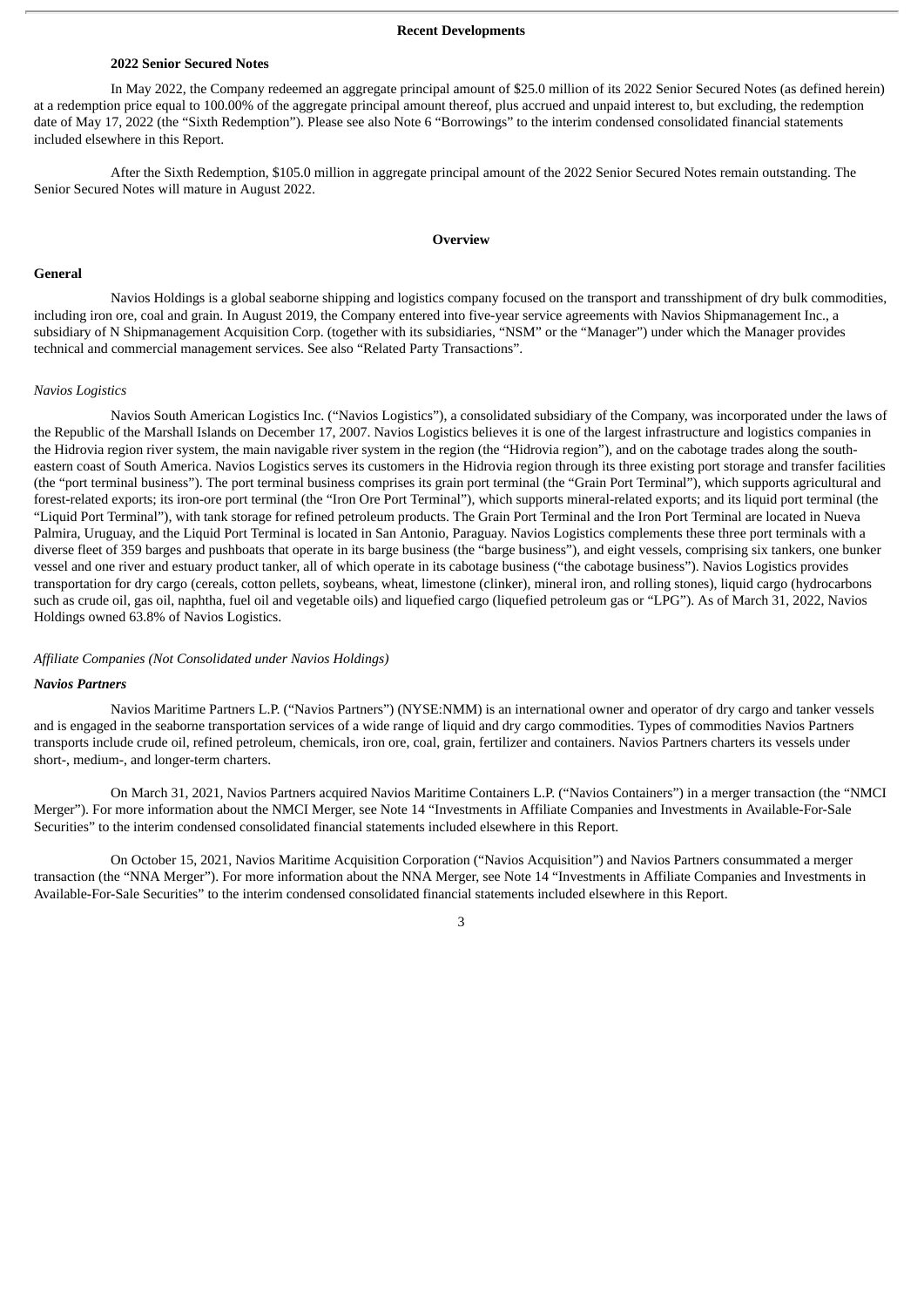As of both March 31, 2022 and December 31, 2021, Navios Holdings had a 10.3% ownership interest in Navios Partners. Incentive distribution rights are held by a consolidated subsidiary of Navios Holdings.

#### *Navios Containers*

Prior to the NMCI Merger, Navios Containers was an international owner and operator of containerships.

Following the completion of the NMCI Merger on March 31, 2021, Navios Containers' common units were no longer listed for trading on NASDAQ. In consequence of the NMCI Merger, as of March 31, 2022, Navios Holdings had no equity investment in Navios Containers. For more information about the NMCI Merger, see Note 14 "Investments in Affiliate Companies and Investments in Available–For–Sale Securities" to the interim condensed consolidated financial statements included elsewhere in this Report.

#### *Navios Acquisition*

Prior to the NNA Merger, Navios Acquisition was an owner and operator of tanker vessels focusing on the transportation of petroleum products (clean and dirty) and bulk liquid chemicals.

Following the consummation of the NNA Merger on October 15, 2021, Navios Acquisition common shares were no longer listed for trading on the NYSE. In consequence of the NNA Merger, as of March 31, 2022, Navios Holdings had no equity investment in Navios Acquisition. For more information about the NNA Merger, see Note 14 "Investments in Affiliate Companies and Investments in Available-For-Sale Securities" to the interim condensed consolidated financial statements included elsewhere in this Report.

## **Fleet**

The following is the current Navios Holdings' "core fleet" employment profile (excluding Navios Logistics) that consists of 36 vessels totaling 3.9 million deadweight tons and has an average age of 9.4 years. The employment profile of the fleet as of May 13, 2022, is reflected in the tables below. Navios Holdings has currently chartered-out 77.1% of available days for the remaining nine months of 2022. Of these available days, 44.3% are chartered-out on fixed rate and 32.8% are chartered-out on index. Although the rates as presented below are based on contractual charter rates, any contract is subject to performance by the counterparties and us.

*Owned Fleet.* Navios Holdings owns a fleet comprising 12 Panamax vessels (which includes five vessels under bareboat contracts), ten Capesize vessels and three Ultra Handymax vessels.

| <b>Vessels</b>   | Type           | Built | <b>DWT</b> | <b>Charter-out</b><br>Rate(1)  | <b>Profit Share</b>                                                | <b>Expiration</b><br>Date(2) |
|------------------|----------------|-------|------------|--------------------------------|--------------------------------------------------------------------|------------------------------|
| Navios Ulysses   | Ultra Handymax | 2007  | 55,728     | 28,500                         | N <sub>o</sub>                                                     | 09/2022                      |
| Navios Celestial | Ultra Handymax | 2009  | 58,063     | 35,150                         | No                                                                 | 07/2022                      |
| Navios Vega      | Ultra Handymax | 2009  | 58,792     | $\qquad \qquad \longleftarrow$ | 100% of average Baltic<br>Supramax 58 10 TC<br><b>Index Routes</b> | 02/2023                      |
| Navios Taurus    | Panamax        | 2005  | 76,596     | 25,840                         | No                                                                 | 07/2022                      |
| Navios Asteriks  | Panamax        | 2005  | 76.801     | 20,900                         | N <sub>0</sub>                                                     | 06/2022                      |
| N Amalthia       | Panamax        | 2006  | 75,318     | 29,740                         | No.<br>92% of average Baltic<br>Panamax Index 82<br>Routes         | 06/2022<br>12/2022           |
| Navios Galileo   | Panamax        | 2006  | 76,596     | 23,750                         | N <sub>0</sub>                                                     | 05/2022                      |
|                  |                |       |            |                                |                                                                    |                              |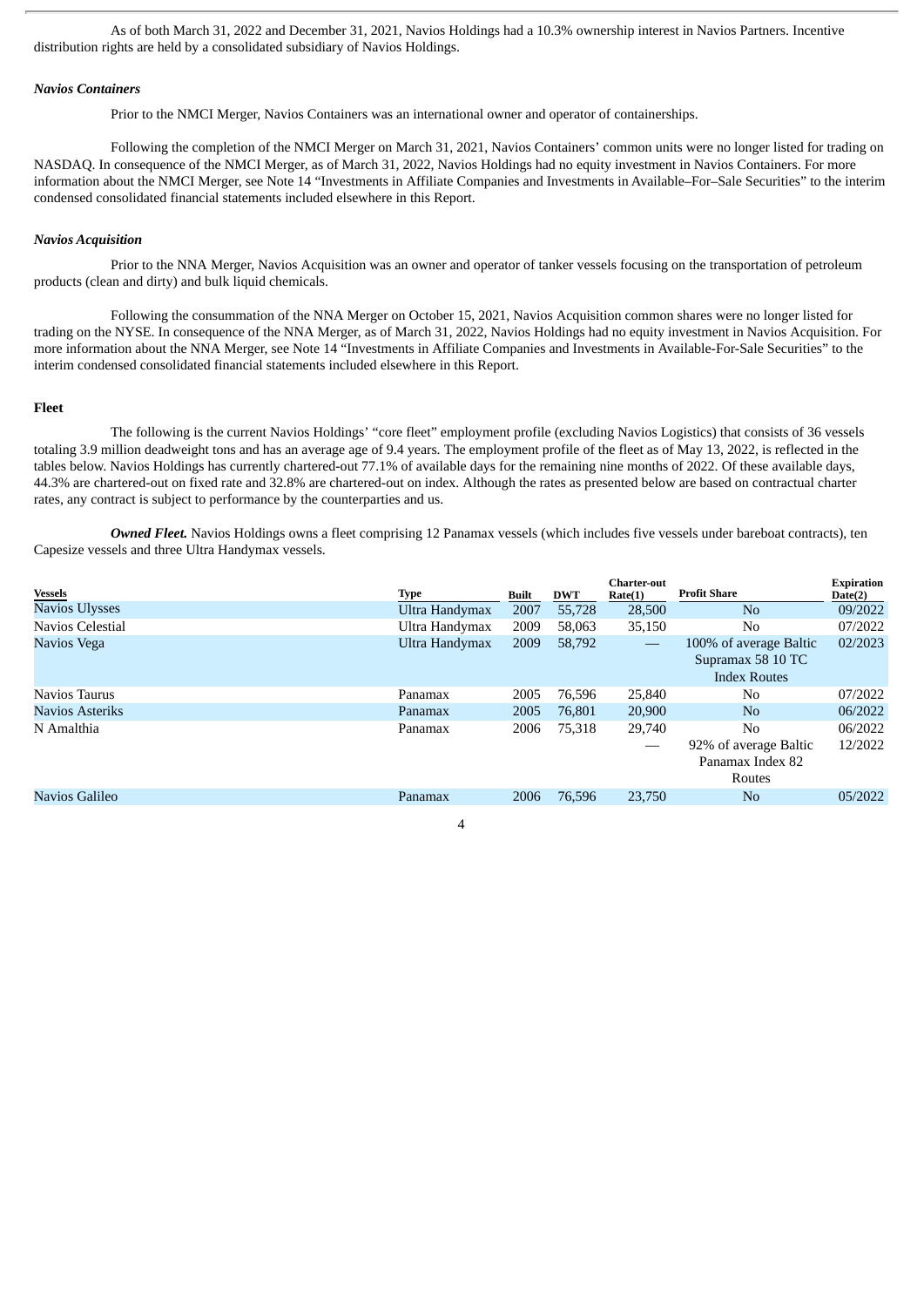| N Bonanza             | Panamax  | 2006 | 76,596  | 29,838                             | N <sub>o</sub><br>100% of average Baltic<br>Panamax Index 4TC<br>Routes                                                                                                    | 06/2022<br>01/2023                       |
|-----------------------|----------|------|---------|------------------------------------|----------------------------------------------------------------------------------------------------------------------------------------------------------------------------|------------------------------------------|
| Rainbow N             | Panamax  | 2011 | 79,642  |                                    | 101% of average Baltic<br>Panamax Index 4TC<br>Routes                                                                                                                      | 10/2022                                  |
| Jupiter <sub>N</sub>  | Panamax  | 2011 | 93,062  | 28,831                             | N <sub>o</sub><br>108% of average Baltic<br>Panamax 4TC Index<br>Routes                                                                                                    | 06/2022<br>09/2022                       |
| Navios Stellar        | Capesize | 2009 | 169,001 |                                    | 95.75% of average<br><b>Baltic Capesize 5TC</b><br><b>Index Routes</b>                                                                                                     | 02/2023                                  |
| Navios Happiness      | Capesize | 2009 | 180,022 |                                    | 100.5% of average<br><b>Baltic Capesize 5TC</b><br><b>Index Routes</b>                                                                                                     | 06/2022                                  |
| Navios Phoenix        | Capesize | 2009 | 180,242 | 36,281<br>37,862                   | N <sub>o</sub><br>100% of average Baltic<br>Capesize 5TC Index<br>Routes plus \$2,000/day<br>No<br>100% of average Baltic<br>Capesize 5TC Index<br>Routes plus \$2,000/day | 09/2022<br>06/2022<br>09/2022<br>01/2023 |
| Navios Lumen          | Capesize | 2009 | 180,661 | 31,920                             | N <sub>o</sub><br>105.0% of average<br><b>Baltic Capesize 5TC</b><br><b>Index Routes</b>                                                                                   | 09/2022<br>12/2022                       |
| <b>Navios Antares</b> | Capesize | 2010 | 169,059 |                                    | 95.75% of average<br><b>Baltic Capesize 5TC</b><br><b>Index Routes</b>                                                                                                     | 02/2023                                  |
| <b>Navios Etoile</b>  | Capesize | 2010 | 179,234 | $\overline{\phantom{0}}$<br>35,150 | 100% of average Baltic<br>Capesize 5TC Index<br>Routes<br>N <sub>o</sub><br>100% of average Baltic<br>Capesize 5TC Index<br>Routes                                         | 06/2022<br>09/2022<br>03/2023            |
| Navios Bonheur        | Capesize | 2010 | 179,259 |                                    | 100.5% of average<br><b>Baltic Capesize 5TC</b><br><b>Index Routes</b>                                                                                                     | 11/2022                                  |
| Navios Altamira       | Capesize | 2011 | 179,165 | $\overline{\phantom{0}}$<br>36,428 | 100.25% of average<br><b>Baltic Capesize 5TC</b><br><b>Index Routes</b><br>No<br>100.25% of average<br><b>Baltic Capesize 5TC</b><br><b>Index Routes</b>                   | 06/2022<br>09/2022<br>02/2023            |
| Navios Canary         | Capesize | 2015 | 180,528 | 37,872                             | N <sub>o</sub><br>119% of average Baltic<br>Capesize 5TC Index<br>Routes                                                                                                   | 09/2022<br>12/2022                       |
| Navios Corali         | Capesize | 2015 | 181,249 | 34,438                             | No<br>100% of average Baltic<br>Capesize 4TC Index<br>Routes $+$ \$4,370/day                                                                                               | 09/2022<br>11/2022                       |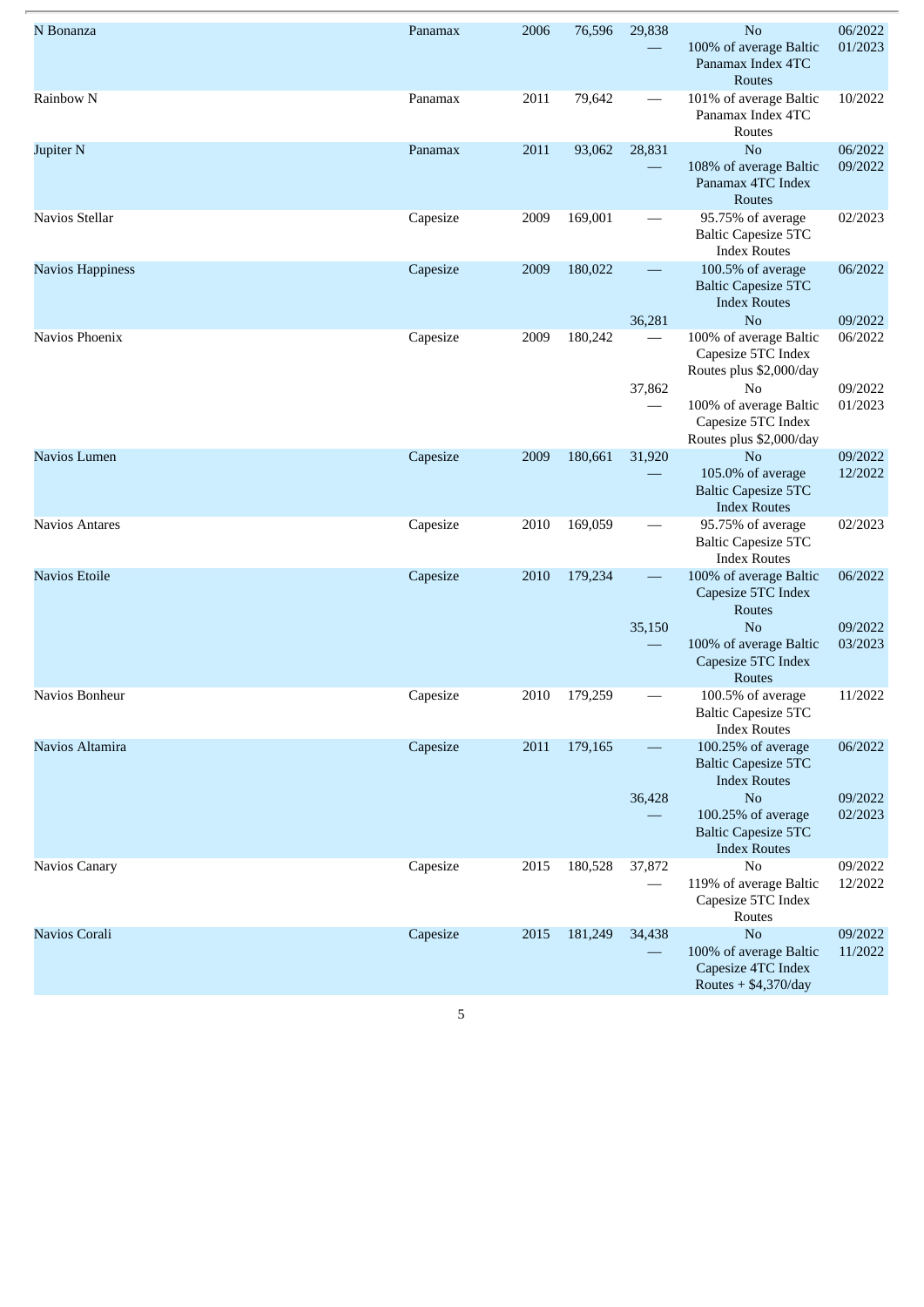### **Long-term Bareboat-in Fleet in Operation**

| <b>Vessels</b>     | Type    | Built | <b>DWT</b> | Charter-out<br>Rate $(1)$ | Purchase<br>Option | <b>Index</b>                                                            | <b>Expiration</b><br>Date $(2)$ |
|--------------------|---------|-------|------------|---------------------------|--------------------|-------------------------------------------------------------------------|---------------------------------|
| Navios Herakles I  | Panamax | 2019  | 82,036     | 30,638                    | <b>Yes</b>         | N <sub>o</sub>                                                          | 08/2022                         |
| Navios Uranus      | Panamax | 2019  | 81.516     | 30,875                    | Yes                | No.                                                                     | 08/2022                         |
| Navios Galaxy II   | Panamax | 2020  | 81,789     | 29,984                    | <b>Yes</b>         | No                                                                      | 06/2022                         |
|                    |         |       |            | 33,547                    |                    | N <sub>o</sub>                                                          | 09/2022                         |
|                    |         |       |            |                           |                    | $125.0\%$ of average                                                    | 01/2023                         |
|                    |         |       |            |                           |                    | <b>Baltic Panamax</b>                                                   |                                 |
|                    |         |       |            |                           |                    | <b>Index 4TC Routes</b>                                                 |                                 |
| Navios Felicity I  | Panamax | 2020  | 81,946     | 31,825                    | <b>Yes</b>         | No.                                                                     | 11/2022                         |
| Navios Magellan II | Panamax | 2020  | 82,037     | 32,202                    | <b>Yes</b>         | No                                                                      | 06/2022                         |
|                    |         |       |            | 33,938                    |                    | N <sub>o</sub>                                                          | 09/2022                         |
|                    |         |       |            |                           |                    | 124.375% of average<br><b>Baltic Panamax</b><br><b>Index 4TC Routes</b> | 01/2023                         |

*Long-Term Fleet.* In addition to the 25 owned vessels, Navios Holdings controls a fleet comprising one Handysize vessel, one Ultra Handymax vessel, seven Panamax vessels and two Capesize vessels. This fleet operates under long-term, charter-in contracts, and has an average age of approximately 6.3 years. The average daily charter-in rate for the active long-term charter-in vessels for the remaining nine months of 2022 is \$15,774. We estimate that the long-term charter-in vessels have 2,998 available days for the remaining nine months of 2022.

# **Long-term Charter-in Vessels**

| <b>Vessels</b>      | <b>Type</b>    | Built | <b>DWT</b> | <b>Purchase</b><br>Option(3) | <b>Charter-out</b><br>Rate(1) | <b>Expiration</b><br>Date(2) |
|---------------------|----------------|-------|------------|------------------------------|-------------------------------|------------------------------|
| Navios Lyra         | Handysize      | 2012  | 34,718     | Yes(4)                       | 23,275                        | 10/2022                      |
| Navios Venus        | Ultra Handymax | 2015  | 61,339     | Yes                          | 30,400                        | 08/2022                      |
| Navios Amber        | Panamax        | 2015  | 80,994     | Yes                          | 28,624                        | 06/2022                      |
|                     |                |       |            |                              | $-$ (5)                       | 01/2023                      |
| Navios Sky          | Panamax        | 2015  | 82,056     | Yes                          | $- (6)$                       | 06/2022                      |
| <b>Navios Coral</b> | Panamax        | 2016  | 84,904     | Yes                          | 28,000                        | 06/2022                      |
|                     |                |       |            |                              | $- (7)$                       | 11/2022                      |
| Navios Citrine      | Panamax        | 2017  | 81,626     | Yes                          | 29,265                        | 06/2022                      |
|                     |                |       |            |                              | 34,538                        | 09/2022                      |
|                     |                |       |            |                              | $- (8)$                       | 02/2023                      |
| Navios Dolphin      | Panamax        | 2017  | 81,630     | Yes                          | 26,657                        | 06/2022                      |
|                     |                |       |            |                              | $- (8)$                       | 12/2022                      |
| Navios Gemini       | Panamax        | 2018  | 81,704     | N <sub>0</sub> (12)          | 29,838                        | 12/2022                      |
| Navios Horizon I    | Panamax        | 2019  | 81,692     | No(12)                       | 29,853                        | 06/2022                      |
|                     |                |       |            |                              | $- (9)$                       | 10/2023                      |
| Navios Felix        | Capesize       | 2016  | 181,221    | Yes                          | 34,485                        | 09/2022                      |
|                     |                |       |            |                              | $- (10)$                      | 01/2024                      |
| Navios Obeliks      | Capesize       | 2012  | 181,415    | Yes                          | $-$ (11)                      | 06/2022                      |
|                     |                |       |            |                              |                               |                              |

(1) Daily rate net of commissions.

(2) Expected redelivery basis midpoint of full redelivery period or company's best estimate.

(3) Generally, Navios Holdings may exercise its purchase option after three to five years of service.

(4) Navios Holdings holds the initial 50% purchase option on the vessel.

(5) 115% of average Baltic Panamax 4TC Index Routes.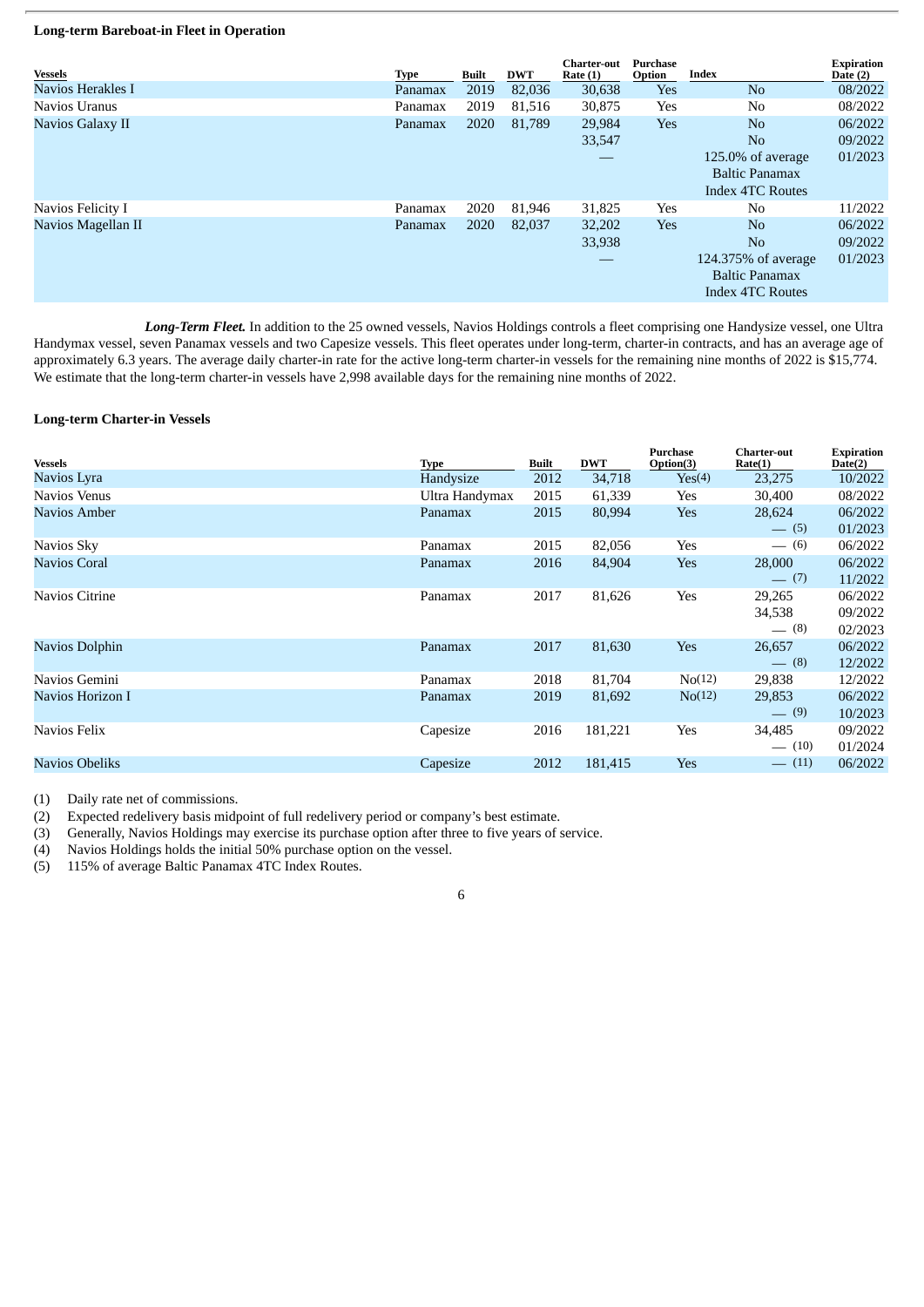- (6) 105% of average Baltic Panamax 82 Index Routes.
- (7) 108% of average Baltic Panamax 82 Index Routes.
- (8) 122% of average Baltic Panamax 4TC Index Routes.
- (9) 108.5% of average Baltic Kamsarmax Index Routes.
- (10) 100% of average Baltic Capesize 5TC Index Routes + \$4,085/day.
- (11) 104.5% of average Baltic Capesize 5TC Index Routes.
- (12) Navios Holdings has the right of first refusal and profit sharing on sale of vessel.

Many of Navios Holdings' current long-term charter-in vessels are chartered from ship owners with whom Navios Holdings has longstanding relationships. Navios Holdings pays these ship owners daily rates of hire for such vessels, and then charters out these vessels to other parties, who pay Navios Holdings a daily rate of hire. Further, Navios Holdings enters into spot market voyage contracts, where Navios Holdings is paid a rate per ton to carry a specified cargo from point A to point B.

# *Navios Logistics' Fleet*

The following is the current core fleet of Navios Logistics as presented in Navios Logistics' 6-K for the period ended March 31, 2022 filed with SEC:

| <b>Pushboats/Barges/Inland Oil Tankers Fleet</b> | <b>Number of</b> |            |              |                              |
|--------------------------------------------------|------------------|------------|--------------|------------------------------|
|                                                  | Vessels          |            | Capacity/BHP | <b>Description</b>           |
| <b>Pushboat Fleet</b>                            | 30               |            | 107,920 BHP  | Various Sizes and Horsepower |
| Dry Barges                                       | 268              |            | 474.050 DWT  | Dry Cargo                    |
| <b>Tank Barges</b>                               | 58               |            | 178,948 m3   | Liquid Cargo                 |
| <b>LPG Barges</b>                                | 3                |            | 4,752 m3     | <b>LPG</b>                   |
| Total                                            | 359              |            |              |                              |
|                                                  |                  |            |              |                              |
| <b>Product Tanker Fleet</b>                      |                  | Year Built | <b>DWT</b>   | <b>Description</b>           |
| Estefania H                                      |                  | 2008       | 12,000       | Double-hulled Product Tanker |
| Malya H                                          |                  | 2008       | 8.974        | Double-hulled Product Tanker |
| Makenita H                                       |                  | 2009       | 17,508       | Double-hulled Product Tanker |
| Sara H                                           |                  | 2009       | 9,000        | Double-hulled Product Tanker |
| San San H                                        |                  | 2010       | 16,871       | Double-hulled Product Tanker |
| Ferni H                                          |                  | 2010       | 16,871       | Double-hulled Product Tanker |
| He Man H                                         |                  | 2012       | 1,693        | Double-hulled Bunker Vessel  |
| Elena H                                          |                  | 2018       | 4,999        | Double-hulled Product Tanker |
| Total                                            |                  |            | 87,916       |                              |

# **Charter Policy and Industry Outlook**

Navios Holdings' policy has been to take a portfolio approach to managing operating risks. This policy may lead Navios Holdings to time charter-out many of the vessels it operates (i.e., vessels owned by Navios Holdings or that Navios Holdings has taken into its fleet under charters having a duration of more than 12 months) for long-term periods at fixed or floating rates to various shipping industry counterparties that Navios Holdings determines to have appropriate credit profiles. By chartering-out such vessels, Navios Holdings aims to establish favorable forward revenue and cash flow, which it believes will mitigate potential unfavorable market conditions in future periods. In addition, Navios Holdings may trade additional vessels taken in on shorter term charters of less than 12 months duration as well as voyage charters.

Generally, these charters, when available, may have the effect of generating Time Charter Equivalent ("TCE") that are higher than spot employment. The average daily charter-in vessel cost for the Navios Holdings long-term charter-in fleet was \$16,124 per day for the three month period ended March 31, 2022. The average long-term charter-in hire rate per vessel was included in the amount of long-term hire included elsewhere in this Report and was computed by (a) multiplying (i) the daily charter-in rate for each vessel by (ii) the number of days each vessel is in operation for the year; (b) summing those individual multiplications; and (c) dividing such total by the total number of charter-in vessel days for the year. Furthermore, Navios Holdings has the ability to increase its owned fleet through purchase options exercisable in the future at favorable prices relative to the thencurrent market. Navios Holdings holds nine purchase options to acquire charter-in vessels, and five purchase options to acquire vessels under bareboat contracts.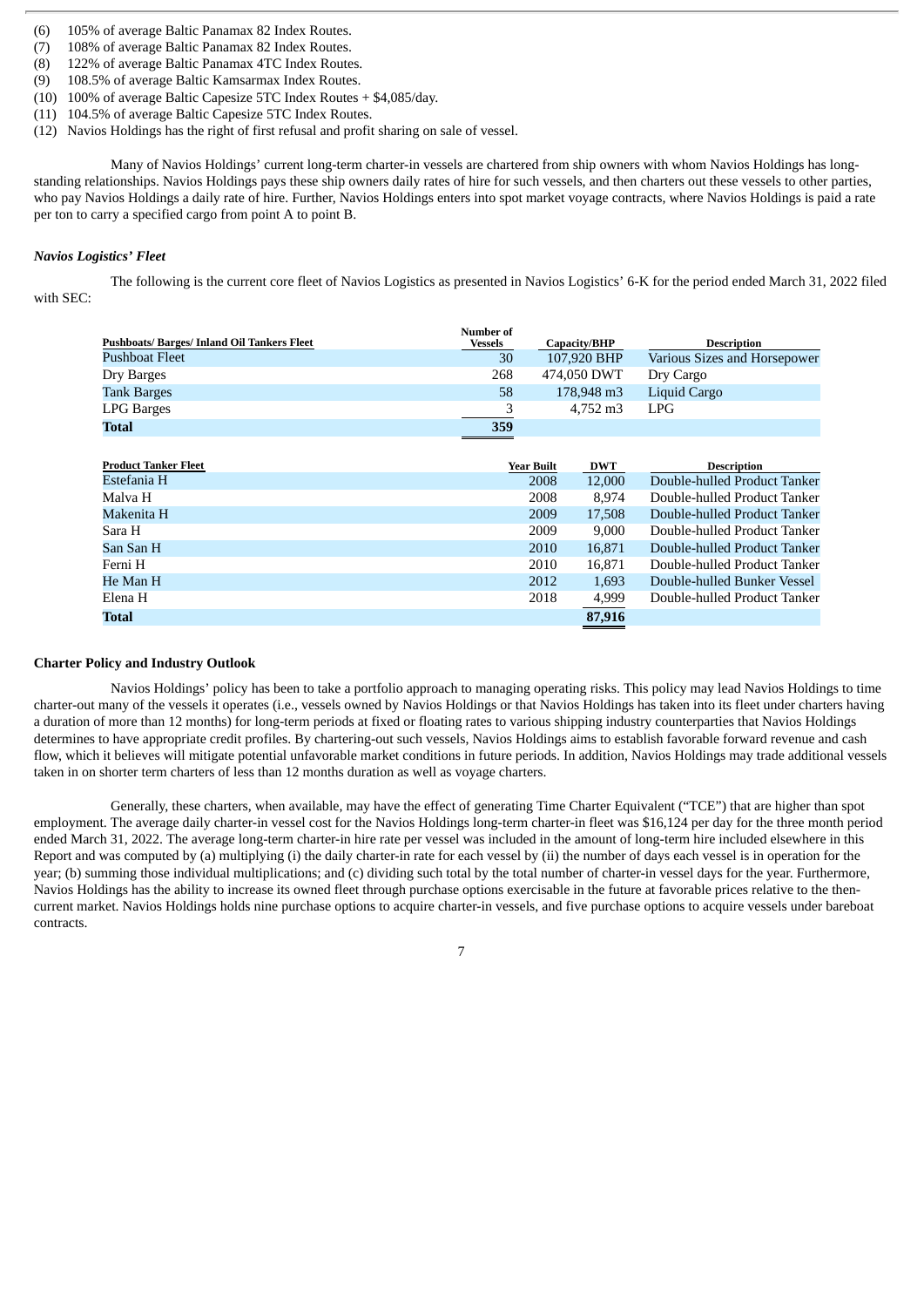Navios Holdings believes that a decrease in global commodity demand from its current level, and the delivery of dry bulk carrier new buildings into the world fleet, could have an adverse impact on future revenue and profitability. However, Navios Holdings believes that the operating cost advantage achieved with the fixed-cost contracts provided by the Manager for its owned vessels will continue to help mitigate the impact of possible future declines in freight rates. In a reduced freight rate environment, the value of Navios Holdings' owned fleet would be negatively affected, and the availability of ship financing could be limited.

Navios Logistics believes that it owns and operates the largest independent bulk transfer and storage port terminal complex in Uruguay based on throughputs, its dry port terminal, and one of the largest independent storage facilities for crude and petroleum products in Paraguay based on storage capacity, its liquid port terminal. Navios Logistics also believes that it is also one of the largest owners and operators of a diverse and versatile fleet of dry and liquid barges, pushboats and oil tankers in the Hidrovia Region. Navios Logistics' port, barge and cabotage operations serve the needs of a diverse range of industries, including mineral and grain commodity providers as well as users of refined petroleum products. Navios Logistics has been able to combine its ports, barges, pushboats and tankers to offer an integrated logistics solution to its customers. Navios Logistics has customers that use both its dry port and dry barge services such as Vale International S.A. ("Vale"), Vetria Mineracao S.A. ("Vetria"), Alicorp and other customers that use or have used its liquid port and liquid barge or cabotage services such as Vitol and Petrosur. Navios Logistics believes that the scale and breadth of its integrated service offerings, together with the strategic location and unique capabilities of its infrastructure assets position it well to capitalize on the continued growth expected in iron ore, grain and liquid commodity trade flows within the Hidrovia region. Navios Holdings believes that the continuing development of these businesses will foster throughput growth and therefore increase revenues at Navios Logistics. Should this development be delayed, grain harvests be reduced, or the market experience an overall decrease in the demand for grain or iron ore, the operations in Navios Logistics could be adversely affected.

#### **Factors Affecting Navios Holdings' Results of Operations**

Navios Holdings believes the principal factors that will affect its future results of operations are the economic, regulatory, political and governmental conditions that affect the shipping industry generally and that affect conditions in countries and markets in which its vessels enaage in business. In addition, our business could be materially and adversely affected by the ongoing war in Ukraine and continuing effects of the COVID-19 pandemic. Please read "Risk Factors" included in Navios Holdings' Annual Report on Form 20-F for the year ended December 31, 2021 *filed with the SEC for a discussion of certain risks inherent in its business.*

Navios Holdings believes that important measures for analyzing trends in its results of operations include the following:

- *Market Exposure:* Navios Holdings manages the size and composition of its fleet by seeking a mix between chartering and owning vessels in order to adjust to anticipated changes in market rates. Navios Holdings aims to achieve an appropriate balance between owned vessels and long-term charter-in vessels and currently controls approximately 3.9 million dwt in dry bulk tonnage. Navios Holdings' options to extend the charter duration of vessels it has under long-term time charter (durations of over 12 months) and its purchase options on chartered vessels permit Navios Holdings to adjust the cost and the fleet size to correspond to market conditions.
- *Available days:* Available days are the total number of days a vessel is controlled by a company less the aggregate number of days that the vessel is off-hire due to major repairs or repairs under guarantee, vessel upgrades, drydocking or special surveys and ballast days relating to voyages. The shipping industry uses available days to measure the number of days in a period during which vessels should be capable of generating revenues.
- *Operating days:* Operating days are the number of available days in a period less the aggregate number of days that the vessels are off-hire due to any reason, including unforeseen circumstances.
- *Fleet utilization:* Fleet utilization is the percentage of time that Navios Holdings' vessels were available for generating revenue, and is determined by dividing the number of operating days during a relevant period by the number of available days during that period.

 $\mathbf{Q}$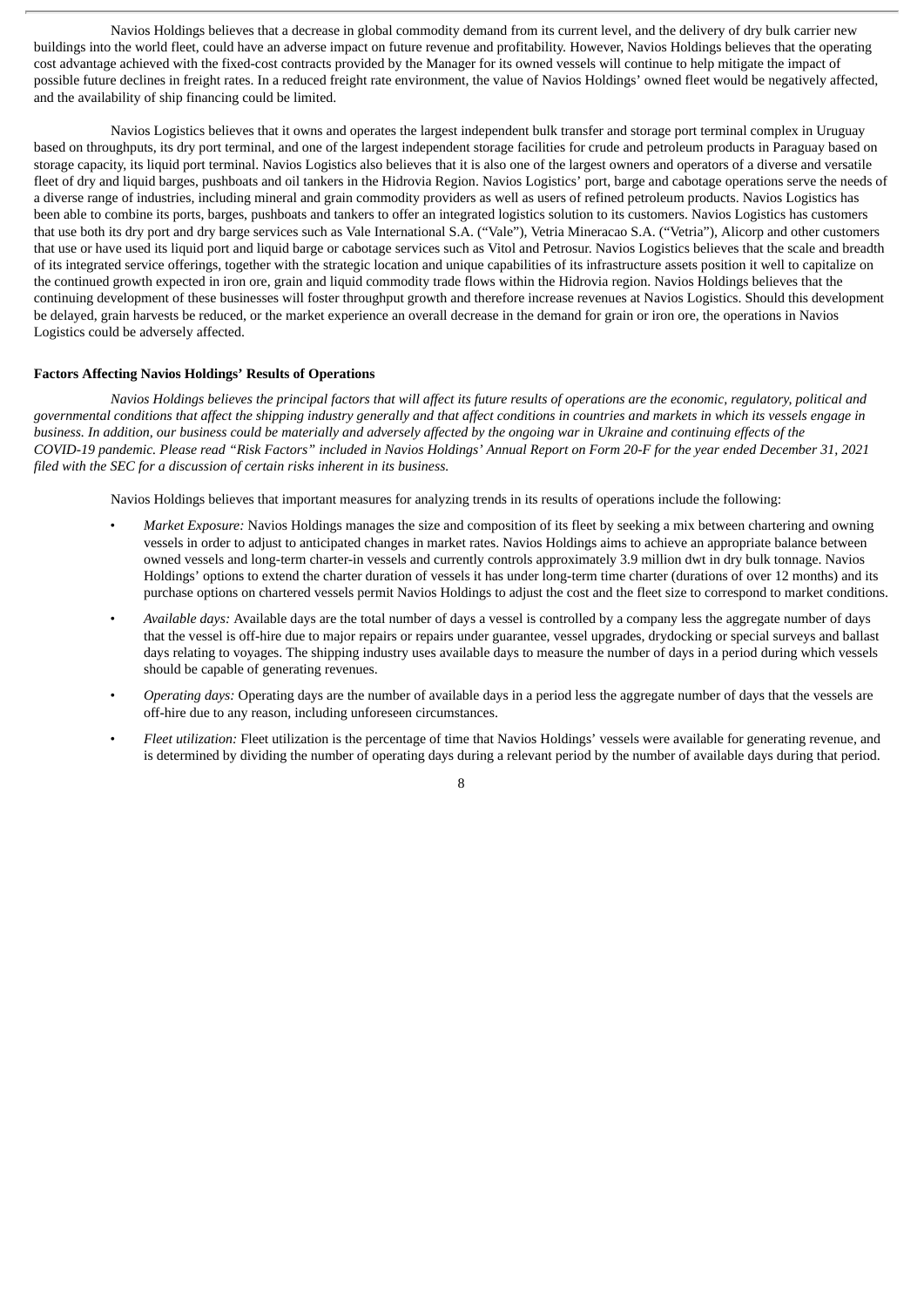- *TCE rates:* TCE rates are defined as voyage and time charter revenues less voyage expenses during a period divided by the number of available days during the period. The TCE rate is a standard shipping industry performance measure used primarily to present the actual daily earnings generated by vessels on various types of contracts for the number of available days of the fleet.
- *Equivalent vessels:* Equivalent vessels are defined as the available days of the fleet divided by the number of the calendar days in the period.

# **Voyage and Time Charter**

Revenues are driven primarily by the number and type of vessels in the fleet, the number of days during which such vessels operate and the amount of daily charter hire rates that the vessels earn under charters, which, in turn, are affected by a number of factors, including:

- the duration of the charters:
- the level of spot market rates at the time of charters;
- the level of period charter rates:
- decisions relating to vessel acquisitions and disposals;
- the amount of time spent positioning vessels;
- the amount of time that vessels spend in drydock undergoing repairs and upgrades;
- the age, condition and specifications of the vessels;
- the aggregate level of supply and demand in the dry bulk shipping industry;
- armed conflicts, such as the Russian/Ukrainian war, and future sanctions imposed that may affect our operations; and
- the ongoing effects of the global outbreak of COVID-19 or other epidemics or pandemics.

Time charters are available for varying periods, ranging from a single trip (spot charter) to a long-term period, which could be many years. Under a time charter, owners assume no risk for finding business and obtaining and paying for fuel or other expenses related to the voyage, such as port entry fees. In general, a long-term time charter assures the vessel owner of a consistent stream of revenue. Operating the vessel in the spot market affords the owner greater spot market opportunity, which may result in high rates when vessels are in high demand or low rates when vessel availability exceeds demand. Vessel charter rates are affected by world economics, international events, weather conditions, labor strikes, governmental policies, supply and demand, and many other factors that are beyond the control of management.

Consistent with industry practice, Navios Holdings uses TCE rates as a method of analyzing fluctuations between financial periods and as a method of equating revenue generated from a voyage charter to time charter revenue.

TCE rate also serves as an industry standard for measuring revenue and comparing results between geographical regions and among competitors.

The cost to maintain and operate a vessel increases with the age of the vessel. Older vessels are less fuel efficient, cost more to insure and require upgrades from time to time to comply with new regulations. The average age of Navios Holdings' owned fleet is currently 9.4 years. As Navios Holdings' fleet ages or if Navios Holdings expands its fleet by acquiring previously owned and older vessels, the cost per vessel would be expected to rise. In such circumstances, if other factors affecting profitability, including rates, remain constant, vessel profitability would be expected to decrease.

 $\overline{q}$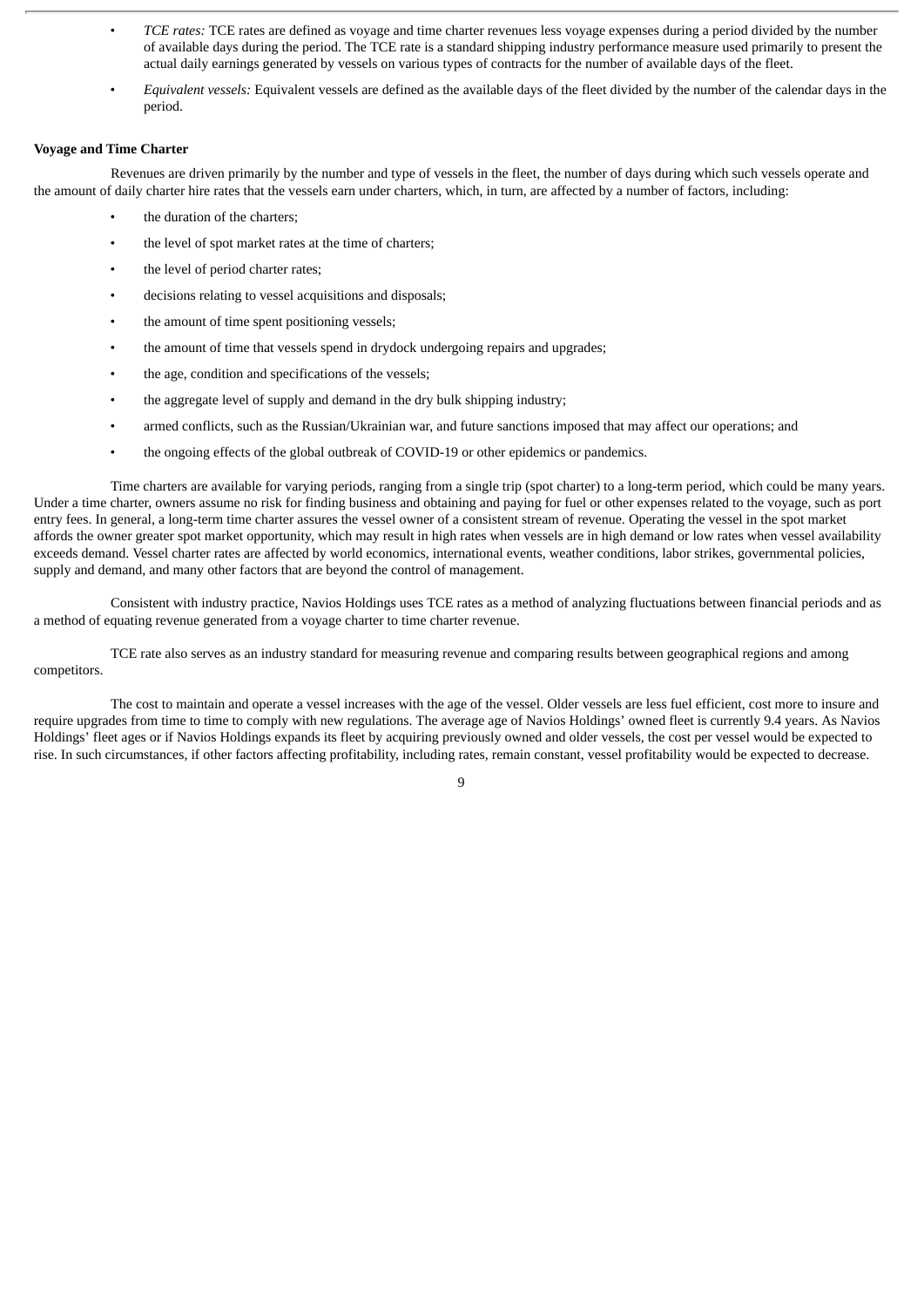# **Statement of Operations Breakdown by Segment**

Navios Holdings reports financial information and evaluates its operations by charter revenues and not by vessel type, length of ship employment, customers or type of charter. Navios Holdings does not use discrete financial information to evaluate the operating results for each such type of charter. Although revenue can be identified for each type of charter, management does not identify expenses, profitability or other financial information on a charter-by-charter or type of charter basis. The reportable segments reflect the internal organization of the Company and are strategic businesses that offer different products and services. The Company currently has two reportable segments: the Dry Bulk Vessel Operations and the Logistics Business. The Dry Bulk Vessel Operations segment consists of the transportation and handling of bulk cargoes through the ownership, operation, and trading of vessels and freight. The Logistics Business segment consists of port terminal business, barge business and cabotage business. Navios Holdings measures segment performance based on net income attributable to Navios Holdings' common stockholders.

For further segment information, please see Note 12 "Segment Information" to the interim condensed consolidated financial statements included elsewhere in this Report.

#### **Period over Period Comparisons**

# For the Three Month Period Ended March 31, 2022 Compared to the Three Month Period Ended March 31, 2021

The following table presents consolidated revenue and expense information for the three month periods ended March 31, 2022 and 2021, respectively. This information was derived from the unaudited interim condensed consolidated statement of comprehensive (loss)/income of Navios Holdings for the respective periods.

| (in thousands of U.S. dollars)                                      |              | March 31, 2022<br>(unaudited) | <b>March 31, 2021</b><br>(unaudited) |
|---------------------------------------------------------------------|--------------|-------------------------------|--------------------------------------|
| Revenue                                                             | \$           | 127,790                       | \$<br>116,951                        |
| Time charter, voyage and logistics business expenses                |              | (29, 492)                     | (38, 327)                            |
| Direct vessel expenses                                              |              | (28, 462)                     | (25, 915)                            |
| General and administrative expenses                                 |              | (6, 565)                      | (6, 819)                             |
| Depreciation and amortization                                       |              | (14, 378)                     | (16, 266)                            |
| Interest expense and finance cost, net                              |              | (37, 565)                     | (36,200)                             |
| Impairment loss/loss on sale of vessels, net                        |              |                               | (20, 455)                            |
| Loss on bond extinguishment, net                                    |              | (115)                         |                                      |
| Other expense, net                                                  |              | (2, 187)                      | (224)                                |
| Non-operating other finance cost                                    |              | (24,000)                      |                                      |
| Loss before equity in net earnings of affiliate companies           | \$           | (14, 974)                     | \$<br>(27, 255)                      |
| Equity in net earnings of affiliate companies                       |              | 9,798                         | 27,740                               |
| (Loss)/income before taxes                                          | \$           | (5, 176)                      | \$<br>485                            |
| Income tax benefit                                                  |              | 48                            | 829                                  |
| <b>Net (loss)/income</b>                                            | $\mathbf{s}$ | (5, 128)                      | \$<br>1,314                          |
| Less: Net loss/(income) attributable to the noncontrolling interest |              | 128                           | (1,151)                              |
| Net (loss)/income attributable to Navios Holdings common            |              |                               |                                      |
| stockholders                                                        | \$           | (5,000)                       | \$<br>163                            |

Set forth below are selected historical and statistical data for the Dry Bulk Vessel Operations segment for the three month periods ended March 31, 2022 and 2021, which the Company believes may be useful in understanding the Company's financial position and results of operations.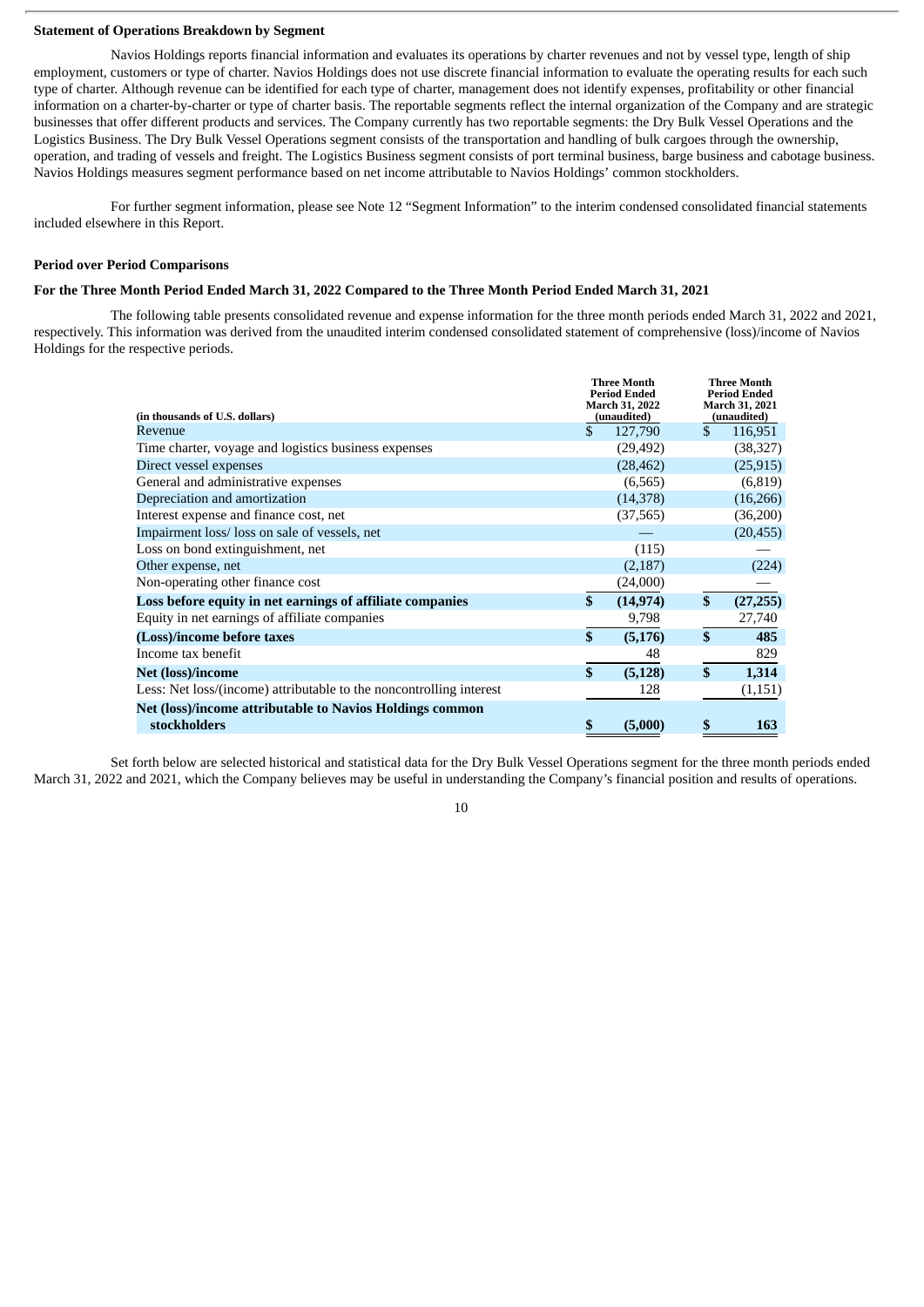|                                 | <b>Three Month Period Ended</b><br>March 31, |                     |
|---------------------------------|----------------------------------------------|---------------------|
|                                 | 2022<br>(unaudited)                          | 2021<br>(unaudited) |
| <b>FLEET DATA</b>               |                                              |                     |
| Available days                  | 3,152                                        | 4,202               |
| Operating days                  | 3,128                                        | 4,181               |
| Fleet utilization               | 99.2%                                        | 99.5%               |
| Equivalent vessels              | 35                                           | 47                  |
| <b>AVERAGE DAILY RESULTS</b>    |                                              |                     |
| <b>Time Charter Equivalents</b> | 21,767<br>\$.                                | 14,404              |

During the three month period ended March 31, 2022, there were 1,050 fewer available days as compared to the same period during 2021 due to (i) a decrease in available days of owned and bareboat-in vessels by 578 days following the sale of seven of the Company's vessels in 2021; and (ii) a decrease in charter-in vessels' available days by 472 days due to the redelivery to owners of five charter-in vessels in 2021 and the acquisition of one charter-in vessel in 2021, which was then sold to a related party.

The average TCE rate for the three month period ended March 31, 2022 was \$21,767 per day, which was 51.1% or \$7,363 per day higher than the rate achieved in the same period during 2021. This was primarily due to the improvement in the time charter and freight market during the three month period ended March 31, 2022.

*Revenue:* Revenue from Dry Bulk Vessel Operations for the three month period ended March 31, 2022 increased by \$4.9 million, or 7.7%, to \$68.6 million, as compared to \$63.7 million for the same period during 2021. The increase in dry bulk revenue was mainly attributable to the improvement in the time charter and freight markets during the three months ended March 31, 2022.

Revenue from the Logistics Business was \$59.2 million for the three month period ended March 31, 2022 as compared to \$53.2 million for the same period in 2021. The increase was mainly attributable to (i) a \$4.5 million increase in revenue from the port terminal business, mainly due to higher volumes transshipped in the grain port terminal; (ii) a \$2.0 million increase in revenue from the cabotage business, mainly due to higher contracts of affreightment ("COA")/Voyage revenues; and (iii) a \$0.8 million increase in revenue from the barge business, mainly due to higher volumes of liquid cargo moved. The overall increase was partially mitigated by a \$1.3 million decrease in sales of products due to the decrease in the Paraguayan liquid port's volume of products sold.

*Time Charter, Voyage and Logistics Business Expenses:* Time charter, voyage and logistics business expenses decreased by \$8.8 million, or 23.1%, to \$29.5 million for the three month period ended March 31, 2022, as compared to \$38.3 million for the three month period ended March 31, 2021.

Time charter and voyage expenses from Dry Bulk Vessel Operations decreased by \$8.8 million, or 36.8%, to \$15.1 million for the three month period ended March 31, 2022, as compared to \$23.8 million for the three month period ended March 31, 2021. This decrease was mainly attributable to (i) a \$5.6 million decrease in charter-in expenses; (ii) a \$2.1 million decrease in fuel expenses and (iii) a \$1.1 million decrease in port and other voyage expenses.

Of the total expenses for the three month periods ended March 31, 2022 and 2021, \$14.4 million and \$14.5 million, respectively, related to Navios Logistics. The decrease of less than \$0.1 million in time charter, voyage and Logistics Business expenses related to Navios Logistics was mainly due to (i) a \$1.3 million decrease in cost of products sold, mainly attributable to the decrease in the Paraguayan liquid port's volume of products sold and (ii) a \$0.5 million decrease in time charter and voyage expenses of the cabotage business. This decrease was partially offset by (i) a \$1.4 million increase in time charter and voyage expenses of the barge business, mainly due to more spot voyages performed for liquid cargo; and (ii) a \$0.4 million increase in port terminal expenses of the port terminal business, mainly due to higher volumes transshipped in the grain port terminal.

*Direct Vessel Expenses:* Direct vessel expenses increased by \$2.5 million, or 9.8%, to \$28.5 million for the three month period ended March 31, 2022, as compared to \$25.9 million for the three month period ended March 31, 2021.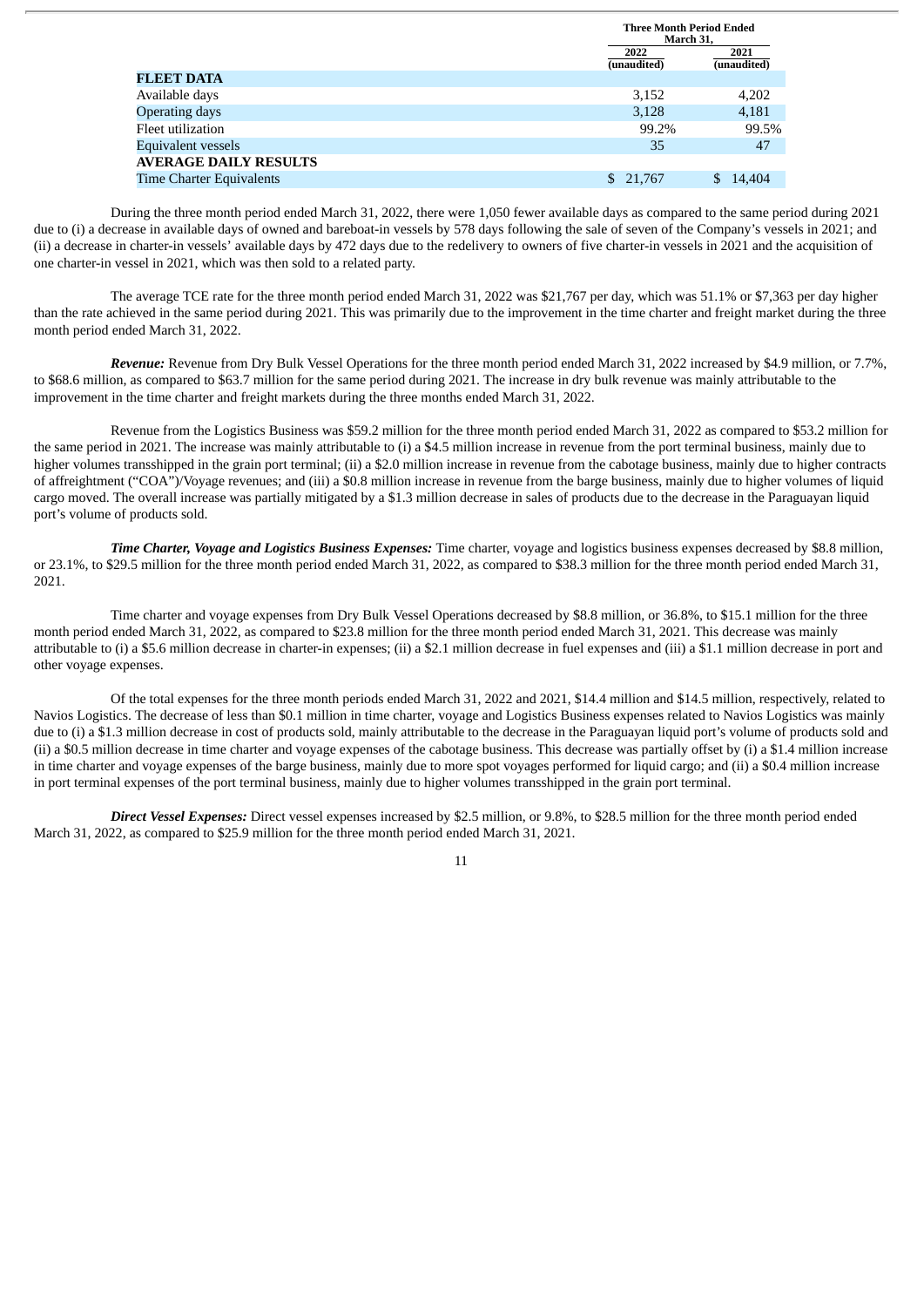Direct vessel expenses from Dry Bulk Vessel Operations decreased by \$0.8 million, or 6.2%, to \$11.5 million for the three month period ended March 31, 2022, as compared to \$12.3 million for the three month period ended March 31, 2021. This decrease was mainly attributable to a \$2.0 million decrease in vessel operating expenses (management fees); partially mitigated by (i) a \$1.1 million increase in other expenses mainly related to COVID-19 measures, including crew related expenses; and (ii) a \$0.1 million increase in drydocking and special survey amortization.

Of the total direct vessel expenses for the three month periods ended March 31, 2022 and 2021, \$16.9 million and \$13.6 million, respectively, related to Navios Logistics. The increase of \$3.3 million was mainly due to (i) a \$2.5 million increase in direct vessel expenses of the cabotage business, mainly due to increased crew costs; and (ii) a \$0.8 million increase in direct vessel expenses of the barge business, mainly attributable to the increased utilization of our convoys to service the demand of the COA/Voyage market

*General and Administrative Expenses:* General and administrative expenses of Navios Holdings comprise the following:

| (in thousands of U.S. dollars)             | <b>Three Month</b><br><b>Period Ended</b><br><b>March 31, 2022</b><br>(unaudited) | <b>Three Month</b><br><b>Period Ended</b><br><b>March 31, 2021</b><br>(unaudited) |
|--------------------------------------------|-----------------------------------------------------------------------------------|-----------------------------------------------------------------------------------|
| Dry Bulk Vessel Operations                 | 3.086                                                                             | 3,541                                                                             |
| Logistics Business                         | 3.479                                                                             | 3,278                                                                             |
| <b>General and administrative expenses</b> | 6.565                                                                             | 6.819                                                                             |

General and administrative expenses decreased by \$0.3 million to \$6.5 million for the three month period ended March 31, 2022, as compared to \$6.8 million for the three month period ended March 31, 2021. The decrease was mainly attributable to a \$0.5 million decrease in general and administrative expenses of Dry Bulk Vessel Operations, mainly due to decrease of the size of our fleet; partially mitigated by a \$0.2 million increase in general and administrative expenses in the Logistics Business. For each of the three month periods ended March 31, 2022 and 2021 general and administrative expenses, under the Administrative Services Agreement, amounted \$2.0 million and \$2.3 million, respectively.

*Depreciation and Amortization:* For the three month period ended March 31, 2022, depreciation and amortization decreased by \$1.9 million to \$14.4 million as compared to \$16.3 million for the three month period ended March 31, 2021.

Depreciation expenses related to Dry Bulk Vessel Operations decreased by \$2.4 million, or 29.2%, to \$5.7 million for the three month period ended March 31, 2022, as compared to \$8.1 million for the three month period ended March 31, 2021. This decrease was primarily due to the sale of seven of the Company's vessels in 2021. Amortization expenses related to dry bulk operations remained stable at \$0.7 million for each of the three month periods ended March 31, 2022 and 2021.

Of the total amount of depreciation and amortization for each of the three month periods ended March 31, 2022 and 2021, \$7.9 million and \$7.5 million, respectively, related to Navios Logistics. The increase of \$0.5 million in depreciation and amortization related to Navios Logistics was mainly due to a \$0.7 million increase in depreciation and amortization in the barge business, mainly due to the acquisition of the three pushboats and 18 liquid barges (the "Navios Logistics 2020 Fleet"), which was consummated on March 22, 2021. The overall increase was partially mitigated by a \$0.2 million decrease in depreciation and amortization of the cabotage business. Depreciation and amortization in the port terminal business amounted to \$2.2 million for the three month period ended March 31, 2022, unchanged compared to the same period in 2021.

*Interest Expense and Finance Cost, Net:* Interest expense and finance cost, net increased by \$1.4 million, or 3.8%, to \$37.6 million for the three month period ended March 31, 2022, as compared to \$36.2 million in the same period in 2021. This increase was mainly due to (i) a \$1.0 million increase in interest expense and finance cost, net of the Logistics Business, mainly due to the higher weighted average interest rate of Navios Logistics; partially mitigated by a decrease in capitalized interest expense following the completion of the construction of the six liquid barges during first quarter of 2021; and (ii) a \$0.4 million increase in interest expenses and finance cost, net of the Dry Bulk Vessel Operations, mainly due to partial redemption of the 2022 Senior Secured Notes (as defined herein) and full repayment of the 2022 Notes (as defined herein); partially mitigated by the draw down of the HCOB facility (as defined herein), the CACIB/BNP facility (as defined herein), the two new sale and leaseback agreements (as defined herein) and the NSM Loans (as defined herein) during the first quarter of 2022.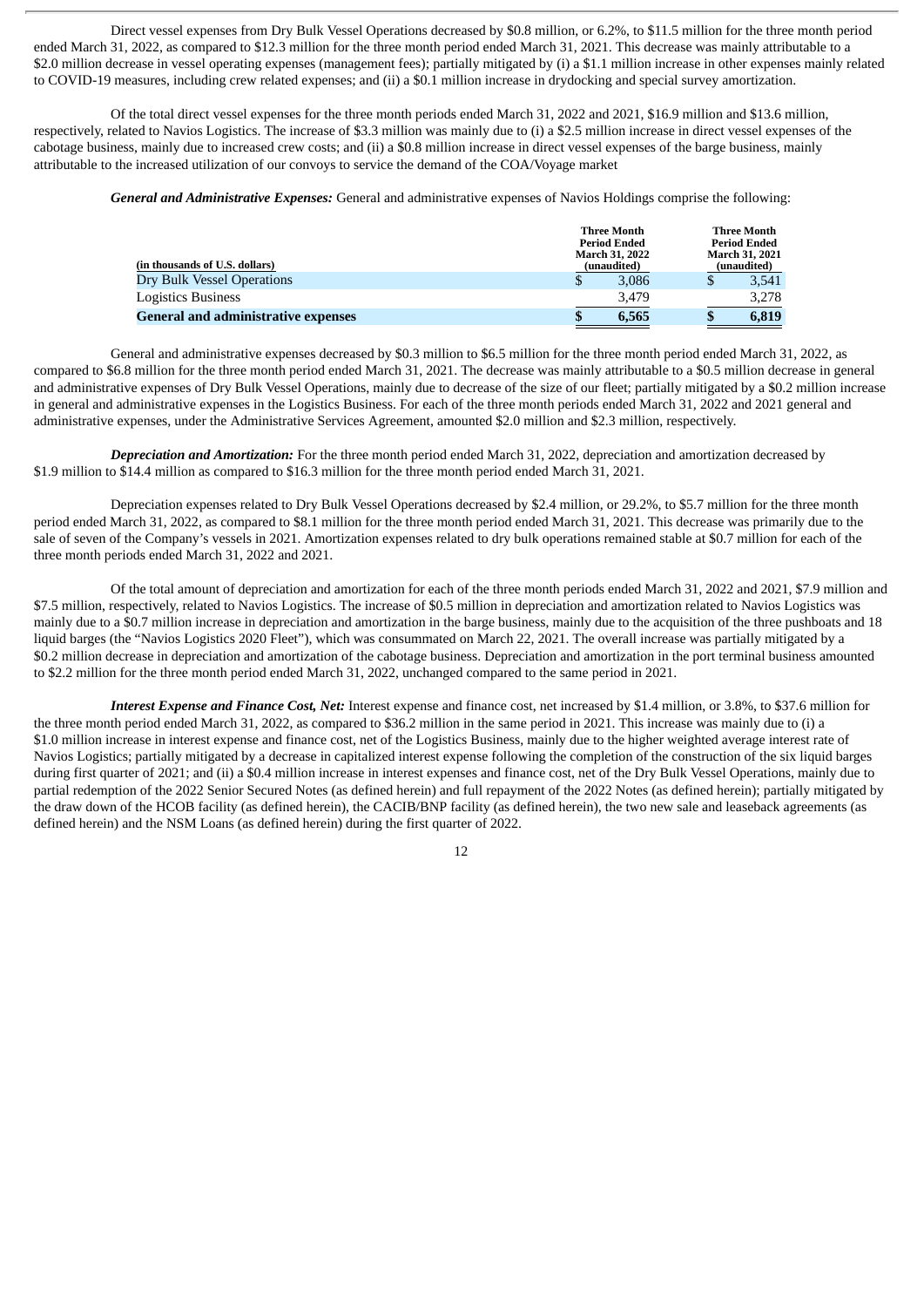*Impairment Loss/ Loss on Sale of Vessels, Net:* During the three month period ended March 31, 2021, the Company recognized an impairment loss/loss on sale of vessels of \$20.5 million relating to the sale of Navios Centaurus, Navios Avior and Navios Serenity.

*Loss on Bond Extinguishment, Net:* During the three month period ended March 31, 2022, the Company repurchased \$25.0 million of the 2022 Senior Secured Notes (as defined herein) resulting in a loss on bond extinguishment of \$0.1 million, relating to the write-off of the respective deferred fees. During the three month period ended March 31, 2021, no repurchase was effected.

*Other Expense, Net:* Other expenses, net increased by \$2.0 million, to \$2.2 million net expense for the three month period ended March 31, 2022, as compared to \$0.2 million for the same period in 2021. This increase was mainly due to a \$2.0 million increase in other expense, net of the Logistics Business mainly due to (i) a \$1.1 million increase in other expense, net in the port terminal business for the three month period ended March 31, 2022, mainly due to an insurance claim settlement recorded in the three month period ended March 31, 2021 and lower gain from foreign exchange differences; (ii) a \$1.0 million increase in other expense, net in the barge business, mainly attributable to lower gain foreign differences and an increase in taxes other than income taxes; partially offset by a \$0.1 million decrease in other expense, net in the cabotage business, mainly due to gain from foreign differences.

*Non-operating other finance cost:* In respect of NSM loan I (as defined herein) and NSM Loan II (as defined herein), each drawn down in January 2022, Navios Holdings paid a \$24.0 million upfront fee in the form of a Convertible Debenture. For information on the Convertible Debenture, see Note 9 "Transactions with Related Parties" to the interim condensed consolidated financial statements included elsewhere in this Report.

*Equity in Net Earnings of Affiliate Companies:* Equity in net earnings of affiliate companies decreased by \$17.9 million, to \$9.8 million for the three month period ended March 31, 2022, as compared to \$27.7 million for the same period in 2021, mainly due to (i) a \$19.4 million decrease in equity method income from Navios Partners mainly related to the one-off gains recorded in 2021 as a result of the NMCI merger; (ii) a \$0.6 million in equity method income from Navios Containers, incurred in the three month period ended March 31, 2021; and (iii) a \$2.1 million equity method losses from Navios Acquisition, incurred in the three month period ended March 31, 2021.

*Income Tax Benefit:* Income tax benefit for the three month period ended March 31, 2022 decreased by \$0.8 million to less than \$0.1 million for the three month period ended March 31, 2022, as compared to a \$0.8 million for the same period in 2021. The change in total income tax was attributable to Navios Logistics, due to a \$1.2 million decrease in tax benefit from the barge business, which was partially mitigated by a \$0.3 million decrease in income tax expense from the cabotage business.

*Net (Loss)/Income Attributable to the Noncontrolling Interest:* Net loss attributable to the noncontrolling interest increased by \$1.3 million to \$0.1 million for the three month period ended March 31, 2022, as compared to \$1.2 million net income attributable to noncontrolling interest for the same period in 2021. This increase was mainly attributable to a \$3.5 million increase in net loss of the Logistics Business for the three month period ended March 31, 2022, as compared to the same period in 2021.

#### *Non-Guarantor Subsidiaries*

Our non-guarantor subsidiaries accounted for \$59.2 million, or 46.3%, of our revenue for the three month period ended March 31, 2022, \$0.2 million net loss of our total net loss for the three month period ended March 31, 2022, \$24.0 million of our Adjusted EBITDA for the three month periods ended March 31, 2022, \$872.6 million, or 51.2%, of our total assets and \$635.9 million, or 38.7%, of our total liabilities, in each case, for the three month period ended as of March 31, 2022. Our non-guarantor subsidiaries accounted for \$53.2 million, or 45.5%, of our revenue for the three month period ended March 31, 2021, \$0.3 million net income of our total net income for the three month period ended March 31, 2021, \$22.1 million of our Adjusted EBITDA for the three month periods ended March 31, 2021. Our non-guarantor subsidiaries accounted for \$878.8 million, or 48.6%, of our total assets and \$641.7 million, or 36.8%, of our total liabilities, in each case, as of December 31, 2021.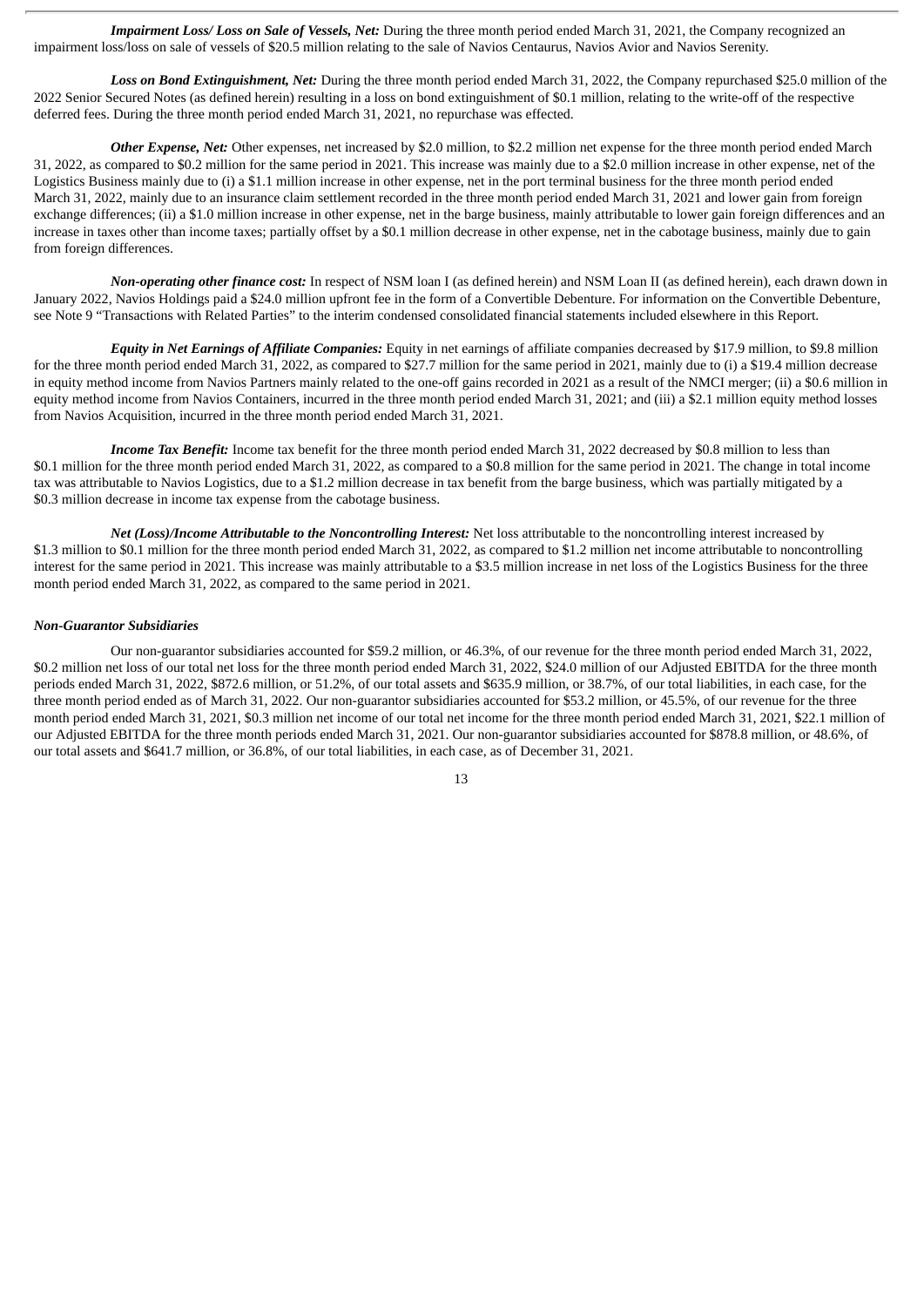# *Liquidity and Capital Resources*

Navios Holdings has historically financed its capital requirements with cash flows from operations, issuances of debt securities and borrowings under bank credit facilities. Main uses of funds have been refinancing of outstanding debt, capital expenditures for the acquisition of new vessels, new construction and upgrades at the port terminals and expenditures incurred in connection with ensuring that the owned vessels comply with international and regulatory standards. Navios Holdings may from time to time, subject to restrictions under its debt and equity instruments, including limitations on dividends and repurchases under its preferred stock, depending upon market conditions and financing needs, use available funds to refinance or repurchase its debt in privately negotiated or open market transactions, by tender offer or otherwise, in compliance with applicable laws, rules and regulations, at prices and on terms Navios Holdings deems appropriate (which may be below par) and subject to Navios Holdings cash requirements for other purposes, compliance with the covenants under Navios Holdings' debt agreements, and other factors management deems relevant. In addition, we regularly review options for refinancing our outstanding indebtedness and opportunities for acquisition of businesses and additional vessels, development of new facilities and infrastructure, joint ventures and other corporate transactions that may be material to us. Generally, our sources of funds may be from cash flows from operations, long-term borrowings and other debt or equity financings, proceeds from asset sales and proceeds from sale of our stake in our investments. We cannot provide any assurance that we will be able to secure adequate financing or obtain additional funds on favorable terms, to meet our liquidity needs.

See "Working Capital Position and Bond Maturity" and "Long-Term Debt Obligations and Credit Arrangements" for further discussion of Navios Holdings' working capital position.

The following table presents cash flow information derived from the unaudited interim condensed consolidated statements of cash flows of Navios Holdings for the three month periods ended March 31, 2022 and 2021.

| (in thousands of U.S. dollars)                                     | <b>Three Month</b><br><b>Period Ended</b><br>March 31, 2022<br>(unaudited) | <b>Three Month</b><br><b>Period Ended</b><br>March 31, 2021<br>(unaudited) |
|--------------------------------------------------------------------|----------------------------------------------------------------------------|----------------------------------------------------------------------------|
| Net cash provided by/(used in) operating activities                | 16,361<br>S                                                                | S<br>(27, 402)                                                             |
| Net cash (used in)/provided by investing activities                | (3,299)                                                                    | 20,590                                                                     |
| Net cash used in financing activities                              | (101, 108)                                                                 | (44, 289)                                                                  |
| Decrease in cash and cash equivalents and restricted cash          | (88, 046)                                                                  | (51, 101)                                                                  |
| Cash and cash equivalents and restricted cash, beginning of period | 137,851                                                                    | 111,184                                                                    |
| Cash and cash equivalents and restricted cash, end of period       | 49,805                                                                     | 60,083                                                                     |

## Cash provided by operating activities for the three month period ended March 31, 2022, as compared to cash used in operating activities for the **three month period ended March 31, 2021:**

Net cash provided by operating activities increased by \$43.8 million to \$16.4 million for the three month period ended March 31, 2022, as compared to \$27.4 million net cash used in operating activities for the three month period ended March 31, 2021. In determining net cash used in operating activities, net (loss)/income is adjusted for the effects of certain non-cash items as discussed below.

The aggregate adjustments to reconcile net loss to net cash provided by operating activities was \$34.1 million of non-cash adjustments for the three month period ended March 31, 2022, which consisted mainly of the following adjustments: (i) \$24.0 million non-operating other finance cost relating to the issuance of the Convertible Debenture, as described elsewhere in this Report; (ii) \$14.4 million depreciation and amortization; (iii) \$2.8 million amortization of deferred drydock expenses; (iv) \$2.4 million amortization of deferred financing costs; (v) \$0.1 million allowance for credit losses; (vi) \$0.1 million loss on bond extinguishment, net; (vii) less than \$0.1 million relating to stock-based compensation; and (viii) a less than \$0.1 million in unwinding of discount. These adjustments were partially offset by a \$9.7 million movement in earnings in affiliate companies, net of dividends received.

The net cash outflow resulting from the change in operating assets and liabilities of \$12.7 million for the three month period ended March 31, 2022 resulted from (i) a \$33.5 million decrease in accrued expenses; (ii) \$4.3 million payments for drydock and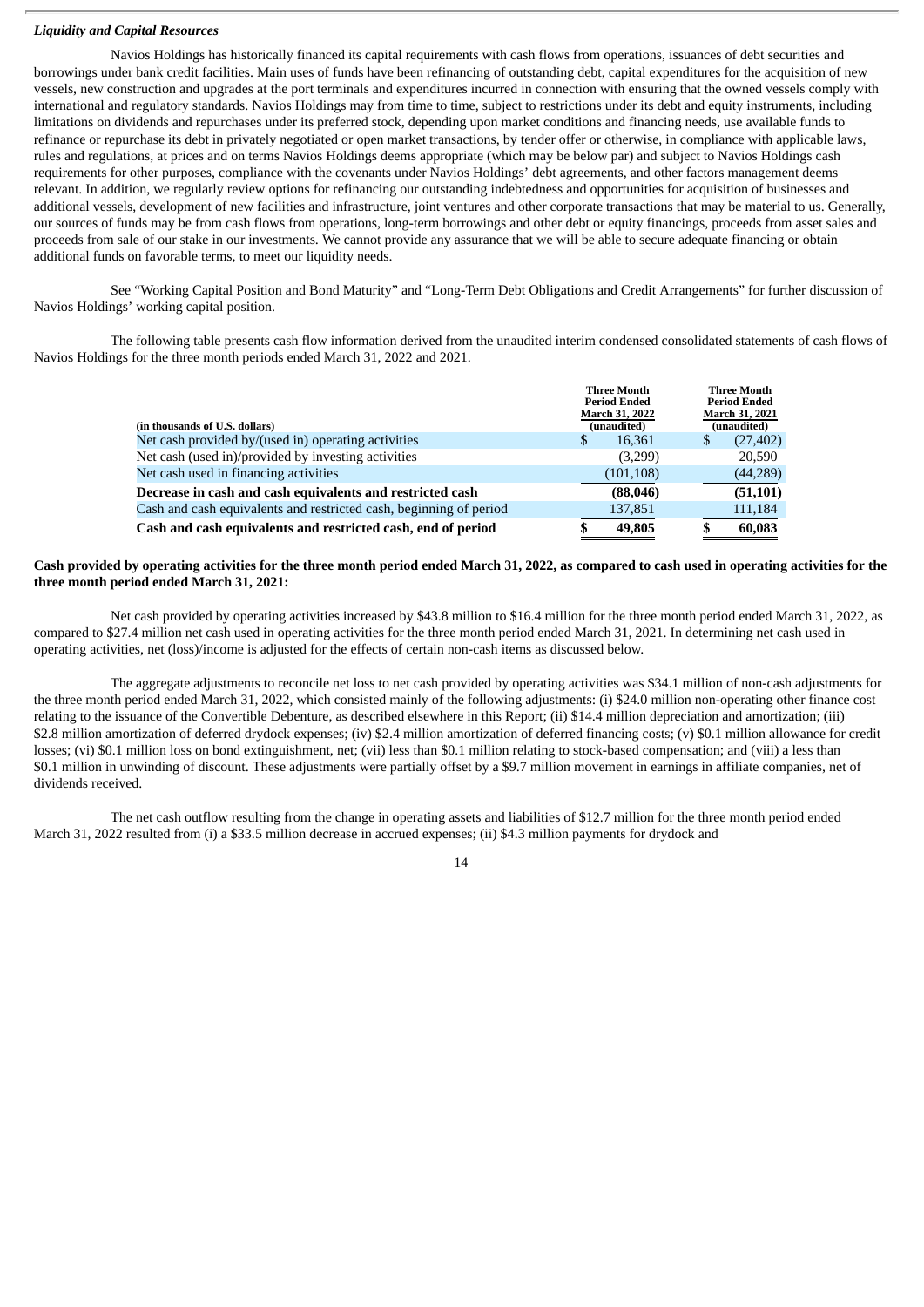special survey costs; (iii) a \$3.0 million decrease in operating lease liabilities; (iy) a \$2.4 million decrease in accounts payable; and (y) a \$0.9 million decrease in accrued interest payable to affiliate companies; and (vi) a \$0.5 million increase in prepaid expenses and other assets. These were partially mitigated by (i) a \$16.1 million increase in due to affiliate companies; (ii) a \$11.5 million increase in interest expense relating to the issuance of the convertible debenture, as described elsewhere in this Report; (iii) a \$1.9 million decrease in accounts receivable, net; (iv) a \$1.6 million increase in deferred income; and (v) a \$0.8 million decrease in inventories.

The aggregate adjustments to reconcile net income to net cash used in operating activities was \$13.7 million of non-cash adjustments for the three month period ended March 31, 2021, which consisted mainly of the following adjustments: (i) \$20.5 million impairment loss/loss on sale of vessels; (ii) \$16.3 million depreciation and amortization; (iii) \$2.6 million amortization of deferred drydock expenses; (iv) \$2.5 million amortization of deferred financing costs; (v) \$0.2 million relating to stock-based compensation; and (vi) \$0.2 million allowance for credit losses. These adjustments were partially offset by (i) a \$27.7 million movement in earnings in affiliate companies, net of dividends received; and (ii) a \$0.8 million movement in income tax benefit.

The net cash outflow resulting from the change in operating assets and liabilities of \$42.4 million for the three month period ended March 31, 2021 resulted from (i) a \$28.7 million decrease in accrued expenses; (ii) \$6.2 million payments for drydock and special survey costs; (iii) a \$5.0 million increase in prepaid expenses and other assets; (iv) a \$4.7 million increase in accounts receivable, net; and (v) a \$4.6 million decrease in operating lease liabilities. These were partially mitigated by (i) a \$2.8 million increase in accounts payable; (ii) a \$2.6 million increase in due to affiliate companies; (iii) a \$0.9 million increase in deferred income; (iv) a \$0.3 million decrease in due from affiliate companies; (v) a \$0.1 million decrease in inventories; and (vi) a \$0.1 million increase in other long term liabilities.

# Cash used in investing activities for the three month period ended March 31, 2022 as compared to cash provided by investing activities for the **three month period ended March 31, 2021:**

Cash used in investing activities was \$3.3 million for the three month period ended March 31, 2022 as compared to \$20.6 million cash provided by investing activities for the same period in 2021.

Cash used in investing activities for the three months ended March 31, 2022 for Dry Bulk Vessel Operations was the result of \$1.6 million in payments made by the Company for additions to vessels.

Cash used in investing activities for the three month period ended March 31, 2022 for the Logistics' Business was the result of \$1.7 million in payments for the acquisition of fixed assets.

Cash provided by investing activities for the three months ended March 31, 2021 for Dry Bulk Vessel Operations was the result of (i) \$40.1 million in proceeds from sale of Navios Astra, Navios Centaurus and Navios Avior; (ii) \$0.2 million in dividends received from Navios Acquisition; partially mitigated by \$1.4 million in payments made by the Company for acquisition of/additions to vessels.

Cash used in investing activities for the three month period ended March 31, 2021 for the Logistics' Business was the result of (i) \$14.7 million in payments for the acquisition of the Navios Logistics 2020 Fleet; (ii) \$1.9 million for the construction of a crane; (iii) \$1.2 million in payments for the construction of Navios Logistics' six new liquid barges; (iv) \$0.5 million in payments for the purchase of fixed assets; and (v) \$0.1 million in payments for the construction of Navios Logistics' two new tanks.

#### Cash used in financing activities for the three month period ended March 31, 2022 and March 31, 2021:

Cash used in financing activities was \$101.1 million for the three month period ended March 31, 2022, as compared to \$44.3 million for the same period in 2021.

Cash used in financing activities for the three months ended March 31, 2022 for the Dry Bulk Vessel Operations was the result of (i) \$480.5 million in payments made for the repayment of the 2022 Notes and 2022 Senior secured Notes (as defined herein); (ii) \$112.6 million in repayments of loans payable to affiliate companies; (iii) \$14.2 million in payments made in connection with the Company's outstanding indebtedness and (iv) \$1.4 million in payments of deferred financing costs; partially mitigated by (i) \$262.6 million in proceeds from loans payable to affiliate companies; (ii) \$206.7 million in proceeds from long term debt and (iii) \$31.0 million in proceeds from three sale and leaseback agreements.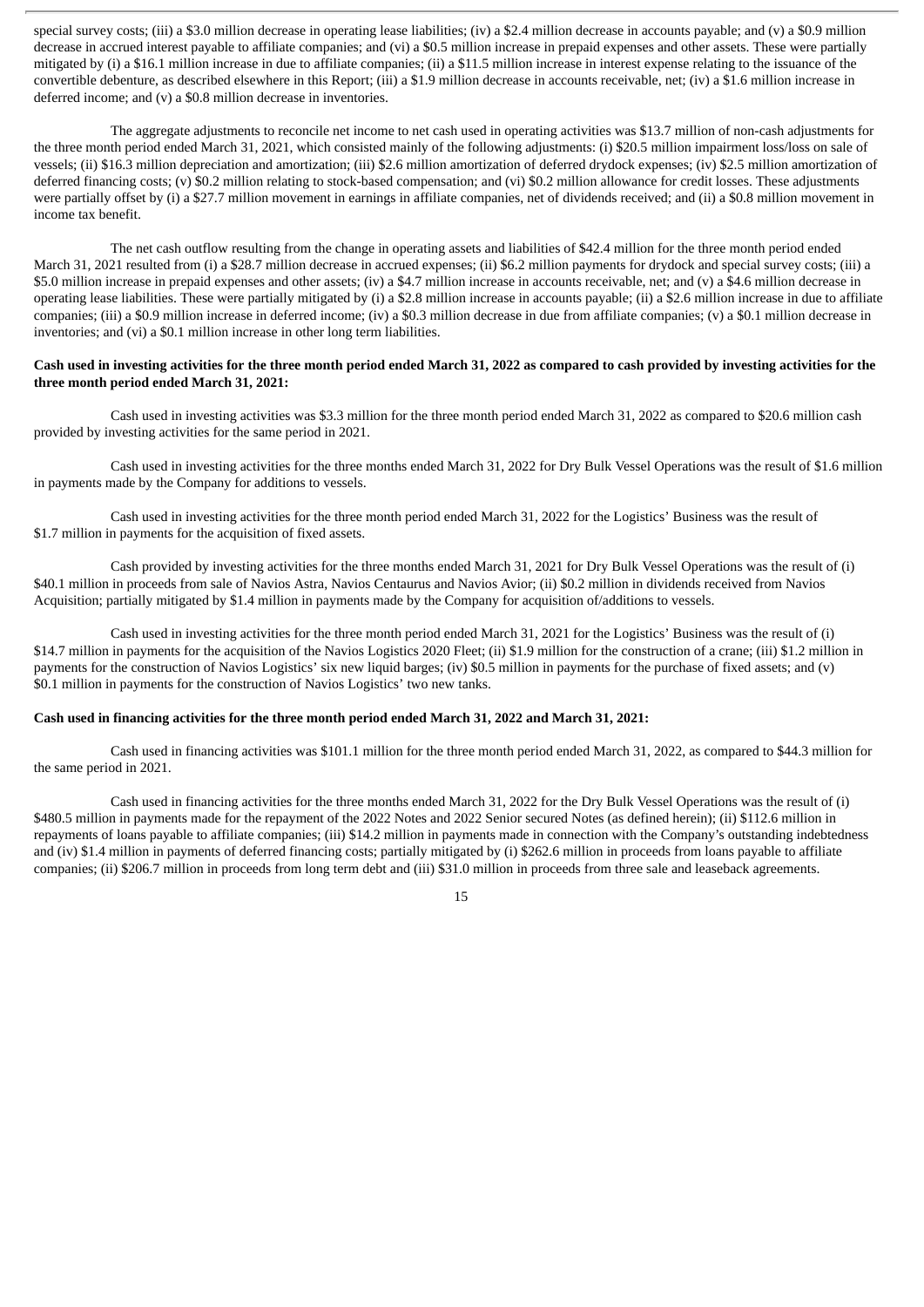Cash provided by financing activities for the three month period ended March 31, 2022 for the Logistics Business was the result of (i) \$22.0 million in proceeds from Navios Logistics' long term debt; and (ii) \$14.7 million in payments made in connection with Navios Logistics' outstanding indebtedness.

Cash used in financing activities for the three months ended March 31, 2021 for the Dry Bulk Vessel Operations was the result of \$39.1 million in payments made in connection with the Company's outstanding indebtedness.

Cash used in financing activities for the three month period ended March 31, 2021 for the Logistics Business was the result of \$5.1 million in payments made in connection with Navios Logistics' outstanding indebtedness.

*Adjusted EBITDA:* EBITDA represents net (loss)/income attributable to Navios Holdings' common stockholders before interest and finance costs, depreciation and amortization and income taxes. Adjusted EBITDA represents EBITDA before stock based compensation. We use Adjusted EBITDA as a liquidity measure and reconcile Adjusted EBITDA to net cash provided by operating activities, the most comparable U.S. GAAP liquidity measure. Adjusted EBITDA is calculated as follows: net cash provided by operating activities adding back, when applicable and as the case may be, the effect of (i) net increase/(decrease) in operating assets; (ii) net (increase)/decrease in operating liabilities; (iii) net interest cost; (iv) deferred financing costs and gains/(losses) on bond and debt extinguishment, net; (v) allowance for credit losses; (vi) earnings/(losses) in affiliate companies and joint ventures, net of dividends received; (vii) payments for drydock and special survey costs; (viii) noncontrolling interest; (ix) gain/ (loss) on sale of assets/ subsidiaries/businesses, on loss of control and bargain gain; (x) unrealized (loss)/gain on derivatives; (xi) loss on sale and reclassification to earnings of available-for-sale securities; and (xii) impairment losses. Navios Holdings believes that Adjusted EBITDA is a basis upon which liquidity can be assessed and represents useful information to investors regarding Navios Holdings' ability to service and/or incur indebtedness, pay capital expenditures and meet working capital requirements. Navios Holdings also believes that Adjusted EBITDA is used (i) by prospective and current lessors as well as potential lenders to evaluate potential transactions; (ii) to evaluate and price potential acquisition candidates; and (iii) by securities analysts, investors and other interested parties in the evaluation of companies in our industry.

Adjusted EBITDA has limitations as an analytical tool, and therefore, should not be considered in isolation or as a substitute for the analysis of Navios Holdings' results as reported under U.S. GAAP. Some of these limitations are: (i) Adjusted EBITDA does not reflect changes in, or cash requirements for, working capital needs; (ii) Adjusted EBITDA does not reflect the amounts necessary to service interest or principal payments on our debt and other financing arrangements; and (iii) although depreciation and amortization are non-cash charges, the assets being depreciated and amortized may have to be replaced in the future. Adjusted EBITDA does not reflect any cash requirements for such capital expenditures. Because of these limitations, among others, Adjusted EBITDA should not be considered as a principal indicator of Navios Holdings' performance. Furthermore, our calculation of Adjusted EBITDA may not be comparable to that reported by other companies due to differences in methods of calculation.

#### **Adjusted EBITDA Reconciliation to Cash from Operations**

| <b>Three Month Period Ended</b><br>(in thousands of U.S. dollars) | March 31, 2022<br>(unaudited) | March 31, 2021<br>(unaudited) |
|-------------------------------------------------------------------|-------------------------------|-------------------------------|
| Net cash provided by/(used in) operating activities               | \$<br>16,361                  | \$<br>(27, 402)               |
| Net (decrease)/increase in operating assets                       | (2,516)                       | 9,326                         |
| Net decrease in operating liabilities                             | 10,926                        | 26,847                        |
| Interest expense and finance cost, net                            | 37,565                        | 36,200                        |
| Deferred financing costs                                          | (2,406)                       | (2, 447)                      |
| Allowance for credit losses                                       | (146)                         | (246)                         |
| Equity in affiliate companies, net of dividends received          | 9.697                         | 27,677                        |
| Payments for drydock and special survey costs                     | 4,287                         | 6,243                         |
| Noncontrolling interest                                           | 128                           | (1,151)                       |
| Loss on bond extinguishment, net                                  | (115)                         |                               |
| Impairment loss/loss on sale of vessels, net                      |                               | (20, 455)                     |
| <b>Adjusted EBITDA</b>                                            | \$<br>73,781                  | \$<br>54,592                  |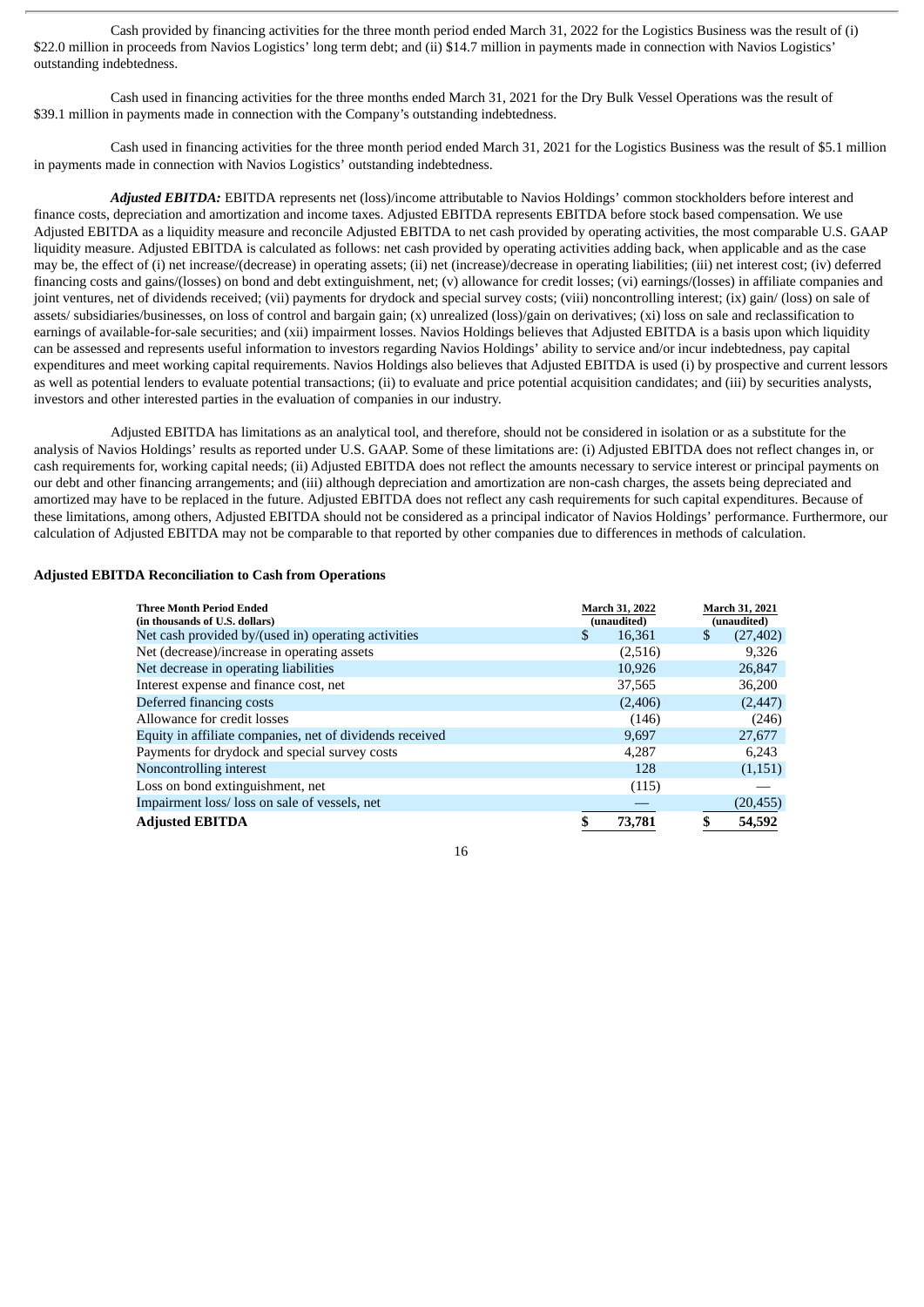Adjusted EBITDA for the three month period ended March 31, 2022 was \$73.8 million as compared to \$54.6 million for the same period of 2021. The \$19.2 million increase in Adjusted EBITDA was primarily due to (i) a \$20.5 million impairment losses on sale of vessels incurred in the three month period ended March 31, 2021; (ii) a \$10.8 million increase in revenue; (iii) a \$8.8 million decrease in time charter, voyage and logistics business expenses; (iv) a \$1.3 million increase in net loss attributable to the noncontrolling interest and (v) a \$0.1 million decrease in general and administrative expenses (excluding stock-based compensation expenses). This overall increase of approximately \$41.6 million was partially offset by (i) a \$17.9 million decrease in equity in net earnings from affiliate companies; (ii) a \$2.3 million increase in direct vessel expenses (excluding the amortization of deferred drydock, special survey costs and other capitalized items); (iii) a \$2.0 million increase in other expense, net and (iv) a \$0.1 million increase in loss on bond extinguishment, net.

#### **Long-Term Debt Obligations and Credit Arrangements**

# *Navios Holdings Debt*

#### *2022 Senior Secured Notes*

On November 21, 2017, the Company and its wholly owned subsidiary, Navios Maritime Finance II (US) Inc. (together with the Company, the "Co-Issuers") issued \$305.0 million of 11.25% Senior Notes due 2022, at a price of 97% (the "2022 Senior Secured Notes").

The 2022 Senior Secured Notes are secured by a first priority lien on certain capital stock owned by certain of the subsidiary guarantors of the Company in each of Navios GP L.L.C., Navios Logistics and Navios Partners (following the NMCI Merger and NNA Merger). The 2022 Senior Secured Notes are unregistered and guaranteed by all of the Company's direct and indirect subsidiaries, except for certain subsidiaries designated as unrestricted subsidiaries, including Navios Logistics.

The subsidiary guarantees are "full and unconditional," except that the indenture provides for an individual subsidiary's guarantee to be automatically released in certain circumstances, such as when a subsidiary is sold or all of the assets of the subsidiary are sold, the capital stock is sold, when the subsidiary is designated as an "unrestricted subsidiary" for purposes of the indenture, upon liquidation or dissolution of the subsidiary, or upon legal or covenant defeasance or satisfaction and discharge of the 2022 Senior Secured Notes.

The Co-Issuers have the option to redeem the 2022 Senior Secured Notes in whole or in part, at any time at par.

Upon occurrence of certain change of control events, the holders of the 2022 Senior Secured Notes may require the Co-Issuers to repurchase some or all of the 2022 Senior Secured Notes at 101% of their face amount. The 2022 Senior Secured Notes contain covenants which, among other things, limit the incurrence of additional indebtedness, issuance of certain preferred stock, the payment of dividends, redemption or repurchase of capital stock or making restricted payments and investments, creation of certain liens, transfer or sale of assets, entering in transactions with affiliate companies, merging or consolidating or selling all or substantially all of the Co-Issuers' properties and assets and creation or designation of restricted subsidiaries. The indenture governing the 2022 Senior Secured Notes includes customary events of default. The Co-Issuers were in compliance with the covenants as of March 31, 2022.

Under the terms of the 2022 Senior Secured Notes, the Company had an obligation to make a springing maturity offer in September 2021 to repurchase those notes at par unless certain conditions relating to the refinancing of our 2022 Notes were met.

On June 29, 2021, the Company entered into the Eighth Supplemental Indenture which eliminated the Company's obligation to make a springing maturity offer for the 2022 Senior Secured Notes following the first redemption of an aggregate principal amount of \$100.0 million of the 2022 Secured Notes at a redemption price equal to 100.00% of the aggregate principal amount thereof, plus accrued and unpaid interest to, but excluding, the redemption date ("First Redemption"). On July 23, 2021, the Company completed the First Redemption, which was funded through (i) the sale of a vessel pledged as collateral in respect of the 2022 Senior Secured Notes and (ii) the borrowing of \$75,264 from an affiliate company of NSM.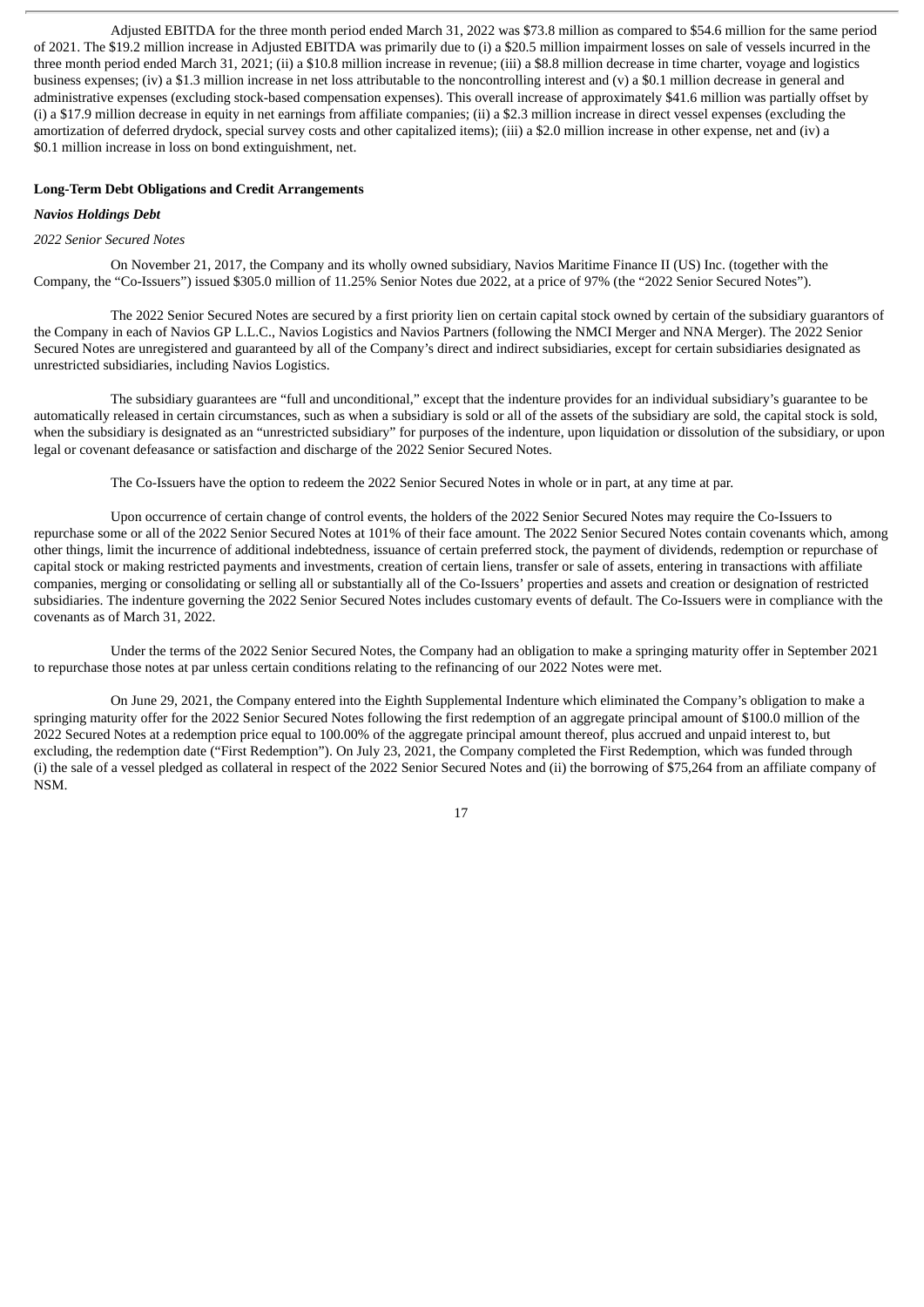The Eighth Supplemental Indenture, among other things, (i) clarifies that all past dividends paid in respect of equity pledged as collateral for the 2022 Senior Secured Notes and any future dividends paid in respect of equity pledged as collateral (other than equity of Navios Logistics) can be used by the Company for general corporate purposes, absent a Default or Event of Default; (ii) provides that future dividends paid in respect of equity of Navios Logistics pledged as collateral for the 2022 Senior Secured Notes may be used only to redeem or repurchase 2022 Senior Secured Notes; and (iii) permits the lender under the \$115.0 million NSM Loan (as defined herein) to take a second lien on the pledged share collateral (which pledged share collateral secures the 2022 Senior Secured Notes on a first lien basis).

During September and October of 2021, the Company redeemed an aggregate principal amount of \$20.0 million, \$20.0 million and \$10.0 million, respectively, of its 2022 Senior Secured Notes at a redemption price equal to 100.00% of the aggregate principal amount thereof, plus accrued and unpaid interest to, but excluding, the redemption date of September 13, 2021, September 24, 2021 and October 11, 2021 respectively.

On March 18, 2022, the Company redeemed an aggregate principal amount of \$25.0 million of its 2022 Senior Secured Notes at a redemption price equal to 100.00% of the aggregate principal amount thereof, plus accrued and unpaid interest to, but excluding, the redemption date of March 30, 2022 (the "Fifth Redemption").

As of March 31, 2022, the Company wrote off \$0.1 million of deferred financing costs associated with the Fifth Redemption discussed above and is included in the interim condensed consolidated statement of comprehensive (loss)/income under the caption "Loss on bond extinguishment, net".

On May 6, 2022, the Company redeemed an aggregate principal amount of \$25.0 million of its 2022 Senior Secured Notes at a redemption price equal to 100.00% of the aggregate principal amount thereof, plus accrued and unpaid interest to, but excluding, the redemption date of May 17, 2022 (the "Sixth Redemption").

After the Sixth Redemption, \$105.0 million in aggregate principal amount of the 2022 Senior Secured Notes remain outstanding. The 2022 Senior Secured Notes will mature in August 2022.

# *2022 Notes*

On November 29, 2013, the Co-Issuers completed the sale of \$650.0 million of 7.375% First Priority Ship Mortgage Notes due 2022 (the "2022 Notes"). During 2021, the Company repurchased \$21.4 million in par value of the 2022 Notes for cash consideration of \$18.6 million resulting in a gain on bond extinguishment of \$2.7 million, net of deferred financing cost written-off.

In January 2022, the outstanding balance of \$455.5 million of the 2022 Notes was fully repaid using (i) \$206.7 million under two credit facilities with commercial banks; (ii) \$77.0 million under four sale and leaseback agreements; (iii) \$100.0 million of additional financing from NSM; and (iv) cash from operations. In addition, as of December 31, 2021, \$158.9 million of 2022 Notes held by the Company that had previously been pledged as collateral to NSM were cancelled.

#### *2024 Notes*

On March 21, 2019, Navios Holdings issued \$4.7 million of 9.75% Senior Notes due 2024 (the "2024 Notes") as an exchange for a total of 10,930 Series H shares which were validly tendered as of that date. For additional information on the Series H shares, see Note 10 "Preferred and Common Stock" to the interim condensed consolidated financial statements included elsewhere in this Report.

On April 21, 2019, Navios Holdings issued \$3.9 million of the 2024 Notes as an exchange for a total of 8,841 Series G shares which were validly tendered as of that date. For additional information on the Series G shares, see Note 10 "Preferred and Common Stock" to the interim condensed consolidated financial statements included elsewhere in this Report.

The 2024 Notes are Navios Holdings' senior unsecured general obligations and rank senior in right of payment to any of Navios Holding's existing and future debt that expressly provides that it is subordinated to the 2024 Notes, pari passu in right of payment with all of Navios Holding's existing and future senior obligations, structurally subordinated in right of payment to the obligations of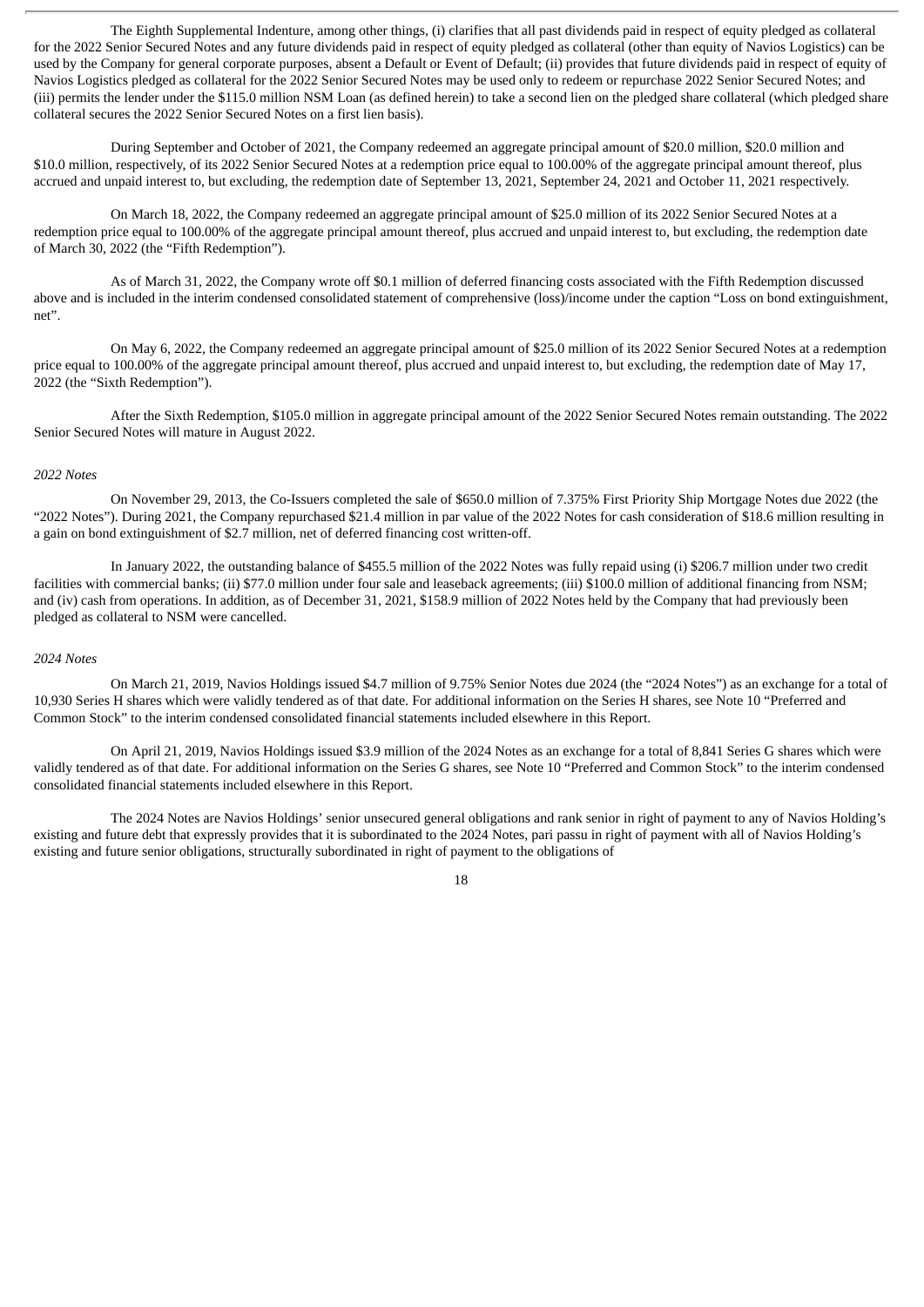Navios Holding's subsidiaries, and effectively subordinated in right of payment to any existing and future obligations of Navios Holdings that are secured by property or assets that do not secure the 2024 Notes, including the 2022 Senior Secured Notes and the 2022 Notes, to the extent of the value of any such property and assets securing such other obligations. The 2024 Notes are not guaranteed by any of Navios Holdings'subsidiaries.

The indenture governing the 2024 Notes does not contain restrictive covenants but does include customary events of default.

Navios Holdings has the option to redeem the 2024 Notes, in whole or in part, at any time, at a redemption price equal to 100% of the principal amount of the 2024 Notes to be redeemed, plus accrued interest.

#### **Secured Credit Facilities**

#### *Hamburg Commercial Bank AG*

In December 2021, Navios Holdings entered into a loan agreement with Hamburg Commercial Bank AG ("HCOB") for an amount of \$101.8 million, for the refinancing of seven drybulk vessels. On January 5, 2022, the amount under this facility was fully drawn. The loan bears interest at a rate of LIBOR plus margin ranging from 3.25% per annum to 4.50% per annum. In March 2022, Navios Holdings prepaid an amount of \$10.4 million and one dry bulk vessel was released. The remaining loan balance of \$91.3 million is repayable in eight quarterly installments of \$3.9 million, beginning three months from the date of the initial drawdown, with a final balloon payment of \$60.0 million on the last repayment date. The loan facility requires compliance with certain covenants, as described below. As of March 31, 2022, the outstanding balance under this facility was \$91.3 million.

#### *Credit Agricole CIB/ BNP Paribas*

In December 2021, Navios Holdings entered into a loan agreement with Credit Agricole CIB ("CACIB") and BNP Paribas ("BNPP") for an amount of \$105.0 million, for the refinancing of seven drybulk vessels. On January 5, 2022, the amount under this facility was fully drawn. The loan bears interest at a rate of LIBOR plus margin ranging from 2.85% per annum to 3.75% per annum. The loan is repayable in four quarterly installments of \$6.5 million, beginning three months from the date of the initial drawdown, followed by eight consecutive quarterly installments of \$4.8 million with a final balloon payment of \$41.0 million on the last repayment date. The loan facility requires compliance with certain covenants, as described below. As of March 31, 2022, the outstanding balance under this facility was \$105.0 million.

The facilities are secured by first priority mortgages on certain of Navios Holdings' vessels and other collateral.

The credit facilities contain a number of restrictive covenants that limit Navios Holdings and/or certain of its subsidiaries from, among other things: incurring or guaranteeing indebtedness; entering into affiliate transactions; charging, pledging or encumbering the vessels securing such facilities; changing the flag, class, management or ownership of certain Navios Holdings' vessels; changing the commercial and technical management of certain Navios Holdings' vessels; selling or changing the ownership of certain Navios Holdings' vessels; and subordinating the obligations under the credit facilities to any general and administrative costs relating to the vessels. The credit facilities also require the vessels to comply with the ISM Code and ISPS Code and to maintain valid safety management certificates and documents of compliance at all times. Additionally, the credit facilities require compliance with the covenants contained in the indentures governing the 2022 Senior Secured Notes and the 2024 Notes (as defined herein). Among other events, it will be an event of default under the credit facilities if the Company fails to maintain the financial covenants or if Angeliki Frangou and her affiliate companies own (in aggregate) less than 10% of the outstanding share capital of Navios Holdings.

The Company's secured credit facilities require compliance with maintenance covenants. Depending on the facility, these covenants include: (i) value-to-loan ratio covenants based on charter-free valuations, ranging from over 125% to 133%, (ii) minimum liquidity, as defined in the credit facilities, of \$10.0 million, (iii) total debt divided by total assets, as defined in each credit facility, of 75%; and (iv) net worth, as defined in the credit facility, of \$125.0 million.

As of March 31, 2022, the Company is in compliance with all of the covenants under each of its credit facilities.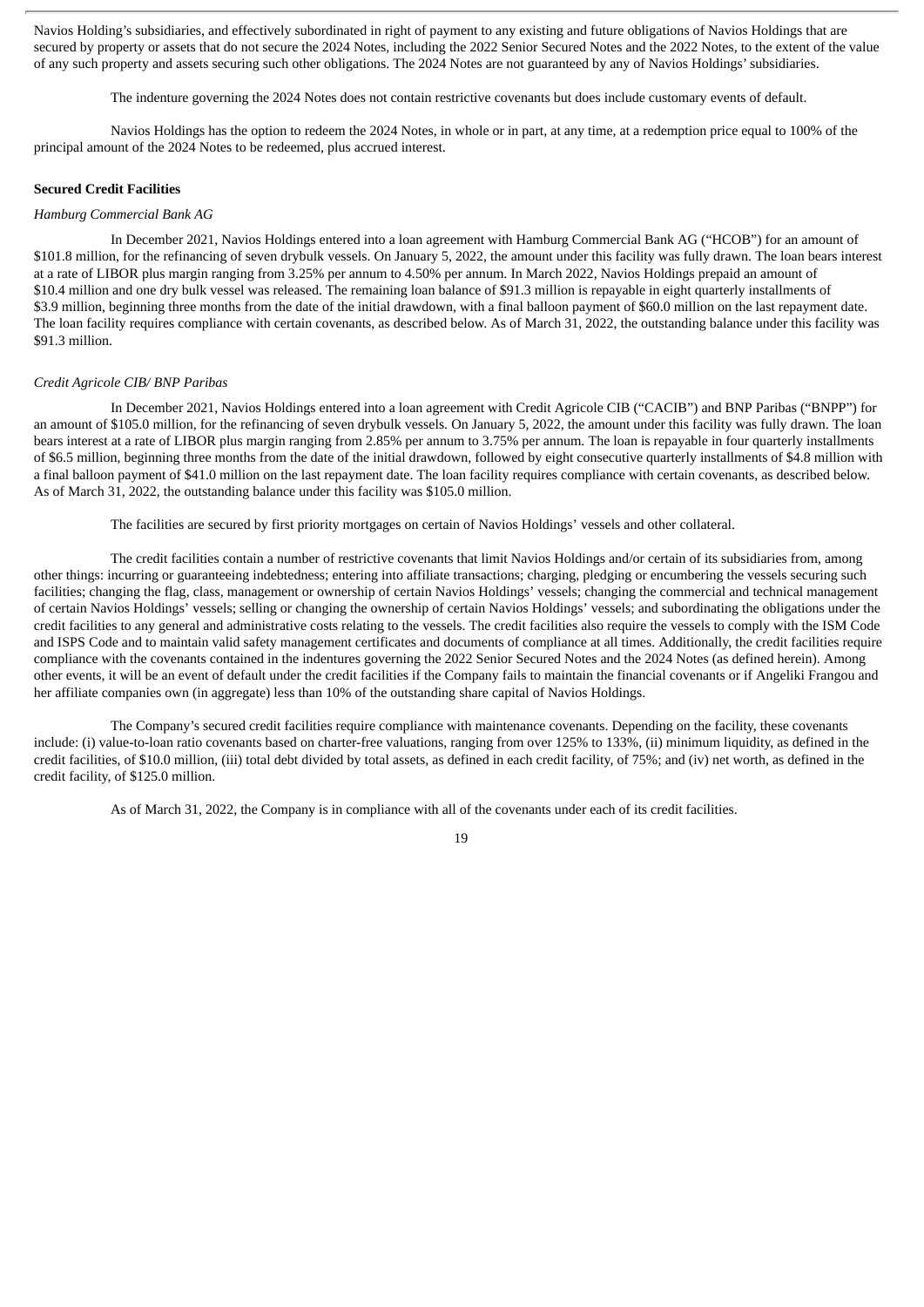#### *NSM Loan I*

In December 2021, Navios Holdings entered into an amended and restated loan agreement to the existing NSM Loan (as defined herein) dated August 29, 2019 (the "NSM Loan I"). Pursuant to NSM Loan I, a wholly-owned subsidiary of NSM made available to the Company a secured term loan of up to \$127.6 million, in two tranches. The first tranche of \$48.6 million represents borrowings already made available to the Company under the NSM Loan and the second tranche of \$79.1 million represents new borrowings to be made available, in exchange for the release by NSM of certain existing collateral. As of March 31, 2022, the total outstanding balance of this facility amounted to \$127.6 million and is presented under the caption "Loans payable to affiliate companies, net of current portion", and an amount of \$5.5 million of accrued PIK interest at 18% is included under the caption "Convertible debenture payable to affiliate companies". For information on the NSM Loan and NSM Loan I, see Note 9 "Transactions with Related Parties" to the interim condensed consolidated financial statements included elsewhere in this Report.

# *NSM Loan II*

In December 2021, Navios Holdings entered an amended and restated loan agreement to the existing \$115.0 million NSM Loan (as defined herein) dated June 29, 2021 (the "NSM Loan II" and, together with NSM Loan I, the "NSM Loans"). Pursuant to NSM Loan II, a wholly-owned subsidiary of NSM made up to \$135.0 million available to the Company under a secured term loan in two tranches. The first tranche of \$64.1 million represents outstanding borrowings already made available under the \$115.0 million NSM Loan and the second tranche of \$70.9 million represents new borrowings to be made available, in exchange for the release by NSM of certain existing collateral. As of March 31, 2022, the total outstanding balance of this facility amounted to \$135.0 million, and is presented under the caption "Loans payable to affiliate companies, net of current portion", and an amount of \$5.8 million of accrued PIK interest at 18% is included under the caption "Convertible debenture payable to affiliate companies". For information on the \$115.0 million NSM Loan and NSM Loan II, see Note 9 "Transactions with Related Parties" to the interim condensed consolidated financial statements included elsewhere in this Report.

Upon completion of the refinancing in January 2022, NSM received an upfront fee in respect of the NSM Loan I and the NSM Loan II of \$24.0 million in the form of a Convertible Debenture and is included in the interim condensed consolidated statement of comprehensive (loss)/income under the caption "Non-operating other finance cost" included elsewhere in this Report. The agreements also provide for prepayment premiums ranging from 5%-10% during the first 36 months of the term which is payable in the form of Convertible Debenture, described below.

#### *Convertible Debenture*

In December 2021, Navios Holdings entered into a convertible debenture with NSM (the "Convertible Debenture"), covering certain payments under the NSM Loans including an upfront fee of \$24.0 million, accrued interest, and prepayment fees. The lender has the option to convert any portion of the outstanding balance under the Convertible Debenture into shares of common stock of Navios Holdings pursuant to an agreed-upon mechanism. The Convertible Debenture has a term of five years and bears interest at the rate of 4% payment in kind ("PIK"), payable at maturity, if not earlier converted into shares of our common stock. As of March 31, 2022, the total outstanding balance of the Convertible Debenture amounted to \$35.5 million, including \$11.5 million, which consists of the accrued PIK interest at 18% on the NSM Loan I and II and the 4% PIK interest, amounting to \$5.5 million, \$5.8 million and \$0.2 million, respectively, and is presented under the caption "Convertible debenture payable to affiliate companies". For information on the Convertible Debenture, see Note 9 "Transactions with Related Parties" to the interim condensed consolidated financial statements included elsewhere in this Report.

#### *Sale and Leaseback Agreements*

In the first quarter of 2020, the Company entered into two sale and leaseback agreements of \$68.0 million in total, with unrelated third parties for two Capesize vessels. Navios Holdings has no purchase obligation to acquire the vessels at the end of the lease term, however, it is reasonably certain that respective purchase options will be exercised and under ASC 842-40, the transfer of the vessels was determined to be a failed sale. In accordance with ASC 842-40, the Company did not derecognize the respective vessels from its balance sheet and accounted for the amounts received under the sale and leaseback agreements as a financial liability.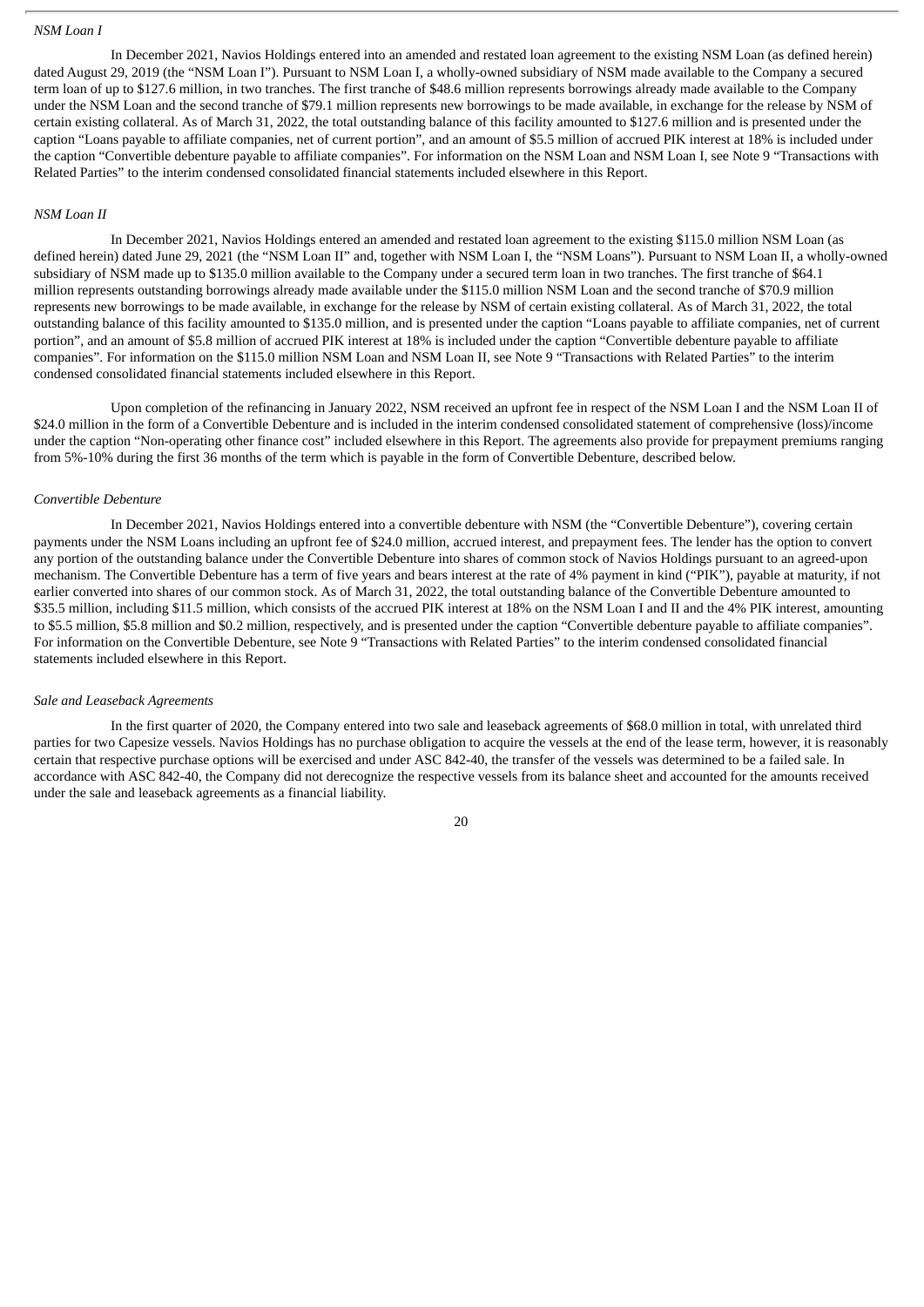The sale and leaseback agreements for the two Capesize vessels are repayable by 144 consecutive monthly payments of approximately \$0.2 million each, commencing as of January 2020 and March 2020, respectively. The agreements mature in the fourth quarter of 2031 and first quarter of 2032, respectively, with a balloon payment of \$0.8 million per vessel on the last repayment date.

In December 2021, Navios Holdings entered into four new sale and leaseback agreements of \$77.0 million in total, with unrelated third parties, in order to finance four dry bulk vessels. In December 2021, three of the four new sale and leaseback agreements were drawn down amounting to \$58.0 million in total.

Two dry bulk vessels are repayable by 96 consecutive payments of approximately \$0.5 million each, commencing as of December 2021. One dry bulk vessel is repayable by 72 consecutive monthly payments of approximately \$0.7 million, commencing as of December 2021. Two of the agreements mature in the fourth quarter of 2029 and one in the fourth quarter of 2027, respectively, with a balloon payment of \$3.6 million each for two dry bulk vessels and \$3.5 million for one dry bulk vessel on the last repayment date. The fourth sale and leaseback agreement amounting to \$19.0 million was drawn down in January 2022, and is repayable by 84 consecutive monthly payments of approximately \$0.6 million. The fourth sale and sale and leaseback agreement matures in the first quarter of 2029 with a balloon payment of \$1.0 million.

In March 2022, Navios Holdings entered into a sale and leaseback agreement to finance one dry bulk vessel. The fifth sale and leaseback agreement amounting to \$12.0 million was drawn down in March 2022, and is repayable by 60 consecutive monthly payments of approximately \$0.5 million. The fifth sale and leaseback agreement matures in the first quarter of 2027 with a balloon payment of \$1.6 million.

As of March 31, 2022, the outstanding balance under the seven sale and leaseback agreements was \$142.0 million in total.

The seven sale and leaseback agreements have no financial covenants.

#### *Navios Logistics Debt*

# *2025 Logistics Senior Notes*

On July 8, 2020, Navios Logistics and its wholly-owned subsidiary Navios Logistics Finance (US) Inc. ("Logistics Finance" and, together with Navios Logistics (the "Logistics Co-Issuers") issued \$500.0 million in aggregate principal amount of senior secured notes due on July 1, 2025, at a fixed rate of 10.75% (the "2025 Logistics Senior Notes). On or after August 1, 2022, the Logistics Co-Issuers may redeem some or all of the 2025 Logistics Senior Notes at the redemption prices set forth in the indenture governing the 2025 Logistics Senior Notes. In addition, before August 1, 2022, the Logistics Co-Issuers may redeem up to 35% of the aggregate principal amount of the 2025 Logistics Senior Notes at a price equal to 110.750% of the principal amount of the 2025 Logistics Senior Notes to be redeemed plus accrued and unpaid interest, if any, to the redemption date with an amount equal to the net cash proceeds of one or more equity offerings so long as at least 50% of the originally issued aggregate principal amount of the 2025 Logistics Senior Notes remains outstanding. Prior to August 1, 2022, the Logistics Co-Issuers may also redeem all or a part of the 2025 Logistics Senior Notes at a redemption price equal to the sum of: (a) 100% of the principal amount of the 2025 Logistics Senior Notes to be redeemed; plus (b) the applicable "make-whole" premium described in the Indenture governing the 2025 Logistics Senior Notes, plus (c) accrued and unpaid interest, if any, on the 2025 Logistics Senior Notes to be redeemed, to (but excluding) the applicable redemption date, subject to the right of holders of notes on the relevant record date to receive interest due on all the relevant interest payment dates. The Logistics Co-Issuers may also redeem all, but not less than all, of the 2025 Logistics Senior Notes at a price equal to 100% of the principal amount plus accrued and unpaid interest, if any, upon certain changes in law that would trigger the payment of withholding taxes. Furthermore, upon the occurrence of certain change of control events, the Logistics Co-Issuers may be required to offer to purchase 2025 Logistics Senior Notes from holders at a price equal to 101% of the principal amount plus accrued and unpaid interest, if any.

The 2025 Logistics Senior Notes are senior secured obligations of the Logistics Co-Issuers and rank equal in right of payment to all of their existing and future senior indebtedness and senior in right of payment to all of their future subordinated indebtedness. The 2025 Logistics Senior Notes are fully and unconditionally guaranteed, jointly and severally, by all of the Navios Logistics' direct and indirect subsidiaries, other than the Logistics Co-Issuer. The 2025 Logistics Senior Notes are secured by (i) first priority ship mortgages on four tanker vessels servicing the Navios Logistics' cabotage business (the (1) Elena H, (2) Makenita H, (3) Sara H and (4) He Man H) owned by certain subsidiary guarantors (such guarantors, the "Mortgaged Vessel Guarantors") and related assignments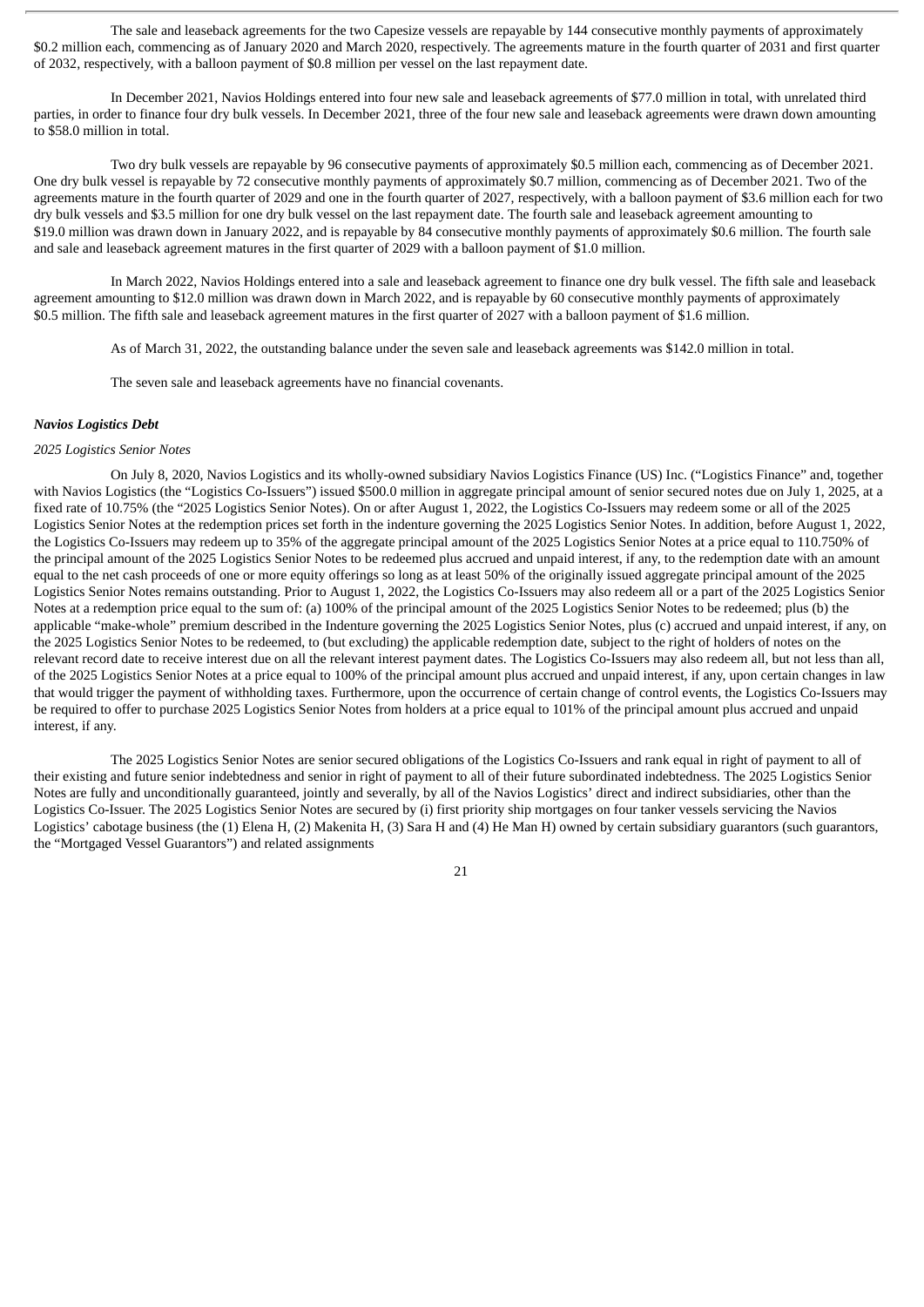of earnings and insurance together with a first priority lien on the capital stock of each Mortgaged Vessel Guarantor; and (ii) an assignment by way of security of the Vale port contract (collectively, the "Collateral"). The 2025 Logistics Senior Notes are effectively senior to all existing and future obligations of the subsidiary guarantors that own Collateral to the extent of the value of the Collateral but effectively junior to any existing and future secured obligations of the Logistics Co-Issuers and the subsidiary guarantors that are secured by assets other than the Collateral to the extent of the value of any assets securing such other obligations. The indenture governing the 2025 Logistics Senior Notes contains restrictive covenants that limit, among other things, the ability of the Logistics Co-Issuers and their restricted subsidiaries to incur additional indebtedness, pay dividends and make distributions on common and preferred stock, make other restricted payments, make investments, incur liens, consolidate, merge, sell or otherwise dispose of all or substantially all of their assets and enter into certain transactions with affiliate companies, in each case, subject to exclusions, and other customary covenants. The indenture governing the 2025 Logistics Senior Notes also contains customary events of default.

The Logistics Co-Issuers were in compliance with the covenants as of March 31, 2022.

As of March 31, 2022 and December 31, 2021, deferred financing costs associated with the 2025 Logistics Senior Notes amounted to \$15.0 million and \$15.9 million, respectively.

#### *Navios Logistics Other Long-term Loans and Notes Payable*

On February 28, 2022, Navios Logistics entered into a \$7.0 million loan facility with Alpha Bank (the "2022 Navios Logistics Alpha Bank Loan") in order to repay existing debt under the Navios Logistics Alpha Bank Loan. The 2022 Navios Logistics Alpha Bank Loan bears interest at a rate of the Secured Overnight Financing Rate ("SOFR") plus 315 basis points. The Navios Logistics 2022 Alpha Bank Loan is repayable in twelve quarterly installments, beginning on August 18, 2022, with a final balloon payment of \$2.8 million on the last repayment date. On May 18, 2022, the amount under this facility was fully drawn.

On March 23, 2022, Navios Logistics entered into a \$25.0 million loan facility with Banco Bilbao Vizcaya Argentaria (the "2022 BBVA Facility"). The 2022 BBVA Facility was used to repay existing debt under the existing BBVA Facility and for general corporate purposes. The 2022 BBVA Facility bears interest at a rate of 4.25% per annum, is repayable in quarterly installments with final maturity on July 1, 2025 and is secured by assignments of certain receivables. As of March 31, 2022, Navios Logistics had drawn a total of \$17.0 million on the 2022 BBVA Facility and the outstanding balance was \$17.0 million.

On March 25, 2022, Navios Logistics entered into a \$5.0 million loan facility with Banco Santander S.A. (the "Santander Facility") for general corporate purposes. The Santander facility bears interest at a rate of 4.20% per annum, is repayable in twelve equal quarterly installments with final maturity on March 7, 2026 and is secured by assignments of certain receivables. As of March 31, 2022, Navios Logistics had drawn the total available amount and the outstanding balance was \$5.0 million.

As of March 31, 2022, Navios Logistics had long-term loans and notes payable, with a total outstanding balance of \$65.7 million, including the three above-mentioned financings. The purpose of the facilities was to finance the construction of its dry port terminal, the acquisition of vessels, or for general corporate purposes. The facilities are mainly denominated in U.S. dollars and bear interest based on LIBOR plus spread ranging from 3.15% to 8.50% per annum. The facilities are repayable in installments and have maturities ranging from November 2024 to March 2026. See also the maturity table included below.

On April 28, 2022, Navios Logistics entered into a five year finance leasing contract for eight liquid barges to be delivered from the fourth quarter of 2022 till the second quarter of 2023. The finance lease contract is payable by 60 consecutive monthly payments of \$26 each, commencing from the delivery of each barge. At expiration, the Navios Logistics will have the ability to exercise the purchase option of these barges or extend the finance leasing contract duration.

During the three month ended March 31, 2022, the Company in relation to its secured credit facilities paid \$10.6 million related to scheduled repayment installments and \$131.0 million related to prepayments of four of the Company's credit facilities. During the three month period ended March 31, 2022, the proceeds from the NSM Loans were \$262.6 million, the proceeds from long term debt were \$228.7 million and the proceeds from the two sale and leaseback agreements were \$31.0 million.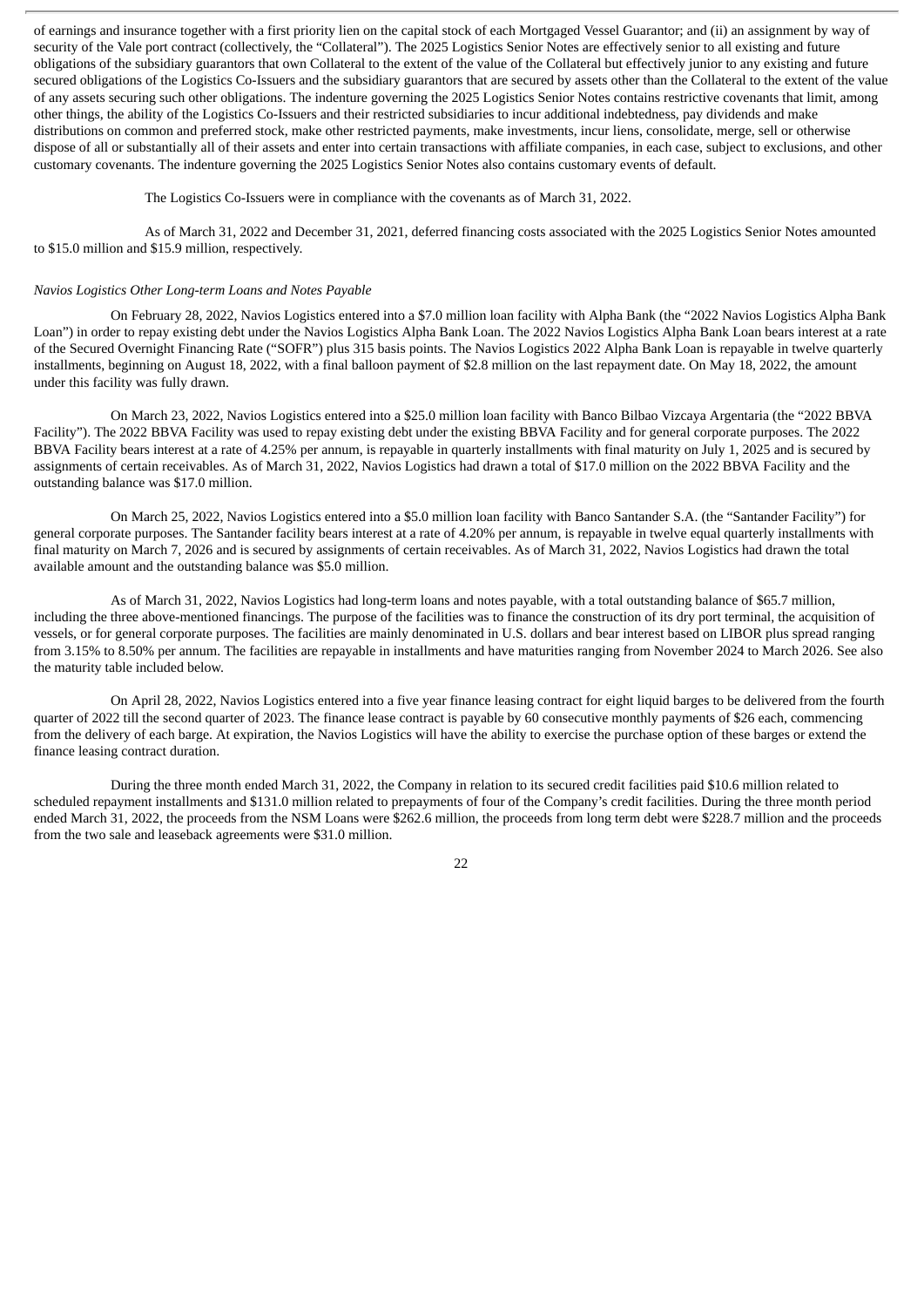During the three month period ended March 31, 2021, the Company in relation to its secured credit facilities paid, \$8.1 million related to scheduled repayment installments and \$36.2 million related to the prepayment of four of Navios Holdings' credit facilities.

The annualized weighted average interest rates of the Company's total borrowings for the three month period ended March 31, 2022 and 2021 were 9.92% and 9.35%, respectively.

The maturity table below reflects the principal payments for the next five years and thereafter of all borrowings of Navios Holdings (including Navios Logistics) outstanding as of March 31, 2022, based on the repayment schedules of the respective loan facilities and the outstanding amount due under the debt securities.

| Payment due by period         |    | <b>Amounts in</b><br>millions of<br><b>U.S. dollars</b> |
|-------------------------------|----|---------------------------------------------------------|
| March 31, 2023                | S. | 211.6                                                   |
| March 31, 2024                |    | 162.1                                                   |
| March 31, 2025                |    | 138.0                                                   |
| March 31, 2026                |    | 754.3                                                   |
| March 31, 2027                |    | 18.2                                                    |
| March 31, 2028 and thereafter |    | 56.6                                                    |
| <b>Total</b>                  |    | 1,340.8                                                 |

#### *Working Capital Position and Bond Maturity*

As of March 31, 2022, Navios Holdings' current assets totaled \$137.2 million, while current liabilities excluding operating lease liabilities, current portion totaled \$ 337.3 million, resulting in a negative working capital position of \$200.1 million, primarily related to the classification as current of \$130.0 million of the 2022 Senior Secured Notes as described in Note 6 "Borrowings" to the interim condensed consolidated financial statements.

In May 2022, Navios Holdings redeemed an aggregate principal amount of \$25.0 million at par of the 2022 Senior Secured Notes with redemption date being May 17, 2022. After this redemption, \$105.0 million in aggregate principal amount of the 2022 Senior Secured Notes remain outstanding, which mature in August 2022.

Based on internal forecasts and projections that take into account potential changes in Company's trading performance and the ability to sell vessels and other assets, management believes that the Company has adequate financial resources to continue in operation and meet its financial commitments, including but not limited to capital expenditures and debt service obligations, for a period of at least twelve months from the date of issuance of the interim condensed consolidated financial statements. Although internal forecasts and projections, and specifically the estimated daily time charter equivalent for the unfixed days, are driven by market data and are subject to future volatility along with other factors outside the control of the Company, with the existence of alternative liquidity sources and management's ability to utilize them if needed, management concludes that the Company has the ability to continue as a going concern as of the date of the issuance of the interim condensed consolidated financial statements.

# *Capital Expenditures*

# *Navios Logistics*

Since 2018, Navios Logistics has acquired approximately 9.0 hectares of undeveloped land located in the Port Murtinho region of Brazil. Navios Logistics plans to develop this land for its port operations, for a total cost of \$1.6 million.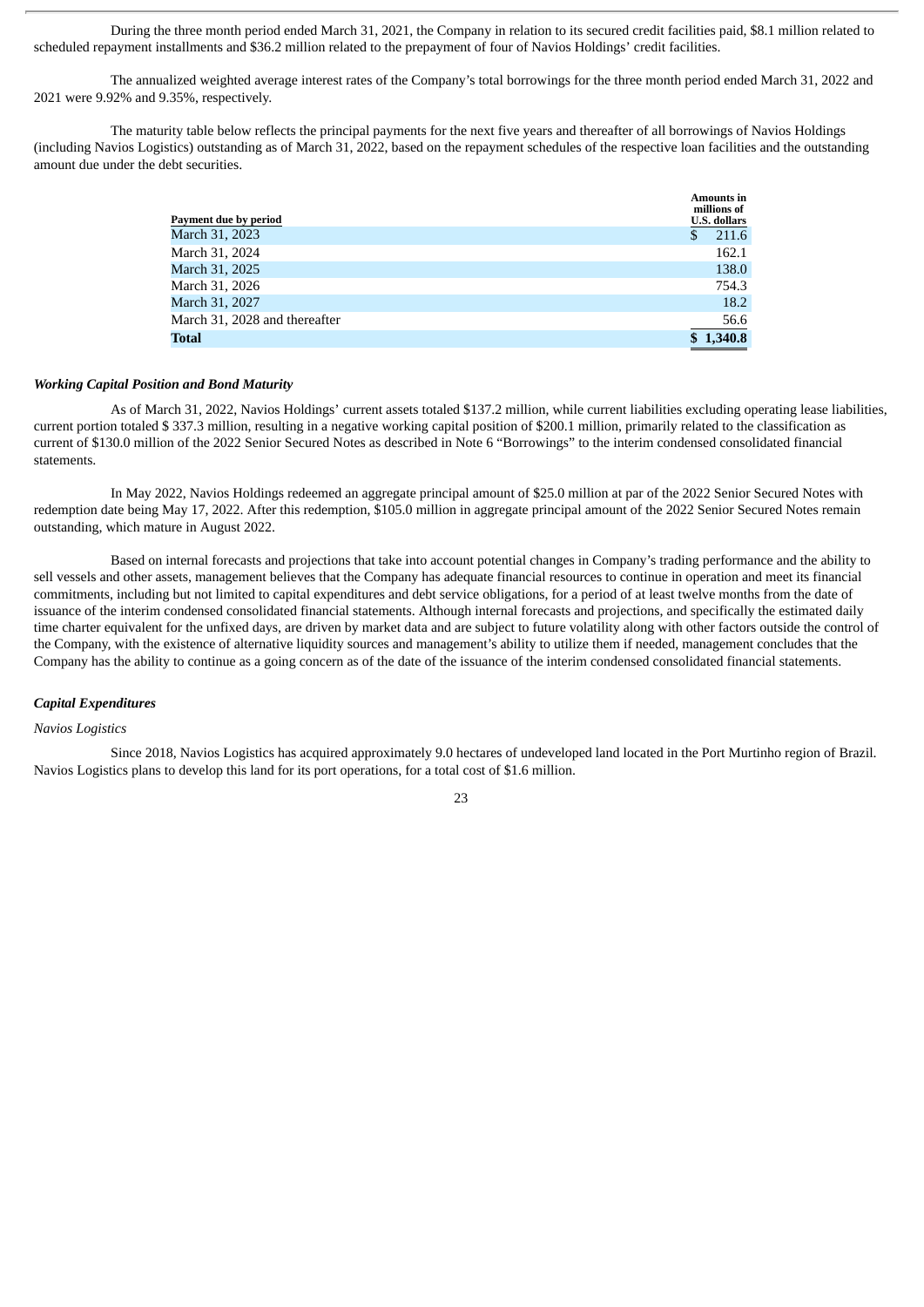#### *Dividend Policy*

In November 2015, Navios Holdings announced that the Board of Directors decided to suspend the quarterly dividend to its common stockholders in order to conserve cash and improve its liquidity. In February 2016, in furtherance of its efforts to reduce its cash requirements, Navios Holdings announced the suspension of payment of quarterly dividends on its preferred stock, including the Series G and Series H, until market conditions improve. The Board of Directors and Navios Holdings' management believe such a decision is in the best long-term interests of the Company and its stakeholders. The Board of Directors will reassess the Company's distribution policy as the environment changes. The reinstatement, declaration and payment of any further dividend remains subject to the discretion of the Board of Directors and will depend on, among other things, market conditions, Navios Holdings' cash requirements after taking into account market opportunities, restrictions under its equity instruments, credit agreements, indentures and other debt obligations and such other factors as the Board of Directors may deem advisable.

# *Concentration of Credit Risk*

# *Accounts receivable, net*

Concentration of credit risk with respect to accounts receivables, net is limited due to Navios Holdings' large number of customers, who are internationally dispersed and have a variety of end markets in which they sell. Due to these factors, management believes that no additional credit risk beyond amounts provided for collection losses is inherent in Navios Holdings' trade receivables. For the three month period ended March 31, 2022, one customer accounted for 10.7%, of the Company's revenue. For the three month period ended March 31, 2021, two customers accounted for 12.5% and 12.1%, respectively, of the Company's revenue.

If one or more of our customers does not perform under one or more contracts with us and we are not able to find a replacement contract, or if a customer exercises certain rights to terminate the contract, we could suffer a loss of revenues that could materially adversely affect our business, financial condition and results of operations.

We could lose a customer or the benefits of a time charter for many different reasons, including if the customer is unable or unwilling to make charter hire or other payments to us because of a deterioration in its financial condition, disagreements with us or if the charterer exercises certain termination rights or otherwise. Our customers may terminate a charter because we fail to deliver the vessel within a fixed period of time, the vessel is lost or damaged beyond repair, there are serious deficiencies in the vessel or prolonged periods of off-hire, or we default under the charter. The customer may terminate the charter because the vessel has been subject to seizure for more than a specified number of days. Charterers may also go bankrupt or fail to perform their obligations under the contracts, they may delay payments or suspend payments altogether, they may terminate the contracts prior to the agreed-upon expiration date or they may attempt to renegotiate the terms of the contracts.

In April 2022, Vale S.A. announced the sale of its iron ore, manganese ore and logistics assets in the Midwestern system to J&F Mineracao Ltda., an entity controlled by J&F Investimentos S.A. The sale includes the full assumption by the buyer of the take-or-pay logistics contracts, which remain subject to the consent of the applicable counterparties. The Vale port contract remains in full force and effect. Any transfer, novation or assignment of the Vale port contract or any obligations or rights arising thereunder by Vale is subject to the prior approval of the Navios counterparty.

#### *Cash deposits with financial institutions*

Cash deposits in excess of amounts covered by government-provided insurance are exposed to loss in the event of non-performance by financial institutions. Navios Holdings does maintain cash deposits in excess of government-provided insurance limits. Navios Holdings also reduces exposure to credit risk by dealing with a diversified group of major financial institutions.

#### *Effects of Inflation*

Navios Holdings does not consider inflation to be a significant risk to the cost of doing business in the foreseeable future. The Company considered various factors in assessing the impact of Argentina's highly inflationary economy on Navios Logistics, among which, the sales, the financing arrangements, the working capital, the employee salaries and taxes. The Company does not consider inflation to be a significant risk factor to the cost of doing business in the foreseeable future as the functional currency of the Company's Argentinian subsidiary is the U.S. dollar and the day-to-day operations of the Company's Argentinian subsidiary are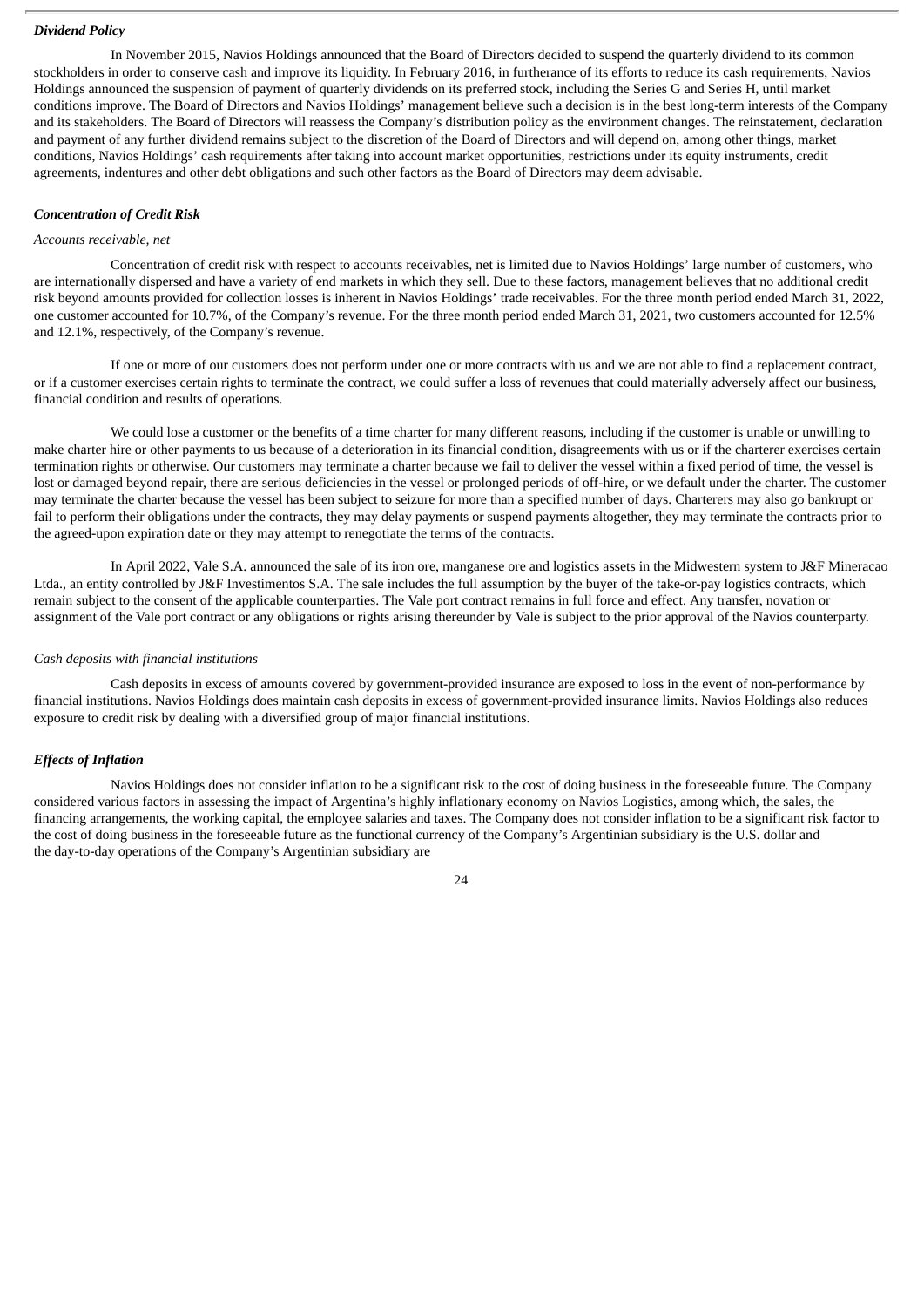dependent on the economic environment of the Company's U.S. dollar currency. As a result, the Company concluded that the determination that the fact that the Argentine economy is highly inflationary did not have a material impact on Navios Logistics' financial statements and as such, did not result in the remeasurement of its financial statements.

# *Off-Balance Sheet Arrangements*

As of March 31, 2022, Navios Holdings was contingently liable for letters of guarantee and letters of credit amounting to \$10,000 issued by various banks in favor of various organizations and the total amount was collateralized by cash deposits, which were included as a component of restricted cash.

Navios Logistics has issued a guarantee and indemnity letter that guarantees the performance by Petrolera San Antonio S.A. (a consolidated subsidiary of Navios Logistics) of all its obligations to Vitol S.A. up to \$12.0 million. This guarantee expires on March 1, 2023.

On July 22, 2016, Navios Logistics guaranteed the compliance of certain obligations related to Edolmix S.A. and Energías Renovables del Sur S.A. (entities wholly owned by Navios Logistics) under their respective direct user agreements with the Free Zone of Nueva Palmira, for the amounts of \$0.8 million and \$0.5 million, respectively.

In September 2020, Navios Logistics agreed to a settlement regarding a storage and transshipment contract in the grain port terminal for a total amount to be paid to Navios Logistics as a result of the settlement of \$4.1 million, which will be collected in three equal installments of \$1.4 million on June 1, 2021, 2022 and 2023. In June 2021, the Company collected the first installment.

The Company is involved in various disputes and arbitration proceedings arising in the ordinary course of business. Provisions have been recognized in the financial statements for all such proceedings where the Company believes that a liability may be probable, and for which the amounts can be reasonably estimated, based upon facts known on the date the financial statements were prepared. Although the Company cannot predict with certainty the ultimate resolutions of these matters, in the opinion of management, the ultimate disposition of these matters is not expected to have a material adverse effect on the Company's financial position, results of operations or liquidity.

#### *Related Party Transactions*

**Vessel Operating Expenses (management fees):** Pursuant to a management agreement dated August 29, 2019 (the "Management Agreement"), the Manager provides commercial and technical management services to Navios Holdings' vessels. The term of this agreement is for an initial period of five years with an automatic extension period of five years thereafter unless a notice for termination is received by either party. The ship management services fees provided by the Manager was a fixed rate of \$3,700 per day per owned/bareboat-in vessel until August 2021 and \$3,811 per day per owned/bareboat-in vessel until August 2022. Thereafter, the rate will increase by 3% annually, unless otherwise agreed. The fee for the ship management services provided by the Manager is a daily fee of \$25 per day per charter-in vessel. Drydocking expenses under this agreement are reimbursed by Navios Holdings at cost. The agreement also provides for payment of a termination fee, equal to the fees charged for the full calendar year preceding the termination date, by Navios Holdings in the event the Management Agreement is terminated on or before August 29, 2024. Total management fees for vessel operating expenses for the three month periods ended March 31, 2022 and 2021 amounted to \$8.6 million and \$10.6 million, respectively and are presented under the caption "Direct vessel expenses".

**Navios Partners Guarantee:** In November 2012 (as amended in March 2014), the Company entered into an agreement with Navios Partners (the "Navios Partners Guarantee") to provide Navios Partners with guarantees against counterparty default on certain existing charters, which had previously been covered by the charter insurance for the same vessels, same periods and same amounts. In April 2021, the Company paid the amount of \$5.0 million to Navios Partners as the final settlement of the outstanding balance of the claim.

**General and administrative expenses:** Pursuant to an administrative services agreement with the Manager dated August 29, 2019 ("Administrative Services Agreement"), the Manager provides administrative services to Navios Holdings. The Manager is reimbursed for reasonable costs and expenses incurred in connection with the provision of these services. The term of this agreement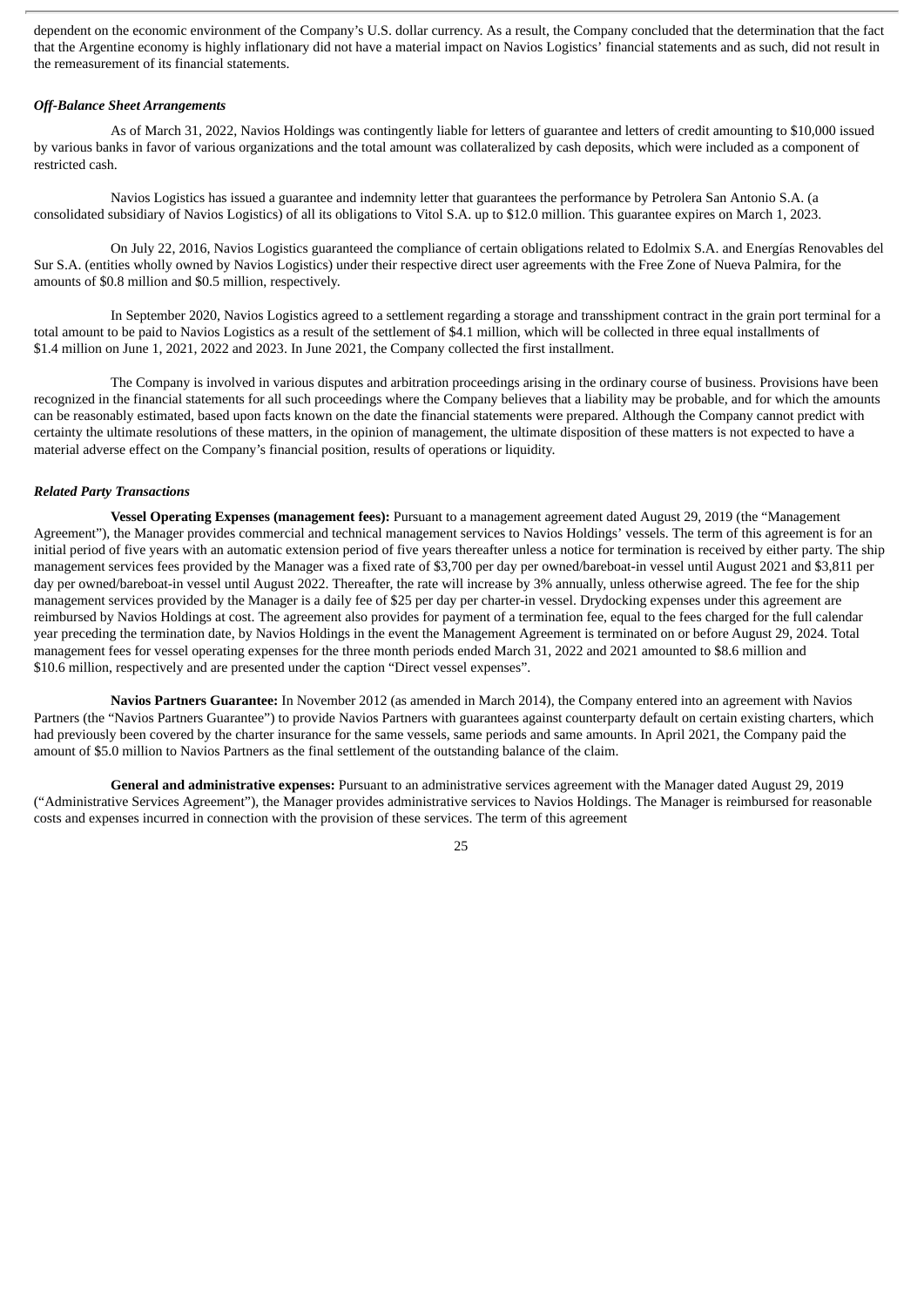is for an initial period of five years with an automatic extension for a period of five years thereafter unless a notice of termination is received by either party. The agreement also provides for payment of a termination fee, equal to the fees charged for the full calendar year preceding the termination date, by Navios Holdings in the event the Administrative Services Agreement is terminated on or before August 29, 2024. Total general and administrative expenses attributable to this agreement for the three month periods ended March 31, 2022 and 2021 amounted to \$2.0 million and \$2.3 million, respectively, and are presented under the caption "General and administrative expenses".

Pursuant to an administrative services agreement with the Manager dated August 29, 2019, NSM provides administrative services to Navios Logistics. Total general and administrative fees for each of the three month periods ended March 31, 2022 and 2021 amounted to \$0.3 million and are presented under the caption "General and administrative expenses".

**Balance due to/from affiliate companies:** Balance due to NSM as of March 31, 2022 amounted to \$37.1 million (December 31, 2021: \$21.0 million).

As of March 31, 2022 the balance mainly consisted of management fees for vessel operating expenses, payments to the Manager in accordance with the Management Agreement and other amounts in connection with dry-dock, ballast water treatment system and special survey of our vessels.

**Omnibus Agreements: N**avios Holdings has entered into an omnibus agreement with Navios Partners (the "Partners Omnibus Agreement") in connection with the closing of Navios Partners' IPO governing, among other things, when Navios Holdings and Navios Partners may compete against each other as well as rights of first offer on certain dry bulk carriers. Pursuant to the Partners Omnibus Agreement, Navios Partners generally agreed not to acquire or own Panamax or Capesize dry bulk carriers under time charters of three or more years without the consent of an independent committee of Navios Partners. In addition, Navios Holdings has agreed to offer to Navios Partners the opportunity to purchase vessels from Navios Holdings when such vessels are fixed under time charters of three or more years.

Navios Holdings entered into an omnibus agreement with Navios Acquisition and Navios Partners (the "Acquisition Omnibus Agreement") in connection with the closing of Navios Acquisition's initial vessel acquisition, pursuant to which, among other things, Navios Holdings and Navios Partners agreed not to acquire, charter-in or own liquid shipment vessels, except for containership vessels and vessels that are primarily employed in operations in South America, without the consent of an independent committee of Navios Acquisition. In addition, Navios Acquisition, under the Acquisition Omnibus Agreement, agreed to cause its subsidiaries not to acquire, own, operate or charter dry bulk carriers subject to specific exceptions. Under the Acquisition Omnibus Agreement, Navios Acquisition and its subsidiaries granted to Navios Holdings and Navios Partners, a right of first offer on any proposed sale, transfer or other disposition of any of its dry bulk carriers and related charters owned or acquired by Navios Acquisition. Likewise, Navios Holdings and Navios Partners agreed to grant a similar right of first offer to Navios Acquisition for any liquid shipment vessels it might own. These rights of first offer will not apply to a (i) sale, transfer or other disposition of vessels between any affiliated subsidiaries, or pursuant to the terms of any charter or other agreement with a counterparty, or (ii) merger with or into, or sale of substantially all of the assets to, an unaffiliated third party.

Navios Holdings entered into an omnibus agreement with Navios Midstream, Navios Acquisition and Navios Partners in connection with the Navios Midstream IPO, pursuant to which Navios Acquisition, Navios Holdings, Navios Partners and their controlled affiliate companies generally have agreed not to acquire or own any VLCCs, crude oil tankers, refined petroleum product tankers, LPG tankers or chemical tankers under time charters of five or more years without the consent of Navios Midstream. The omnibus agreement contains significant exceptions that will allow Navios Acquisition, Navios Holdings, Navios Partners or any of their controlled affiliate companies to compete with Navios Midstream under specified circumstances. Navios Holdings entered into an omnibus agreement with Navios Containers, Navios Acquisition, and Navios Partners, pursuant to which Navios Acquisition, Navios Holdings, Navios Partners and their controlled affiliate companies generally have granted a right of first refusal to Navios Containers over any container vessels to be sold or acquired in the future, subject to significant exceptions. The right of first refusal would allow Navios Acquisition, Navios Holdings and Navios Partners or any of their controlled affiliate companies to compete with Navios Containers under specified circumstances.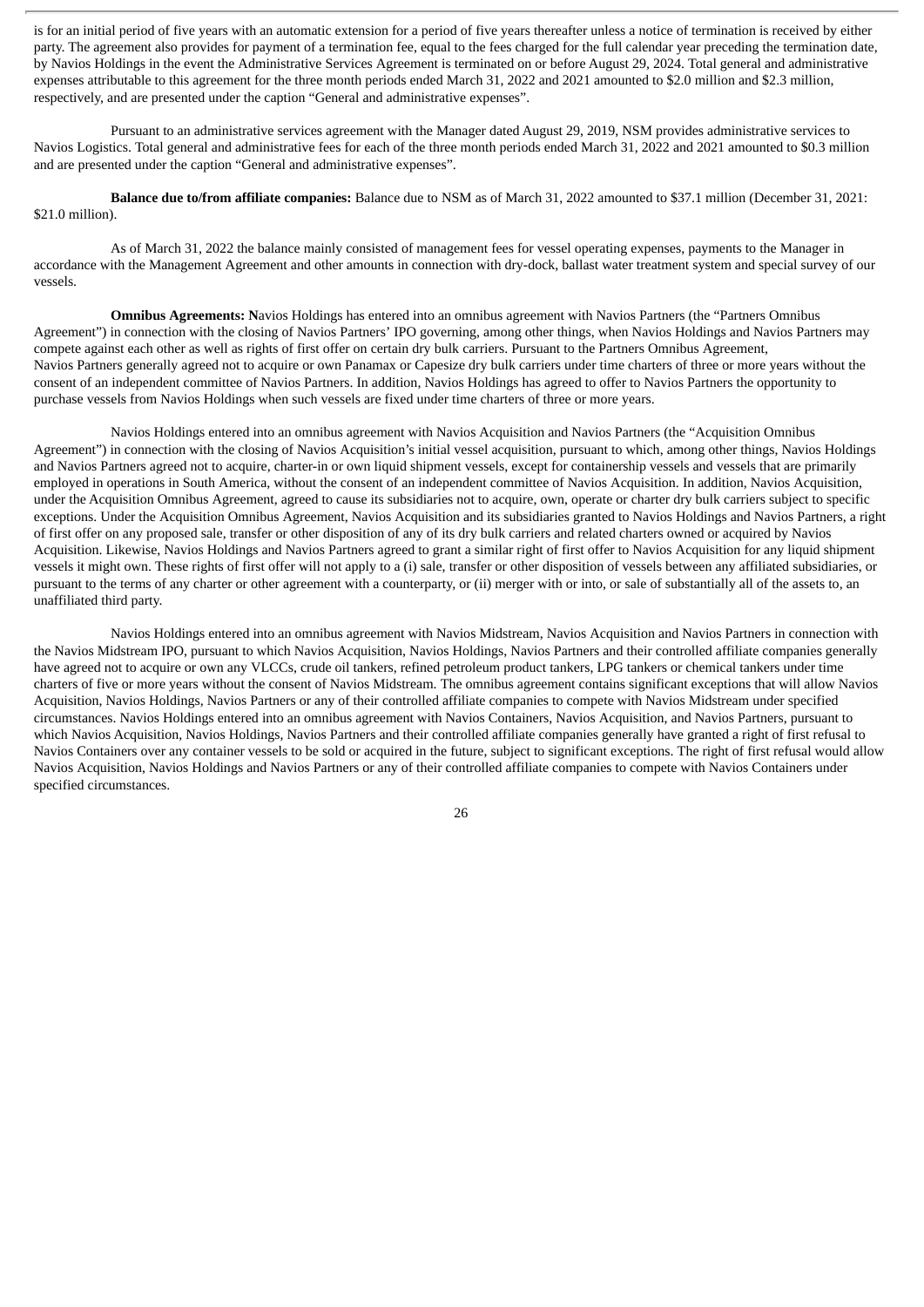**Midstream General Partner Option Agreement:** Navios Holdings entered into an option agreement, with Navios Acquisition under which Navios Acquisition, which owns and controls Navios Maritime Midstream Partners GP LLC ("Midstream General Partner"), granted Navios Holdings the option to acquire a minimum of 25% of the outstanding membership interests in Midstream General Partner and the incentive distribution rights in Navios Midstream representing the right to receive an increasing percentage of the quarterly distributions when certain conditions are met. The option shall expire on November 18, 2024. The purchase price for the acquisition for all or part of the option interest shall be an amount equal to its fair market value. As of March 31, 2022, Navios Holdings had not exercised any part of that option.

**Sale of Vessels and Sale of Rights to Navios Partners:** In March 2021, Navios Holdings completed the sale to Navios Partners of the Navios Centaurus, a 2012-built Panamax vessel of 81,472 dwt, and the Navios Avior, a 2012-built Panamax vessel of 81,355 dwt, for a sale price of \$39.3 million, including working capital adjustments.

**Secured credit facility with Navios Logistics (Grimaud Loan):** On April 25, 2019, Navios Holdings entered into a secured credit facility of up to \$50.0 million with Navios Logistics on a secured basis to be used for general corporate purposes, including the repurchase of 2022 Notes. This credit facility was secured by any 2022 Notes purchased by Navios Holdings with these funds. The secured credit facility included an arrangement fee of \$0.5 million and initially bore a fixed interest rate of 12.75% for the first year and 14.75% for the second year. On December 2, 2019, Navios Holdings and Navios Logistics agreed to increase the secured credit facility by \$20.0 million. Following this amendment, as a result of the redemption of the 2022 Logistics Senior Notes, repayment of the Term Loan B Facility and the issuance of 2025 Logistics Senior Notes, (a) the interest rate on the secured credit facility decreased to 10.0%, and (b) the maturity of the secured credit facility was extended to December 2024. As of December 31, 2021, the total amount of this facility was repaid in full, as described below.

Effective as of May 2021, and upon the release of certain collateral, the facility bore interest of 13.0% per annum.

On June 30, 2021, the Company entered into a supplemental agreement to the Grimaud Loan (the "Supplemental Grimaud Loan Agreement") with Grimaud, whereby the Company and Grimaud agreed to amend the Grimaud Loan. Pursuant to the amendment, the Grimaud Loan could be repaid or prepaid in full by the issuance of shares of common stock of Navios Holdings. The effectiveness of the Supplemental Grimaud Loan Agreement was subject to, and contingent upon, prepayment of the Grimaud Loan in the amount of \$7.5 million in cash and the effectiveness of a registration statement registering the resale of Navios Holdings shares, among other conditions.

On July 13, 2021, the Grimaud Loan plus accrued interest was repaid by the Company in full through the issuance of 9,301,542 shares (the "Shares") of the Company's common stock and \$7.5 million in cash plus accrued and unpaid interest. Please see also Note 10 "Preferred and Common Stock" to the interim condensed consolidated financial statements included elsewhere in this Report.

**NSM Loan:** On August 29, 2019, Navios Holdings entered into a secured credit facility of \$141.8 million (including post-closing adjustments) with a wholly owned subsidiary of NSM (the "NSM Loan"). In general, the amount owed reflects the excess of (i) the liabilities of the ship management business (including liabilities for advances previously made by affiliate companies to the Company for ongoing operating costs, including technical management services, supplies, dry-docking and related expenses) other than liabilities the assumption of which forms part of the consideration for the sale of the management division over (ii) the short term assets of the ship management business. The Company's obligations under the NSM Loan were guaranteed by substantially the same subsidiaries that guaranteed the 2022 Notes and secured by assets of the Company that did not secure the 2022 Notes or the 2022 Senior Secured Notes. The credit facility was repayable over a five-year period; of the initial amount, \$47.0 million was repayable in 2020 in equal quarterly installments, with the remaining principal repayment in equal quarterly installments over the following 48 months. In certain cases, principal payments could be deferred provided that no more than \$20.0 million of deferral may be outstanding during the first or second year and \$10.0 million outstanding in the third year. The loan agreement provided for interest at 5.0% annually, and 7.0% annually for deferred principal amounts.

In December 2021, the Company entered into an amended and restated secured loan agreement with NSM in order to refinance the outstanding balance of this facility through the NSM Loan I (as defined herein). As of March 31, 2022, and following the refinancing, the NSM Loan was fully repaid.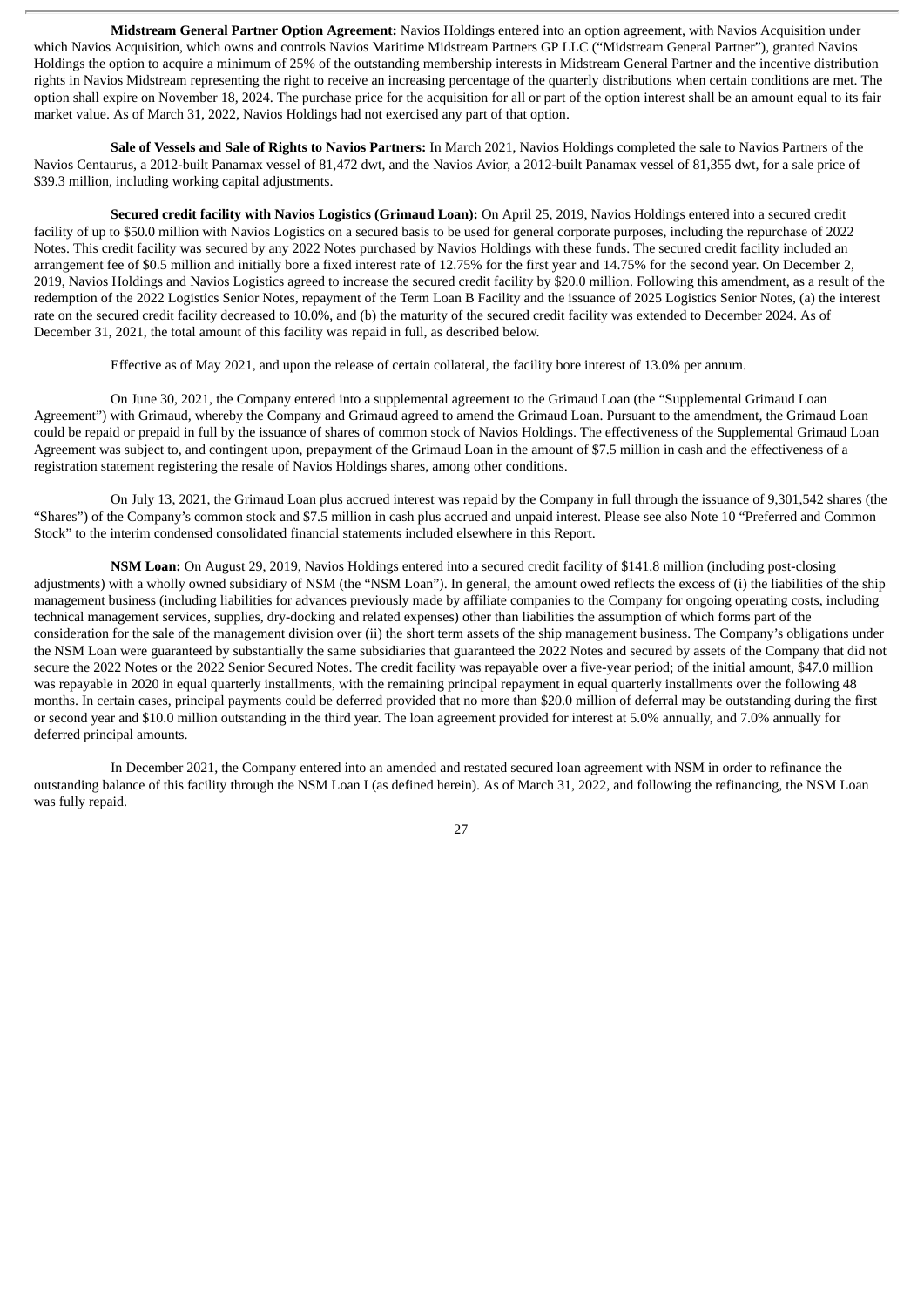The Company's obligations under the NSM Loan were guaranteed by 2,072,121 common units in Navios Partners, first priority share pledges on two companies, that have entered into sale and leaseback agreements and five companies that hold the rights to certain bareboat contracts.

**\$50.0 million NSM Loan:** In June 2020, the Company entered into a secured loan agreement with a wholly owned subsidiary of NSM, for a loan of up to \$50.0 million to be used for general corporate purposes (the "\$50.0 million NSM Loan"). The terms and conditions of the secured loan agreement were approved by a Special Committee of the Board of Directors comprised of independent directors. The loan agreement was repayable in up to 18 equal consecutive quarterly installments. Principal payments that fell due during the first year following the initial drawdown could be deferred, at the Company's election, in whole or in part. The loan agreement provided for interest at a rate of 5.0% annually (and 7.0% annually for deferred principal amounts).

The Company's obligations under the \$50.0 million NSM Loan were guaranteed by first priority security interests in a vessel, as well as pledge of certain 2022 Notes due 2022 owned by Navios Holdings and 40,587 common units in Navios Partners.

On July 12, 2021, the Company refinanced the total outstanding balance of \$39.7 million under this facility through the \$115.0 million NSM Loan described below.

**\$115.0 million NSM Loan:** In June 2021, the Company entered into a senior secured term loan facility with a wholly owned subsidiary of NSM for a loan up to \$115,000 (i) to refinance \$39.7 million being the outstanding balance under the \$50.0 million NSM Loan described above ("Tranche A"), (ii) to redeem amount of \$70.0 million of 2022 Senior Secured Notes and (iii) to be used for general corporate purposes ("Tranche B") (the "\$115.0 million NSM Loan"). The terms and conditions of the secured loan agreement were approved by a Special Committee of the Board of Directors comprised of independent directors. Tranche A was repayable in 14 quarterly installments of \$2.8 million and matured on November 30, 2024. Tranche B was repayable in seven quarterly installments with the first two being of an amount of \$22.6 million each and the remaining of an amount of \$6,000 each and matured on February 28, 2023.

Both tranches bore interest at a rate of 10.5% per annum, payable quarterly. The Company could have elected to defer one scheduled amortization payment by 90 days and interest payments, in which case the applicable interest rate would be 12.0% per annum, compounded quarterly.

On July 12, 2021, the amount under this facility was fully drawn.

In December 2021 the Company entered into an amended and restated secured loan agreement with NSM in order to refinance the outstanding balance of this facility through the NSM Loan I (as defined herein). As of March 31, 2022, and following the refinancing, the \$115.0 million NSM Loan was fully repaid. As of March 31, 2022, the Company wrote off \$0.9 million of deferred financing costs and was included in the interim condensed consolidated statement of comprehensive (loss)/income under the caption "Interest expense and finance cost, net", included elsewhere in this Report.

The Company's obligations under the \$115.0 million NSM Loan were guaranteed by first priority security interests in a vessel, as well as pledge of certain 2022 Notes owned by Navios Holdings and 40,587 common units in Navios Partners and a second priority pledge in the Navios Logistics' shares, 1,070,491 Navios Partners' common units and second priority pledge over the collaterals securing the NSM Loan.

**NSM Loan I:** In December 2021, Navios Holdings entered into an amended and restated loan agreement to the existing NSM Loan dated August 29, 2019, whereby a wholly owned subsidiary of NSM made available to the Company a secured term loan of up to \$127.6 million (the "NSM Loan I"), in two tranches: (i) the first tranche of \$48.6 million represents borrowings already made available and (ii) the second tranche of \$79.1 million represents new borrowings to be made available in exchange of the release by NSM of certain existing collateral. The NSM Loan I is repayable in quarterly installments of \$5.0 million with the first installment falling due in the third quarter of 2023. The NSM Loan I has a four-year term and bears interest at a rate of (i) 18% per annum until the 2022 Senior Secured Notes are repaid and 16.5% per annum thereafter when paid in the form of Convertible Debenture for the first 18 months ("PIK Interest") and (ii) 13.5% per annum when paid in the form of cash. The NSM Loan I will be paid in PIK Interest for the first 18 months, due also in optional prepayment during that period and thereafter in either cash or PIK Interest at the election of the Borrower. As of March 31, 2022, the outstanding balance is \$127.6 million and an amount of \$5.5 million of accrued PIK interest at 18% is included under the caption "Convertible debenture payable to affiliate companies."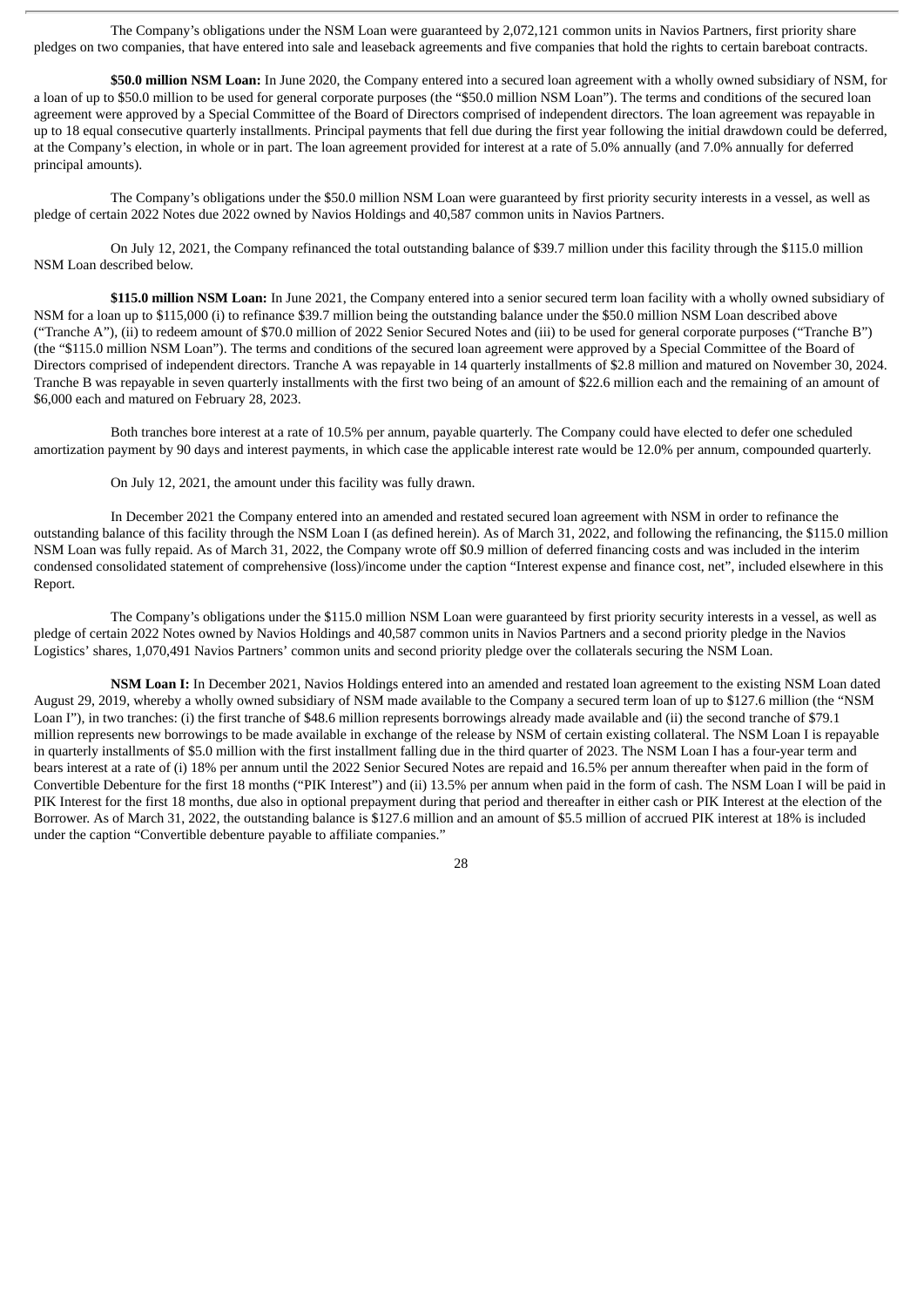The Company's obligations under the NSM Loan I are guaranteed by 2,072,121 common units in Navios Partners.

**NSM Loan II:** In December 2021, Navios Holdings entered into an amended and restated loan agreement to the existing \$115.0 million NSM Loan dated June 29, 2021 whereby a wholly-owned subsidiary of NSM made available to the Company a secured term loan of up to \$135.0 million (the "NSM Loan II") in two tranches (i) the first tranche of \$64.1 million represents outstanding borrowings already made available and (ii) the second tranche of \$70.9 million represents new borrowings to be made available, in exchange of the release by NSM of certain existing collateral. The NSM Loan II is repayable in quarterly installments of \$5.0 million with the first installment falling due in the third quarter of 2023. The NSM Loan II has a four year term and bears interest at a rate of (i) 18% per annum until the 2022 Senior Secured Notes are repaid and 16.5% per annum thereafter, when paid in PIK Interest and (ii) 13.5% per annum when paid in the form of cash. The NSM Loan II will be paid in PIK Interest for the first 18 months, due also in optional prepayment during that period and thereafter in either cash or PIK Interest at the election of the Borrower. As of March 31, 2022, the outstanding balance is \$135.0 million and an amount of \$5.8 million of accrued PIK interest at 18% is included under the caption "Convertible debenture payable to affiliate companies".

Upon completion of the refinancing in January 2022, NSM received an upfront fee in respect of the NSM Loan I and the NSM Loan II of \$24.0 million in the form of a Convertible Debenture and is included in the interim condensed consolidated statement of comprehensive (loss)/income under the caption "Non-operating other finance cost", included elsewhere in this Report. The agreements also provide for prepayment premiums ranging from 5%-10% during the first 36 months of the term which is payable in the form of Convertible Debenture, described below.

The Company's obligations under the NSM Loan II are guaranteed by 40,587 common units in Navios Partners, a second priority pledge in the Navios Logistics' shares and 1,070,491 Navios Partners' common units and second priority pledge over the collaterals securing the NSM Loan I.

**Convertible Debenture:** In December 2021, Navios Holdings entered into the Convertible Debenture with NSM, covering an upfront fee of \$24.0 million, accrued interest on the NSM Loans, and prepayment fees. The lender has the option to convert any portion of the outstanding balance under the Convertible Debenture into shares of common stock of Navios Holdings pursuant to an agreed-upon mechanism. The Convertible Debenture has a term of five years and bears interest at the rate of 4% PIK, payable at maturity, if not earlier converted into shares of our common stock. As of March 31, 2022, the total outstanding balance of the Convertible Debenture amounted to \$35.5 million, including \$11.5 million, which consists of the accrued PIK interest at 18% on the NSM Loan I and II and the 4% PIK interest, amounting to \$5.5 million, \$5.8 million and \$0.2 million, respectively, and is presented under the caption "Convertible debenture payable to affiliate companies".

In accordance with the terms of the Convertible Debenture, Navios Holdings issued 1,000 shares of preferred stock (the "Series I Preferred Stock") on January 3, 2022, which have no voting and no economic rights. The Series I Preferred Stock represent 6,106,871 and 9,133,147 shares of common stock issuable as of March 31, 2022 and April 4, 2022, respectively, upon conversion of a Convertible Debenture and are deemed outstanding for voting purposes. Under the terms of the Convertible Debenture, the number of shares of Common Stock issuable upon conversion thereof will increase to the extent that amounts outstanding under the Convertible Debenture increase. NSM, the holder of the Series I Preferred Stock, may convert any or all of the outstanding preferred stock into common stock at its option at any time until the maturity of the Convertible Debenture at the conversion rate of \$3.93 per common stock. In addition, there are also provisions for mandatory conversion upon the occurrence of certain events. NSM is an affiliate of our Chairwoman and Chief Executive Officer, Angeliki Frangou.

**Navios Logistics' Shareholders Agreement:** On November 19, 2019, Navios Holdings entered into a shareholder agreement with Peers Business Inc. granting certain protections to minority shareholders in certain events.

**Promissory note:** On July 30, 2021, Navios Logistics issued a \$20.0 million promissory note to Grimaud. The promissory note is payable in four semi-annual equal installments commencing on August 15, 2021. The Company has the ability to defer payment of one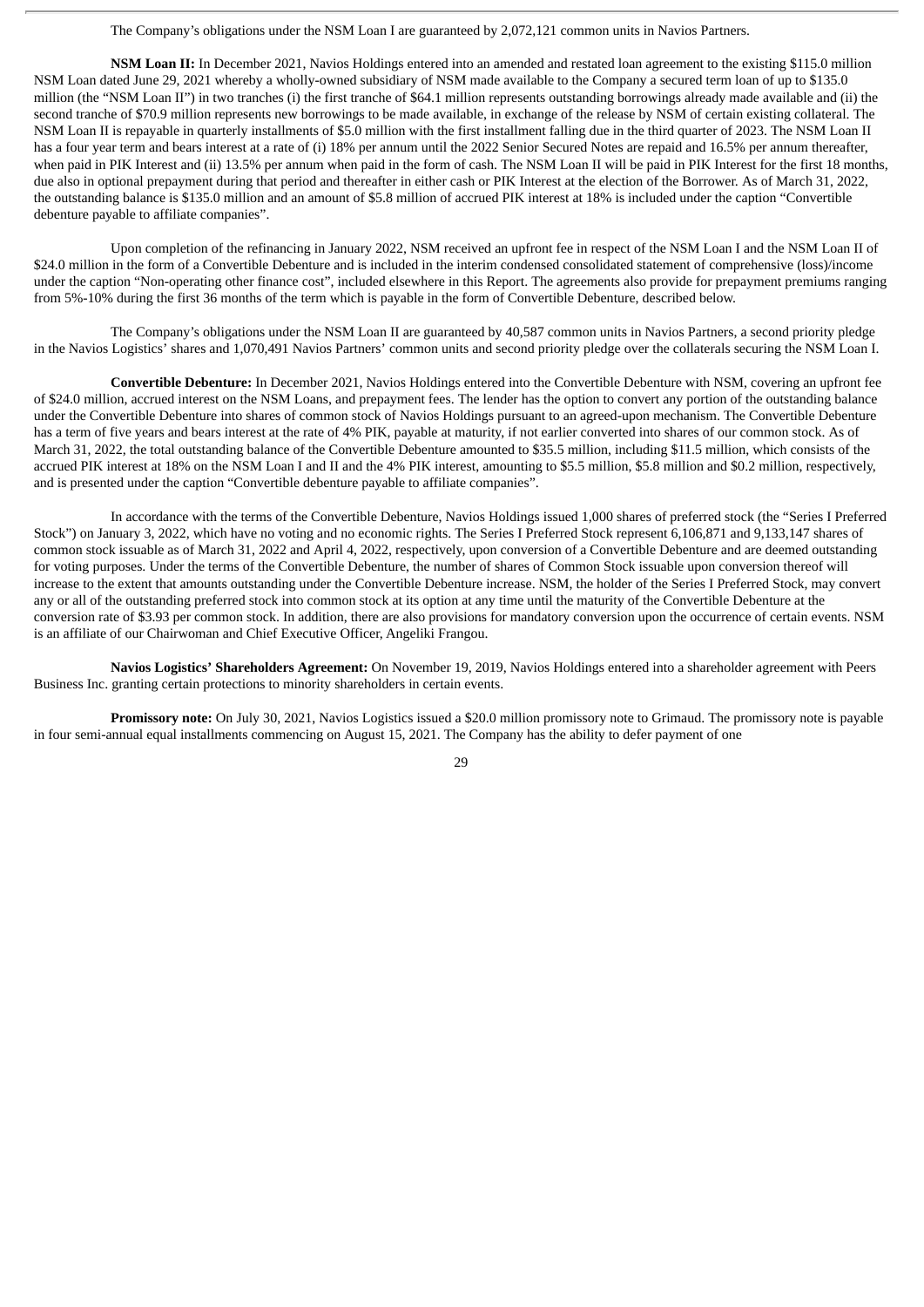of the first three installments subject to certain conditions. On August 15, 2021, the first installment was paid. On July 30, 2021, Grimaud entered into an assignment agreement with Peers Business Inc., whereby the promissory note was assigned to Peers Business Inc. Please refer to Note 10 "Preferred and Common Stock" to the interim condensed consolidated financial statements included elsewhere in this Report.

## **Quantitative and Qualitative Disclosures about Market Risks**

Navios Holdings is exposed to certain risks related to interest rate, foreign currency and charter rate risks.

# *Interest Rate Risk*

*Debt Instruments* — On March 31, 2022 and December 31, 2021, Navios Holdings had a total of \$1,340.8 million and \$1,405.8 million, respectively, of long-term indebtedness. All of the Company's debt is U.S. dollar-denominated. The 2025 Logistics Senior Notes, the 2022 Senior Secured Notes, three sale and leaseback agreements and four Navios Logistics' loans bear interest at a fixed rate; the remaining balance of Navios Holdings' debt bears interest at a floating rate.

Changes in interest rates for our floating-rate loan facilities would affect their interest rate and related interest expense. As of March 31, 2022, the outstanding amount of the Company's floating rate loan facilities was \$308.9 million. A change in the LIBOR rate of 100 basis points would change interest expense for the three months ended March 31, 2022 by \$0.7 million. The interest rates on the 2025 Logistics Senior Notes, the 2022 Senior Secured Notes, the 2024 Notes, the NSM Loans, three sale and leaseback agreements and four Navios Logistics' loans are fixed and, therefore, changes in interest rates affect their fair value, which as of March 31, 2022 was \$1,057.4 million, but do not affect their related interest expense.

For a detailed discussion of Navios Holdings' debt instruments refer to the section "Long-Term Debt Obligations and Credit Arrangements" to the interim condensed consolidated financial statements included elsewhere in this Report.

#### *Foreign Currency Risk*

*Foreign Currency:* In general, the shipping industry is a U.S.-dollar-denominated industry. Revenue is set mainly in U.S. dollars, and 68.4% of Navios Holdings' expenses are also incurred in U.S. dollars. Certain of our expenses are paid in foreign currencies and a one percent change in the exchange rates of the various currencies at March 31, 2022 would change net (loss)/income by \$0.2 million for the three months ended March 31, 2022.

#### *Charter Rate Risks*

See "Charter Policy and Industry Outlook" for our approach and managing charter rate risk.

#### **Critical Accounting Policies**

Navios Holdings' interim condensed consolidated financial statements have been prepared in accordance with U.S. GAAP. The preparation of these financial statements requires Navios Holdings to make estimates in the application of its accounting policies based on the best assumptions, judgments and opinions of management. Critical accounting policies are those that reflect significant judgments or uncertainties, and potentially result in materially different results under different assumptions and conditions. All significant accounting policies are as described in the Company's Annual Report on Form 20-F for the year ended December 31, 2021.

#### *Investments in Equity Securities*

Navios Holdings evaluates its investments in Navios Partners and evaluated its investments in Navios Acquisition and Navios Containers (through its acquisition by Navios Partners on October 15, 2021 and March 31, 2021, respectively) on a quarterly basis. Consideration is given to (i) the length of time and the extent to which the fair value has been less than the carrying value, (ii) the financial condition and near-term prospects of such companies, and (iii) the intent and ability of the Company to retain its investment in these companies for a period of time sufficient to allow for any anticipated recovery in fair value (see also Note 14 "Investments in Affiliate Companies and Investments in Available-For-Sale Securities" to the interim condensed consolidated financial statements included elsewhere in this Report).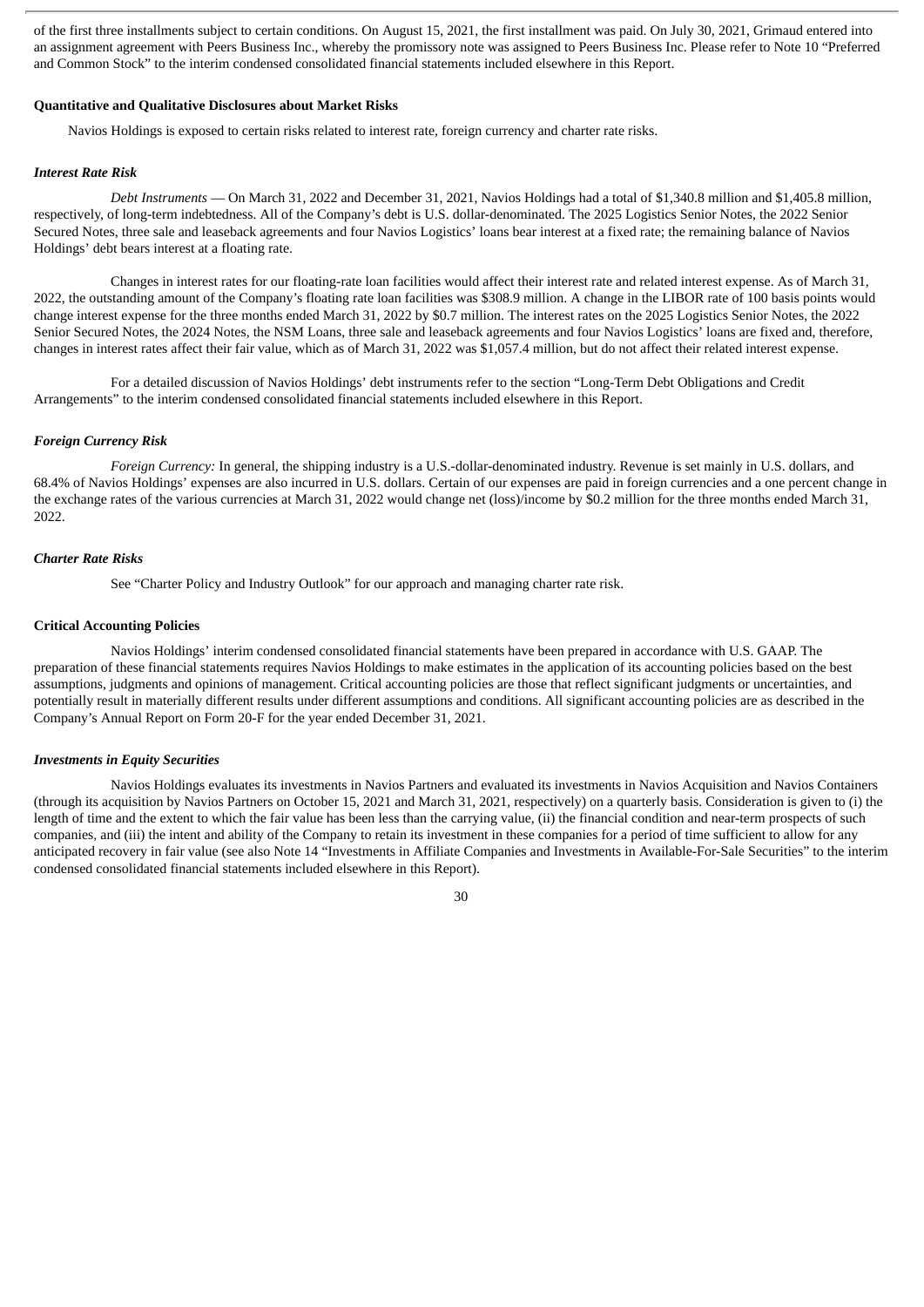# **Recent Accounting Pronouncements**

The Company's recent accounting pronouncements are included in the accompanying notes to the unaudited interim condensed consolidated financial statements included elsewhere in this Report.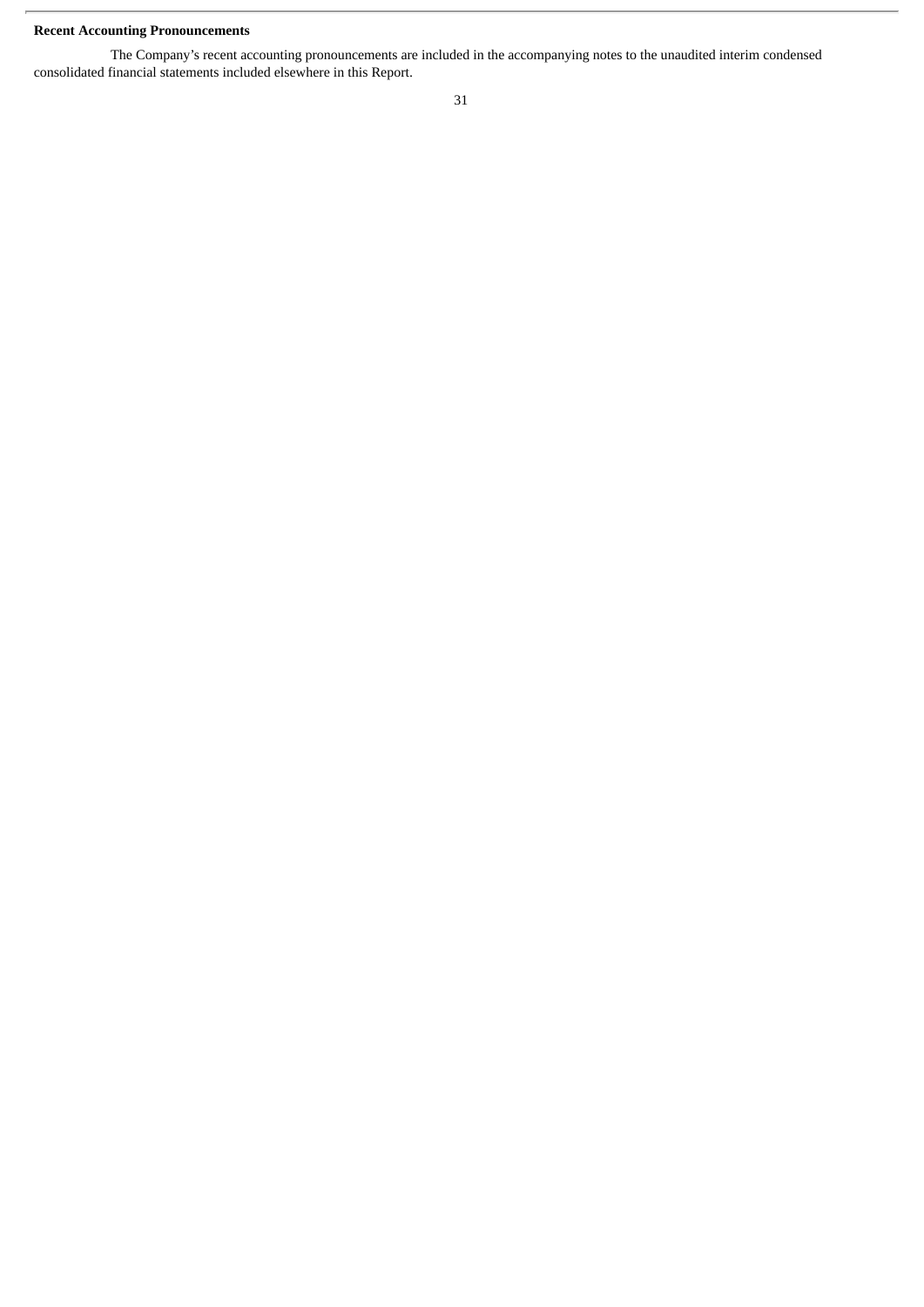# **NAVIOS MARITIME HOLDINGS INC.**

| Index                                                                                              | Page  |
|----------------------------------------------------------------------------------------------------|-------|
| UNAUDITED CONDENSED CONSOLIDATED BALANCE SHEETS AS AT MARCH 31, 2022 AND DECEMBER 31, 2021         | $F-2$ |
| UNAUDITED CONDENSED CONSOLIDATED STATEMENTS OF COMPREHENSIVE (LOSS)/INCOME FOR THE THREE MONTH     |       |
| PERIODS ENDED MARCH 31, 2022 AND 2021                                                              | $F-3$ |
| UNAUDITED CONDENSED CONSOLIDATED STATEMENTS OF CASH FLOWS FOR THE THREE MONTH PERIODS ENDED        |       |
| <b>MARCH 31, 2022 AND 2021</b>                                                                     | $F-4$ |
| UNAUDITED CONDENSED CONSOLIDATED STATEMENTS OF CHANGES IN EQUITY FOR THE THREE MONTH PERIODS ENDED |       |
| <b>MARCH 31, 2022 AND 2021</b>                                                                     | F-5   |
| CONDENSED NOTES TO THE CONDENSED CONSOLIDATED FINANCIAL STATEMENTS (UNAUDITED)                     | F-6   |
|                                                                                                    |       |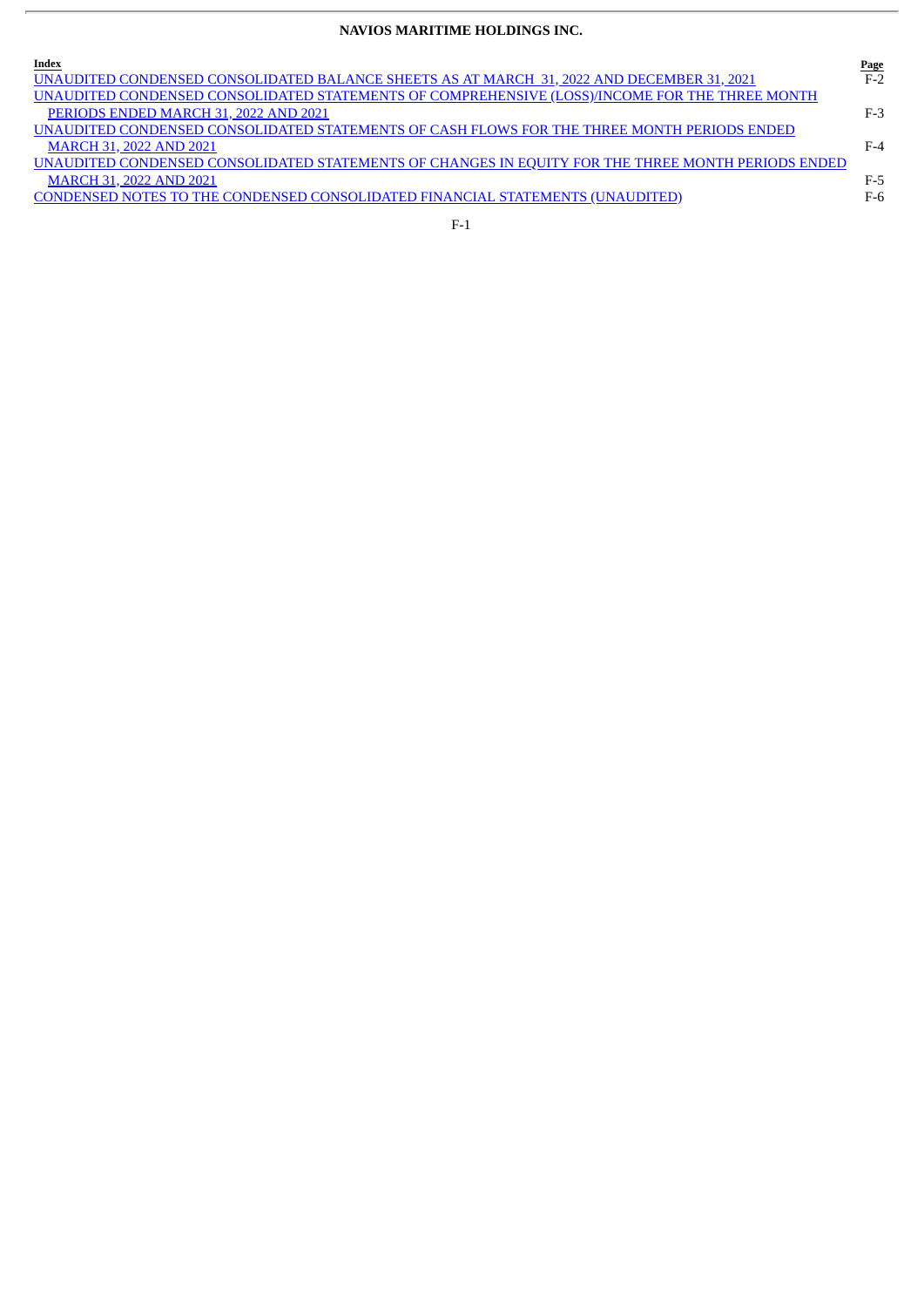# **NAVIOS MARITIME HOLDINGS INC. CONDENSED CONSOLIDATED BALANCE SHEETS (Expressed in thousands of U.S. dollars — except share data)**

<span id="page-32-0"></span>

|                                                                                                             |                | March 31,<br>2022        | December 31,<br>2021 |
|-------------------------------------------------------------------------------------------------------------|----------------|--------------------------|----------------------|
|                                                                                                             | <b>Notes</b>   | (unaudited)              | (unaudited)          |
| <b>ASSETS</b>                                                                                               |                |                          |                      |
| <b>Current assets</b>                                                                                       |                |                          |                      |
| Cash and cash equivalents                                                                                   | $3, 7, 12$ \$  | 41,527                   | \$<br>53,591         |
| Restricted cash                                                                                             | 3, 7, 8, 12    | 8,278                    | 84,260               |
| Accounts receivable, net                                                                                    |                | 60,786                   | 62,839               |
| Inventories                                                                                                 |                | 10,911                   | 11,663               |
| Prepaid expenses and other current assets                                                                   |                | 15,721                   | 17,094               |
| Total current assets                                                                                        |                | 137,223                  | 229,447              |
| Vessels, port terminals and other fixed assets, net                                                         | $\overline{4}$ | 940,304                  | 950,002              |
| Investments in affiliate companies                                                                          | 7, 9, 14       | 135,383                  | 125,744              |
| Other long-term assets                                                                                      | 8              | 78,087                   | 76,842               |
| <b>Operating lease assets</b>                                                                               | 15             | 161,398                  | 173,426              |
| Intangible assets other than goodwill                                                                       | 5              | 91,595                   | 92,981               |
| Goodwill                                                                                                    | 12             | 160,336                  | 160,336              |
| Total non-current assets                                                                                    |                | 1,567,103                | 1,579,331            |
| Total assets                                                                                                |                | \$1,704,326              | \$1,808,778          |
| <b>LIABILITIES AND STOCKHOLDERS' EQUITY</b>                                                                 |                |                          |                      |
| <b>Current liabilities</b>                                                                                  |                |                          |                      |
| Accounts payable                                                                                            |                | \$<br>34,220             | \$<br>36,622         |
| Accrued expenses and other liabilities                                                                      |                | 31,381                   | 64,459               |
| Deferred income and cash received in advance                                                                |                | 9,697                    | 8,141                |
| Operating lease liabilities, current portion                                                                | 15             | 52,972                   | 54,747               |
| Due to affiliate companies                                                                                  | 9              | 37,111                   | 21,028               |
| Current portion of loans payable to affiliate companies                                                     | 6, 7, 9        |                          | 877                  |
| Current portion of long-term debt, net                                                                      | 6, 7           | 80,264                   | 37,916               |
| Current portion of promissory note                                                                          | 9              | 15,000                   | 5,000                |
| Current portion of senior and ship mortgage notes, net                                                      | 6, 7           | 129,630                  | 268,658              |
| <b>Total current liabilities</b>                                                                            |                | 390,275                  | 497,448              |
| Senior and ship mortgage notes, net of current portion                                                      | 6, 7           | 493,628                  | 833,273              |
| Long-term debt, net of current portion                                                                      | 6, 7           | 320,249                  | 134,003              |
| Loans payable to affiliate companies, net of current portion                                                | 6, 7, 9        | 261,174                  | 111,757              |
| Convertible debenture payable to affiliate companies                                                        | 6, 9           | 35,497                   |                      |
| Long-term portion of promissory note                                                                        | 9              | $\overline{\phantom{0}}$ | 10,000               |
| Other long-term liabilities and deferred income                                                             |                | 959                      | 927                  |
| Operating lease liabilities, net of current portion                                                         | 15             | 131,004                  | 144,239              |
| Deferred tax liability                                                                                      |                | 9,978                    | 10,487               |
| <b>Total non-current liabilities</b>                                                                        |                | 1,252,489                | 1,244,686            |
| <b>Total liabilities</b>                                                                                    |                | 1,642,764                | 1,742,134            |
| <b>Commitments and contingencies</b>                                                                        | 8              |                          |                      |
| <b>Stockholders' equity</b>                                                                                 |                |                          |                      |
| Preferred Stock - \$0.0001 par value, authorized 1,000,000 shares, 24,032 and 23,032 issued and outstanding |                |                          |                      |
| as of March 31, 2022 and December 31, 2021, respectively.                                                   | 10             |                          |                      |
| Common stock - \$0.0001 par value, authorized 250,000,000 shares, 25,238,591 and 25,198,620 issued and      |                |                          |                      |
| outstanding as of March 31, 2022 and December 31, 2021, respectively.                                       | 10             | 2                        | 2                    |
| Additional paid-in capital                                                                                  |                | 679,347                  | 679,301              |
| Accumulated deficit                                                                                         |                | (672, 906)               | (667, 906)           |
| <b>Total Navios Holdings stockholders' equity</b>                                                           |                | 6,443                    | 11,397               |
| Noncontrolling interest                                                                                     |                | 55,119                   | 55,247               |
| <b>Total stockholders' equity</b>                                                                           |                | 61,562                   | 66,644               |
| Total liabilities and stockholders' equity                                                                  |                | \$1,704,326              | \$1,808,778          |
|                                                                                                             |                |                          |                      |

See unaudited condensed notes to interim condensed consolidated financial statements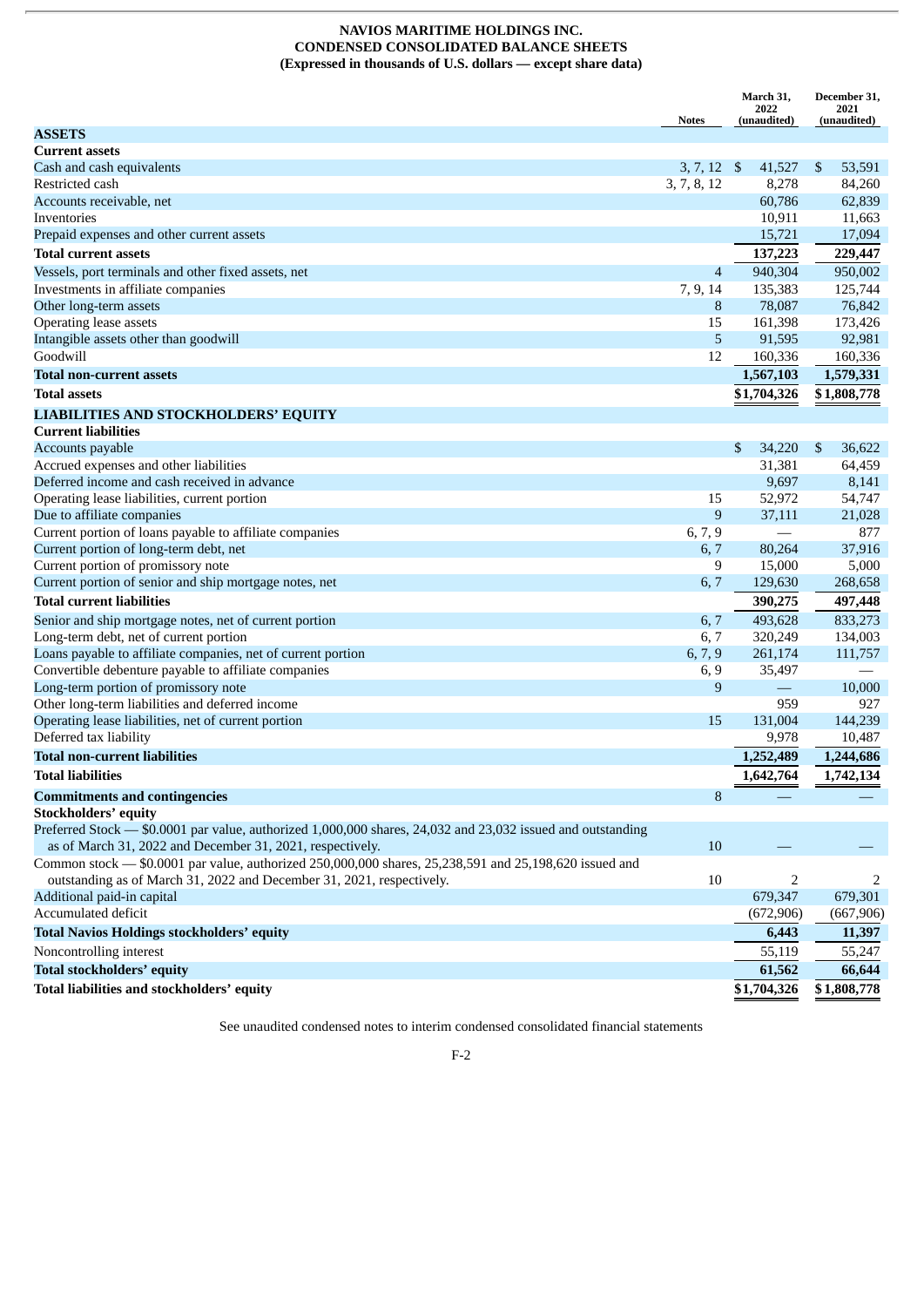# **NAVIOS MARITIME HOLDINGS INC. CONDENSED CONSOLIDATED STATEMENTS OF COMPREHENSIVE (LOSS)/INCOME (Expressed in thousands of U.S. dollars — except share and per share data)**

<span id="page-33-0"></span>

|                                                                                      | <b>Notes</b> |     | <b>Three Month</b><br><b>Period Ended</b><br>March 31, 2022<br>(unaudited) |         | <b>Three Month</b><br><b>Period Ended</b><br><b>March 31, 2021</b><br>(unaudited) |
|--------------------------------------------------------------------------------------|--------------|-----|----------------------------------------------------------------------------|---------|-----------------------------------------------------------------------------------|
| Revenue                                                                              | 12           | \$. | 127,790                                                                    | \$      | 116,951                                                                           |
| Time charter, voyage and logistics business expenses                                 |              |     | (29, 492)                                                                  |         | (38, 327)                                                                         |
| Direct vessel expenses                                                               | 9            |     | (28, 462)                                                                  |         | (25, 915)                                                                         |
| General and administrative expenses                                                  | 9            |     | (6,565)                                                                    |         | (6, 819)                                                                          |
| Depreciation and amortization                                                        | 4, 5, 12     |     | (14, 378)                                                                  |         | (16, 266)                                                                         |
| Interest expense and finance cost, net                                               | 12           |     | (37, 565)                                                                  |         | (36,200)                                                                          |
| Impairment loss/ loss on sale of vessels, net                                        | 4            |     |                                                                            |         | (20, 455)                                                                         |
| Loss on bond extinguishment, net                                                     | 6            |     | (115)                                                                      |         |                                                                                   |
| Other expense, net                                                                   | 11           |     | (2,187)                                                                    |         | (224)                                                                             |
| Non-operating other finance cost                                                     | 6,9          |     | (24,000)                                                                   |         |                                                                                   |
| Loss before equity in net earnings of affiliate companies                            |              |     | (14, 974)                                                                  |         | (27, 255)                                                                         |
| Equity in net earnings of affiliate companies                                        | 9, 12, 14    |     | 9,798                                                                      |         | 27,740                                                                            |
| (Loss)/income before taxes                                                           |              | S.  | (5, 176)                                                                   | \$      | 485                                                                               |
| Income tax benefit                                                                   |              |     | 48                                                                         |         | 829                                                                               |
| <b>Net (loss)/income</b>                                                             |              |     | (5, 128)                                                                   | \$      | 1,314                                                                             |
| Less: Net loss/(income) attributable to the noncontrolling interest                  |              |     | 128                                                                        |         | (1,151)                                                                           |
| Net (loss)/income attributable to Navios Holdings common stockholders                | 13           |     | (5,000)                                                                    | \$<br>÷ | 163                                                                               |
| Loss attributable to Navios Holdings common stockholders, basic and diluted          |              |     | (6,277)                                                                    | \$      | (1, 114)                                                                          |
| Basic and diluted loss per share attributable to Navios Holdings common stockholders |              |     | (0.28)                                                                     | \$      | (0.08)                                                                            |
| Weighted average number of shares, basic and diluted                                 | 13           |     | 22,631,476                                                                 |         | 13,113,385                                                                        |

See unaudited condensed notes to interim condensed consolidated financial statements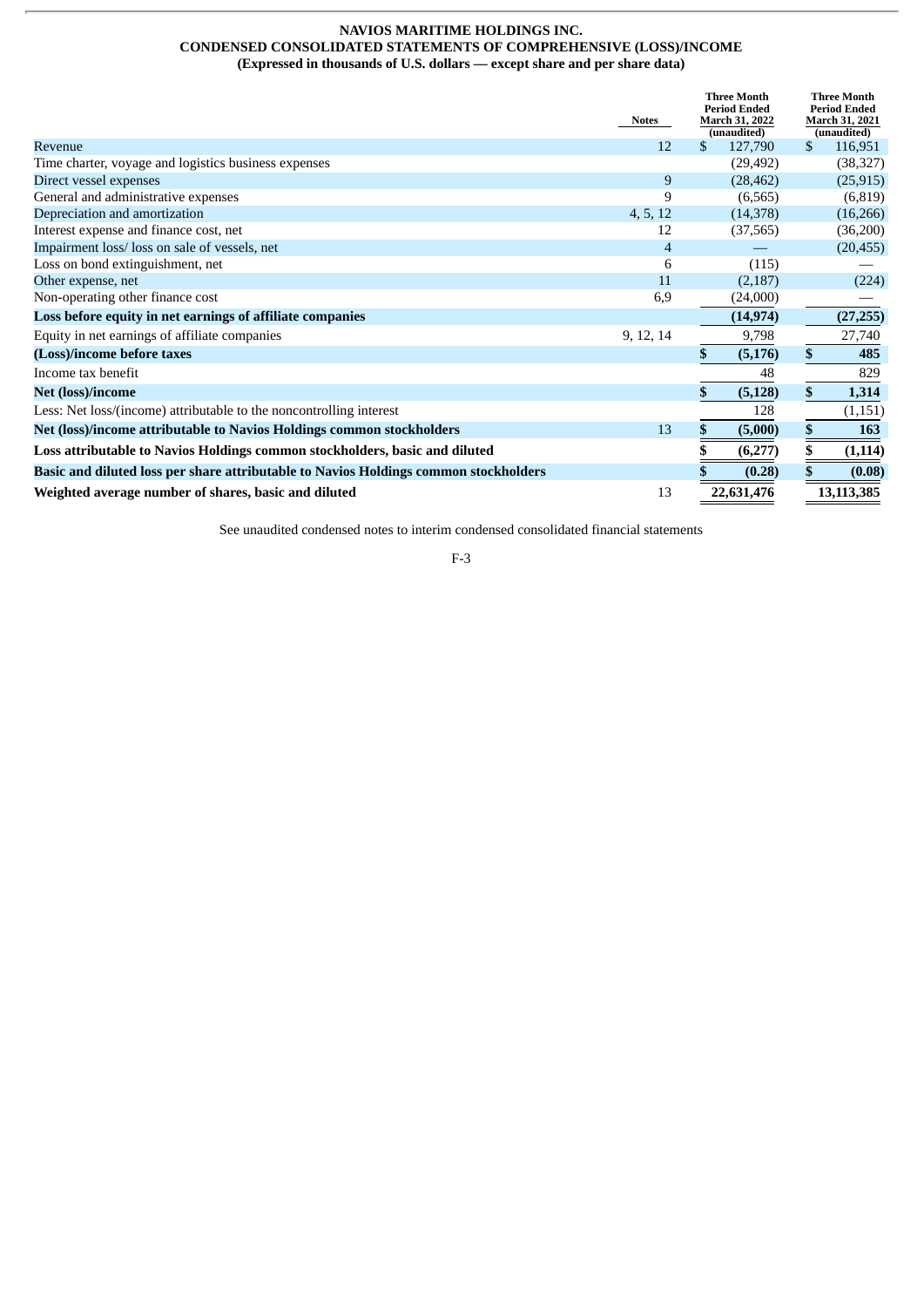# **NAVIOS MARITIME HOLDINGS INC. CONDENSED CONSOLIDATED STATEMENTS OF CASH FLOWS (Expressed in thousands of U.S. dollars)**

<span id="page-34-0"></span>

|                                                                                                  | <b>Notes</b>   | <b>Three Month</b><br><b>Period Ended</b><br>March 31, 2022<br>(unaudited) | <b>Three Month</b><br><b>Period Ended</b><br>March 31, 2021<br>(unaudited) |
|--------------------------------------------------------------------------------------------------|----------------|----------------------------------------------------------------------------|----------------------------------------------------------------------------|
| <b>OPERATING ACTIVITIES:</b>                                                                     |                |                                                                            |                                                                            |
| Net (loss)/income                                                                                |                | \$<br>(5, 128)                                                             | \$<br>1,314                                                                |
| Adjustments to reconcile net (loss)/income to net cash provided by/(used in) operating           |                |                                                                            |                                                                            |
| activities:                                                                                      |                |                                                                            |                                                                            |
| Non-cash adjustments                                                                             |                | 34,186                                                                     | 13,700                                                                     |
| Decrease/(increase) in operating assets                                                          |                | 2,516                                                                      | (9,326)                                                                    |
| Decrease in operating liabilities                                                                |                | (10, 926)                                                                  | (26, 847)                                                                  |
| Payments for drydock and special survey costs                                                    |                | (4,287)                                                                    | (6,243)                                                                    |
| Net cash provided by/(used in) operating activities                                              |                | 16,361                                                                     | (27, 402)                                                                  |
| <b>INVESTING ACTIVITIES:</b>                                                                     |                |                                                                            |                                                                            |
| Acquisition of/additions to vessels                                                              | 4              | (1,578)                                                                    | (1, 394)                                                                   |
| Deposits for vessels, port terminals and other fixed assets acquisitions                         | $\overline{4}$ | (5)                                                                        | (17, 532)                                                                  |
| Proceeds from sale of assets                                                                     |                |                                                                            | 40,128                                                                     |
| Purchase of property, equipment and other fixed assets                                           | $\overline{4}$ | (1,716)                                                                    | (855)                                                                      |
| Dividends received from affiliate companies                                                      | 14             |                                                                            | 243                                                                        |
| Net cash (used in)/provided by investing activities                                              |                | (3,299)                                                                    | 20,590                                                                     |
| <b>FINANCING ACTIVITIES:</b>                                                                     |                |                                                                            |                                                                            |
| Repayment of long-term debt and payment of principal                                             | 6              | (28, 942)                                                                  | (44, 289)                                                                  |
| Repayment of loans payable to affiliate companies                                                | 6              | (112, 632)                                                                 |                                                                            |
| Repayment/repurchase of senior notes                                                             | 6              | (480, 466)                                                                 |                                                                            |
| Proceeds from long-term loans                                                                    | 6              | 259,725                                                                    |                                                                            |
| Proceeds from loans payable to affiliate companies                                               | 9              | 262,632                                                                    |                                                                            |
| Debt issuance costs                                                                              |                | (1, 425)                                                                   | $\equiv$                                                                   |
| Net cash used in financing activities                                                            |                | (101, 108)                                                                 | (44, 289)                                                                  |
| Decrease in cash and cash equivalents and restricted cash                                        |                | (88, 046)                                                                  | (51, 101)                                                                  |
| Cash and cash equivalents and restricted cash, beginning of period                               |                | 137,851                                                                    | 111,184                                                                    |
| Cash and cash equivalents and restricted cash, end of period                                     | 3              | \$<br>49,805                                                               | \$<br>60,083                                                               |
| SUPPLEMENTAL DISCLOSURES OF CASH FLOW INFORMATION                                                |                |                                                                            |                                                                            |
| Cash paid for interest, net of capitalized interest                                              |                | \$<br>56,257                                                               | \$<br>68,090                                                               |
| Cash paid for income taxes                                                                       |                | \$                                                                         | \$<br>183                                                                  |
| Non-cash investing and financing activities                                                      |                |                                                                            |                                                                            |
| Sale of vessels                                                                                  | $\overline{4}$ | \$                                                                         | \$<br>5,766                                                                |
| Proceeds from the Navios Logistics' Seller's Credit Agreement for the construction of six liquid |                |                                                                            |                                                                            |
| barges                                                                                           |                | \$                                                                         | \$<br>2,246                                                                |
| Proceeds from the Navios Logistics' Seller's Credit Agreement for the acquisition of Navios      |                |                                                                            |                                                                            |
| Logistics' 2020 Fleet                                                                            |                | \$                                                                         | \$<br>15,000                                                               |
| Transfers from deposits for vessels, port terminals and other fixed assets                       | 4              | \$                                                                         | \$<br>21,344                                                               |
| Deposits for vessels, port terminals and other fixed assets                                      | $\overline{4}$ | \$                                                                         | \$<br>(870)                                                                |
|                                                                                                  |                |                                                                            |                                                                            |

See unaudited condensed notes to interim condensed consolidated financial statements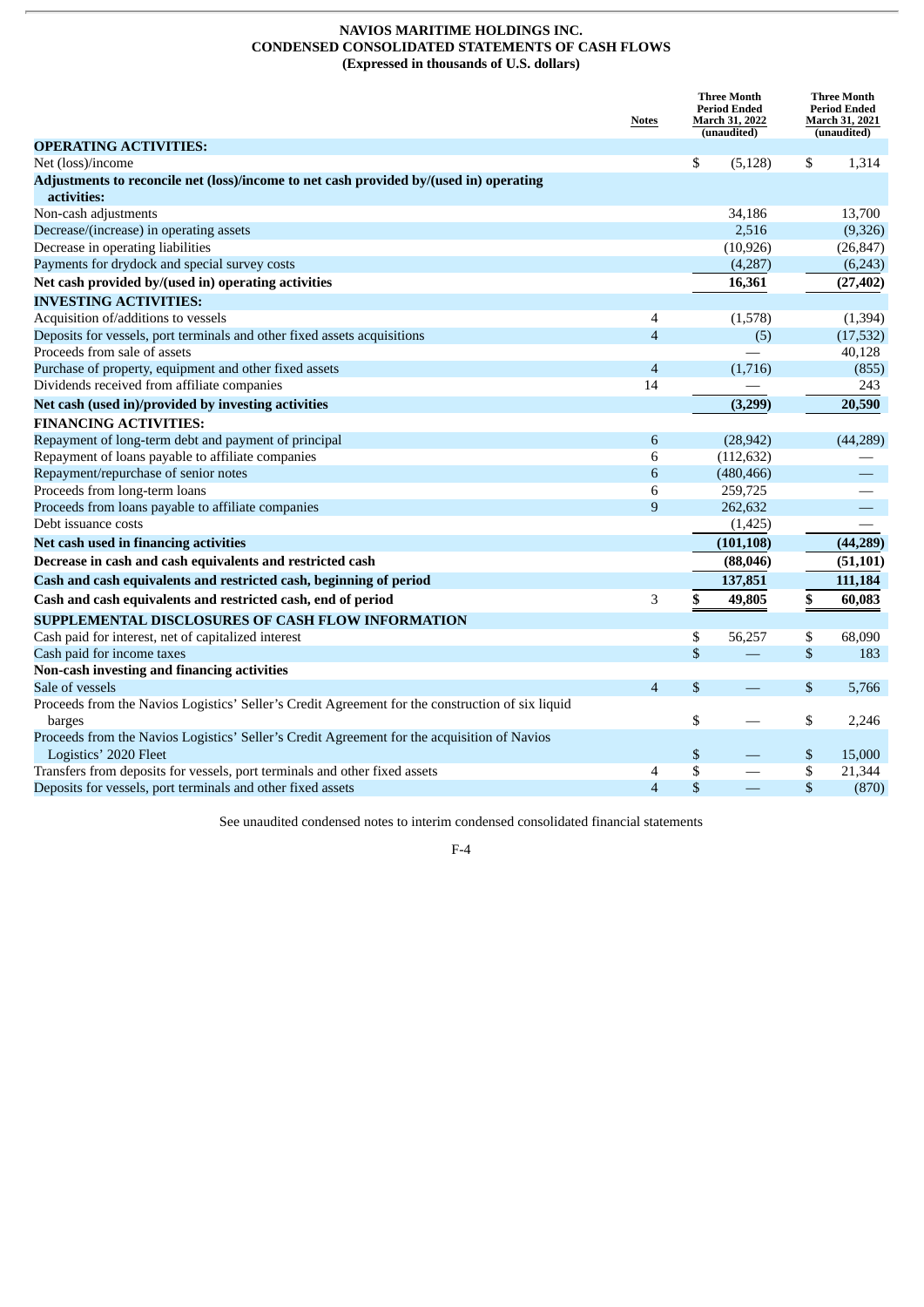# **NAVIOS MARITIME HOLDINGS INC. CONDENSED CONSOLIDATED STATEMENTS OF CHANGES IN EQUITY (Expressed in thousands of U.S. dollars — except share data)**

<span id="page-35-0"></span>

|                                       | <b>Number</b>             |                           | <b>Number</b>          |                 |                                         |                        | Total<br><b>Navios</b>               |                                   |                        |
|---------------------------------------|---------------------------|---------------------------|------------------------|-----------------|-----------------------------------------|------------------------|--------------------------------------|-----------------------------------|------------------------|
|                                       | of<br>Preferred<br>Shares | Preferred<br><b>Stock</b> | оf<br>Common<br>Shares | Common<br>Stock | <b>Additional</b><br>Paid-in<br>Capital | Accumulated<br>Deficit | Holdings'<br>Stockholders'<br>Equity | <b>Noncontrolling</b><br>Interest | <b>Total</b><br>Equity |
| <b>Balance December 31, 2021</b>      | 23,032                    |                           | 25,198,620             |                 | \$679,301                               | (667,906)              | 11,397                               | 55,247                            | \$66,644               |
| Net loss                              |                           |                           |                        |                 |                                         | (5,000)                | (5,000)                              | (128)                             | (5, 128)               |
| Cancellation of shares                |                           |                           | (29)                   |                 |                                         |                        |                                      |                                   |                        |
| Issuance of preferred stock (Note 10) | 1,000                     |                           |                        |                 |                                         |                        |                                      |                                   |                        |
| Stock-based compensation expenses     |                           |                           |                        |                 |                                         |                        |                                      |                                   |                        |
| (Note 10)                             |                           |                           | 40,000                 |                 | 46                                      |                        | 46                                   |                                   | 46                     |
| Balance March 31, 2022 (unaudited)    | 24,032                    |                           | 25,238,591             |                 | \$679,347                               | \$ (672.906)           | 6.443                                | 55,119                            | \$61,562               |

|                                    | Number                           |                           | <b>Number</b>                 |                 |                                  |                               | <b>Total</b><br><b>Navios</b>         |                                   |                         |
|------------------------------------|----------------------------------|---------------------------|-------------------------------|-----------------|----------------------------------|-------------------------------|---------------------------------------|-----------------------------------|-------------------------|
|                                    | of<br>Preferred<br><b>Shares</b> | Preferred<br><b>Stock</b> | of<br>Common<br><b>Shares</b> | Common<br>Stock | Additional<br>Paid-in<br>Capital | Accumulated<br><b>Deficit</b> | Holdings'<br>Stockholders'<br>Deficit | <b>Noncontrolling</b><br>Interest | <b>Total</b><br>Deficit |
| <b>Balance December 31, 2020</b>   | 23,032                           |                           | 15,881,147                    |                 | \$643,033                        | (784, 592)                    | (141, 558)<br>S.                      | 107,275<br>S.                     | $$$ (34,283)            |
| Net income                         |                                  |                           |                               |                 |                                  | 163                           | 163                                   | 1,151                             | 1,314                   |
| Cancellation of shares             |                                  |                           | (27)                          |                 |                                  |                               |                                       |                                   |                         |
| Stock-based compensation expenses  |                                  |                           |                               |                 |                                  |                               |                                       |                                   |                         |
| (Note 10)                          |                                  |                           | 16.000                        |                 | 155                              |                               | 155                                   |                                   | 155                     |
| Balance March 31, 2021 (unaudited) | 23,032                           |                           | 15,897,120                    |                 | \$643,188                        | (784, 429)                    | (141,240)                             | 108,426                           | $$$ (32,814)            |

See unaudited condensed notes to interim condensed consolidated financial statements

F-5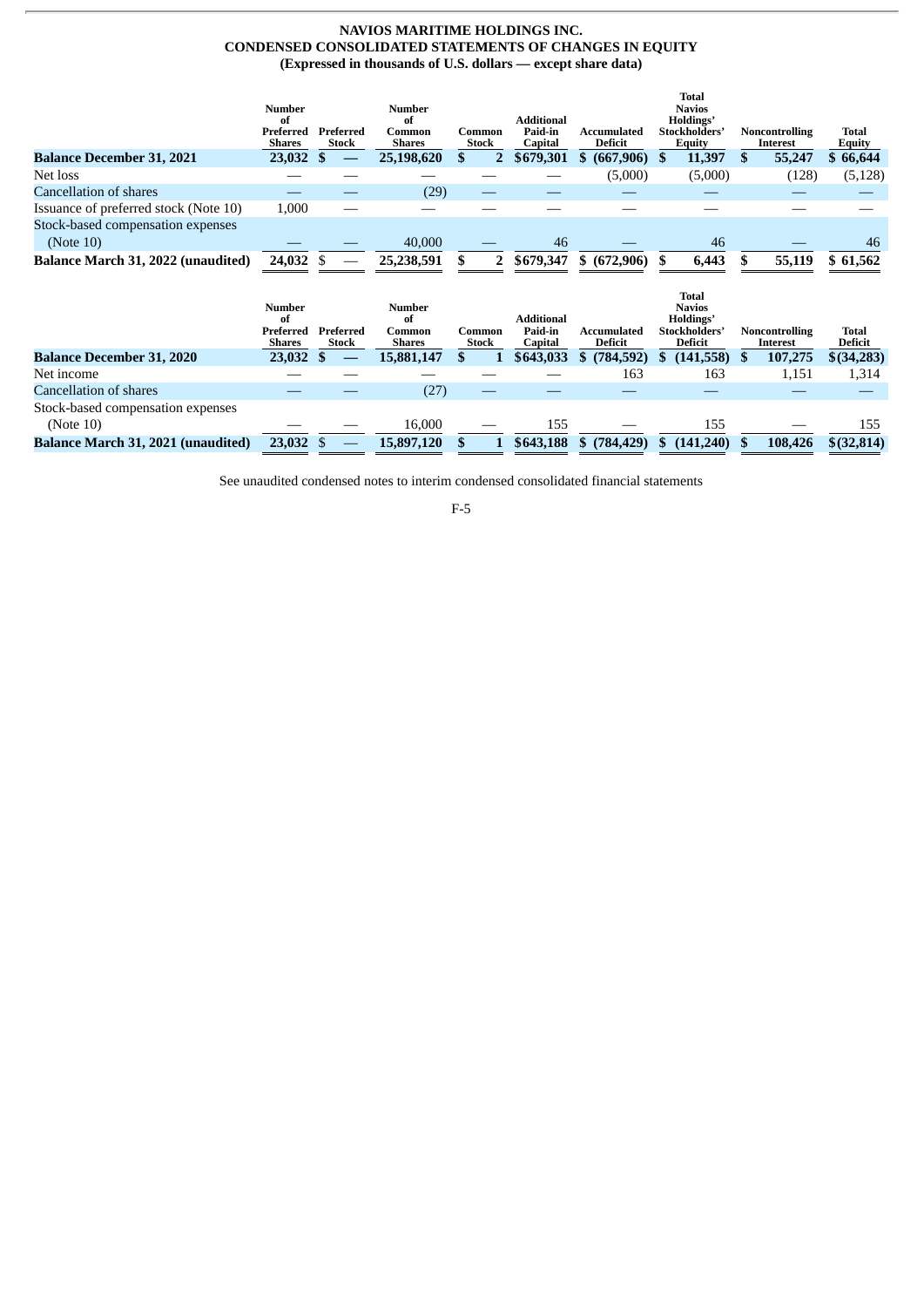# <span id="page-36-0"></span>**NOTE 1: DESCRIPTION OF BUSINESS**

Navios Maritime Holdings Inc. ("Navios Holdings" or the "Company") (NYSE: NM) is a global seaborne shipping and logistics company focused on the transport and transshipment of dry bulk commodities, including iron ore, coal and grain.

#### *Navios Logistics*

Navios South American Logistics Inc. ("Navios Logistics"), a consolidated subsidiary of the Company, was incorporated under the laws of the Republic of the Marshall Islands on December 17, 2007. Navios Logistics believes it is one of the largest infrastructure and logistics companies in the Hidrovia region of South America, focusing on the Hidrovia river system, the main navigable river system in the region, and on cabotage trades along the south-eastern coast of South America. Navios Logistics is focused on providing its customers integrated transportation, storage and related services through its port facilities, its large, versatile fleet of dry and liquid cargo barges and its product tankers. Navios Logistics serves the needs of a number of growing South American industries, including mineral and grain commodity providers as well as users of refined petroleum products. As of March 31, 2022, Navios Holdings owned 63.8% of Navios Logistics' stock.

# *Navios Partners*

Navios Maritime Partners L.P. ("Navios Partners") (NYSE:NMM) is an international owner and operator of dry cargo and tanker vessels and is engaged in the seaborne transportation services of a wide range of liquid and dry cargo commodities. Types of commodities Navios Partners transports include crude oil, refined petroleum, chemicals, iron ore, coal, grain, fertilizer and containers. Navios Partners charters its vessels under short-, medium-, and longer-term charters.

On March 31, 2021, Navios Partners acquired Navios Maritime Containers L.P. ("Navios Containers") in a merger transaction (the "NMCI Merger"). For more information about the NMCI Merger, see Note 14 "Investments in Affiliate Companies and Investments in Available-For-Sale Securities" to the interim condensed consolidated financial statements.

On October 15, 2021, Navios Maritime Acquisition Corporation ("Navios Acquisition") and Navios Partners consummated a merger transaction (the "NNA Merger"). For more information about the NNA Merger, see Note 14 "Investments in Affiliate Companies and Investments in Available-For-Sale Securities" to the interim condensed consolidated financial statements.

As of both March 31, 2022 and December 31, 2021, Navios Holdings had a 10.3% ownership interest in Navios Partners. Incentive distribution rights are held by a consolidated subsidiary of Navios Holdings.

#### *Navios Containers*

Prior to the NMCI Merger, Navios Containers was an international owner and operator of containerships.

Following the completion of the NMCI Merger on March 31, 2021, Navios Containers' common units were no longer listed for trading on NASDAQ. In consequence of the NMCI Merger, as of March 31, 2022, Navios Holdings had no equity investment in Navios Containers. For more information about the NMCI Merger, see Note 14 "Investments in Affiliate Companies and Investments in Available–For–Sale Securities" to the interim condensed consolidated financial statements.

#### *Navios Acquisition*

Prior to the NNA Merger, Navios Acquisition was an owner and operator of tanker vessels focusing on the transportation of petroleum products (clean and dirty) and bulk liquid chemicals.

Following the consummation of the NNA Merger on October 15, 2021, Navios Acquisition common shares were no longer listed for trading on the NYSE. In consequence of the NNA Merger, as of March 31, 2022, Navios Holdings had no equity investment in Navios Acquisition. For more information about the NNA Merger, see Note 14 "Investments in Affiliate Companies and Investments in Available-For-Sale Securities" to the interim condensed consolidated financial statements.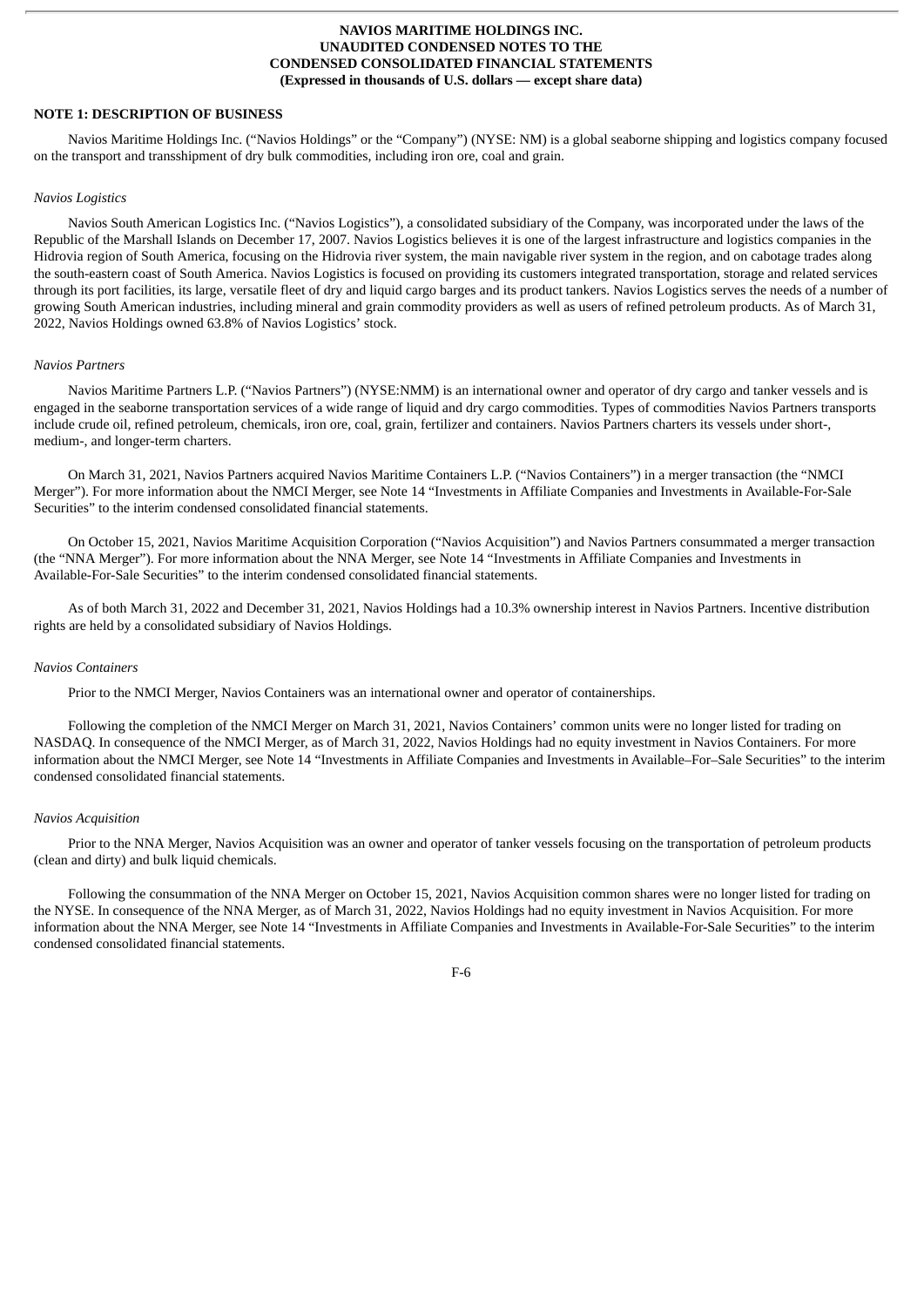# **NOTE 2: SUMMARY OF SIGNIFICANT ACCOUNTING POLICIES**

(a) *Basis of presentation:* The accompanying interim condensed consolidated financial statements are unaudited, but, in the opinion of management, reflect all adjustments for a fair statement of Navios Holdings' consolidated balance sheets, statements of comprehensive (loss)/income, statements of cash flows and statements of changes in equity for the periods presented. The results of operations for the interim periods are not necessarily indicative of results for the full year. The footnotes are condensed as permitted by the requirements for interim financial statements and accordingly, do not include information and disclosures required under United States generally accepted accounting principles ("U.S. GAAP") for complete financial statements. All such adjustments are deemed to be of a normal recurring nature. These interim financial statements should be read in conjunction with the Company's consolidated financial statements and notes included in Navios Holdings' Annual Report for the year ended December 31, 2021 filed on Form 20-F with the Securities and Exchange Commission ("SEC").

Following Russia's invasion of Ukraine in February 2022 the US, the EU, the UK and other countries have announced sanctions against Russia, and they may impose wider sanctions and take other actions in the future. To date, no apparent consequences have been identified on the Company's business. It should be noted that since the Company employs Ukrainian and Russian seafarers, it may face problems in relation to their employment, repatriation, salary payments and be subject to claims to this respect. Notwithstanding the foregoing, it is possible that these tensions might eventually have an adverse effect our business, financial condition, results of operations and cash flows.

#### *Going concern*

The interim condensed consolidated financial statements have been prepared on a going concern basis.

As of March 31, 2022, Navios Holdings' current assets totaled \$137,223, while current liabilities excluding operating lease liabilities, current portion totaled \$337,303, resulting in a negative working capital position of \$200,080, primarily related to the classification as current of \$130,000 of the 11.25% Senior Secured Notes due in August 2022 (the "2022 Senior Secured Notes") as described below and in Note 6 "Borrowings" to the interim condensed consolidated financial statements.

In May 2022, Navios Holdings redeemed an aggregate principal amount of \$25,000 at par of the 2022 Senior Secured Notes with redemption date being May 17, 2022. After this redemption, \$105,000 in aggregate principal amount of the 2022 Senior Secured Notes remain outstanding, which mature in August 2022.

Based on internal forecasts and projections that take into account potential changes in Company's trading performance and the ability to sell vessels and other assets, management believes that the Company has adequate financial resources to continue in operation and meet its financial commitments, including but not limited to capital expenditures and debt service obligations, for a period of at least twelve months from the date of issuance of the interim condensed consolidated financial statements. Although internal forecasts and projections, and specifically the estimated daily time charter equivalent for the unfixed days, are driven by market data and are subject to future volatility along with other factors outside the control of the Company, with the existence of alternative liquidity sources and management's ability to utilize them if needed, management concludes that the Company has the ability to continue as a going concern as of the date of the issuance of the interim condensed consolidated financial statements.

(b) *Principles of consolidation:* The accompanying interim condensed consolidated financial statements include the accounts of Navios Holdings, a Marshall Islands corporation, and its majority owned subsidiaries. All significant intercompany balances and transactions have been eliminated in the consolidated statements.

*Subsidiaries:* Subsidiaries are those entities in which the Company has an interest of more than one half of the voting rights or otherwise has power to govern the financial and operating policies. The acquisition method of accounting is used to account for the acquisition of subsidiaries. The cost of an acquisition is measured as the fair value of the assets given up, shares issued or liabilities undertaken at the date of acquisition. The excess of the cost of acquisition over the fair value of the net assets acquired and liabilities assumed is recorded as goodwill. All subsidiaries included in the interim condensed consolidated financial statements are 100% owned, except for Navios Logistics, which is 63.8% owned by Navios Holdings.

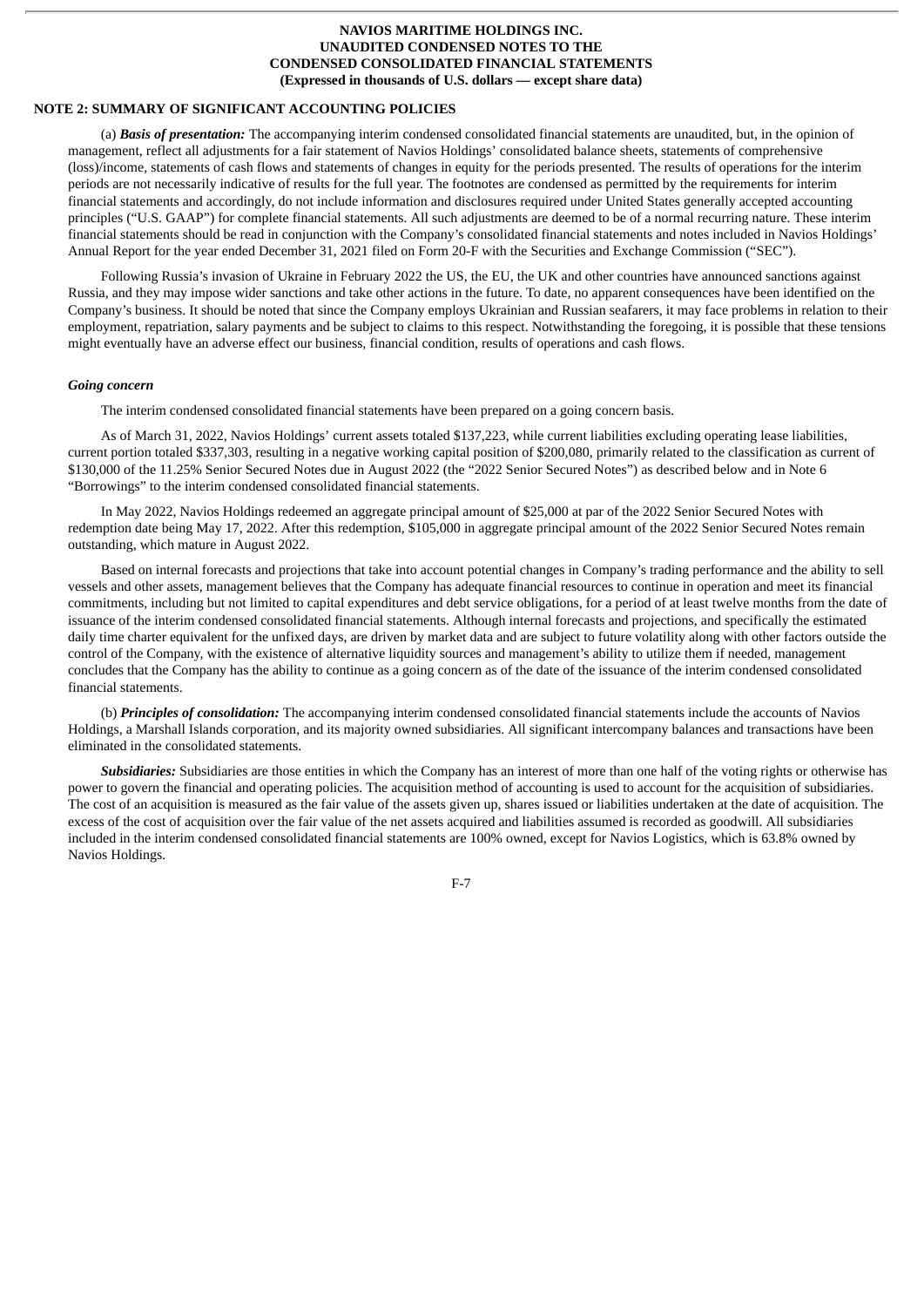*Investments in Affiliate Companies:* Affiliate companies are entities over which the Company generally has between 20% and 50% of the voting rights, or over which the Company has significant influence, but it does not exercise control. Investments in these entities are accounted for under the equity method of accounting. Under this method, the Company records an investment in the stock of an affiliate company at cost, and adjusts the carrying amount for its share of the earnings or losses of the affiliate company subsequent to the date of investment and reports the recognized earnings or losses in income. Dividends received from an affiliate company reduce the carrying amount of the investment. The Company recognizes gains and losses in earnings for the issuance of shares by its affiliate companies, provided that the issuance of shares qualifies as a sale of shares. When the Company's share of losses in an affiliate company equals or exceeds its interest in the affiliate company, the Company does not recognize further losses, unless the Company has incurred obligations or made payments on behalf of the affiliate company.

*Affiliate companies included in the financial statements accounted for under the equity method:* In the interim condensed consolidated financial statements of Navios Holdings, the following entities are included as affiliate companies and are accounted for under the equity method for such periods: (i) Navios Partners and its subsidiaries (ownership interest as of March 31, 2022 was 10.3%); Navios Acquisition and its subsidiaries (ownership interest through the Navios Partners' NNA Merger in October 2021, was 6.9%); and (iii) Navios Containers and its subsidiaries (ownership interest through Navios Partners' NMCI Merger in March 2021 was 3.9%).

#### (c) *Revenue Recognition:*

Revenue is recognized when (or as) the Company transfers promised goods or services to its customers in amounts that reflect the consideration to which the company expects to be entitled to in exchange for those goods or services, which occurs when (or as) the Company satisfies its contractual obligations and transfers control of the promised goods or services to its customers.

In determining the appropriate amount of revenue to be recognized as it fulfills its obligations under its agreements, the Company performs the following steps: (i) identification of the promised goods or services in the contract; (ii) determination of whether the promised goods or services are performance obligations, including whether they are distinct in the context of the contract; (iii) measurement of the transaction price, including the constraint on variable consideration; (iv) allocation of the transaction price to the performance obligations based on estimated selling prices; and (v) recognition of revenue when (or as) the Company satisfies each performance obligation.

Voyage revenues for the transportation of cargo are recognized ratably over the estimated relative transit time of each voyage. A voyage is deemed to commence when a vessel arrives at the loading port, as applicable under the contract, and is deemed to end upon the completion of the discharge of the current cargo. Under a voyage charter, a vessel is provided for the transportation of specific goods between specific ports in return for payment of an agreed upon freight per ton of cargo.

Revenues are recorded net of address commissions. Address commissions represent a discount provided directly to the charterers based on a fixed percentage of the agreed upon charter rate. Since address commissions represent a discount (sales incentive) on services rendered by the Company and no identifiable benefit is received in exchange for the consideration provided to the charterer, these commissions are presented as a reduction of revenue.

Revenue from contracts of affreightment ("COA")/voyage contracts relating to our barges are recognized ratably over the estimated relative transit time of each voyage. A voyage is deemed to commence upon the barge's arrival at the loading port, as applicable under the contract, and is deemed to end upon the completion of discharge under the current voyage. The percentage of transit time is based on the number of days traveled as of the balance sheet date divided by the number of total days expected for the voyage. The position of the barge at the balance sheet date is determined by the days traveled as of the balance sheet date over the total voyage of the pushboat having the barge in tow. Revenue arising from contracts that provide our customers with continuous access to convoy capacity is recognized ratably over the period of the contracts.

Demurrage income represents payments made by the charterer to the vessel owner when loading or discharging time exceeds the stipulated time in the voyage charter and is recognized as it is earned.

The Company recognizes revenue ratably from the vessel's/barge's arrival at the loading port, as set forth in the applicable contract, to when the charterer's cargo is discharged as well as defer costs that meet the definition of "costs to fulfill a contract" and relate directly to the contract.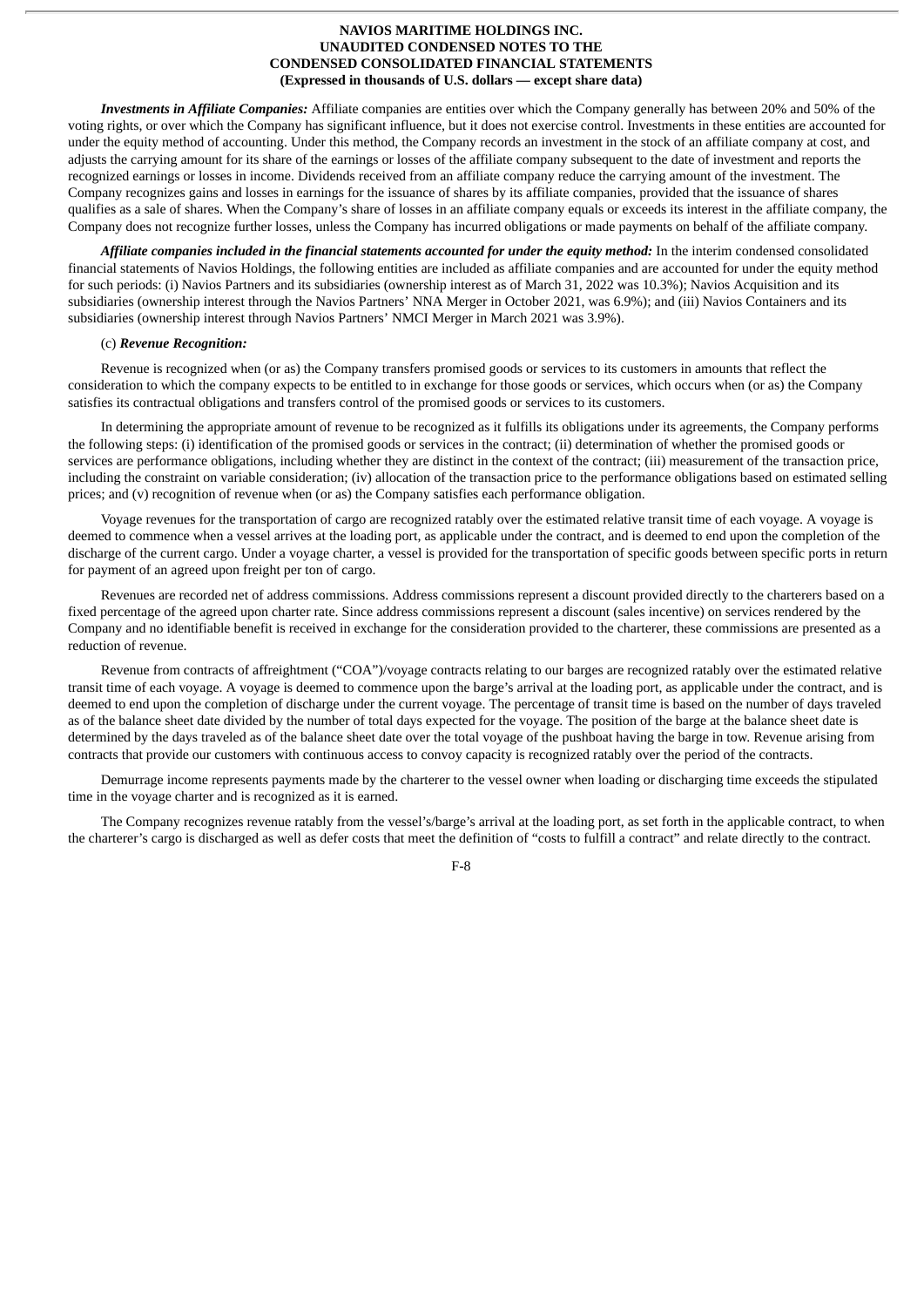Revenues from time-chartering and bareboat chartering of vessels and barges are accounted for as operating leases and are thus recognized on a straight-line basis as the average revenue over the rental periods of such charter agreements as service is performed. However, for loss generating time charters, the loss is recognized in the period during which the loss is generated. A time-charter involves placing a vessel or barge at the charterer's disposal for a period of time during which the charterer uses the vessel in return for the payment of a specified daily hire rate. Charters for periods of less than three months are referred to as spot-charters. Charters for periods of three months to a year are generally referred to as medium-term charters. All other charters are considered long-term. For time-charters, the owner of the vessel typically pays the vessel's operating costs, such as crews, maintenance and insurance.

Revenues from dry port terminal operations consist of an agreed flat fee per ton and cover the services performed to unload barges (or trucks), transfer the product into silos or the stockpiles for temporary storage, and to load the ocean-going vessels. Revenues are recognized upon completion of loading the ocean-going vessels. Revenue arising from contracts that provide our customers with continuous access to port terminal storage and transshipment capacity is recognized ratably over the period of the contracts. Additionally, fees are charged for vessel dockage and for storage time in excess of contractually specified terms. Dockage revenues are recognized ratably up to completion of loading as the performance obligation is met evenly over the loading period. Storage fees are assessed and recognized at the point when the product remains in the silo storage beyond the contractually agreed upon term. Storage fee revenue is recognized ratably over the storage period and ends when the product is loaded onto the ocean-going vessel.

Revenues from liquid port terminal consist mainly of sales of petroleum products in the Paraguayan market and revenues from liquid port operations. Revenues from liquid port terminal operations consist of an agreed flat fee per cubic meter or a fixed rate over a specific period to cover the services performed to unload barges, transfer the products into the tanks for temporary storage and then loading the trucks. Revenues that consist of an agreed flat fee per cubic meter are recognized upon completion of loading the trucks. Revenues from liquid port terminal operations that consist of a fixed rate over a specific period are recognized ratably over the storage period as the performance obligation is met evenly over time, ending when the product is loaded onto the trucks.

Additionally, revenues consist of an agreed flat fee per cubic meter to cover the services performed to unload barges, transfer the products into the tanks for temporary storage, and to load the trucks. Revenues are recognized upon completion of loading the trucks. Additionally, fees are charged for storage time in excess of contractually specified terms. Storage fee revenue is recognized ratably over the storage period and ends when the product is loaded onto the trucks.

Expenses related to our revenue-generating contracts are recognized as incurred.

The following tables reflect the revenue earned per category for the three month period ended March 31, 2022 and 2021:

|                                 |     | <b>Drv Bulk Vessel</b><br><b>Operations</b><br>for the<br><b>Three Month</b><br><b>Period Ended</b><br>March 31, 2022 |    | <b>Logistics Business</b><br>for the<br><b>Three Month Period</b><br>Ended<br><b>March 31, 2022</b> |    | Total<br>for the<br><b>Three Month Period</b><br>Ended<br>March 31, 2022 |
|---------------------------------|-----|-----------------------------------------------------------------------------------------------------------------------|----|-----------------------------------------------------------------------------------------------------|----|--------------------------------------------------------------------------|
| COA/Voyage revenue              |     |                                                                                                                       | S  | 19,807                                                                                              |    | 19,807                                                                   |
| Time chartering revenue         | S   | 68,375                                                                                                                | S  | 11,393                                                                                              | S  | 79,768                                                                   |
| Port terminal revenue           | \$. |                                                                                                                       | \$ | 22,817                                                                                              | S. | 22,817                                                                   |
| Storage fees (dry port) revenue |     |                                                                                                                       | \$ | 361                                                                                                 |    | 361                                                                      |
| Dockage revenue                 |     |                                                                                                                       | \$ | 1,362                                                                                               | S  | 1,362                                                                    |
| Sale of products revenue        |     |                                                                                                                       | \$ | 1,894                                                                                               | S  | 1,894                                                                    |
| Liquid port terminal revenue    | \$. |                                                                                                                       | \$ | 1,461                                                                                               | \$ | 1,461                                                                    |
| Other                           |     | 261                                                                                                                   |    | 59                                                                                                  |    | 320                                                                      |
| Total                           |     | 68,636                                                                                                                |    | 59,154                                                                                              |    | 127,790                                                                  |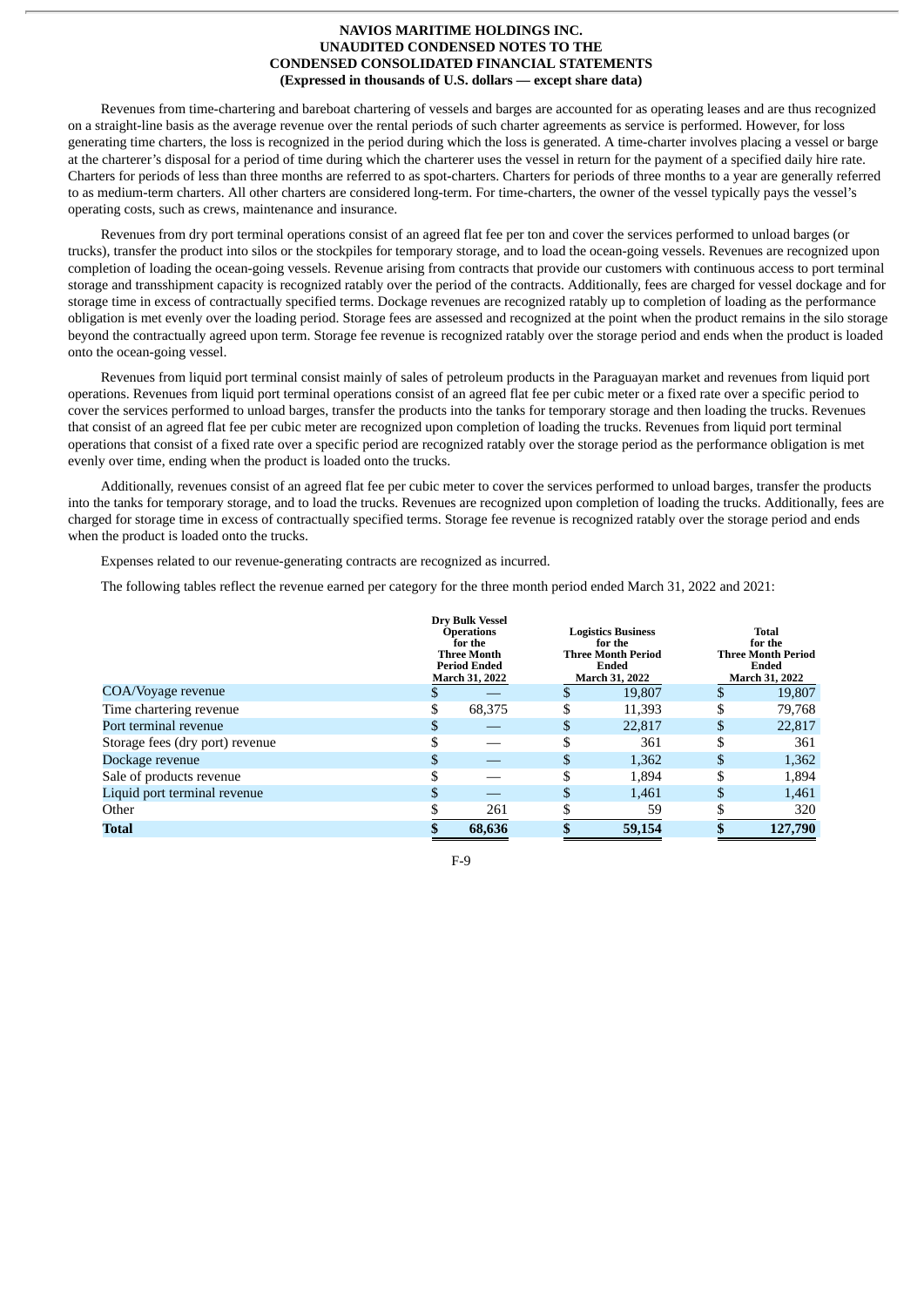|                                 |    | <b>Dry Bulk Vessel</b><br><b>Operations</b><br>for the<br><b>Three Month</b><br><b>Period Ended</b><br><b>March 31, 2021</b> |    | <b>Logistics Business</b><br>for the<br><b>Three Month Period</b><br>Ended<br>March 31, 2021 | <b>Total</b><br>for the<br><b>Three Month Period</b><br>Ended<br>March 31, 2021 |         |  |
|---------------------------------|----|------------------------------------------------------------------------------------------------------------------------------|----|----------------------------------------------------------------------------------------------|---------------------------------------------------------------------------------|---------|--|
| COA/Voyage revenue              | S  | 5,213                                                                                                                        | S  | 17,585                                                                                       | S                                                                               | 22,798  |  |
| Time chartering revenue         |    | 58,253                                                                                                                       | \$ | 10.867                                                                                       | \$                                                                              | 69,120  |  |
| Port terminal revenue           | S  |                                                                                                                              | \$ | 19,583                                                                                       | \$                                                                              | 19,583  |  |
| Storage fees (dry port) revenue | \$ |                                                                                                                              | \$ | 108                                                                                          | \$                                                                              | 108     |  |
| Dockage revenue                 | \$ |                                                                                                                              | \$ | 598                                                                                          | \$                                                                              | 598     |  |
| Sale of products revenue        |    |                                                                                                                              | \$ | 3,180                                                                                        | \$                                                                              | 3,180   |  |
| Liquid port terminal revenue    |    |                                                                                                                              | \$ | 1.232                                                                                        | \$                                                                              | 1,232   |  |
| Other                           |    | 262                                                                                                                          |    | 70                                                                                           |                                                                                 | 332     |  |
| <b>Total</b>                    |    | 63,728                                                                                                                       |    | 53,223                                                                                       |                                                                                 | 116,951 |  |

**Deferred Income and Cash Received In Advance:** Deferred voyage revenue primarily relates to cash received from charterers prior to it being earned.

These amounts are recognized as revenue over the voyage or charter period.

#### *Recent Accounting Pronouncements:*

#### *Adoption of new accounting pronouncements:*

In July 2021, the FASB issued ASU 2021-05, Lease (Topic 842): Lessors—Certain Leases with Variable Lease Payments ("ASU 2021-05"). The guidance in ASU 2021-05 amends the lease classification requirements for the lessors under certain leases containing variable payments to align with practice under ASC 840. The lessor should classify and account for a lease with variable lease payments that do not depend on a reference index or a rate as an operating lease if both of the following criteria are met: 1) the lease would have been classified as a sales-type lease or a direct financing lease in accordance with the classification criteria in ASC 842-10-25-2 through 25-3; and 2) the lessor would have otherwise recognized a day-one loss. The amendments in ASU 2021-05 are effective for fiscal years beginning after December 15, 2021. The adoption of this ASU on January 1, 2022 did not have a material impact on the Company's interim condensed consolidated financial statements.

On August 5, 2020, the FASB issued ASU No. 2020-06, Debt -Debt with Conversion and Other Options (Subtopic 470-20) and Derivatives and Hedging -Contracts in Entity's Own Equity (Subtopic 815-40). The objective of this update is to improve understandability and reduce complexity on distinguishing liabilities from equity. Amendments affect entities that issue convertible instruments and/or contracts indexed to and potentially settled in an entity's own equity. The amendments in this update are effective for public business entities for fiscal years beginning after December 15, 2021, including interim periods within those fiscal years. Adoption is allowed through either a modified retrospective method of transition or a fully retrospective method of transition. The adoption of this ASU on January 1, 2022 did not have a material impact on the Company's opening balances and interim condensed consolidated financial statements.

# **NOTE 3: CASH AND CASH EQUIVALENTS AND RESTRICTED CASH**

Cash and cash equivalents and restricted cash consisted of the following:

|                                               | March 31.<br>2022 | December 31,<br>2021 |
|-----------------------------------------------|-------------------|----------------------|
| Cash on hand and at banks                     | \$40,868          | 53.547               |
| Short-term deposits and highly liquid funds   | 659               | 44                   |
| Restricted cash                               | 8.278             | 84,260               |
| Cash and cash equivalents and restricted cash | \$49,805          | 137,851              |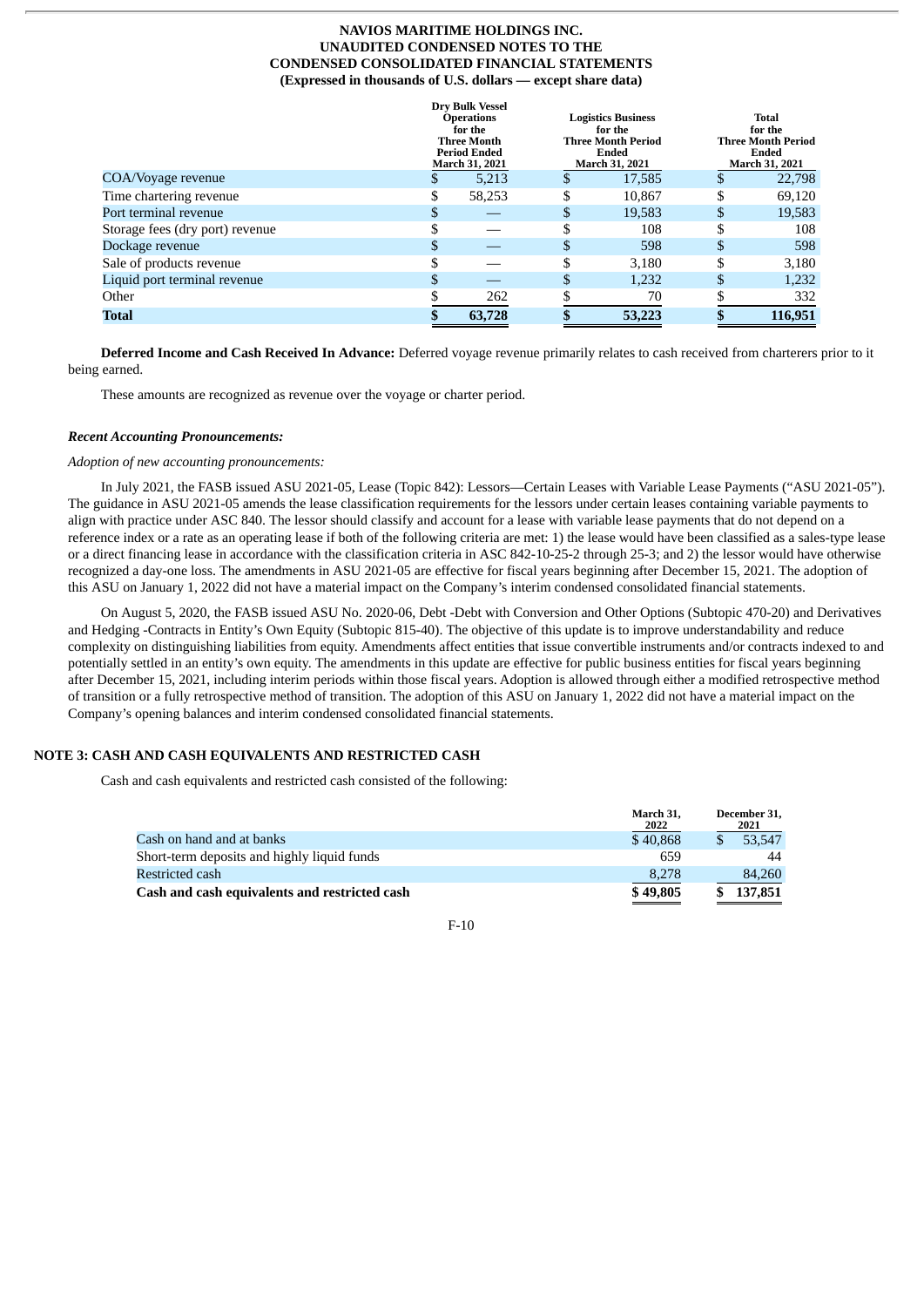Short-term deposits and highly liquid funds relate to amounts held in banks for general financing purposes and represent deposits with an original maturity of less than three months and are included in the condensed consolidated balance sheets under the caption "Cash and cash equivalents".

Cash deposits and cash equivalents in excess of amounts covered by government-provided insurance are exposed to loss in the event of nonperformance by financial institutions. Navios Holdings does maintain cash deposits and equivalents in excess of government provided insurance limits. Navios Holdings reduces exposure to credit risk by dealing with a diversified group of major financial institutions.

As of March 31, 2022 and December 31, 2021, restricted cash included \$8,268 and \$0, respectively, which related to amounts held in retention accounts in order to service debt and interest payments, as required by certain of Navios Holdings' credit facilities. As of December 31, 2021, within restricted cash is included also an amount of \$84,250 as cash collateral in an escrow account, concerning the release of Navios Lumen, Navios Stellar and Navios Phoenix, from the 2022 Notes (as defined below). As of both March 31, 2022 and December 31, 2021, within restricted cash, are also included amounts held as security in the form of letters of guarantee or letters of credit totaling \$10.

# **NOTE 4: VESSELS, PORT TERMINALS AND OTHER FIXED ASSETS, NET**

| <b>Vessels, Port Terminals and Other Fixed Assets, net</b> | Cost        | Accumulated<br>Depreciation | <b>Net Book</b><br>Value |
|------------------------------------------------------------|-------------|-----------------------------|--------------------------|
| <b>Balance December 31, 2021</b>                           | \$1,392,629 | \$(442,627)                 | \$950,002                |
| Additions                                                  | 3.294       | (12.992)                    | (9,698)                  |
| <b>Balance March 31, 2022</b>                              | \$1,395,923 | \$(455,619)                 | \$940,304                |

#### *Deposits for Vessels and Port Terminals Acquisitions*

As of March 31, 2022 and December 31, 2021, Navios Logistics had paid \$718 and \$713, respectively, for capitalized expenses for the development of its port operations in Port Murtinho region, Brazil, which was included in the interim condensed consolidated statement of financial position under the caption "Other long-term assets".

During the first quarter of 2021, Navios Logistics completed the construction of six liquid barges. As of December 31, 2021 a total of \$19,501 had been transferred to "Vessels, port terminals and other fixed assets, net" in the interim condensed consolidated statement of financial position, of which capitalized interest amounted to \$1,062.

During the first quarter of 2021, Navios Logistics completed the construction of two new tanks in its liquid port terminal. As of December 31, 2021 a total of \$1,843 had been transferred to "Vessels, port terminals and other fixed assets, net" in the interim condensed consolidated statement of financial position.

# *Impairment Loss/ Loss on Sale of Vessels, Net*

In March 2021, the Company agreed to sell to an unrelated third party the Navios Serenity, a 2011 built Handysize vessel of 34,690 dwt, for a net sale price of \$10,388. The impairment loss amounted to \$6,957 (including \$11 remaining carrying balance of dry dock and special survey costs) and is included in the interim condensed consolidated statements of comprehensive (loss)/income under the caption "Impairment loss/ loss on sale of vessels, net". The vessel was delivered to the new owners in June 2021.

In March 2021, the Company completed the sale to Navios Partners of the Navios Centaurus, a 2012 built Panamax vessel of 81,472 dwt, and the Navios Avior, a 2012 built Panamax vessel of 81,355 dwt, for a sale price of \$39,250, including working capital adjustments, amounting to \$5,766. The loss due to sale amounted to \$13,498 (including \$495 remaining carrying balance of dry dock and special survey costs) and is included in the interim condensed consolidated statements of comprehensive (loss)/income under the caption "Impairment loss/ loss on sale of vessels, net".

In February 2021, the Company completed the sale to an unrelated third party of the Navios Astra, a 2006-built Ultra Handymax vessel of 53,468 dwt, for a net sale price of approximately \$6,644.

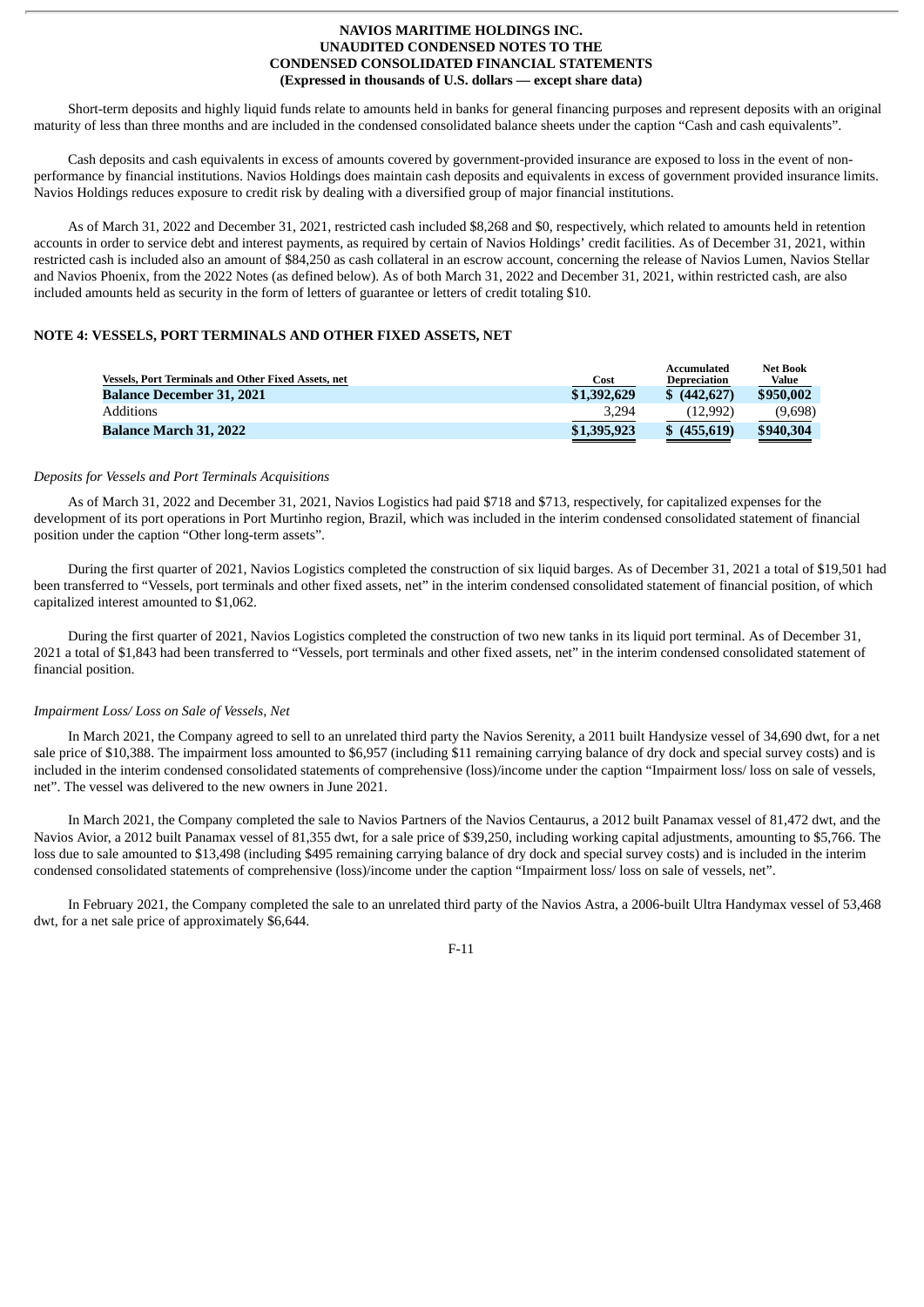# *Vessel Acquisitions of Navios Logistics*

In the fourth quarter of 2020, Navios Logistics signed a purchase agreement with an unrelated third party for the acquisition of three pushboats and 18 tank barges (the "Navios Logistics 2020 Fleet"), for a purchase price of \$30,000. The acquisition was completed on March 22, 2021.

Since 2018, Navios Logistics acquired approximately 9.0 hectares of undeveloped land located in the Port Murtinho region of Brazil. Navios Logistics plans to develop this land for its port operations, for a total cost of \$1,580.

# **NOTE 5: INTANGIBLE ASSETS OTHER THAN GOODWILL**

| Intangible assets                      | March 31.<br>2022 | December 31.<br>2021 |
|----------------------------------------|-------------------|----------------------|
| <b>Acquisition cost</b>                | \$178,642         | 178.642              |
| Accumulated amortization               | (87,047)          | (85,661)             |
| Total Intangible assets net book value | \$91,595          | 92,981               |
|                                        |                   |                      |

Amortization expense for the three month periods ended March 31, 2022 and 2021 amounted to \$1,386 and \$1,386, respectively.

The remaining aggregate amortization of acquired intangibles as of March 31, 2022 will be as follows:

| <b>Period</b>     |          |
|-------------------|----------|
| <b>Year One</b>   | \$5,581  |
| Year Two          | 5,581    |
| <b>Year Three</b> | 5,588    |
| Year Four         | 5,581    |
| Year Five         | 5,581    |
| Thereafter        | 63,683   |
| <b>Total</b>      | \$91,595 |

# **NOTE 6: BORROWINGS**

| Facility                                                 | March 31,<br>2022 | December 31,<br>2021 |
|----------------------------------------------------------|-------------------|----------------------|
| Secured credit facilities                                | 196,345           | $\mathbf{s}$         |
| 2022 Senior Secured Notes                                | 130,000           | 155,000              |
| 2022 Notes                                               |                   | 455,466              |
| 2024 Notes                                               | 8,626             | 8,626                |
| NSM Loan (incl. accrued interest \$306)                  |                   | 48,879               |
| \$115.0 million NSM Loan (incl. accrued interest \$571)  |                   | 64,630               |
| <b>NSM Loan I</b>                                        | 127,632           |                      |
| NSM Loan II                                              | 135,000           |                      |
| Convertible Debenture                                    | 35,497            |                      |
| Sale and Leaseback Agreements                            | 141,994           | 114,837              |
| 2025 Logistics Senior Notes                              | 500,000           | 500,000              |
| Navios Logistics other long-term loans and notes payable | 65,702            | 58,376               |
| <b>Total borrowings</b>                                  | 1,340,796         | 1,405,814            |
| Less: current portion, net                               | (209, 892)        | (307, 451)           |
| Less: deferred finance costs, net                        | (20, 356)         | (19,330)             |
| <b>Total long-term borrowings</b>                        | \$1,110,548       | \$1,079,033          |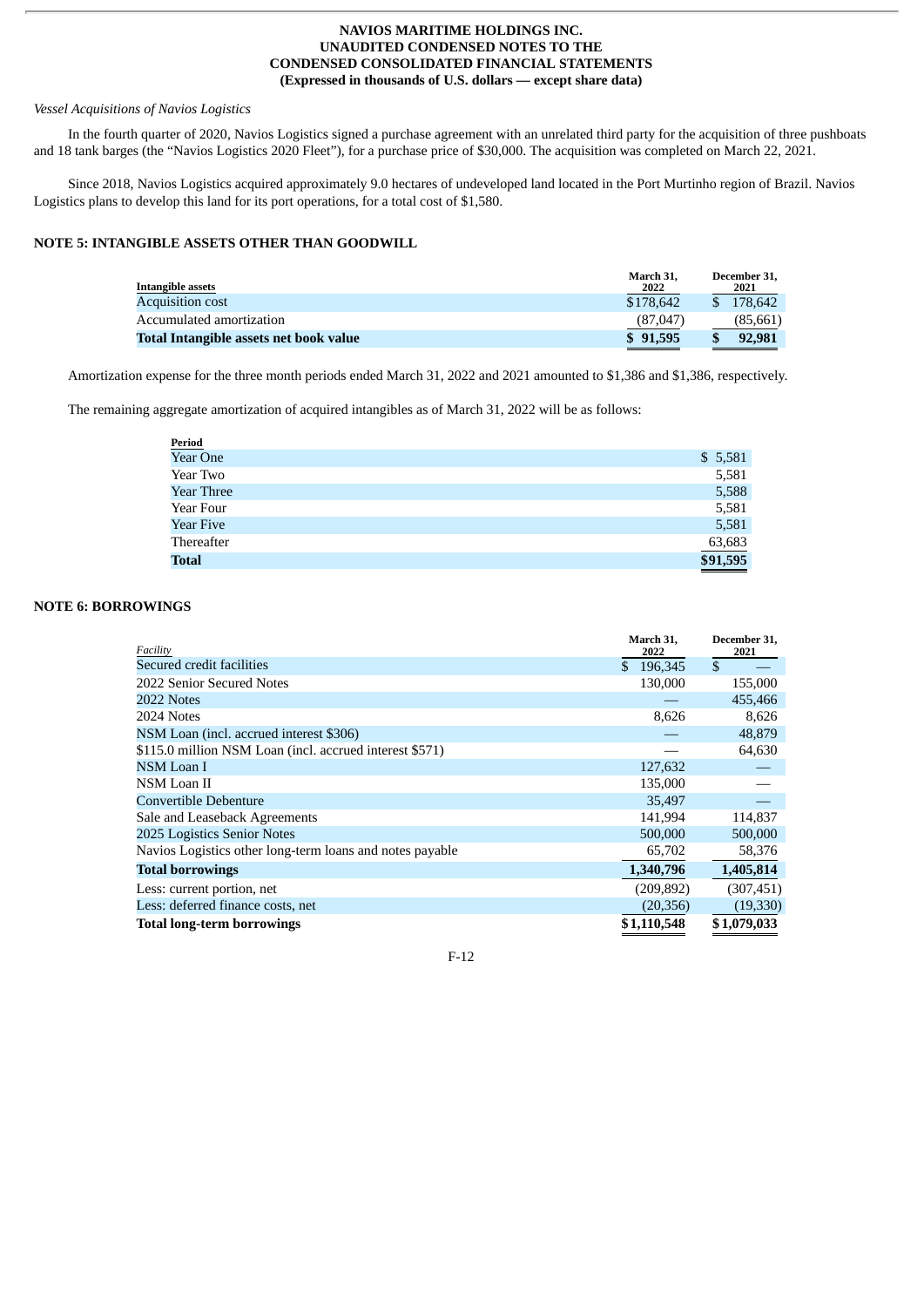#### *Navios Holdings Debt*

#### *2022 Senior Secured Notes*

On November 21, 2017, the Company and its wholly owned subsidiary, Navios Maritime Finance II (US) Inc. (together with the Company, the "Co-Issuers") issued \$305,000 of 11.25% Senior Notes due 2022, at a price of 97%.

The 2022 Senior Secured Notes are secured by a first priority lien on certain capital stock owned by certain of the subsidiary guarantors of the Company in each of Navios GP L.L.C., Navios Logistics and Navios Partners (following the NMCI Merger and NNA Merger). The 2022 Senior Secured Notes are unregistered and guaranteed by all of the Company's direct and indirect subsidiaries, except for certain subsidiaries designated as unrestricted subsidiaries, including Navios Logistics.

The subsidiary guarantees are "full and unconditional", except that the indenture provides for an individual subsidiary's guarantee to be automatically released in certain circumstances, such as when a subsidiary is sold or all of the assets of the subsidiary are sold, the capital stock is sold, when the subsidiary is designated as an "unrestricted subsidiary" for purposes of the indenture, upon liquidation or dissolution of the subsidiary or upon legal or covenant defeasance or satisfaction and discharge of the 2022 Senior Secured Notes.

The Co-Issuers have the option to redeem the 2022 Senior Secured Notes in whole or in part, at any time at par.

Upon occurrence of certain change of control events, the holders of the 2022 Senior Secured Notes may require the Co-Issuers to repurchase some or all of the 2022 Senior Secured Notes at 101% of their face amount. The 2022 Senior Secured Notes contain covenants which, among other things, limit the incurrence of additional indebtedness, issuance of certain preferred stock, the payment of dividends, redemption or repurchase of capital stock or making restricted payments and investments, creation of certain liens, transfer or sale of assets, entering in transactions with affiliate companies, merging or consolidating or selling all or substantially all of the Co-Issuers' properties and assets and creation or designation of restricted subsidiaries. The indenture governing the 2022 Senior Secured Notes includes customary events of default. The Co-Issuers were in compliance with the covenants as of March 31, 2022.

Under the terms of the 2022 Senior Secured Notes, the Company had an obligation to make a springing maturity offer in September 2021 to repurchase those notes at par unless certain conditions relating to the refinancing of our 2022 Notes were met.

On June 29, 2021, the Company entered into the Eighth Supplemental Indenture which eliminated the Company's obligation to make a springing maturity offer for the 2022 Senior Secured Notes following the first redemption of an aggregate principal amount of \$100.0 million of the 2022 Secured Notes at a redemption price equal to 100.00% of the aggregate principal amount thereof, plus accrued and unpaid interest to, but excluding, the redemption date ("First Redemption"). On July 23, 2021, the Company completed the First Redemption, which was funded through (i) the sale of a vessel pledged as collateral in respect of the 2022 Senior Secured Notes and (ii) the borrowing of \$75,264 from an affiliate company of NSM.

The Eighth Supplemental Indenture, among other things, (i) clarifies that all past dividends paid in respect of equity pledged as collateral for the 2022 Senior Secured Notes and any future dividends paid in respect of equity pledged as collateral (other than equity of Navios Logistics) can be used by the Company for general corporate purposes, absent a Default or Event of Default; (ii) provides that future dividends paid in respect of equity of Navios Logistics pledged as collateral for the 2022 Senior Secured Notes may be used only to redeem or repurchase 2022 Senior Secured Notes; and (iii) permits the lender under the \$115.0 million NSM Loan (as defined herein) to take a second lien on the pledged share collateral (which pledged share collateral secures the 2022 Senior Secured Notes on a first lien basis).

During September and October of 2021, the Company redeemed an aggregate principal amount of \$20,000, \$20,000 and \$10,000, respectively, of its 2022 Senior Secured Notes at a redemption price equal to 100.00% of the aggregate principal amount thereof, plus accrued and unpaid interest to, but excluding, the redemption date of September 13, 2021, September 24, 2021 and October 11, 2021 respectively.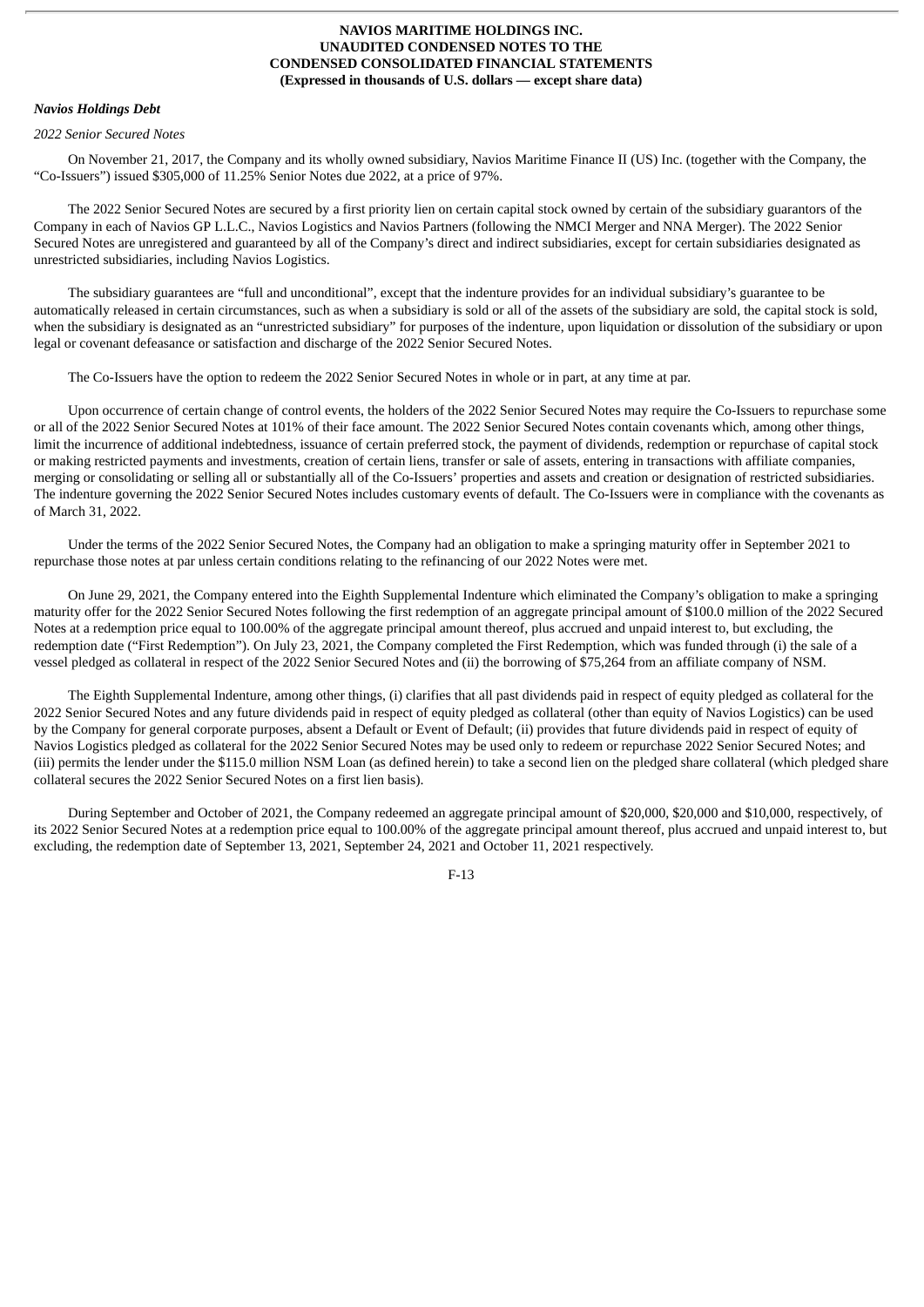On March 18, 2022, the Company redeemed an aggregate principal amount of \$25,000 of its 2022 Senior Secured Notes at a redemption price equal to 100.00% of the aggregate principal amount thereof, plus accrued and unpaid interest to, but excluding, the redemption date of March 30, 2022 (the "Fifth Redemption").

As of March 31, 2022, the Company wrote off \$115 of deferred financing costs associated with the Fifth Redemption discussed above and is included in the interim condensed consolidated statement of comprehensive (loss)/income under the caption "Loss on bond extinguishment, net".

On May 6, 2022, the Company redeemed an aggregate principal amount of \$25,000 of its 2022 Senior Secured Notes at a redemption price equal to 100.00% of the aggregate principal amount thereof, plus accrued and unpaid interest to, but excluding, the redemption date of May 17, 2022 (the "Sixth Redemption").

After the Sixth Redemption, \$105,000 in aggregate principal amount of the 2022 Senior Secured Notes remain outstanding. The 2022 Senior Secured Notes will mature in August 2022.

#### *2022 Notes*

On November 29, 2013, the Co-Issuers completed the sale of \$650,000 of 7.375% First Priority Ship Mortgage Notes due 2022 (the "2022 Notes"). During 2021, the Company repurchased \$21,356 in par value of the 2022 Notes for cash consideration of \$18,588 resulting in a gain on bond extinguishment of \$2,728, net of deferred financing cost written-off.

In January 2022, the outstanding balance of \$455,466 of the 2022 Notes was fully repaid using (i) \$206,725 under two credit facilities with commercial banks; (ii) \$77,000 under four sale and leaseback agreements; (iii) \$100,000 of additional financing from NSM; and (iv) cash from operations. In addition, as of December 31, 2021, \$158,873 of 2022 Notes held by the Company that had previously been pledged as collateral to NSM, were cancelled.

# *2024 Notes*

On March 21, 2019, Navios Holdings issued \$4,747 of 9.75% Senior Notes due 2024 (the "2024 Notes") as an exchange for a total of 10,930 Series H shares which were validly tendered as of that date. For additional information on the Series H shares, see Note 10 "Preferred and Common Stock" to the interim condensed consolidated financial statements.

On April 21, 2019, Navios Holdings issued \$3,879 of the 2024 Notes as an exchange for a total of 8,841 Series G shares which were validly tendered as of that date. For additional information on the Series G shares, see Note 10 "Preferred and Common Stock" to the interim condensed consolidated financial statements.

The 2024 Notes are Navios Holdings' senior unsecured general obligations and rank senior in right of payment to any of Navios Holding's existing and future debt that expressly provides that it is subordinated to the 2024 Notes, pari passu in right of payment with all of Navios Holding's existing and future senior obligations, structurally subordinated in right of payment to the obligations of Navios Holding's subsidiaries, and effectively subordinated in right of payment to any existing and future obligations of Navios Holdings that are secured by property or assets that do not secure the 2024 Notes, including the 2022 Senior Secured Notes and the 2022 Notes, to the extent of the value of any such property and assets securing such other obligations. The 2024 Notes are not guaranteed by any of Navios Holdings' subsidiaries.

The indenture governing the 2024 Notes does not contain restrictive covenants but does include customary events of default.

Navios Holdings has the option to redeem the 2024 Notes, in whole or in part, at any time, at a redemption price equal to 100% of the principal amount of the 2024 Notes to be redeemed, plus accrued interest.

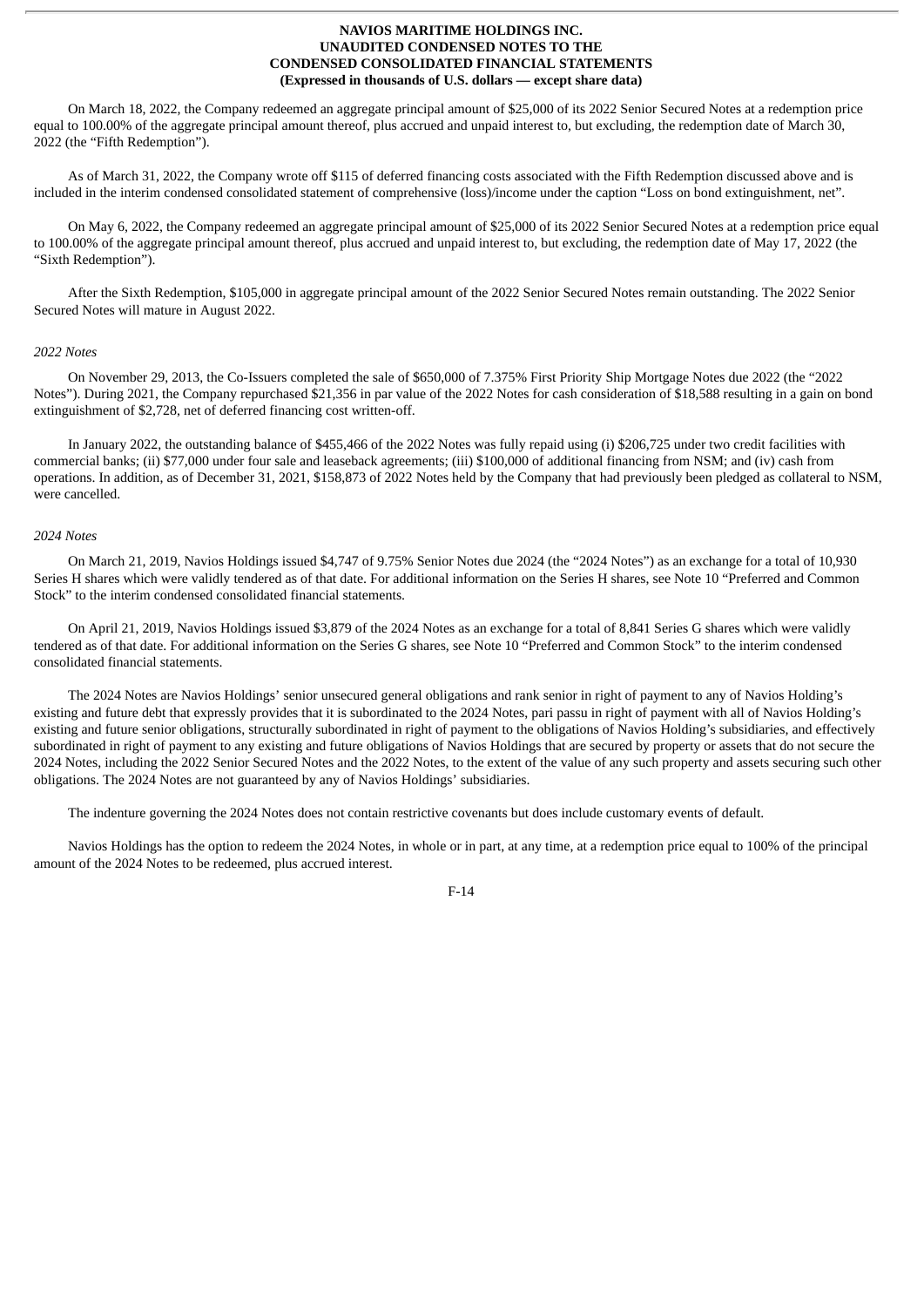#### **Secured Credit Facilities**

#### *Hamburg Commercial Bank AG*

In December 2021, Navios Holdings entered into a loan agreement with Hamburg Commercial Bank AG ("HCOB") for an amount of \$101,750, for the refinancing of seven drybulk vessels. On January 5, 2022, the amount under this facility was fully drawn. The loan bears interest at a rate of LIBOR plus margin ranging from 3.25% per annum to 4.50% per annum. In March 2022, Navios Holdings prepaid an amount of \$10,380 and one dry bulk vessel was released. The remaining loan balance of \$91,345 is repayable in eight quarterly installments of \$3,915, beginning three months from the date of the initial drawdown, with a final balloon payment of \$60,027 on the last repayment date. The loan facility requires compliance with certain covenants, as described below. As of March 31, 2022, the outstanding balance under this facility was \$91,345.

#### *Credit Agricole CIB/ BNP Paribas*

In December 2021, Navios Holdings entered into a loan agreement with Credit Agricole CIB ("CACIB") and BNP Paribas ("BNPP") for an amount of \$105,000, for the refinancing of seven drybulk vessels. On January 5, 2022, the amount under this facility was fully drawn. The loan bears interest at a rate of LIBOR plus margin ranging from 2.85% per annum to 3.75% per annum. The loan is repayable in four quarterly installments of \$6,500, beginning three months from the date of the initial drawdown, followed by eight consecutive quarterly installments of \$4,750 with a final balloon payment of \$41,000 on the last repayment date. The loan facility requires compliance with certain covenants, as described below. As of March 31, 2022, the outstanding balance under this facility was \$105,000.

The facilities are secured by first priority mortgages on certain of Navios Holdings' vessels and other collateral.

The credit facilities contain a number of restrictive covenants that limit Navios Holdings and/or certain of its subsidiaries from, among other things: incurring or guaranteeing indebtedness; entering into affiliate transactions; charging, pledging or encumbering the vessels securing such facilities; changing the flag, class, management or ownership of certain Navios Holdings' vessels; changing the commercial and technical management of certain Navios Holdings' vessels; selling or changing the ownership of certain Navios Holdings' vessels; and subordinating the obligations under the credit facilities to any general and administrative costs relating to the vessels. The credit facilities also require the vessels to comply with the ISM Code and ISPS Code and to maintain valid safety management certificates and documents of compliance at all times. Additionally, the credit facilities require compliance with the covenants contained in the indentures governing the 2022 Senior Secured Notes and the 2024 Notes (as defined herein). Among other events, it will be an event of default under the credit facilities if the Company fails to maintain the financial covenants or if Angeliki Frangou and her affiliate companies own (in aggregate) less than 10% of the outstanding share capital of Navios Holdings.

The Company's secured credit facilities require compliance with maintenance covenants. Depending on the facility, these covenants include: (i) value-to-loan ratio covenants based on charter-free valuations, ranging from over 125% to 133%, (ii) minimum liquidity, as defined in the credit facilities, of \$10,000, (iii) total debt divided by total assets, as defined in each credit facility, of 75%; and (iv) net worth, as defined in the credit facility, of \$125,000.

As of March 31, 2022, the Company is in compliance with all of the covenants under each of its credit facilities.

## *NSM Loan I*

In December 2021, Navios Holdings entered into an amended and restated loan agreement to the existing NSM Loan (as defined herein) dated August 29, 2019 (the "NSM Loan I"). Pursuant to NSM Loan I, a wholly-owned subsidiary of NSM made available to the Company a secured term loan of up to \$127,632, in two tranches. The first tranche of \$48,573 represents borrowings already made available to the Company under the NSM Loan and the second tranche of \$79,059 represents new borrowings to be made available, in exchange for the release by NSM of certain existing collateral. As of March 31, 2022, the total outstanding balance of this facility amounted to \$127,632 and is presented under the caption "Loans payable to affiliate companies, net of current portion", and an amount of \$5,476 of accrued PIK interest at 18% is included under the caption "Convertible debenture payable to affiliate companies". For information on the NSM Loan and NSM Loan I, see Note 9 "Transactions with Related Parties" in the interim condensed consolidated financial statements.

#### *NSM Loan II*

In December 2021, Navios Holdings entered an amended and restated loan agreement to the existing \$115.0 million NSM Loan (as defined herein) dated June 29, 2021 (the "NSM Loan II" and, together with NSM Loan I, the "NSM Loans"). Pursuant to NSM

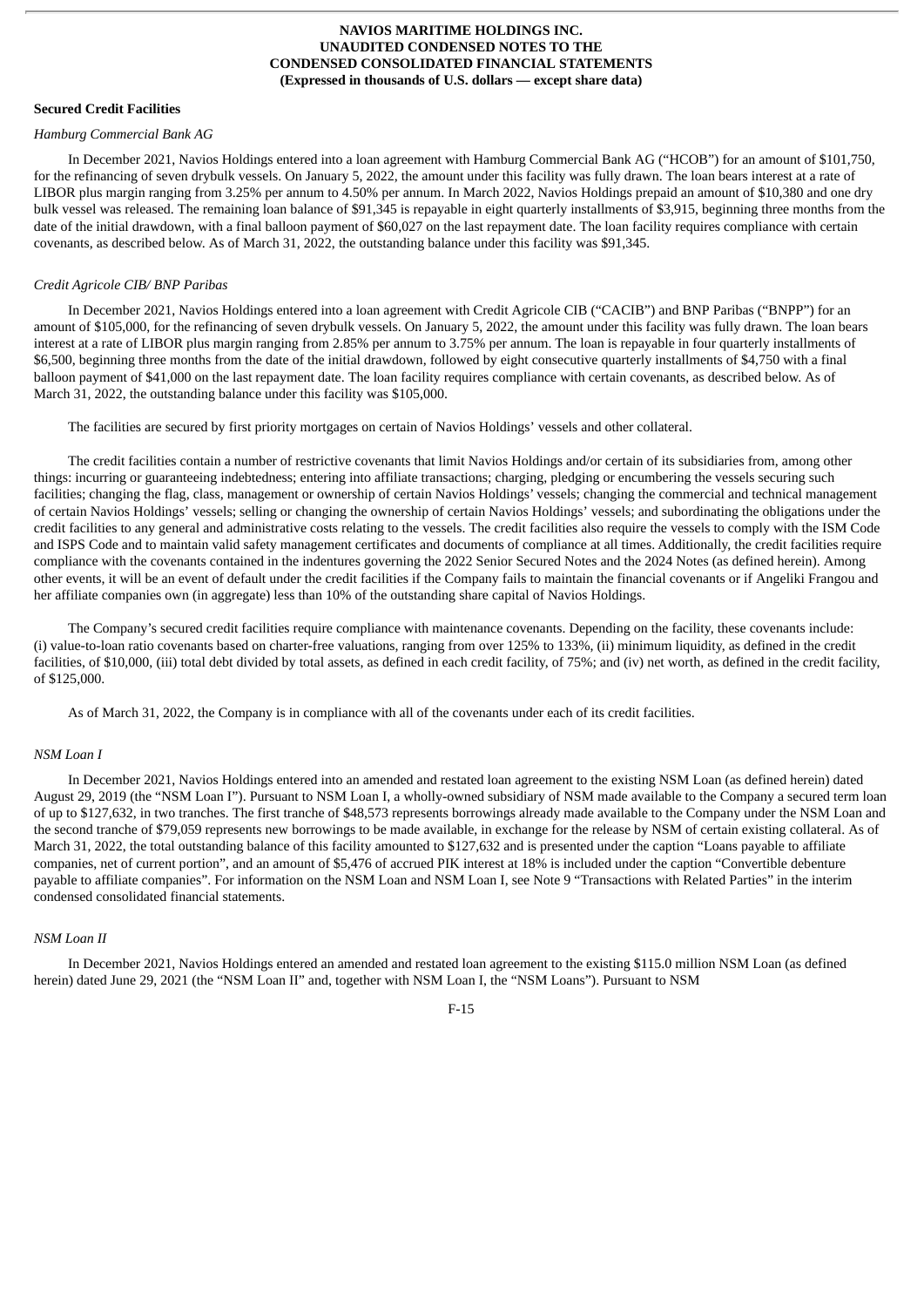Loan II, a wholly-owned subsidiary of NSM made up to \$135,000 available to the Company under a secured term loan in two tranches. The first tranche of \$64,059 represents outstanding borrowings already made available under the \$115.0 million NSM Loan and the second tranche of \$70,941 represents new borrowings to be made available, in exchange for the release by NSM of certain existing collateral. As of March 31, 2022, the total outstanding balance of this facility amounted to \$135,000 and is presented under the caption "Loans payable to affiliate companies, net of current portion", and an amount of \$5,792 of accrued PIK interest at 18% is included under the caption "Convertible debenture payable to affiliate companies". For information on the \$115.0 million NSM Loan and NSM Loan II, see Note 9 "Transactions with Related Parties" in the interim condensed consolidated financial statements.

Upon completion of the refinancing in January 2022, NSM received an upfront fee in respect of the NSM Loan I and the NSM Loan II of \$24,000 in the form of a Convertible Debenture and is included in the interim condensed consolidated statement of comprehensive (loss)/income under the caption "Non-operating other finance cost". The agreements also provide for prepayment premiums ranging from 5%-10% during the first 36 months of the term which is payable in the form of Convertible Debenture, described below.

## *Convertible Debenture*

In December 2021, Navios Holdings entered into a convertible debenture with NSM (the "Convertible Debenture"), covering certain payments under the NSM Loans including an upfront fee of \$24,000, accrued interest, and prepayment fees. The lender has the option to convert any portion of the outstanding balance under the Convertible Debenture into shares of common stock of Navios Holdings pursuant to an agreed-upon mechanism. The Convertible Debenture has a term of five years and bears interest at the rate of 4% payment in kind ("PIK"), payable at maturity, if not earlier converted into shares of our common stock. As of March 31, 2022, the total outstanding balance of the Convertible Debenture amounted to \$35,497, including \$11,497, which consists of the accrued PIK interest at 18% on the NSM Loan I and II and the 4% PIK interest, amounting to \$5,476, \$5,792 and \$229, respectively, and is presented under the caption "Convertible debenture payable to affiliate companies". For information on the Convertible Debenture, see Note 9 "Transactions with Related Parties" in the interim condensed consolidated financial statements.

## *Sale and Leaseback Agreements*

In the first quarter of 2020, the Company entered into two sale and leaseback agreements of \$68,000 in total, with unrelated third parties for two Capesize vessels. Navios Holdings has no purchase obligation to acquire the vessels at the end of the lease term, however, it is reasonably certain that respective purchase options will be exercised and under ASC 842-40, the transfer of the vessels was determined to be a failed sale. In accordance with ASC 842-40, the Company did not derecognize the respective vessels from its balance sheet and accounted for the amounts received under the sale and leaseback agreements as a financial liability.

The sale and leaseback agreements for the two Capesize vessels are repayable by 144 consecutive monthly payments of approximately \$224 and \$238 each, commencing as of January 2020 and March 2020, respectively. The agreements mature in the fourth quarter of 2031 and first quarter of 2032, respectively, with a balloon payment of \$750 per vessel on the last repayment date.

In December 2021, Navios Holdings entered into four new sale and leaseback agreements of \$77,000 in total, with unrelated third parties, in order to finance four dry bulk vessels. In December 2021, three of the four new sale and leaseback agreements were drawn down amounting to \$58,000 in total.

Two dry bulk vessels are repayable by 96 consecutive payments of approximately \$481 each, commencing as of December 2021. One dry bulk vessel is repayable by 72 consecutive monthly payments of approximately \$688, commencing as of December 2021. Two of the agreements mature in the fourth quarter of 2029 and one in the fourth quarter of 2027, respectively, with a balloon payment of \$3,600 each for two dry bulk vessels and \$3,500 for one dry bulk vessel on the last repayment date. The fourth sale and leaseback agreement amounting to \$19,000 was drawn down in January 2022, and is repayable by 84 consecutive monthly payments of approximately \$643. The fourth sale and sale and leaseback agreement matures in the first quarter of 2029 with a balloon payment of \$1,000.

In March 2022, Navios Holdings entered into a sale and leaseback agreement to finance one dry bulk vessel. The fifth sale and leaseback agreement amounting to \$12,000 was drawn down in March 2022, and is repayable by 60 consecutive monthly payments of approximately \$521. The fifth sale and leaseback agreement matures in the first quarter of 2027 with a balloon payment of \$1,600.

As of March 31, 2022, the outstanding balance under the seven sale and leaseback agreements was \$141,994 in total.

The seven sale and leaseback agreements have no financial covenants.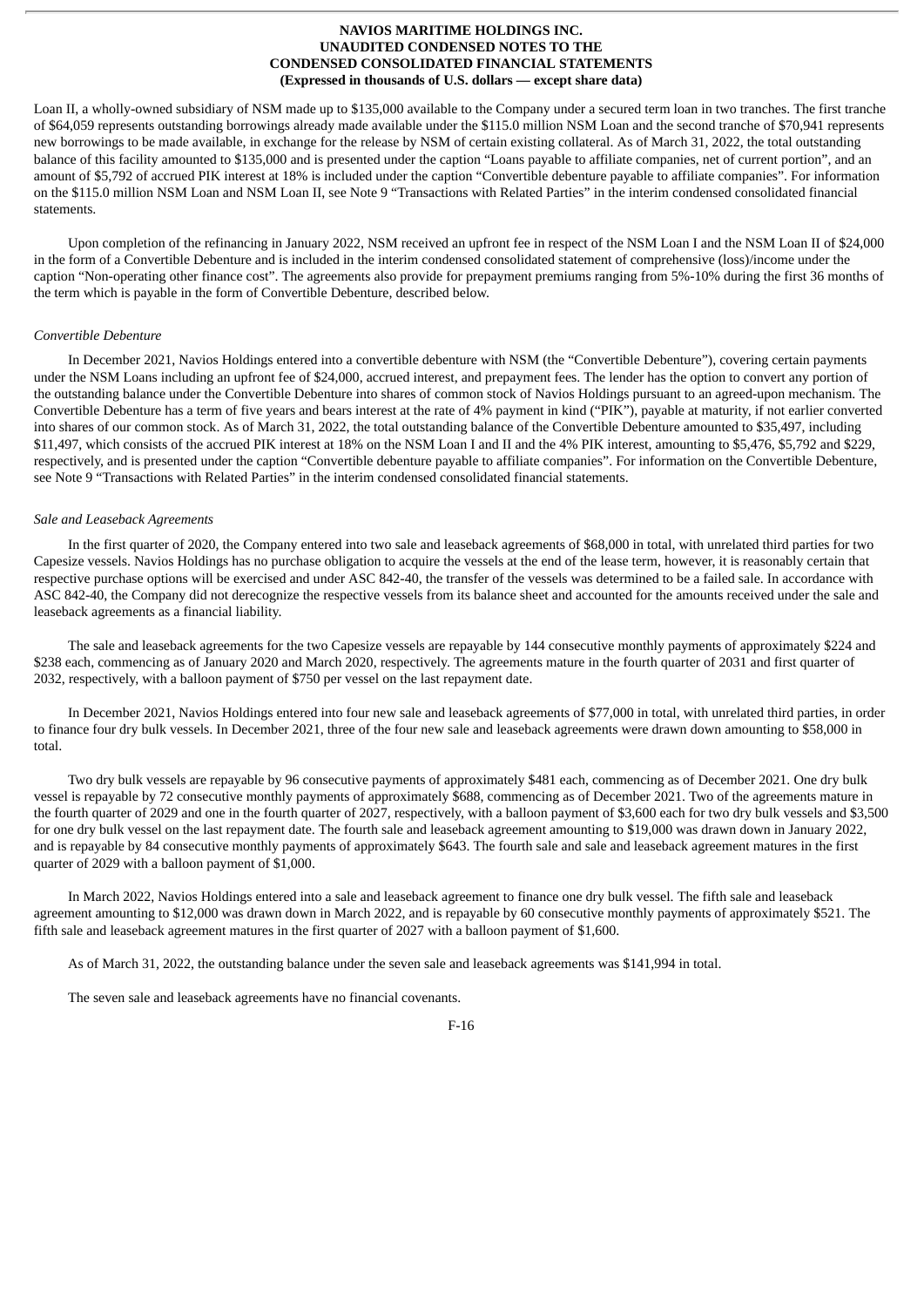#### *Navios Logistics Debt*

#### *2025 Logistics Senior Notes*

On July 8, 2020, Navios Logistics and its wholly-owned subsidiary Navios Logistics Finance (US) Inc. ("Logistics Finance" and, together with Navios Logistics (the "Logistics Co-Issuers") issued \$500,000 in aggregate principal amount of senior secured notes due on July 1, 2025, at a fixed rate of 10.75% (the "2025 Logistics Senior Notes).

On or after August 1, 2022, the Logistics Co-Issuers may redeem some or all of the 2025 Logistics Senior Notes at the redemption prices set forth in the indenture governing the 2025 Logistics Senior Notes. In addition, before August 1, 2022, the Logistics Co-Issuers may redeem up to 35% of the aggregate principal amount of the 2025 Logistics Senior Notes at a price equal to 110.750% of the principal amount of the 2025 Logistics Senior Notes to be redeemed plus accrued and unpaid interest, if any, to the redemption date with an amount equal to the net cash proceeds of one or more equity offerings so long as at least 50% of the originally issued aggregate principal amount of the 2025 Logistics Senior Notes remains outstanding. Prior to August 1, 2022, the Logistics Co-Issuers may also redeem all or a part of the 2025 Logistics Senior Notes at a redemption price equal to the sum of: (a) 100% of the principal amount of the 2025 Logistics Senior Notes to be redeemed; plus (b) the applicable "make-whole" premium described in the Indenture governing the 2025 Logistics Senior Notes, plus (c) accrued and unpaid interest, if any, on the 2025 Logistics Senior Notes to be redeemed, to (but excluding) the applicable redemption date, subject to the right of holders of notes on the relevant record date to receive interest due on all the relevant interest payment dates. The Logistics Co-Issuers may also redeem all, but not less than all, of the 2025 Logistics Senior Notes at a price equal to 100% of the principal amount plus accrued and unpaid interest, if any, upon certain changes in law that would trigger the payment of withholding taxes. Furthermore, upon the occurrence of certain change of control events, the Logistics Co-Issuers may be required to offer to purchase 2025 Logistics Senior Notes from holders at a price equal to 101% of the principal amount plus accrued and unpaid interest, if any.

The 2025 Logistics Senior Notes are senior secured obligations of the Logistics Co-Issuers and rank equal in right of payment to all of their existing and future senior indebtedness and senior in right of payment to all of their future subordinated indebtedness. The 2025 Logistics Senior Notes are fully and unconditionally guaranteed, jointly and severally, by all of the Navios Logistics' direct and indirect subsidiaries, other than the Logistics Co-Issuer. The 2025 Logistics Senior Notes are secured by (i) first priority ship mortgages on four tanker vessels servicing the Navios Logistics' cabotage business (the (1) Elena H, (2) Makenita H, (3) Sara H and (4) He Man H) owned by certain subsidiary guarantors (such guarantors, the "Mortgaged Vessel Guarantors") and related assignments of earnings and insurance together with a first priority lien on the capital stock of each Mortgaged Vessel Guarantor; and (ii) an assignment by way of security of the Vale port contract (collectively, the "Collateral"). The 2025 Logistics Senior Notes are effectively senior to all existing and future obligations of the subsidiary guarantors that own Collateral to the extent of the value of the Collateral but effectively junior to any existing and future secured obligations of the Logistics Co-Issuers and the subsidiary guarantors that are secured by assets other than the Collateral to the extent of the value of any assets securing such other obligations. The indenture governing the 2025 Logistics Senior Notes contains restrictive covenants that limit, among other things, the ability of the Logistics Co-Issuers and their restricted subsidiaries to incur additional indebtedness, pay dividends and make distributions on common and preferred stock, make other restricted payments, make investments, incur liens, consolidate, merge, sell or otherwise dispose of all or substantially all of their assets and enter into certain transactions with affiliate companies, in each case, subject to exclusions, and other customary covenants. The indenture governing the 2025 Logistics Senior Notes also contains customary events of default.

The Logistics Co-Issuers were in compliance with the covenants as of March 31, 2022.

As of March 31, 2022 and December 31, 2021, deferred financing costs associated with the 2025 Logistics Senior Notes amounted to \$14,998 and \$15,927, respectively.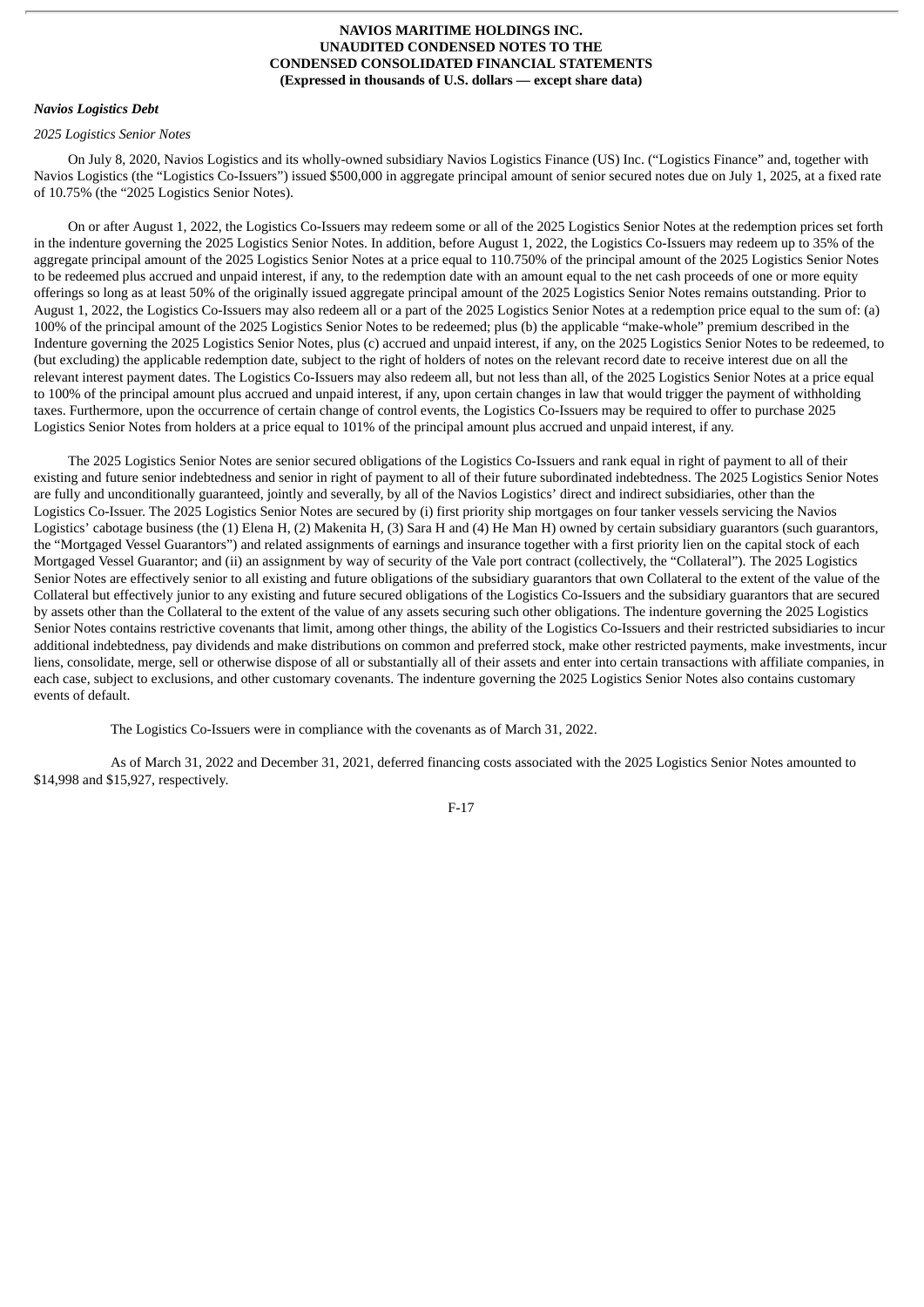#### *Navios Logistics Other Long-term Loans and Notes Payable*

On February 28, 2022, Navios Logistics entered into a \$7,000 loan facility with Alpha Bank (the "2022 Navios Logistics Alpha Bank Loan") in order to repay existing debt under the Navios Logistics Alpha Bank Loan. The 2022 Navios Logistics Alpha Bank Loan bears interest at a rate of the Secured Overnight Financing Rate ("SOFR") plus 315 basis points. The Navios Logistics 2022 Alpha Bank Loan is repayable in twelve quarterly installments, beginning on August 18, 2022, with a final balloon payment of \$2,800 on the last repayment date. On May 18, 2022, the amount under this facility was fully drawn.

On March 23, 2022, Navios Logistics entered into a \$25,000 loan facility with Banco Bilbao Vizcaya Argentaria (the "2022 BBVA Facility"). The 2022 BBVA Facility was used to repay existing debt under the existing BBVA Facility and for general corporate purposes. The 2022 BBVA Facility bears interest at a rate of 4.25% per annum, is repayable in quarterly installments with final maturity on July 1, 2025 and is secured by assignments of certain receivables. As of March 31, 2022, Navios Logistics had drawn a total of \$17,000 on the 2022 BBVA Facility and the outstanding balance was \$17,000.

On March 25, 2022, Navios Logistics entered into a \$5,000 loan facility with Banco Santander S.A. (the "Santander Facility") for general corporate purposes. The Santander facility bears interest at a rate of 4.20% per annum, is repayable in twelve equal quarterly installments with final maturity on March 7, 2026 and is secured by assignments of certain receivables. As of March 31, 2022, Navios Logistics had drawn the total available amount and the outstanding balance was \$5,000.

As of March 31, 2022, Navios Logistics had long-term loans and notes payable, with a total outstanding balance of \$65,702, including the three above mentioned financings. The purpose of the facilities was to finance the construction of its dry port terminal, the acquisition of vessels, or for general corporate purposes. The facilities are mainly denominated in U.S. dollars and bear interest based on LIBOR plus spread ranging from 3.15% to 8.50% per annum. The facilities are repayable in installments and have maturities ranging from November 2024 to March 2026. See also the maturity table included below.

On April 28, 2022, Navios Logistics entered into a five year finance leasing contract for eight liquid barges to be delivered from the fourth quarter of 2022 till the second quarter of 2023. The finance lease contract is payable by 60 consecutive monthly payments of \$26 each, commencing from the delivery of each barge. At expiration, the Navios Logistics will have the ability to exercise the purchase option of these barges or extend the finance leasing contract duration.

During the three month ended March 31, 2022, the Company in relation to its secured credit facilities paid \$10,562 related to scheduled repayment installments and \$131,012 related to prepayments of four of the Company's credit facilities. During the three month period ended March 31, 2022, the proceeds from the NSM Loans were \$262,632, the proceeds from long term debt were \$228,725 and the proceeds from the two sale and leaseback agreements were \$31,000.

During the three month period ended March 31, 2021, the Company in relation to its secured credit facilities paid \$8,090 related to scheduled repayment installments and \$36,199 related to the prepayment of four of Navios Holdings' credit facilities.

The annualized weighted average interest rates of the Company's total borrowings for the three month period ended March 31, 2022 and 2021 were 9.92% and 9.35%, respectively.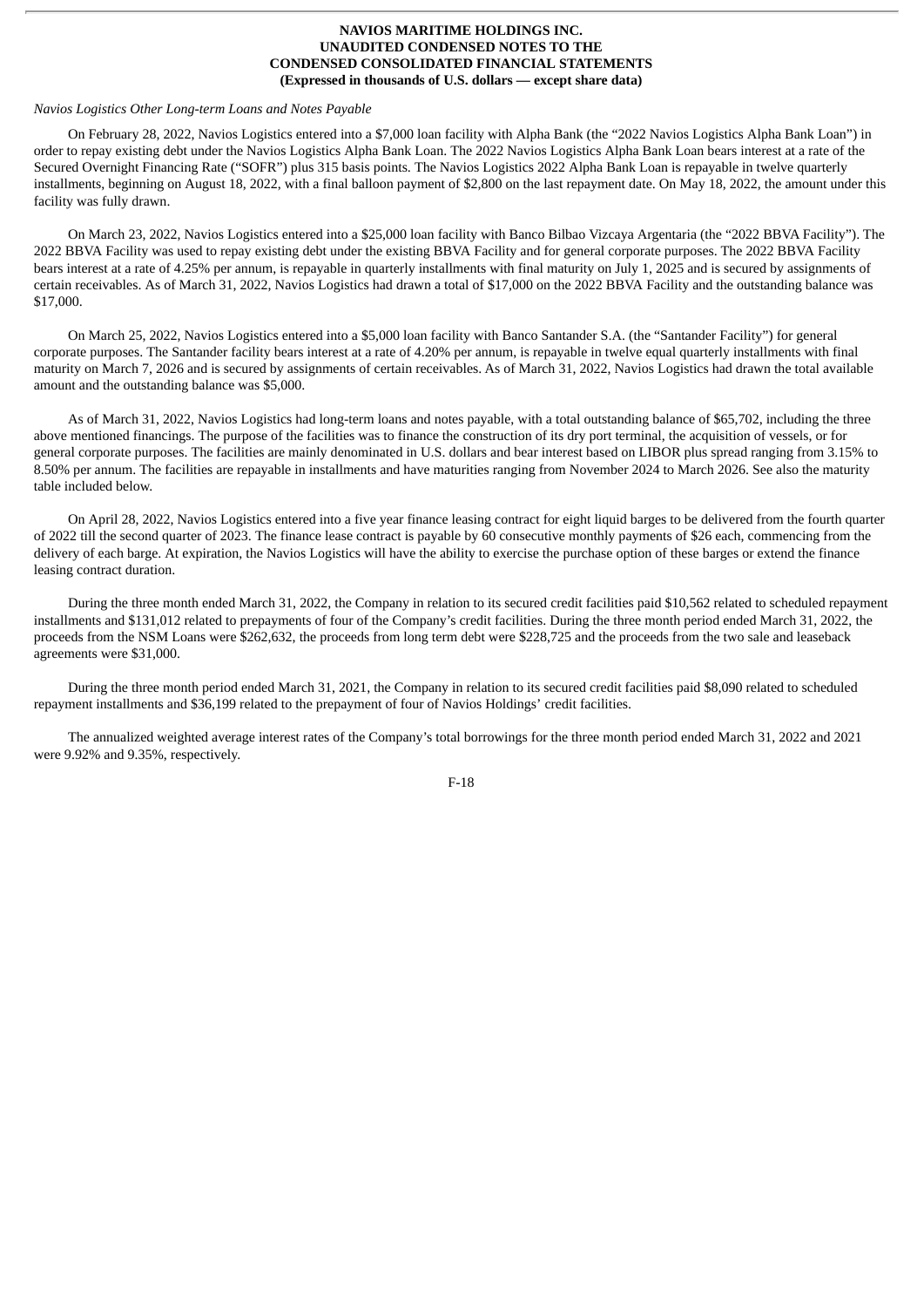The maturity table below reflects the principal payments for the next five years and thereafter of all borrowings of Navios Holdings (including Navios Logistics) outstanding as of March 31, 2022, based on the repayment schedules of the respective loan facilities and the outstanding amount due under the debt securities.

| S. | 211,626     |
|----|-------------|
|    | 162,062     |
|    | 137,989     |
|    | 754,301     |
|    | 18,213      |
|    | 56,605      |
|    | \$1,340,796 |
|    |             |

## **NOTE 7: FAIR VALUE OF FINANCIAL INSTRUMENTS**

The following methods and assumptions were used to estimate the fair value of each class of financial instrument:

*Cash and cash equivalents:* The carrying amounts reported in the consolidated balance sheets for interest bearing deposits and money market funds approximate their fair value because of the short maturity of these investments.

*Restricted cash:* The carrying amounts reported in the consolidated balance sheets for interest bearing deposits approximate their fair value because of the short maturity of these investments.

*Borrowings:* The book value has been adjusted to reflect the net presentation of deferred financing costs. The outstanding balance of the floating rate loans continues to approximate its fair value, excluding the effect of any deferred financing costs. The 2025 Logistics Senior Notes, the 2022 Senior Secured Notes, three sale and leaseback agreements and four Navios Logistics' loans are fixed rate borrowings and their fair value was determined based on quoted market prices.

*Loans payable to affiliate companies, including Convertible Debenture:* The carrying amounts of the fixed rate loan and the Convertible Debenture approximate their fair value.

*Investments in available-for-sale securities:* The carrying amount of the investments in available-for-sale securities reported in the consolidated balance sheets represents unrealized gains and losses on these securities, which are reflected in the interim condensed consolidated statements of comprehensive (loss)/income.

The estimated fair values of the Company's financial instruments are as follows:

|                                                                     | <b>March 31, 2022</b> |                                              | <b>December 31, 2021</b> |                   |
|---------------------------------------------------------------------|-----------------------|----------------------------------------------|--------------------------|-------------------|
|                                                                     | <b>Book Value</b>     | <b>Fair Value</b>                            | <b>Book Value</b>        | <b>Fair Value</b> |
| Cash and cash equivalents                                           | \$ 41,527             | 41.527<br>S.                                 | 53.591                   | 53,591<br>S       |
| Restricted cash                                                     | 8.278                 | 8.278<br>\$.                                 | 84.260                   | S<br>84,260       |
| Investments in available-for-sale-securities                        | 277<br>S              | 277                                          | 219                      | 219               |
| Senior and ship mortgage notes, net                                 | \$(623,258)           | \$(664, 115)                                 | \$(1,101,931)            | \$(1,142,545)     |
| Long-term debt, including current portion                           | \$(400,513)           | (171, 919)<br>\$(404, 041)<br>$\mathbb{S}^-$ |                          | (173,213)         |
| Loans payable to affiliate companies, including current portion and |                       |                                              |                          |                   |
| Convertible Debenture                                               | \$(296, 671)          | \$(298,129)                                  | (112, 634)               | (112,634)         |

The following table sets forth our assets that are measured at fair value on a recurring basis categorized by fair value hierarchy level. As required by the fair value guidance, assets are categorized in their entirety based on the lowest level of input that is significant to the fair value measurement.

|                                              | <b>Fair Value Measurements as of March 31, 2022</b> |  |                                                      |  |                                               |  |                                    |
|----------------------------------------------|-----------------------------------------------------|--|------------------------------------------------------|--|-----------------------------------------------|--|------------------------------------|
|                                              |                                                     |  | <b>Quoted Prices in</b><br><b>Active Markets for</b> |  | <b>Significant Other</b><br><b>Observable</b> |  | <b>Significant</b><br>Unobservable |
|                                              | Total                                               |  | <b>Identical Assets</b><br>(Level I)                 |  | <b>Inputs</b><br>(Level II)                   |  | <b>Inputs</b><br>(Level III)       |
| Investments in available-for-sale-securities | \$277                                               |  | 277                                                  |  |                                               |  |                                    |
| <b>Total</b>                                 | \$277                                               |  | 277                                                  |  |                                               |  |                                    |
|                                              |                                                     |  |                                                      |  |                                               |  |                                    |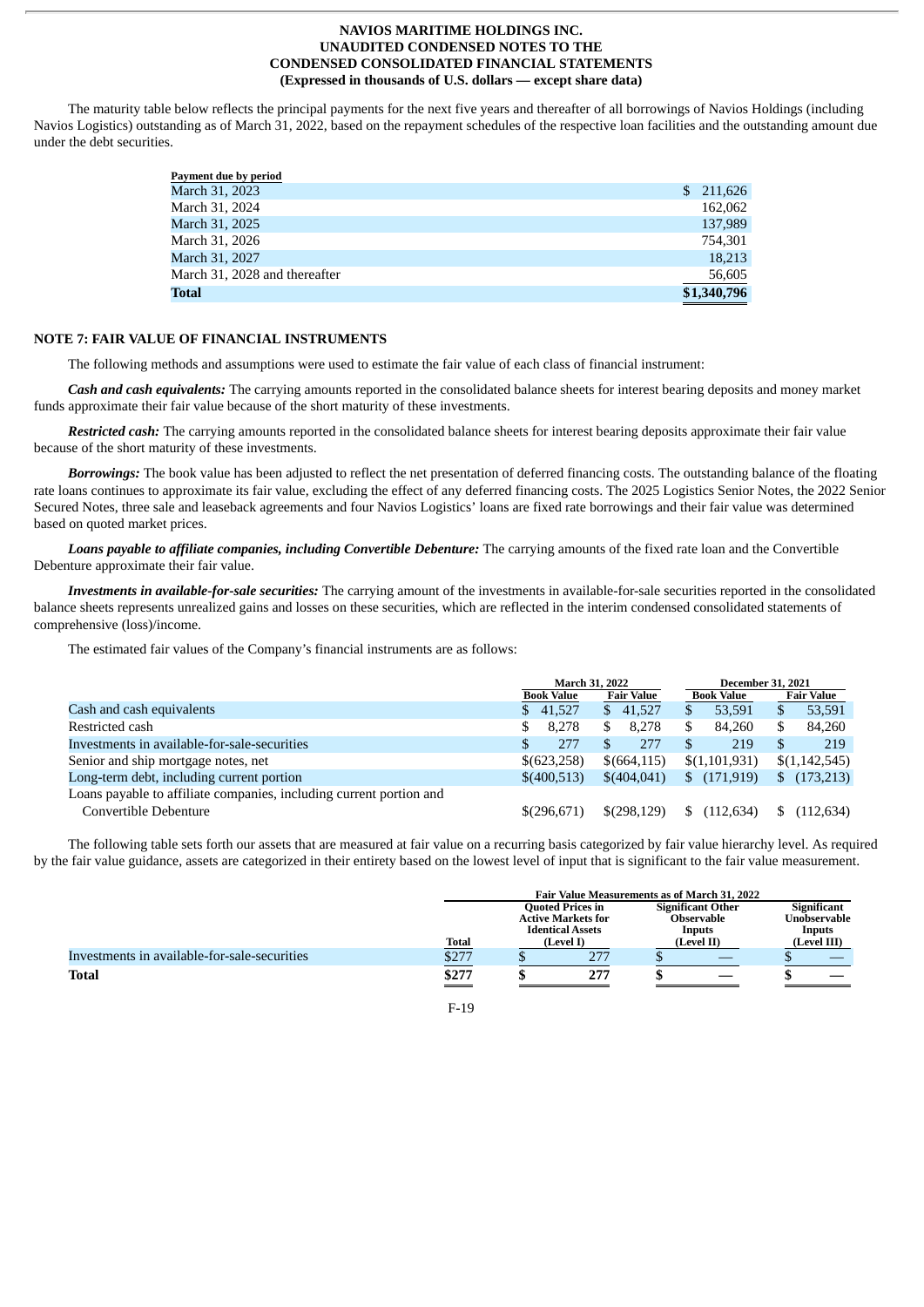|                                              |       | <b>Fair Value Measurements as of December 31, 2021</b>                          |           |                                                         |            |  |                                       |
|----------------------------------------------|-------|---------------------------------------------------------------------------------|-----------|---------------------------------------------------------|------------|--|---------------------------------------|
|                                              |       | <b>Ouoted Prices in</b><br><b>Active Markets for</b><br><b>Identical Assets</b> |           | <b>Significant Other</b><br><b>Observable</b><br>Inputs |            |  | Significant<br>Unobservable<br>Inputs |
|                                              | Total |                                                                                 | (Level I) |                                                         | (Level II) |  | (Level III)                           |
| Investments in available-for-sale-securities | \$219 |                                                                                 | 219       |                                                         |            |  |                                       |
| Total                                        | \$219 |                                                                                 | 219       |                                                         |            |  |                                       |

As of March 31, 2021, there were no assets measured at fair value on a non-recurring basis.

As of December 31, 2021, the Company's assets measured at fair value on a non-recurring basis were:

|                                                     |         | <b>Fair Value Measurements as of December 31, 2021</b>                          |                                                         |                                       |  |  |  |  |
|-----------------------------------------------------|---------|---------------------------------------------------------------------------------|---------------------------------------------------------|---------------------------------------|--|--|--|--|
|                                                     |         | <b>Ouoted Prices in</b><br><b>Active Markets for</b><br><b>Identical Assets</b> | <b>Significant Other</b><br><b>Observable</b><br>Inputs | Significant<br>Unobservable<br>Inputs |  |  |  |  |
|                                                     | Total   | (Level I)                                                                       | (Level II)                                              | (Level III)                           |  |  |  |  |
| Vessels, port terminals and other fixed assets, net | \$7,500 |                                                                                 | 7.500                                                   |                                       |  |  |  |  |
| <b>Total</b>                                        | \$7,500 |                                                                                 | 7,500                                                   |                                       |  |  |  |  |

Navios Logistics recorded an impairment loss of \$21,966 for two of its tanker vessels operating in the cabotage business during the year ended December 31, 2021, the fair value of which is measured at \$7,500, as at December 31, 2021.

## **Fair Value Measurements**

The estimated fair value of our financial instruments that are not measured at fair value on a recurring basis, categorized based upon the fair value hierarchy, are as follows:

Level I: Inputs are unadjusted, quoted prices for identical assets or liabilities in active markets that we have the ability to access. Valuation of these items does not entail a significant amount of judgment.

Level II: Inputs other than quoted prices included in Level I that are observable for the asset or liability through corroboration with market data at the measurement date.

Level III: Inputs that are unobservable.

|                                                                                    |    | Fair Value Measurements at March 31, 2022 |                |                                                     |                |              |            |             |             |  |
|------------------------------------------------------------------------------------|----|-------------------------------------------|----------------|-----------------------------------------------------|----------------|--------------|------------|-------------|-------------|--|
|                                                                                    |    | Total                                     |                |                                                     |                | (Level I)    | (Level II) |             | (Level III) |  |
| Cash and cash equivalents                                                          |    | 41,527                                    | \$             | 41,527                                              | \$             |              |            |             |             |  |
| Restricted cash                                                                    |    | 8.278                                     | \$             | 8,278                                               | \$             |              |            |             |             |  |
| Investments in available-for-sale-securities                                       |    | 277                                       | $\mathfrak{S}$ | 277                                                 | \$             |              | \$         |             |             |  |
| Senior notes                                                                       | \$ | (664, 115)                                |                | \$ (655,489)                                        | \$             | (8,626)      | \$         |             |             |  |
| Long-term debt, including current portion $(1)$                                    | S. | (404, 041)                                | \$             |                                                     |                | \$(404,041)  | \$         |             |             |  |
| Loans payable to affiliate companies, including current portion <sup>(2)</sup> and |    |                                           |                |                                                     |                |              |            |             |             |  |
| Convertible Debenture                                                              | \$ | (298, 129)                                | \$             |                                                     |                | \$(298,129)  | \$         |             |             |  |
|                                                                                    |    |                                           |                | <b>Fair Value Measurements at December 31, 2021</b> |                |              |            |             |             |  |
|                                                                                    |    | Total                                     |                | (Level I)                                           |                | (Level II)   |            | (Level III) |             |  |
| Cash and cash equivalents                                                          |    | 53,591                                    | \$             | 53,591                                              |                |              |            |             |             |  |
| Restricted cash                                                                    |    | 84,260                                    | \$             | 84,260                                              | \$             |              |            |             |             |  |
| Investments in available-for-sale-securities                                       | \$ | 219                                       | \$             | 219                                                 | $\mathfrak{L}$ |              |            |             |             |  |
| Senior and ship mortgage notes                                                     |    | \$(1,142,545)                             |                | \$(1,133,919)                                       | S              | (8,626)      | \$         |             |             |  |
| Long-term debt, including current portion $(1)$                                    |    | (173,213)                                 | \$             |                                                     |                | \$(173,213)  | \$         |             |             |  |
| Loans payable to affiliate companies, including current portion $(2)$              | S  | (112, 634)                                | \$             |                                                     |                | \$(112, 634) | \$         |             |             |  |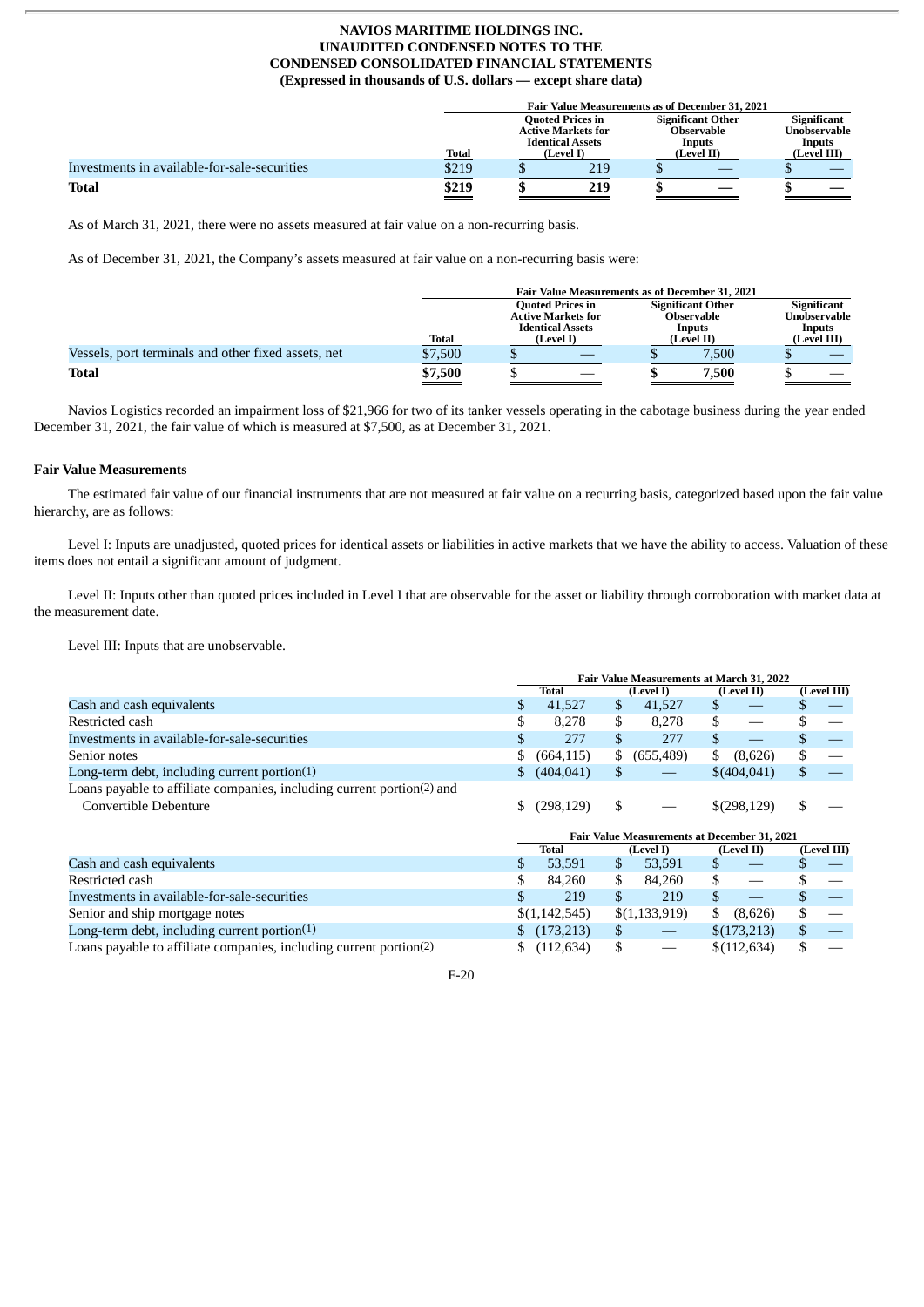- (1) The fair value of the Company's long-term debt is estimated based on currently available debt with similar contract terms, interest rates and remaining maturities, published quoted market prices as well as taking into account the Company's creditworthiness.
- (2) The fair value of the Company's loans payable to affiliate companies, including Convertible Debenture is estimated based on currently available debt with similar contract terms, interest rate and remaining maturities as well as taking into account the counterparty's creditworthiness.

# **NOTE 8: COMMITMENTS AND CONTINGENCIES**

As of March 31, 2022, the Company was contingently liable for letters of guarantee and letters of credit amounting to \$10 (December 31, 2021: \$10) issued by one bank in favor of various organizations and the total amount was collateralized by cash deposits, which were included as a component of restricted cash.

Navios Logistics has issued a guarantee and indemnity letter that guarantees the performance by Petrolera San Antonio S.A. (a consolidated subsidiary) of all its obligations to Vitol S.A. up to \$12,000. This guarantee expires on March 1, 2023.

On July 22, 2016, Navios Logistics guaranteed the compliance of certain obligations related to Edolmix S.A. and Energías Renovables del Sur S.A. (entities wholly owned by Navios Logistics) under their respective direct user agreements with the Free Zone of Nueva Palmira, for the amounts of \$847 and \$519, respectively.

In September 2020, Navios Logistics agreed to a settlement regarding a storage and transshipment contract in the grain port terminal for a total amount to be paid to Navios Logistics as a result of the settlement of \$4,140, which is collected in three equal installments of \$1,380 on June 1, 2021, 2022 and 2023. In June 2021, the Navios Logistics collected the first installment.

In April 2022, Vale S.A. announced the sale of its iron ore, manganese ore and logistics assets in the Midwestern system to J&F Mineracao Ltda., an entity controlled by J&F Investimentos S.A. The sale includes the full assumption by the buyer of the take-or-pay logistics contracts, which remain subject to the consent of the applicable counterparties. The Vale port contract remains in full force and effect. Any transfer, novation or assignment of the Vale port contract or any obligations or rights arising thereunder by Vale is subject to the prior approval of the Navios counterparty.

The Company is involved in a number of legal proceedings and has various unresolved claims pending arising in the ordinary course of business. Based on currently available information and the opinion of legal counsel, management believes that the final outcome will not have a significant effect on the Company's operating results or financial position and that no additional provisions over and above provisions already reflected in the interim condensed consolidated financial statements are required.

# **NOTE 9: TRANSACTIONS WITH RELATED PARTIES**

**Vessel Operating Expenses (management fees):** Pursuant to a management agreement dated August 29, 2019 (the "Management Agreement"), the Manager provides commercial and technical management services to Navios Holdings' vessels. The term of this agreement is for an initial period of five years with an automatic extension period of five years thereafter unless a notice for termination is received by either party. The ship management services fees provided by the Manager was a fixed rate of \$3.7 per day per owned/bareboat-in vessel until August 2021 and \$3.8 per day per owned/bareboat-in vessel until August 2022. Thereafter, the rate will increase by 3% annually, unless otherwise agreed. The fee for the ship management services provided by the Manager is a daily fee of \$0.03 per day per charter-in vessel. Drydocking expenses under this agreement are reimbursed by Navios Holdings at cost. The agreement also provides for payment of a termination fee, equal to the fees charged for the full calendar year preceding the termination date, by Navios Holdings in the event the Management Agreement is terminated on or before August 29, 2024. Total management fees for vessel operating expenses for the three month periods ended March 31, 2022 and 2021 amounted to \$8,600 and \$10,571, respectively and are presented under the caption "Direct vessel expenses".

**Navios Partners Guarantee:** In November 2012 (as amended in March 2014), the Company entered into an agreement with Navios Partners (the "Navios Partners Guarantee") to provide Navios Partners with guarantees against counterparty default on certain existing charters, which had previously been covered by the charter insurance for the same vessels, same periods and same amounts. In April 2021, the Company paid the amount of \$5,000 to Navios Partners as the final settlement of the outstanding balance of the claim.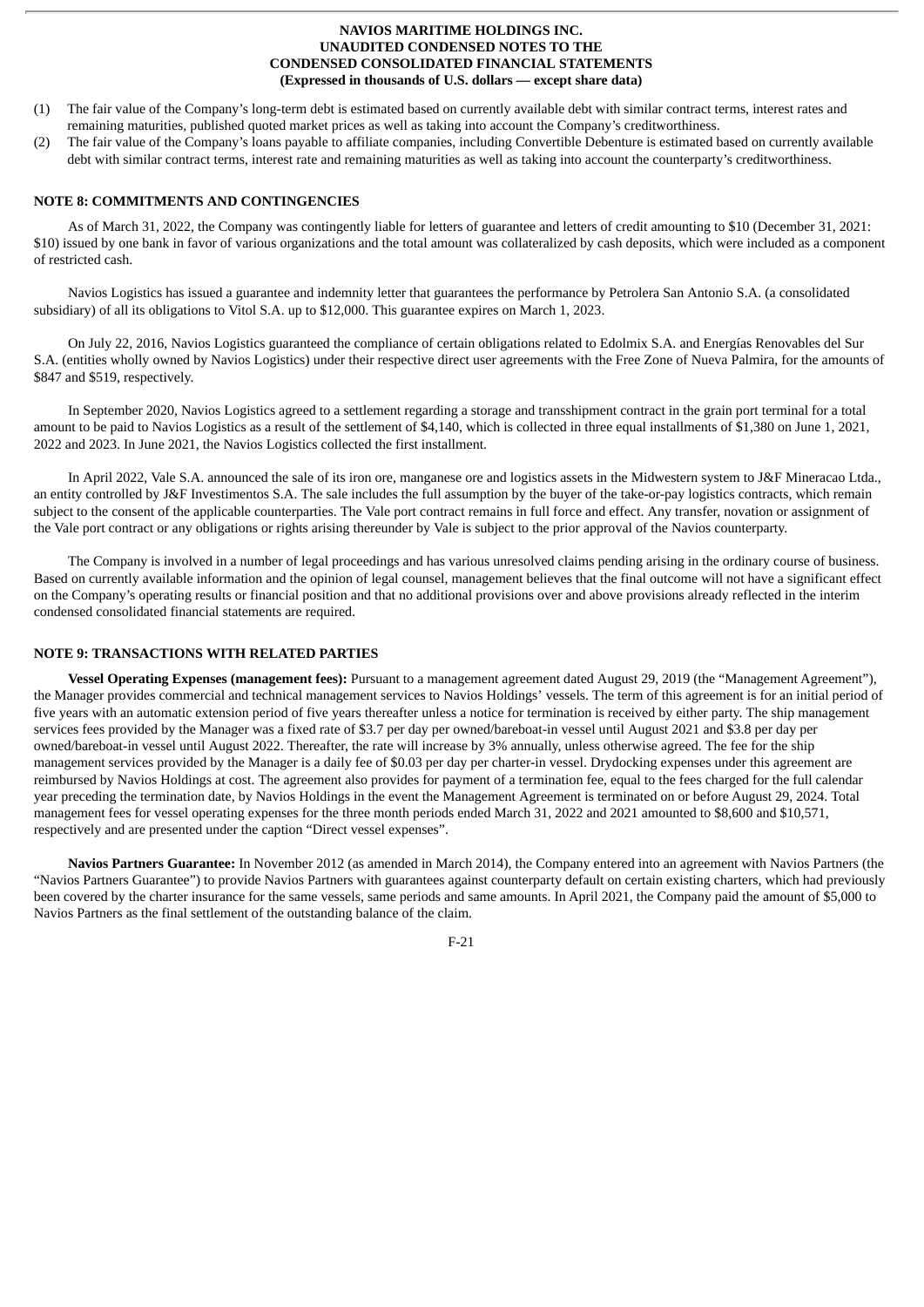**General and administrative expenses:** Pursuant to an administrative services agreement with the Manager dated August 29, 2019 ("Administrative Services Agreement"), the Manager provides administrative services to Navios Holdings. The Manager is reimbursed for reasonable costs and expenses incurred in connection with the provision of these services. The term of this agreement is for an initial period of five years with an automatic extension for a period of five years thereafter unless a notice of termination is received by either party. The agreement also provides for payment of a termination fee, equal to the fees charged for the full calendar year preceding the termination date, by Navios Holdings in the event the Administrative Services Agreement is terminated on or before August 29, 2024. Total general and administrative expenses attributable to this agreement for the three month periods ended March 31, 2022 and 2021 amounted to \$1,991 and \$2,340, respectively, and are presented under the caption "General and administrative expenses".

Pursuant to an administrative services agreement with the Manager dated August 29, 2019, NSM provides administrative services to Navios Logistics. Total general and administrative fees for each of the three month periods ended March 31, 2022 and 2021 amounted to \$286 and are presented under the caption "General and administrative expenses".

#### **Balance due to/from affiliate companies:** Balance due to NSM as of March 31, 2022 amounted to \$37,111 (December 31, 2021: \$21,028).

As of March 31, 2022 the balance mainly consisted of management fees for vessel operating expenses, payments to the Manager in accordance with the Management Agreement and other amounts in connection with dry-dock, ballast water treatment system and special survey of our vessels.

**Omnibus Agreements: N**avios Holdings has entered into an omnibus agreement with Navios Partners (the "Partners Omnibus Agreement") in connection with the closing of Navios Partners' IPO governing, among other things, when Navios Holdings and Navios Partners may compete against each other as well as rights of first offer on certain dry bulk carriers. Pursuant to the Partners Omnibus Agreement, Navios Partners generally agreed not to acquire or own Panamax or Capesize dry bulk carriers under time charters of three or more years without the consent of an independent committee of Navios Partners. In addition, Navios Holdings has agreed to offer to Navios Partners the opportunity to purchase vessels from Navios Holdings when such vessels are fixed under time charters of three or more years.

Navios Holdings entered into an omnibus agreement with Navios Acquisition and Navios Partners (the "Acquisition Omnibus Agreement") in connection with the closing of Navios Acquisition's initial vessel acquisition, pursuant to which, among other things, Navios Holdings and Navios Partners agreed not to acquire, charter-in or own liquid shipment vessels, except for containership vessels and vessels that are primarily employed in operations in South America, without the consent of an independent committee of Navios Acquisition. In addition, Navios Acquisition, under the Acquisition Omnibus Agreement, agreed to cause its subsidiaries not to acquire, own, operate or charter dry bulk carriers subject to specific exceptions. Under the Acquisition Omnibus Agreement, Navios Acquisition and its subsidiaries granted to Navios Holdings and Navios Partners, a right of first offer on any proposed sale, transfer or other disposition of any of its dry bulk carriers and related charters owned or acquired by Navios Acquisition. Likewise, Navios Holdings and Navios Partners agreed to grant a similar right of first offer to Navios Acquisition for any liquid shipment vessels it might own. These rights of first offer will not apply to a (i) sale, transfer or other disposition of vessels between any affiliated subsidiaries, or pursuant to the terms of any charter or other agreement with a counterparty, or (ii) merger with or into, or sale of substantially all of the assets to, an unaffiliated third party.

Navios Holdings entered into an omnibus agreement with Navios Midstream, Navios Acquisition and Navios Partners in connection with the Navios Midstream IPO, pursuant to which Navios Acquisition, Navios Holdings, Navios Partners and their controlled affiliate companies generally have agreed not to acquire or own any VLCCs, crude oil tankers, refined petroleum product tankers, LPG tankers or chemical tankers under time charters of five or more years without the consent of Navios Midstream. The omnibus agreement contains significant exceptions that will allow Navios Acquisition, Navios Holdings, Navios Partners or any of their controlled affiliate companies to compete with Navios Midstream under specified circumstances.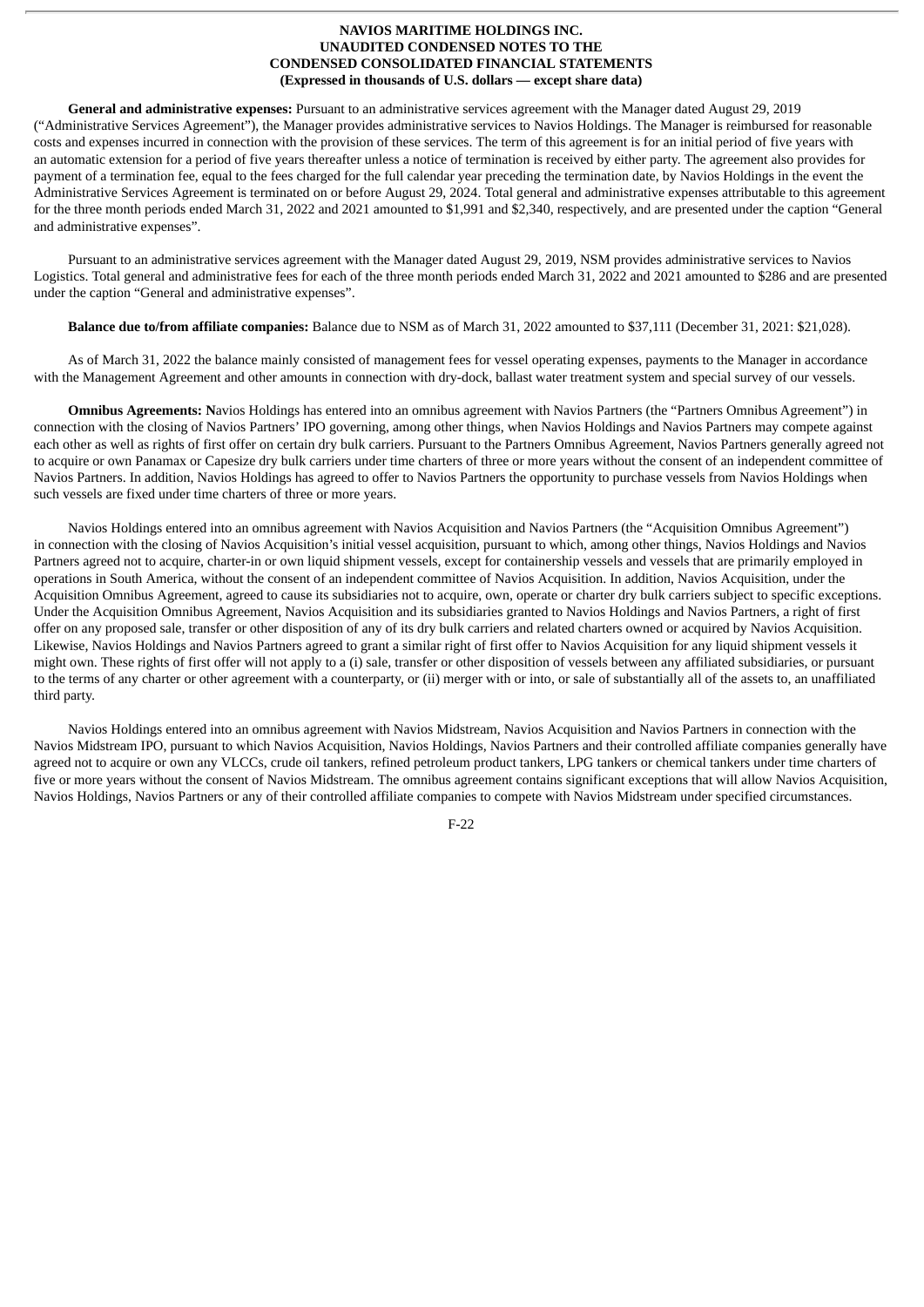Navios Holdings entered into an omnibus agreement with Navios Containers, Navios Acquisition, and Navios Partners, pursuant to which Navios Acquisition, Navios Holdings, Navios Partners and their controlled affiliate companies generally have granted a right of first refusal to Navios Containers over any container vessels to be sold or acquired in the future, subject to significant exceptions. The right of first refusal would allow Navios Acquisition, Navios Holdings and Navios Partners or any of their controlled affiliate companies to compete with Navios Containers under specified circumstances.

**Midstream General Partner Option Agreement:** Navios Holdings entered into an option agreement, with Navios Acquisition under which Navios Acquisition, which owns and controls Navios Maritime Midstream Partners GP LLC ("Midstream General Partner"), granted Navios Holdings the option to acquire a minimum of 25% of the outstanding membership interests in Midstream General Partner and the incentive distribution rights in Navios Midstream representing the right to receive an increasing percentage of the quarterly distributions when certain conditions are met. The option shall expire on November 18, 2024. The purchase price for the acquisition for all or part of the option interest shall be an amount equal to its fair market value. As of March 31, 2022, Navios Holdings had not exercised any part of that option.

**Sale of Vessels and Sale of Rights to Navios Partners:** In March 2021, Navios Holdings completed the sale to Navios Partners of the Navios Centaurus, a 2012-built Panamax vessel of 81,472 dwt, and the Navios Avior, a 2012-built Panamax vessel of 81,355 dwt, for a sale price of \$39,250, including working capital adjustments.

**Secured credit facility with Navios Logistics (Grimaud Loan):** On April 25, 2019, Navios Holdings entered into a secured credit facility of up to \$50,000 with Navios Logistics on a secured basis to be used for general corporate purposes, including the repurchase of 2022 Notes. This credit facility was secured by any 2022 Notes purchased by Navios Holdings with these funds. The secured credit facility included an arrangement fee of \$500 and initially bore a fixed interest rate of 12.75% for the first year and 14.75% for the second year. On December 2, 2019, Navios Holdings and Navios Logistics agreed to increase the secured credit facility by \$20,000. Following this amendment, as a result of the redemption of the 2022 Logistics Senior Notes, repayment of the Term Loan B Facility and the issuance of 2025 Logistics Senior Notes, (a) the interest rate on the secured credit facility decreased to 10.0%, and (b) the maturity of the secured credit facility was extended to December 2024. As of December 31, 2021, the total amount of this facility was repaid in full, as described below.

Effective as of May 2021, and upon the release of certain collateral, the facility bore interest of 13.0% per annum.

On June 30, 2021, the Company entered into a supplemental agreement to the Grimaud Loan (the "Supplemental Grimaud Loan Agreement") with Grimaud, whereby the Company and Grimaud agreed to amend the Grimaud Loan. Pursuant to the amendment, the Grimaud Loan could be repaid or prepaid in full by the issuance of shares of common stock of Navios Holdings. The effectiveness of the Supplemental Grimaud Loan Agreement was subject to, and contingent upon, prepayment of the Grimaud Loan in the amount of \$7,500 in cash and the effectiveness of a registration statement registering the resale of Navios Holdings shares, among other conditions.

On July 13, 2021, the Grimaud Loan plus accrued interest was repaid by the Company in full through the issuance of 9,301,542 shares (the "Shares") of the Company's common stock and \$7,500 in cash plus accrued and unpaid interest. Please see also Note 10 "Preferred and Common Stock" to the interim condensed consolidated financial statements.

**NSM Loan:** On August 29, 2019, Navios Holdings entered into a secured credit facility of \$141,795 (including post-closing adjustments) with a wholly owned subsidiary of NSM (the "NSM Loan"). In general, the amount owed reflects the excess of (i) the liabilities of the ship management business (including liabilities for advances previously made by affiliate companies to the Company for ongoing operating costs, including technical management services, supplies, dry-docking and related expenses) other than liabilities the assumption of which forms part of the consideration for the sale of the management division over (ii) the short term assets of the ship management business. The Company's obligations under the NSM Loan were guaranteed by substantially the same subsidiaries that guaranteed the 2022 Notes and secured by assets of the Company that did not secure the 2022 Notes or the 2022 Senior Secured Notes. The credit facility was repayable over a five-year period; of the initial amount, \$47,000 was repayable in 2020 in equal quarterly installments, with the remaining principal repayment in equal quarterly installments over the following 48 months. In certain cases, principal payments could be deferred provided that no more than \$20,000 of deferral may be outstanding during the first or second year and \$10,000 outstanding in the third year. The loan agreement provided for interest at 5.0% annually, and 7.0% annually for deferred principal amounts.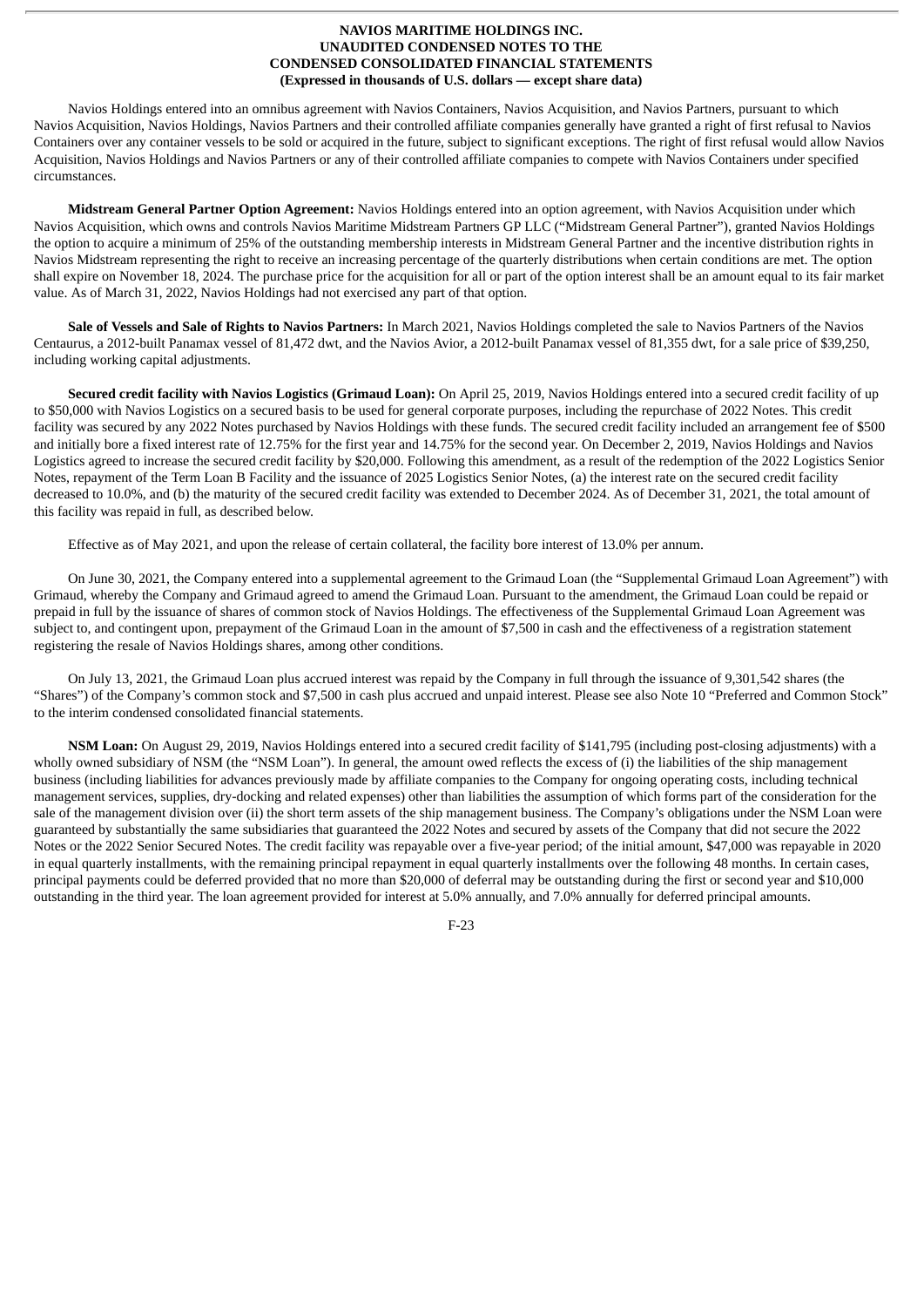In December 2021, the Company entered into an amended and restated secured loan agreement with NSM in order to refinance the outstanding balance of this facility through the NSM Loan I (as defined herein). As of March 31, 2022, and following the refinancing, the NSM Loan was fully repaid.

The Company's obligations under the NSM Loan were guaranteed by 2,072,121 common units in Navios Partners, first priority share pledges on two companies, that have entered into sale and leaseback agreements and five companies that hold the rights to certain bareboat contracts.

**\$50.0 million NSM Loan:** In June 2020, the Company entered into a secured loan agreement with a wholly owned subsidiary of NSM, for a loan of up to \$50,000 to be used for general corporate purposes (the "\$50.0 million NSM Loan"). The terms and conditions of the secured loan agreement were approved by a Special Committee of the Board of Directors comprised of independent directors. The loan agreement was repayable in up to 18 equal consecutive quarterly installments. Principal payments that fell due during the first year following the initial drawdown could be deferred, at the Company's election, in whole or in part. The loan agreement provided for interest at a rate of 5.0% annually (and 7.0% annually for deferred principal amounts).

The Company's obligations under the \$50.0 million NSM Loan were guaranteed by first priority security interests in a vessel, as well as pledge of certain 2022 Notes due 2022 owned by Navios Holdings and 40,587 common units in Navios Partners.

On July 12, 2021, the Company refinanced the total outstanding balance of \$39,735 under this facility through the \$115.0 million NSM Loan described below.

**\$115.0 million NSM Loan:** In June 2021, the Company entered into a senior secured term loan facility with a wholly owned subsidiary of NSM for a loan up to \$115,000 (i) to refinance \$39,736 being the outstanding balance under the \$50.0 million NSM Loan described above ("Tranche A"), (ii) to redeem amount of \$70,000 of 2022 Senior Secured Notes and (iii) to be used for general corporate purposes ("Tranche B") (the "\$115.0 million NSM Loan"). The terms and conditions of the secured loan agreement were approved by a Special Committee of the Board of Directors comprised of independent directors. Tranche A was repayable in 14 quarterly installments of \$2,838 and matured on November 30, 2024. Tranche B was repayable in seven quarterly installments with the first two being of an amount of \$22,632 each and the remaining of an amount of \$6,000 each and matured on February 28, 2023.

Both tranches bore interest at a rate of 10.5% per annum, payable quarterly. The Company could have elected to defer one scheduled amortization payment by 90 days and interest payments, in which case the applicable interest rate would be 12.0% per annum, compounded quarterly.

On July 12, 2021, the amount under this facility was fully drawn.

In December 2021, the Company entered into an amended and restated secured loan agreement with NSM in order to refinance the outstanding balance of this facility through the NSM Loan I (as defined herein). As of March 31, 2022, and following the refinancing, the \$115.0 million NSM Loan was fully repaid. As of March 31, 2022, the Company wrote off \$875 of deferred financing costs and was included in the interim condensed consolidated statement of comprehensive (loss)/income under the caption "Interest expense and finance cost, net".

The Company's obligations under the \$115.0 million NSM Loan were guaranteed by first priority security interests in a vessel, as well as pledge of certain 2022 Notes owned by Navios Holdings and 40,587 common units in Navios Partners and a second priority pledge in the Navios Logistics' shares, 1,070,491 Navios Partners' common units and second priority pledge over the collaterals securing the NSM Loan.

**NSM Loan I:** In December 2021, Navios Holdings entered into an amended and restated loan agreement to the existing NSM Loan dated August 29, 2019, whereby a wholly-owned subsidiary of NSM made available to the Company a secured term loan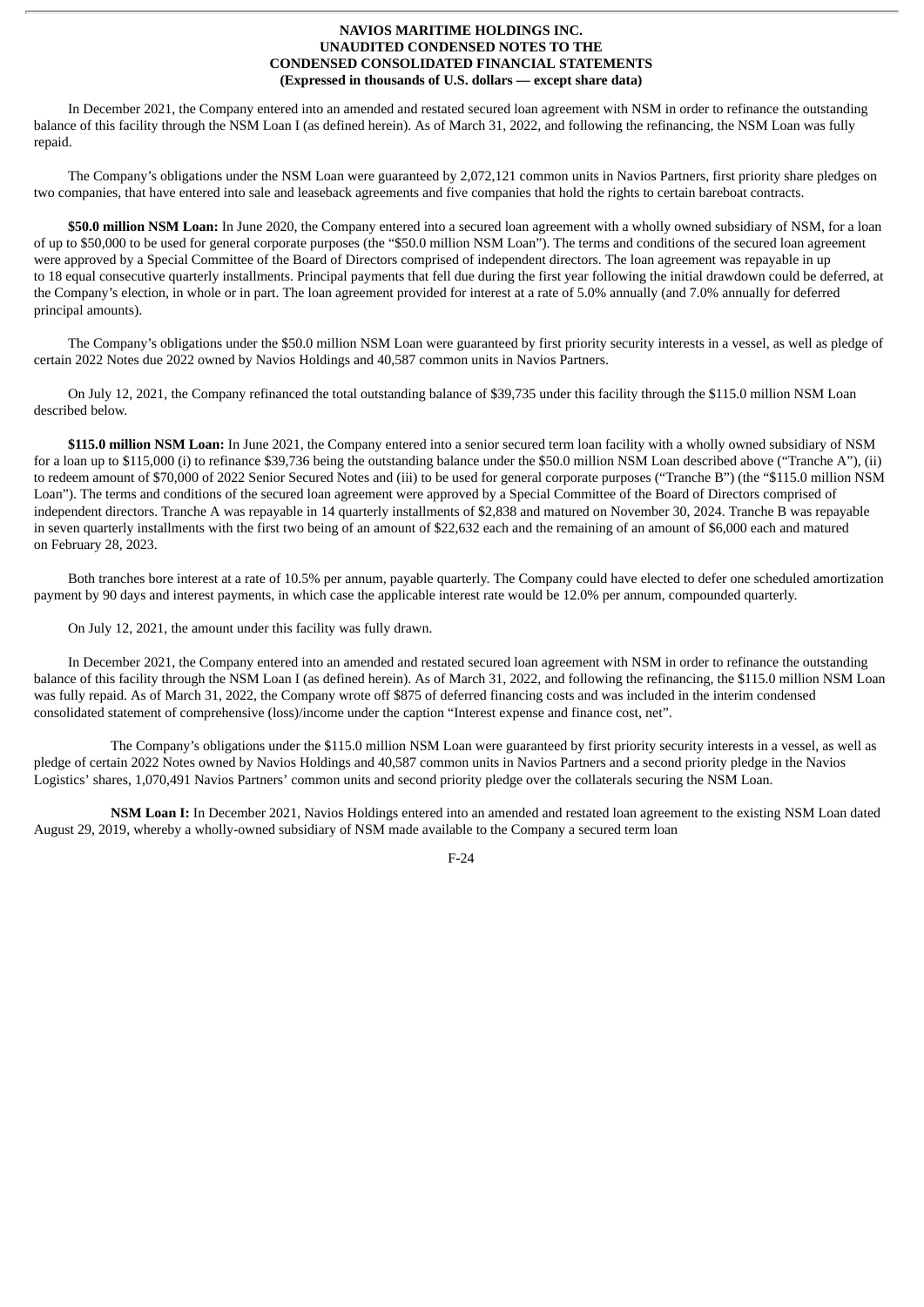of up to \$127,632 (the "NSM Loan I"), in two tranches: (i) the first tranche of \$48,573 represents borrowings already made available and (ii) the second tranche of \$79,059 represents new borrowings to be made available in exchange of the release by NSM of certain existing collateral. The NSM Loan I is repayable in quarterly installments of \$5,000 with the first installment falling due in the third quarter of 2023. The NSM Loan I has a four-year term and bears interest at a rate of (i) 18% per annum until the 2022 Senior Secured Notes are repaid and 16.5% per annum thereafter when paid in the form of Convertible Debenture for the first 18 months ("PIK Interest") and (ii) 13.5% per annum when paid in the form of cash. The NSM Loan I will be paid in PIK Interest for the first 18 months, due also in optional prepayment during that period and thereafter in either cash or PIK Interest at the election of the Borrower. As of March 31, 2022, the outstanding balance is \$127,632, and an amount of \$5,476 accrued PIK interest at 18% is included under the caption "Convertible debenture payable to affiliate companies."

The Company's obligations under the NSM Loan I are guaranteed by 2,072,121 common units in Navios Partners.

**NSM Loan II:** In December 2021, Navios Holdings entered into an amended and restated loan agreement to the existing \$115.0 million NSM Loan dated June 29, 2021 whereby a wholly-owned subsidiary of NSM made available to the Company a secured term loan of up to \$135,000 (the "NSM Loan II") in two tranches (i) the first tranche of \$64,059 represents outstanding borrowings already made available and (ii) the second tranche of \$70,941 represents new borrowings to be made available, in exchange of the release by NSM of certain existing collateral. The NSM Loan II is repayable in quarterly installments of \$5,000 with the first installment falling due in the third quarter of 2023. The NSM Loan II has a four year term and bears interest at a rate of (i) 18% per annum until the 2022 Senior Secured Notes are repaid and 16.5% per annum thereafter, when paid in PIK Interest and (ii) 13.5% per annum when paid in the form of cash. The NSM Loan II will be paid in PIK Interest for the first 18 months, due also in optional prepayment during that period and thereafter in either cash or PIK Interest at the election of the Borrower. As of March 31, 2022, the outstanding balance is \$135,000 and an amount of \$5,792 accrued PIK interest at 18% is included under the caption "Convertible debenture payable to affiliate companies."

Upon completion of the refinancing in January 2022, NSM received an upfront fee in respect of the NSM Loan I and the NSM Loan II of \$24,000 in the form of a Convertible Debenture and is included in the interim condensed consolidated statement of comprehensive (loss)/income under the caption "Non-operating other finance cost". The agreements also provide for prepayment premiums ranging from 5%-10% during the first 36 months of the term which is payable in the form of Convertible Debenture, described below.

The Company's obligations under the NSM Loan II are guaranteed by 40,587 common units in Navios Partners, a second priority pledge in the Navios Logistics' shares and 1,070,491 Navios Partners' common units and second priority pledge over the collaterals securing the NSM Loan I.

**Convertible Debenture:** In December 2021, Navios Holdings entered into the Convertible Debenture with NSM, covering an upfront fee of \$24.0 million, accrued interest on the NSM Loans, and prepayment fees. The lender has the option to convert any portion of the outstanding balance under the Convertible Debenture into shares of common stock of Navios Holdings pursuant to an agreed-upon mechanism. The Convertible Debenture has a term of five years and bears interest at the rate of 4% PIK, payable at maturity, if not earlier converted into shares of our common stock. As of March 31, 2022, the total outstanding balance of the Convertible Debenture amounted to \$35,497, including \$11,497, which consists of the accrued PIK interest at 18% on the NSM Loan I and II and the 4% PIK interest, amounting to \$5,476, \$5,792 and \$229, respectively, and is presented under the caption "Convertible debenture payable to affiliate companies".

In accordance with the terms of the Convertible Debenture, Navios Holdings issued 1,000 shares of preferred stock (the "Series I Preferred Stock") on January 3, 2022, which have no voting and no economic rights. The Series I Preferred Stock represent 6,106,871 and 9,133,147 shares of common stock issuable as of March 31, 2022 and April 4, 2022, respectively, upon conversion of a Convertible Debenture and are deemed outstanding for voting purposes. Under the terms of the Convertible Debenture, the number of shares of Common Stock issuable upon conversion thereof will increase to the extent that amounts outstanding under the Convertible Debenture increase. NSM, the holder of the Series I Preferred Stock, may convert any or all of the outstanding preferred stock into common stock at its option at any time until the maturity of the Convertible Debenture at the conversion rate of \$3.93 per common stock. In addition, there are also provisions for mandatory conversion upon the occurrence of certain events. NSM is an affiliate of our Chairwoman and Chief Executive Officer, Angeliki Frangou.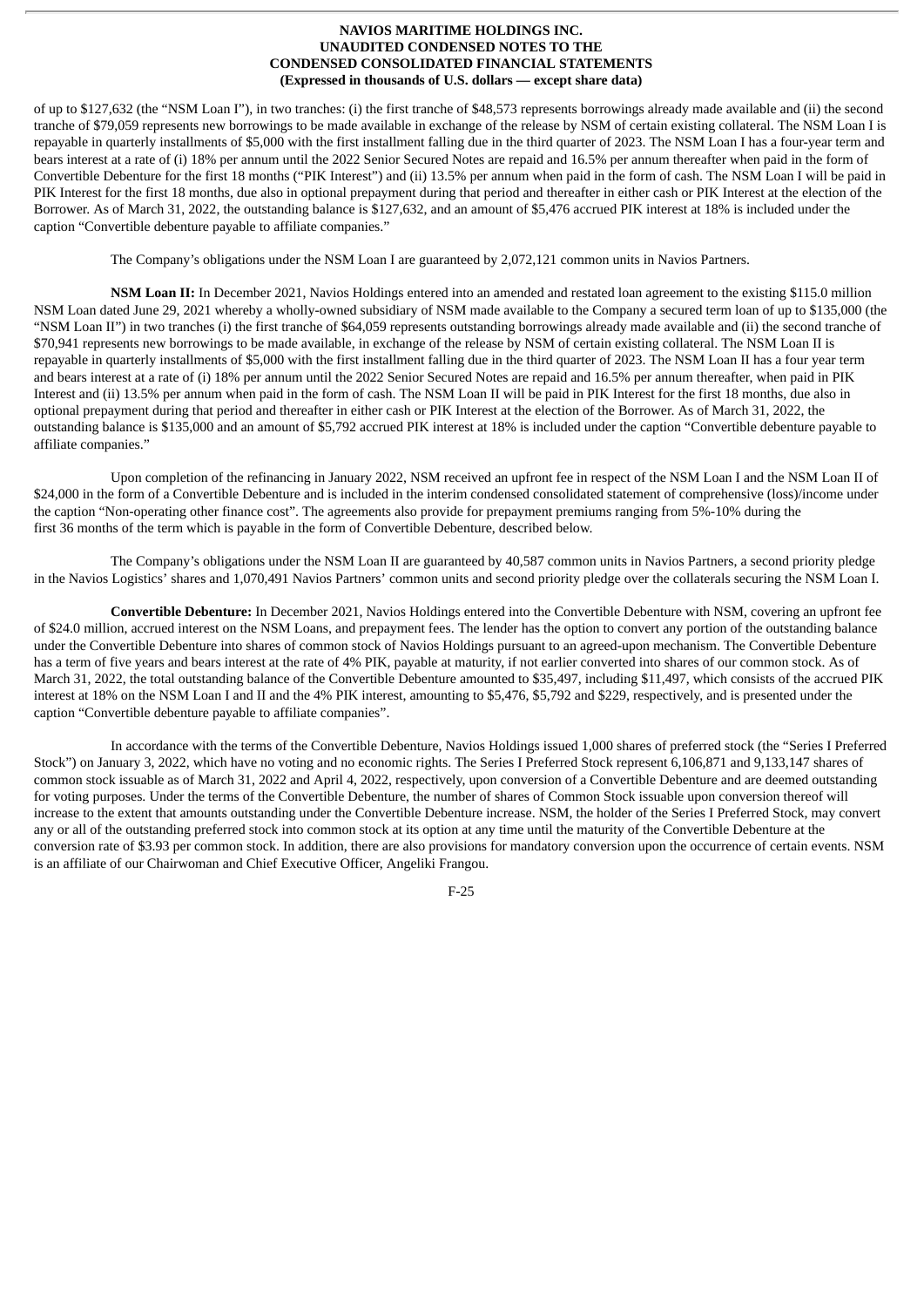**Navios Logistics' Shareholders Agreement:** On November 19, 2019, Navios Holdings entered into a shareholder agreement with Peers Business Inc. granting certain protections to minority shareholders in certain events.

**Promissory note:** On July 30, 2021, Navios Logistics issued a \$20,000 promissory note to Grimaud. The promissory note is payable in four semi-annual equal installments commencing on August 15, 2021. The Company has the ability to defer payment of one of the first three installments subject to certain conditions. On August 15, 2021, the first installment was paid. On July 30, 2021, Grimaud entered into an assignment agreement with Peers Business Inc., whereby the promissory note was assigned to Peers Business Inc. Please refer to Note 10 "Preferred and Common Stock" to the interim condensed consolidated financial statements.

# **NOTE 10: PREFERRED AND COMMON STOCK**

#### *Vested, Surrendered and Forfeited*

During the three month period ended March 31, 2022, 29 restricted shares of common stock were forfeited and 37,879 restricted stock units issued to the Company's officers and directors vested.

During the three month period ended March 31, 2021, 27 restricted shares of common stock were forfeited and 37,879 restricted stock units issued to the Company's employees vested.

#### *Issuance of Cumulative Perpetual Preferred Stock*

The Company's 2,000,000 American Depositary Shares, Series G and the 4,800,000 American Depositary Shares, Series H are recorded at fair market value on issuance. Each of the shares represents 1/100th of a share of the Series G and Series H, with a liquidation preference of \$2,500 per share (\$25.00 per American Depositary Share). Dividends are payable quarterly in arrears on the Series G at a rate of 8.75% per annum and on the Series H at a rate of 8.625% per annum of the stated liquidation preference, which increased by 0.25% as of July 15, 2017 for each of Series G and Series H. The Company has accounted for these shares as equity.

#### *Series G and Series H American Depositary Shares Exchange Offer*

On December 21, 2018, Navios Holdings announced that it commenced an offer to exchange cash and/or newly issued 2024 Notes for approximately 66 2/3% of each of the outstanding Series G American Depositary Shares and Series H American Depositary Shares.

As of March 21, 2019, a total of 10,930 Series H were validly tendered representing a net aggregate nominal value of approximately \$26,297. Navios Holdings paid \$997 for tender offer expenses, approximately \$4,188 as cash consideration and a total of approximately \$4,747 in aggregate principal amount of 2024 Notes. The difference between the carrying amount of the preferred shares redeemed and the fair value of the consideration transferred amounting to \$16,365 was recorded in accumulated deficit. Following the completion of the offer, the Company cancelled the undeclared preferred dividend of Series H of \$7,678.

As of April 18, 2019, a total of 8,841 Series G were validly tendered representing a net aggregate nominal value of approximately \$21,271. Navios Holdings paid \$620 for tender offer expenses, approximately \$4,423 cash consideration and issued a total of approximately \$3,879 principal amount of 2024 Notes. The difference between the carrying amount of the preferred shares redeemed and the fair value of the consideration transferred amounting to \$12,568 was recorded in accumulated deficit. Following the completion of the offer, the company cancelled the undeclared preferred dividend of series G of \$6,798.

In February 2016, Navios Holdings announced the suspension of payment of quarterly dividends on its preferred stock, including the Series G and Series H. On July 15, 2017, the Company reached six quarterly dividend payments in arrears relating to its Series G and Series H and as a result the respective dividend rate increased by 0.25%. Total undeclared preferred dividends as of March 31, 2022 were \$31,625 (net of cancelled dividends).

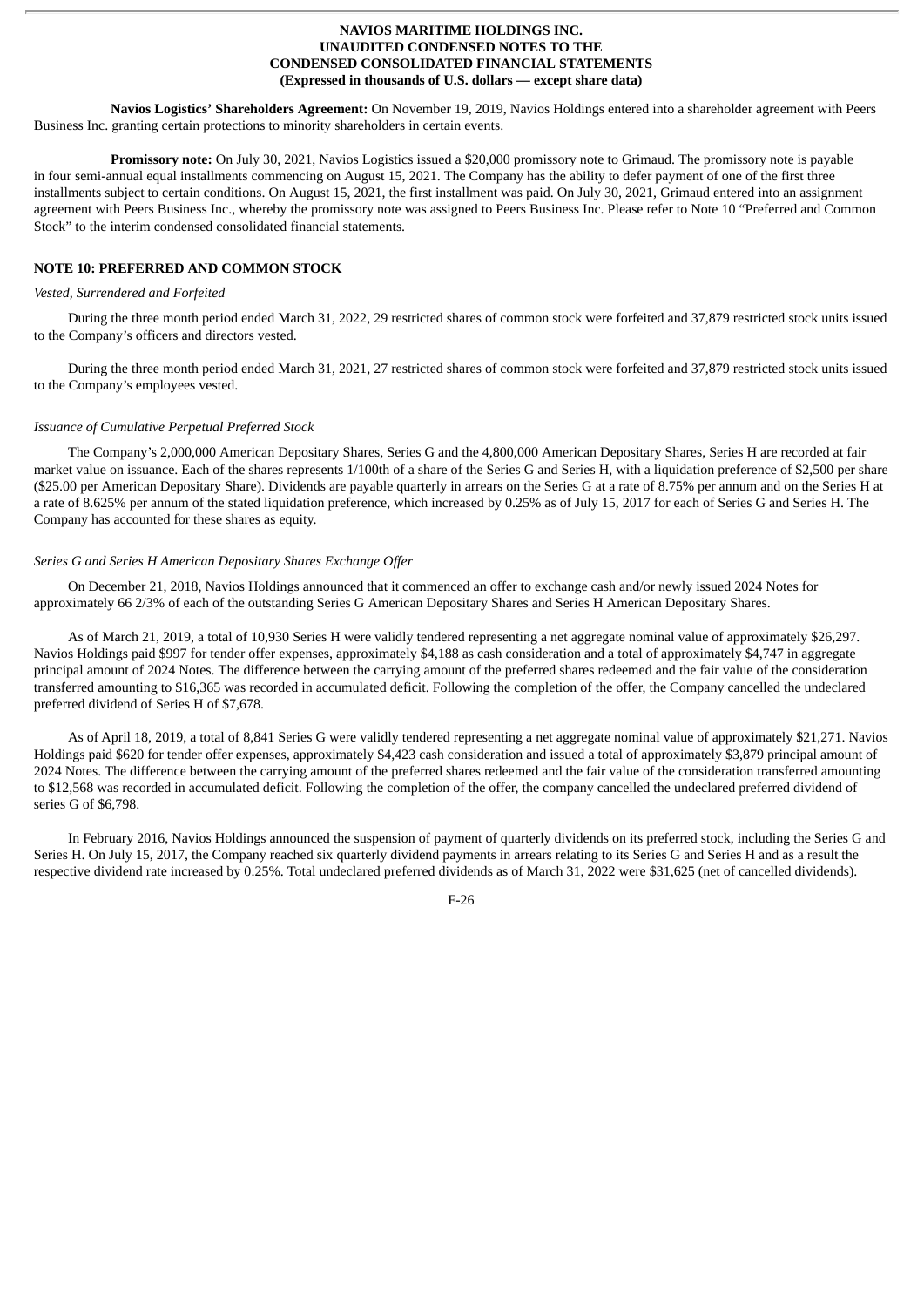### *Series I Preferred Stock*

In accordance with the terms of the Convertible Debenture, Navios Holdings issued 1,000 shares of Series I Preferred Stock on January 3, 2022, which have no voting and no economic rights. The Series I Preferred Stock represent 6,106,871 and 9,133,147 shares of common stock issuable as of March 31, 2022 and April 4, 2022, respectively, upon conversion of a Convertible Debenture and are deemed outstanding for voting purposes. Under the terms of the Convertible Debenture, the number of shares of Common Stock issuable upon conversion thereof will increase to the extent that amounts outstanding under the Convertible Debenture increase. NSM, the holder of the Series I Preferred Stock, may convert any or all of the outstanding preferred stock into common stock at its option at any time until the maturity of the Convertible Debenture at the conversion rate of \$3.93 per common stock. In addition, there are also provisions for mandatory conversion upon the occurrence of certain events.

#### *Issuances to Officers and Directors*

On December 15, 2021, pursuant to the stock plan approved by the Board of the Directors, 40,000 restricted shares of common stock were granted to Navios Holdings officers and directors and issued on January 15, 2022.

Navios Holdings had outstanding as of March 31, 2022 and December 31, 2021, 25,238,591 shares and 25,198,620 shares, respectively, from which 2,414,263 shares are held by Navios Corporation and are considered as treasury shares. Preferred stock was 24,032 (5,350 Series G, 17,682 Series H and 1,000 Series I) and 23,032 (5,350 Series G and 17,682 Series H) as of March 31, 2022 and December 31, 2021 respectively.

#### *Sale of Navios Holdings shares of common stock*

On July 13, 2021, the Company issued 9,301,542 shares of common stock in order to repay in full the Grimaud Loan. Please refer also to Note 9 "Transactions with Related Parties". As of December 2021, the Grimaud sold all 9,301,542 shares of common stock of Navios Holdings and generated net proceeds of \$44,437, including costs of \$176, part of which was used to fund the Second, Third and Fourth Redemptions.

#### **NOTE 11: OTHER INCOME, NET**

During the three month periods ended March 31, 2022 and 2021, taxes other-than income taxes of Navios Logistics amounted to \$1,418 and \$1,004, respectively, and were included in the interim condensed consolidated statement of comprehensive (loss)/income under the caption "Other expense, net".

#### **NOTE 12: SEGMENT INFORMATION**

The Company currently has two reportable segments from which it derives its revenues: Dry Bulk Vessel Operations and Logistics Business. The reportable segments reflect the internal organization of the Company and are strategic businesses that offer different products and services. The Dry Bulk Vessel Operations consists of the transportation and handling of bulk cargoes through the ownership, operation, and trading of vessels. The Logistics Business consists of port terminal business, barge business and cabotage business.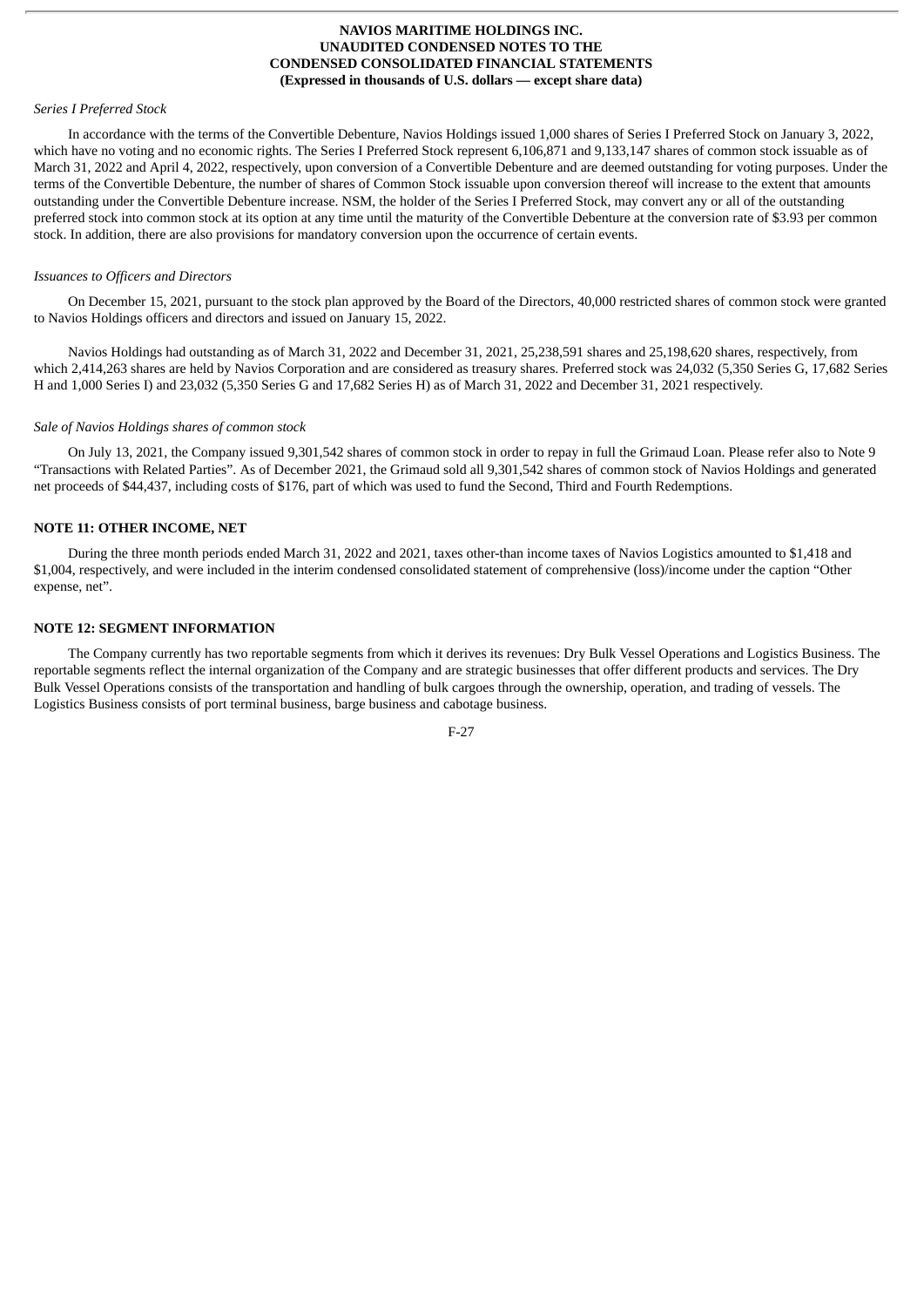The Company measures segment performance based on net (loss)/income attributable to Navios Holdings common stockholders. Inter-segment sales and transfers are not significant and have been eliminated and are not included in the following tables. Summarized financial information concerning each of the Company's reportable segments is as follows:

|                                                                   |              | <b>Dry Bulk Vessel</b><br><b>Operations</b><br>for the<br><b>Three Month</b><br><b>Period Ended</b><br>March 31,<br>2022 |    | <b>Logistics Business</b><br>for the<br><b>Three Month</b><br><b>Period Ended</b><br>March 31,<br>2022 | <b>Total</b><br>for the<br><b>Three Month</b><br><b>Period Ended</b><br>March 31,<br>2022 |
|-------------------------------------------------------------------|--------------|--------------------------------------------------------------------------------------------------------------------------|----|--------------------------------------------------------------------------------------------------------|-------------------------------------------------------------------------------------------|
| Revenue                                                           | $\mathbb{S}$ | 68,636                                                                                                                   | \$ | 59,154                                                                                                 | \$<br>127,790                                                                             |
| Interest expense and finance cost, net                            |              | (22, 221)                                                                                                                |    | (15, 344)                                                                                              | (37, 565)                                                                                 |
| Depreciation and amortization                                     |              | (6, 432)                                                                                                                 |    | (7, 946)                                                                                               | (14, 378)                                                                                 |
| Equity in net earnings of affiliate companies                     |              | 9,798                                                                                                                    |    |                                                                                                        | 9,798                                                                                     |
| Net loss attributable to Navios Holdings common                   |              |                                                                                                                          |    |                                                                                                        |                                                                                           |
| stockholders                                                      |              | (4,771)                                                                                                                  |    | (229)                                                                                                  | (5,000)                                                                                   |
| <b>Total assets</b>                                               |              | 1,102,017                                                                                                                |    | 602,309                                                                                                | 1,704,326                                                                                 |
| Goodwill                                                          |              | 56,240                                                                                                                   |    | 104,096                                                                                                | 160,336                                                                                   |
| Capital expenditures                                              |              | (1,578)                                                                                                                  |    | (1,721)                                                                                                | (3,299)                                                                                   |
| Investments in affiliate companies                                |              | 135,383                                                                                                                  |    |                                                                                                        | 135,383                                                                                   |
| Cash and cash equivalents                                         |              | 8,126                                                                                                                    |    | 33,401                                                                                                 | 41,527                                                                                    |
| <b>Restricted cash</b>                                            |              | 8,278                                                                                                                    |    |                                                                                                        | 8,278                                                                                     |
| Long-term debt, net (including current and noncurrent<br>portion) | \$           | 734,335                                                                                                                  | \$ | 550,610                                                                                                | \$1,284,945                                                                               |
|                                                                   |              | <b>Dry Bulk Vessel</b><br><b>Operations</b><br>for the<br><b>Three Month</b><br><b>Period Ended</b><br>March 31,<br>2021 |    | <b>Logistics Business</b><br>for the<br><b>Three Month</b><br><b>Period Ended</b><br>March 31,<br>2021 | <b>Total</b><br>for the<br><b>Three Month</b><br><b>Period Ended</b><br>March 31,<br>2021 |
| Revenue                                                           | $\mathbb{S}$ | 63,728                                                                                                                   | \$ | 53,223                                                                                                 | \$<br>116,951                                                                             |
| Interest expense and finance cost, net                            |              | (21, 844)                                                                                                                |    | (14,356)                                                                                               | (36,200)                                                                                  |
| Depreciation and amortization                                     |              | (8,797)                                                                                                                  |    | (7, 469)                                                                                               | (16, 266)                                                                                 |
| Equity in net earnings of affiliate companies                     |              | 27,740                                                                                                                   |    |                                                                                                        | 27,740                                                                                    |

| Equity in net earnings of affiliate companies                  | 27,740         |               | 27,740      |
|----------------------------------------------------------------|----------------|---------------|-------------|
| Net (loss)/ income attributable to Navios Holdings common      |                |               |             |
| stockholders                                                   | (101)          | 264           | 163         |
| Total assets                                                   | 1,242,351      | 656,444       | 1,898,795   |
| Goodwill                                                       | 56,240         | 104,096       | 160,336     |
| Capital expenditures                                           | (1,394)        | (18, 387)     | (19,781)    |
| Investments in affiliate companies                             | 84,625         |               | 84,625      |
| Cash and cash equivalents                                      | 18.408         | 40,305        | 58.713      |
| Restricted cash                                                | 1,370          |               | 1,370       |
| Long-term debt, net (including current and noncurrent portion) | S<br>1.006.414 | \$<br>553,404 | \$1,559,818 |

#### **NOTE 13: LOSS PER COMMON SHARE**

Loss per share is calculated by dividing net (loss)/income attributable to Navios Holdings common stockholders by the weighted average number of shares of Navios Holdings outstanding during the periods presented. Net (loss)/income attributable to Navios Holdings common stockholders is calculated by adding to (if a discount) or deducting from (if a premium) net (loss)/income attributable to Navios Holdings common stockholders the difference between the fair value of the consideration paid upon redemption and the carrying value of the preferred stock, including the unamortized issuance costs of the preferred stock, and the amount of any undeclared dividend cancelled.

For the three month period ended March 31, 2022, 210,186 potential common shares have an anti-dilutive effect (i.e. those that increase income per share or decrease loss per share) and are therefore excluded from the calculation of diluted net loss per share. The Series I Preferred Stock are considered participating shares which are excluded from the calculation of basic and diluted net loss per share, as they do not participate in losses.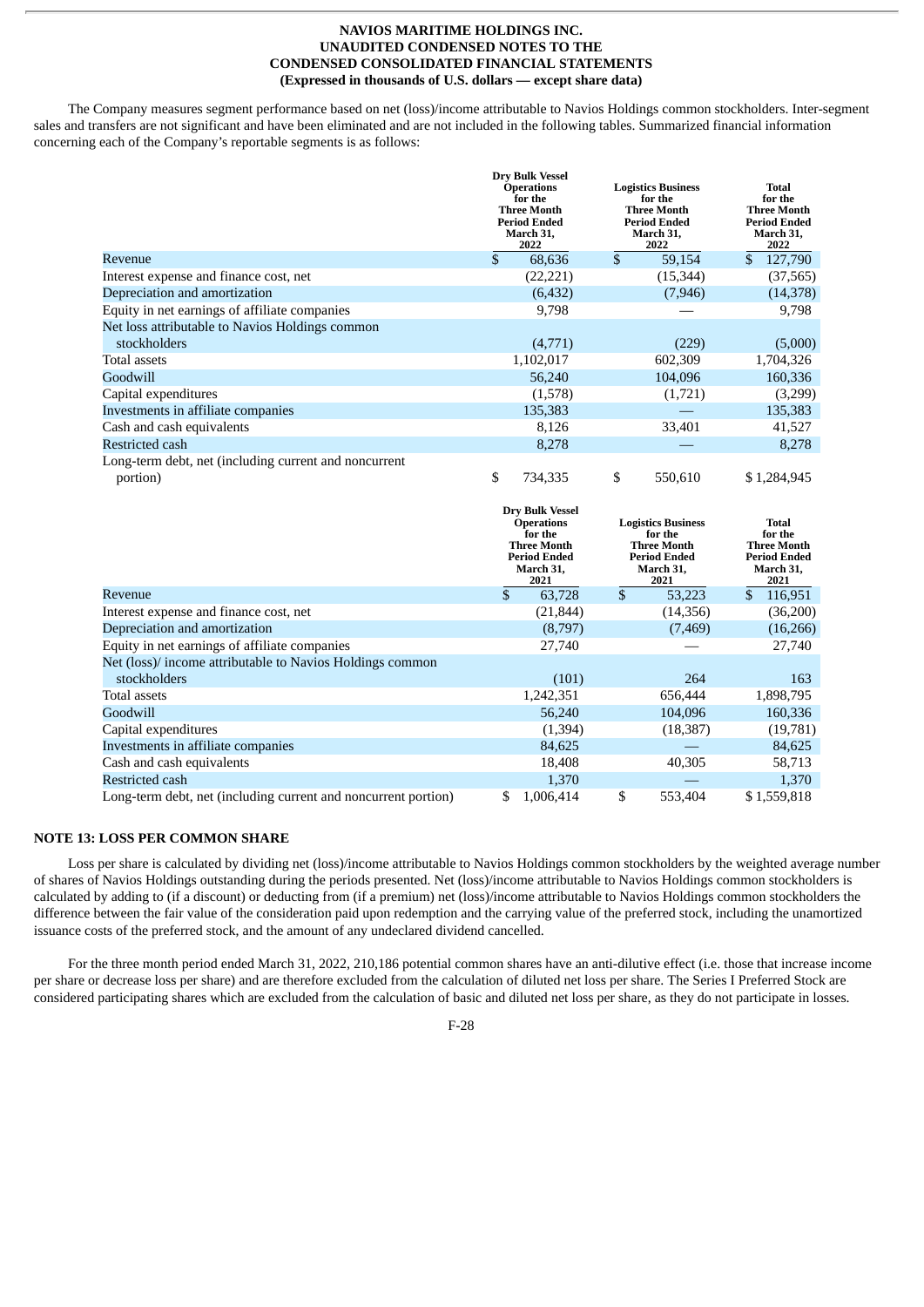For the three month period ended March 31, 2021, 391,676 potential common shares have an anti-dilutive effect (i.e. those that increase income per share or decrease loss per share) and are therefore excluded from the calculation of diluted net loss per share.

|                                                                                                                                          |    | <b>Three Month</b><br><b>Period Ended</b><br>March 31, 2022 |    | <b>Three Month</b><br><b>Period Ended</b><br>March 31, 2021 |
|------------------------------------------------------------------------------------------------------------------------------------------|----|-------------------------------------------------------------|----|-------------------------------------------------------------|
| <b>Numerator:</b>                                                                                                                        |    |                                                             |    |                                                             |
| Net (loss)/income attributable to Navios Holdings common<br>stockholders                                                                 | \$ | (5,000)                                                     | \$ | 163.                                                        |
| Less:                                                                                                                                    |    |                                                             |    |                                                             |
| Declared and undeclared dividend on preferred stock and on<br>unvested restricted shares                                                 |    | (1,277)                                                     |    | (1,277)                                                     |
| Plus:                                                                                                                                    |    |                                                             |    |                                                             |
| Loss available to Navios Holdings common stockholders, basic and<br>diluted                                                              | \$ | (6,277)                                                     | S  | (1,114)                                                     |
| <b>Denominator:</b>                                                                                                                      |    |                                                             |    |                                                             |
| Denominator for basic and diluted net loss per share attributable to<br>Navios Holdings common stockholders — weighted average<br>shares |    | 22,631,476                                                  |    | 13,113,385                                                  |
| Basic and diluted net loss per share attributable to Navios Holdings<br>common stockholders                                              | \$ | (0.28)                                                      | \$ | (0.08)                                                      |

#### **NOTE 14: INVESTMENTS IN AFFILIATE COMPANIES AND AVAILABLE-FOR-SALE SECURITIES**

#### **Navios Partners**

On August 7, 2007, Navios Holdings formed Navios Partners under the laws of Marshall Islands. Navios GP L.L.C., a wholly owned subsidiary of Navios Holdings, was also formed on that date to act as the general partner of Navios Partners and received a 2.0% general partner interest. In August 2019, Navios Holdings sold the general partnership interests in Navios Partners (except for the incentive distribution rights) to NSM.

As of March 31, 2022 and December 31, 2021 Navios Partners has issued 7,687,730 units, for both periods through its Continuous Offering Programs entered into from time to time. Pursuant to the issuance of common units, Navios Partners issued 156,895 general partnership units to its general partner both as of March 31, 2022 and December 31, 2021, in order to maintain its 2.0% general partnership interest.

As of March 31, 2022 and following the NMCI Merger and NNA Merger, Navios Holdings holds a total of 3,183,199 common units representing a 10.3% interest in Navios Partners, and the investment in Navios Partners is accounted for under the equity method. Incentive distribution rights are held by Navios GP L.L.C.

As of March 31, 2022 and December 31, 2021, the unamortized difference between the carrying amount of the investment in Navios Partners and the amount of the Company's underlying equity in net assets of Navios Partners was \$55,415 and \$56,351, respectively.

As of March 31, 2022 and December 31, 2021, the carrying amount of the investment in Navios Partners was \$135,383 and \$125,744, respectively.

Total equity method income of \$9,798 and \$29,197 were recognized under the caption "Equity in net earnings of affiliate companies" for the three month periods ended March 31, 2022 and 2021, respectively.

Dividends received during each of the three month periods ended March 31, 2022 and 2021 were \$159 and \$104, respectively.

As of March 31, 2022, the market value of the investment in Navios Partners was \$112,049. Based on the Company's evaluation of the duration and magnitude of the fair value decline, Navios Partners' financial condition and near-term prospects, and the Company's intent and ability to hold its investment in Navios Partners until recovery, the Company concluded that the decline in fair value of its investment in Navios Partners below its carrying value is temporary and, therefore, no impairment was recorded.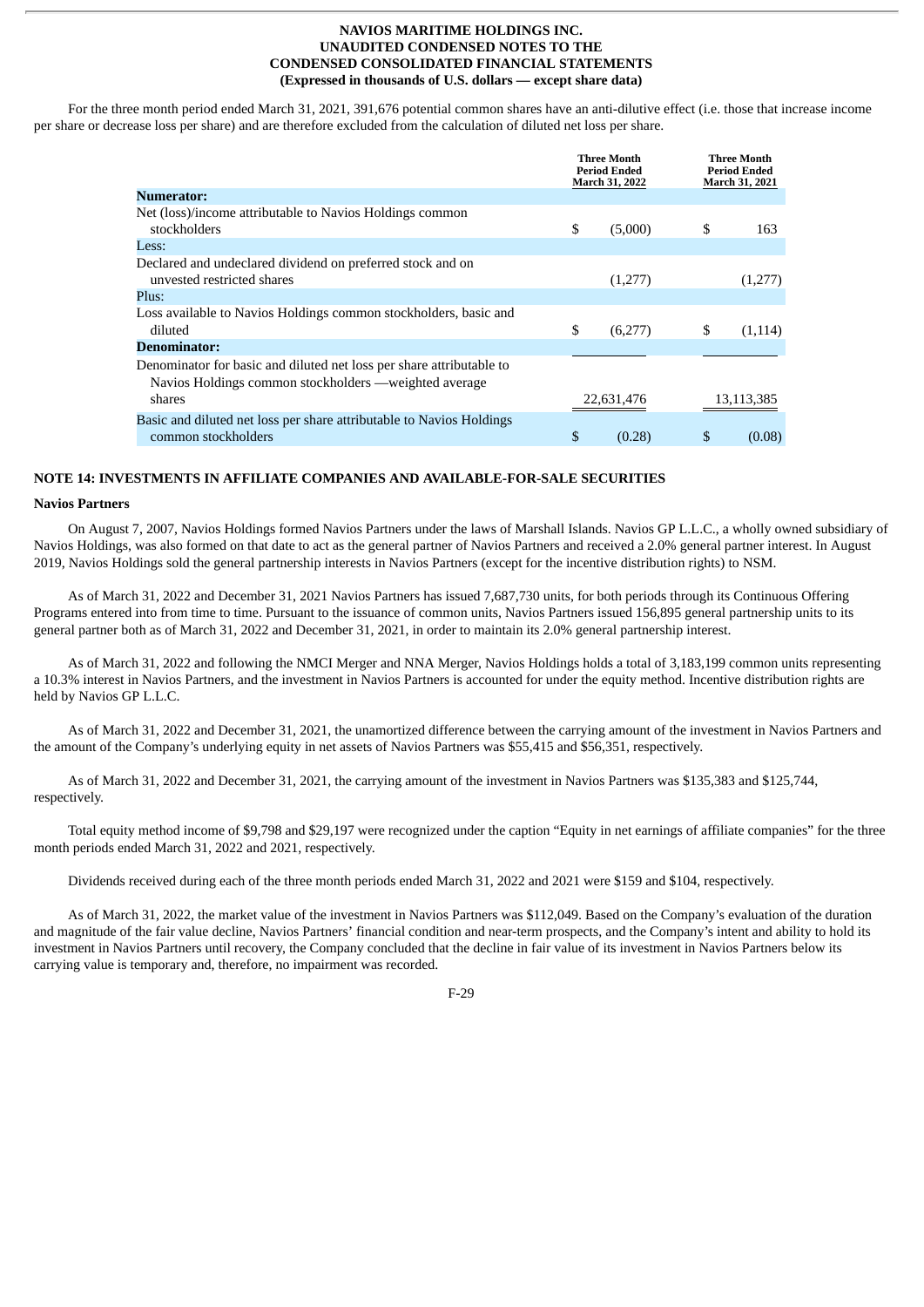# **Navios Acquisition**

On August 25, 2021, Navios Partners and its direct wholly-owned subsidiary Navios Acquisition Merger Sub. Inc. ("Merger Sub") entered into an Agreement and Plan of Merger with Navios Acquisition (the "NNA Merger").

On August 25, 2021, Navios Partners purchased 44,117,647 shares of Navios Acquisition, thereby acquiring a controlling interest in Navios Acquisition, and the results of operations of Navios Acquisition are included in Navios Partners' consolidated statements of operations commencing on August 26, 2021. Pursuant to the NNA Merger, on August 26, 2021, Navios Acquisition called for redemption of all of its outstanding 8.125% first Priority Ship Mortgage Notes due November 15, 2021 (the "Navios Acquisition's Ship Mortgage Notes") and remitted to the indenture trustee the aggregate redemption price payable to the holders of the Navios Acquisition's Ship Mortgage Notes to satisfy and discharge Navios Acquisition's obligations under the indenture relating to the Navios Acquisition's Ship Mortgage Notes. The redemption date for the Navios Acquisition's Ship Mortgage Notes was September 25, 2021.

On October 15, 2021, Navios Partners completed the NNA Merger. As a result thereof, Navios Acquisition became a wholly-owned subsidiary of Navios Partners. Each outstanding common unit of Navios Acquisition that was held by a unitholder, other than Navios Partners, Navios Acquisition and their respective subsidiaries was converted into the right to receive 0.1275 of a common unit of Navios Partners. As a result of the NNA Merger, 3,388,226 common units of Navios Partners were issued to former public unitholders of Navios Acquisition. As of the close market on October 15, 2021, Navios Acquisitions' common shares were no longer listed for trading on NYSE.

Upon completion of the NNA Merger, as of October 15, 2021, Navios Holdings derecognized its investment in Navios Acquisition.

Total equity method loss of nil and \$(2,053), were recognized under the caption "Equity in net earnings/(losses) of affiliate companies" for the three month periods ended March 31, 2022 and 2021, respectively.

Dividends received for each of the three month periods ended March 31, 2022 and 2021 were \$nil and \$234, respectively.

# **Navios Containers**

Following the sale of Navios Containers general partnership interest effected on August 30, 2019, Navios Holdings evaluated its investment in the common stock of Navios Containers under ASC 323 and concluded that it had the ability to exercise significant influence over the operating and financial policies of Navios Containers and, therefore, its investment in Navios Containers was accounted for under the equity method, through the NMCI Merger (as defined herein) on March 31, 2021.

On January 4, 2021, Navios Containers and Navios Partners announced that they entered into a definitive merger agreement (the "NMCI Merger"). Under the terms of the NMCI Merger, Navios Partners acquired all of the publicly held common units of Navios Containers through the issuance of 8,133,452 newly issued common units of Navios Partners in exchange for the publicly held common units of Navios Containers at an exchange ratio of 0.39 units of Navios Partners for each Navios Containers common unit. The NMCI Merger was completed on March 31, 2021. As of the close of the market on March 31, 2021, Navios Containers' common units were no longer listed for trading on NASDAQ.

Upon completion of the NMCI Merger, as of March 31, 2021, Navios Holdings derecognized its investment in Navios Containers

Total equity method income of nil and \$596, were recognized under the caption "Equity in net earnings/(losses) of affiliate companies" for the three month periods ended March 31, 2022 and 2021, respectively.

Following the results of the significance tests performed by the Company, it was concluded that one affiliate company met the significance threshold requiring summarized financial information of all affiliate companies being presented.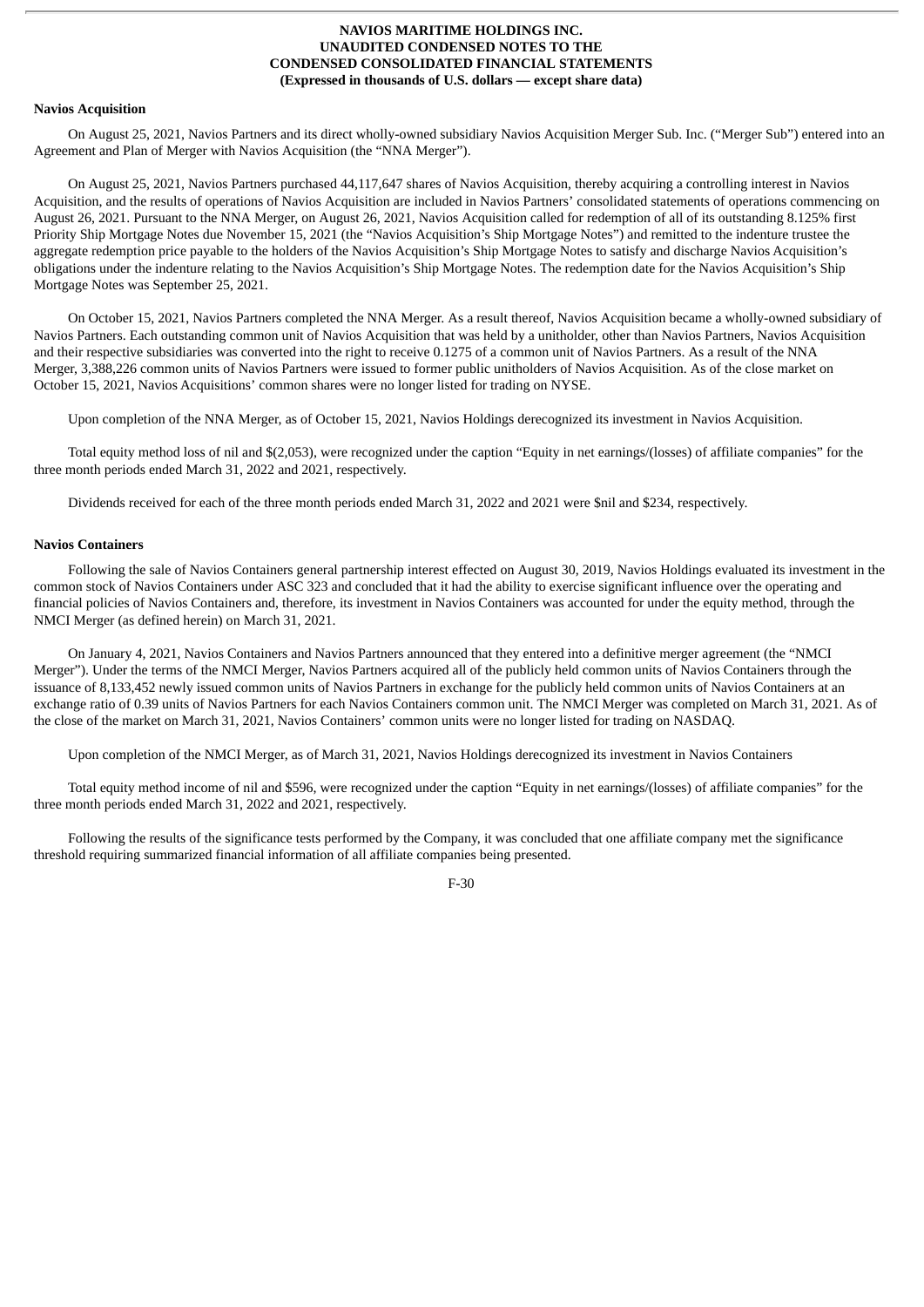Summarized financial information of the affiliate company is presented below:

| <b>Income Statement</b>          | March 31, 2022<br><b>Navios</b><br>Partners | March 31, 2021<br><b>Navios</b><br>Partners |
|----------------------------------|---------------------------------------------|---------------------------------------------|
| Revenue                          | \$<br>236.617                               | \$<br>65,063                                |
| Time charter and voyage expenses | \$<br>(17, 143)                             | \$<br>(2, 495)                              |
| Direct vessel expenses           | \$<br>(11, 193)                             | \$<br>(3, 154)                              |
| Vessel operating expenses        | \$<br>(73, 172)                             | \$<br>(22, 962)                             |
| Net income                       | \$<br>85,665                                | \$<br>136,679                               |

#### **Available-for-sale securities ("AFS Securities")**

During the year ended December 31, 2017, the Company received shares of Pan Ocean Co. Ltd ("STX") as partial compensation for the claims filed under the Korean court for all unpaid amounts in respect of the employment of the Company's vessels. The shares were recorded at fair value upon their issuance and subsequent changes in market value are recognized within the interim condensed consolidated statement of comprehensive (loss)/income.

The shares received from STX were accounted for under the guidance for AFS Securities. The Company has no other types of AFS Securities.

As of March 31, 2022 and December 31, 2021, the carrying amount of AFS Securities related to STX was \$277 and \$219, respectively and was recorded under the caption "Other long-term assets" in the interim condensed consolidated balance sheet.

For the three month periods ended March 31, 2022 and 2021, the unrealized holding losses related to these AFS Securities included under the caption "Other expense, net" were \$58 and 41, respectively.

# **NOTE 15: LEASES**

#### *Time charter out contracts*

The Company's contract revenues from time chartering are governed by ASC 842. Upon adoption of ASC 842, the timing and recognition of earnings from the time charter contracts to which the Company is party did not change from previous practice.

#### *Time charter-in and bareboat-in contracts*

As of March 31, 2022, Navios Holdings had time charter-in and bareboat-in contracts whose remaining lease terms ranged from less than 0.1 years to 8.3 years. Certain operating leases have optional periods. Based on management estimates and market conditions, the lease term of these leases is being assessed at each balance sheet date. The Company will continue to recognize the lease payments for all operating leases as charter hire expense on the interim condensed consolidated statements of comprehensive (loss)/income on a straight-line basis over the lease term.

#### *Land lease agreements*

As of March 31, 2022, Navios Logistics had land lease agreements whose remaining lease terms range from 43.9 years to 44.3 years.

#### *Office lease agreements*

As of March 31, 2022, Navios Logistics had office lease agreements whose remaining lease terms ranged from less than 0.2 years to 4.6 years.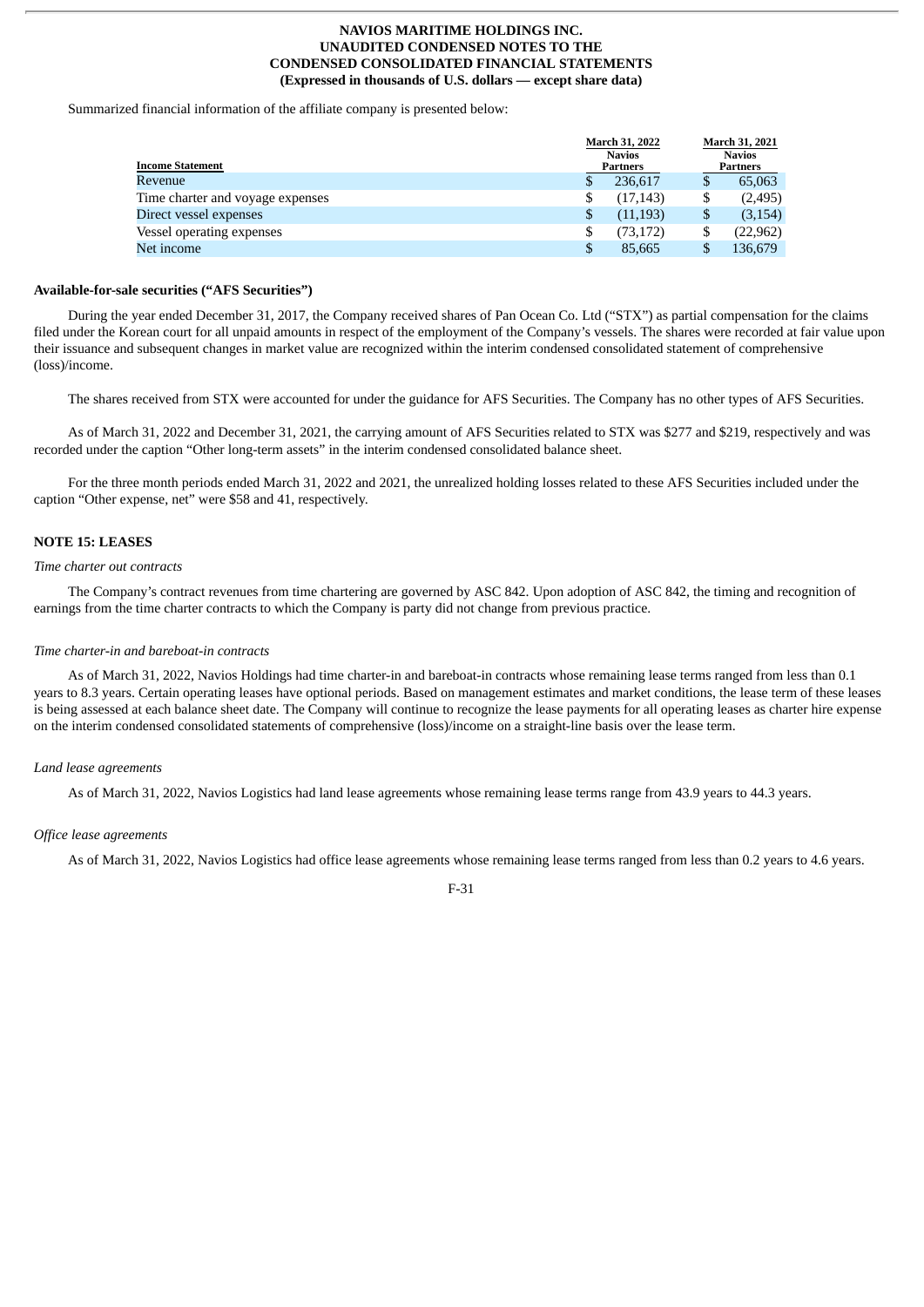The tables below present the components of the Company's lease expense for the three month period ended March 31, 2022 and 2021:

|                                           | <b>Dry Bulk Vessel</b><br><b>Operations</b><br><b>Three Month</b><br><b>Period Ended</b><br>March 31, 2022 | <b>Logistics Business</b><br><b>Three Month</b><br><b>Period Ended</b><br><b>March 31, 2022</b> | Total      |
|-------------------------------------------|------------------------------------------------------------------------------------------------------------|-------------------------------------------------------------------------------------------------|------------|
| Lease expense for charter-in contracts    |                                                                                                            | \$                                                                                              |            |
|                                           | \$<br>15,008                                                                                               | 1,008                                                                                           | \$16,016   |
| Lease expense for land lease agreements   |                                                                                                            |                                                                                                 | 144<br>144 |
| Lease expense for office lease agreements |                                                                                                            |                                                                                                 | 71<br>71   |
| Total                                     | 15,008                                                                                                     | 1,223                                                                                           | \$16,231   |
|                                           | <b>Dry Bulk Vessel</b><br><b>Operations</b><br><b>Three Month</b><br><b>Period Ended</b><br>March 31, 2021 | <b>Logistics Business</b><br><b>Three Month</b><br><b>Period Ended</b><br>March 31, 2021        | Total      |
| Lease expense for charter-in contracts    | \$<br>20,598                                                                                               | \$<br>1,538                                                                                     | \$22,136   |
| Lease expense for land lease agreements   |                                                                                                            |                                                                                                 | 140<br>140 |
| Lease expense for office lease agreements |                                                                                                            |                                                                                                 | 66<br>66   |
| Total                                     | 20,598                                                                                                     | \$<br>1,744                                                                                     | \$22,342   |

Lease expenses for charter-in contracts are included in the interim condensed consolidated statement of comprehensive (loss)/income under the caption "Time charter, voyage and logistics business expenses". Lease expenses for land lease agreements and office lease agreements are included in the interim condensed consolidated statement of comprehensive (loss)/income under the captions "Time charter, voyage and logistics business expenses" and "General and administrative expenses", respectively.

The Company did not enter into new lease liabilities during the three month periods ended March 31, 2022 and 2021, respectively.

The table below provides the total amount of lease payments on an undiscounted basis on our charter-in contracts and office lease agreements as of March 31, 2022:

|                                                        | <b>Charter-in</b><br>vessels in |                    |    |              |
|--------------------------------------------------------|---------------------------------|--------------------|----|--------------|
|                                                        | operation                       | <b>Land leases</b> |    | Office space |
| March 31, 2023                                         | \$65,201                        | 556<br>S           | \$ | 473          |
| March 31, 2024                                         | 50,061                          | 556                |    | 387          |
| March 31, 2025                                         | 33,740                          | 556                |    | 116          |
| March 31, 2026                                         | 19.018                          | 556                |    | 60           |
| March 31, 2027                                         | 12,924                          | 556                |    | 38           |
| March 31, 2028 and thereafter                          | 28,339                          | 21,750             |    |              |
| Total                                                  | \$209,283                       | 24,530<br>\$.      | S  | 1,074        |
| Operating lease liabilities, including current portion | \$174,899                       | 8,122              |    | 955          |
| Discount based on incremental borrowing rate           | \$34,384                        | 16,408             |    | 119          |

As of March 31, 2022, the weighted average remaining lease terms on our charter-in contracts, office lease agreements and land leases are 4.6 years, 2.6 years and 44.1 years, respectively.

# **NOTE 16: SUBSEQUENT EVENTS**

• In May 2022, the Company redeemed an aggregate principal amount of \$25,000 of its 2022 Senior Secured Notes. Please see also Note 6 "Borrowings" to the interim condensed consolidated financial statements.